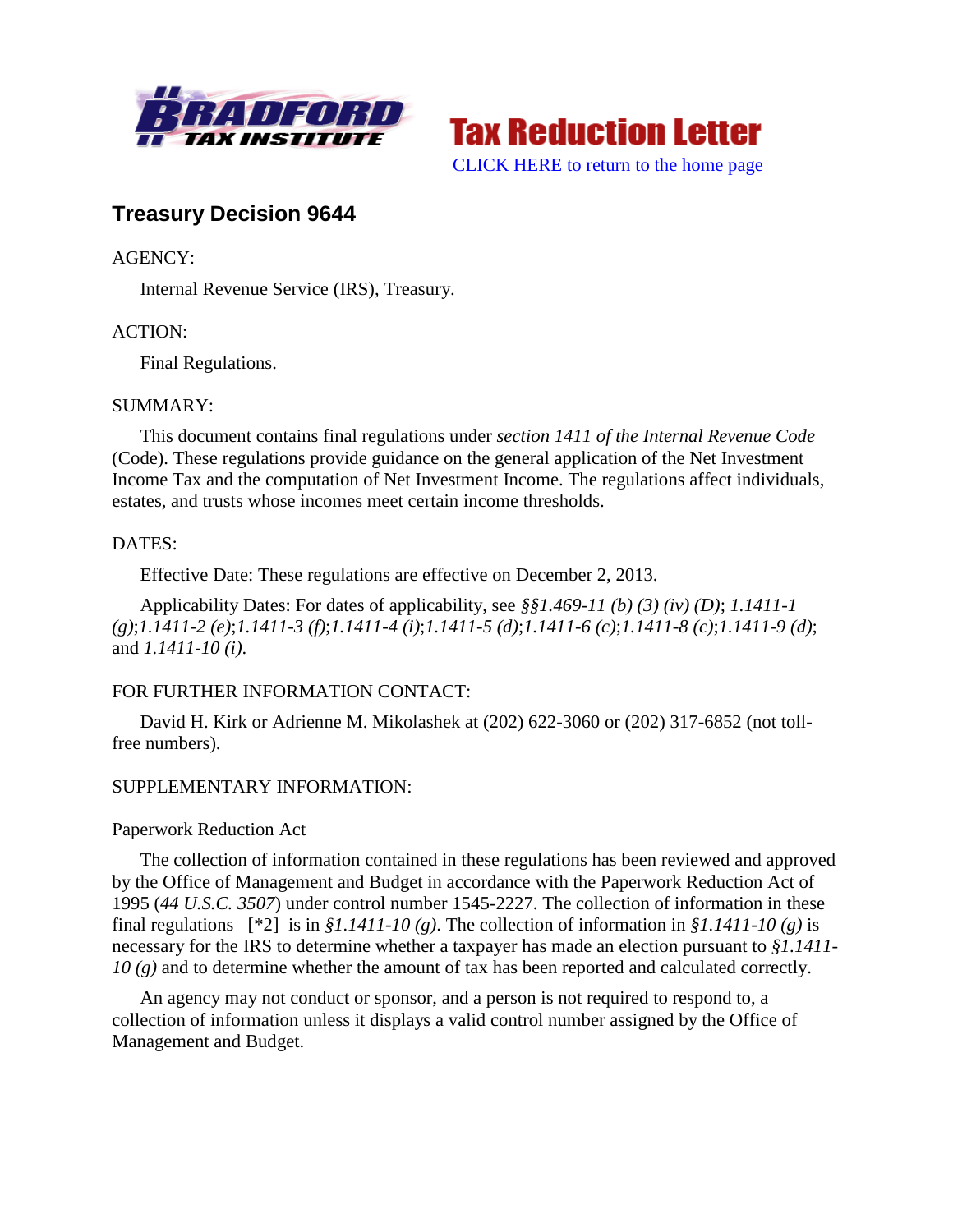Books or records relating to a collection of information must be retained as long as their contents may become material in the administration of any internal revenue law. Generally, tax returns and return information are confidential, as required by *section 6103*.

#### Background

### I. In General

This document contains final amendments to *26 CFR part 1* under *sections 469* and *1411 of the Internal Revenue Code* (Code). Section 1402 (a) (1) of the Health Care and Education Reconciliation Act of 2010 (Public Law 111-152, 124 Stat. 1029) (HCERA) added *section 1411* to a new chapter 2A of subtitle A (Income Taxes) of the Code effective for taxable years beginning after December 31, 2012.

On December 5, 2012, the Treasury Department and the IRS published [\*3] a notice of proposed rulemaking in the **Federal Register** (REG-130507-11; *77 FR 72612*) relating to the Net Investment Income Tax. On January 31, 2013, corrections to the proposed regulations were published in the *Federal Register (78 FR 6781*). The Treasury Department and the IRS received numerous comments in response to the proposed regulations. All comments are available at www.regulations.gov or upon request. The Treasury Department and the IRS held a public hearing on the proposed regulations on April 2, 2013.

In addition to these final regulations, the Treasury Department and the IRS are contemporaneously publishing a notice of proposed rulemaking in the **Federal Register** (REG-130843-13) relating to the Net Investment Income Tax.

Public comments on the 2012 proposed regulations identified two issues that the IRS and the Treasury Department will study further and on which the IRS and the Treasury Department request additional comments. Those issues, the treatment of accumulation distributions from foreign trusts and material participation of estates and trusts, are discussed in parts 4.D and 4.F of this preamble, respectively. Comments on those issues should be submitted in writing by [\*4] March 3, 2014, and can be mailed to the Office of Associate Chief Counsel (Passthroughs and Special Industries), Re: REG-130507-11 - Estates/Trusts, CC:PSI:B02, Room 5011, 1111 Constitution Avenue NW., Washington, DC 20224. All comments received will be available for public inspection at www.regulations.gov (IRS REG-130507-11).

### II. Statutory Provisions

Section 1402 (a) (1) of the HCERA added *section 1411* to a new chapter 2A of subtitle A (Income Taxes) of the Code effective for taxable years beginning after December 31, 2012. *Section 1411* imposes a 3.8 percent tax on certain individuals, estates, and trusts. See *section 1411 (a) (1)* and *(a) (2)*. The tax does not apply to a nonresident alien or to a trust all of the unexpired interests in which are devoted to one or more of the purposes described in *section 170 (c) (2) (B)*. See *section 1411 (e)*.

In the case of an individual, *section 1411 (a) (1)* imposes a tax (in addition to any other tax imposed by subtitle A) for each taxable year equal to 3.8 percent of the lesser of: (A) the individual's net investment income for such taxable year, or (B) the excess (if any) of: (i) the individual's modified adjusted gross income for such taxable year, [\*5] over (ii) the threshold amount. *Section 1411 (b)* provides that the threshold amount is: (1) in the case of a taxpayer making a joint return under *section 6013* or a surviving spouse (as defined in *section 2 (a)*),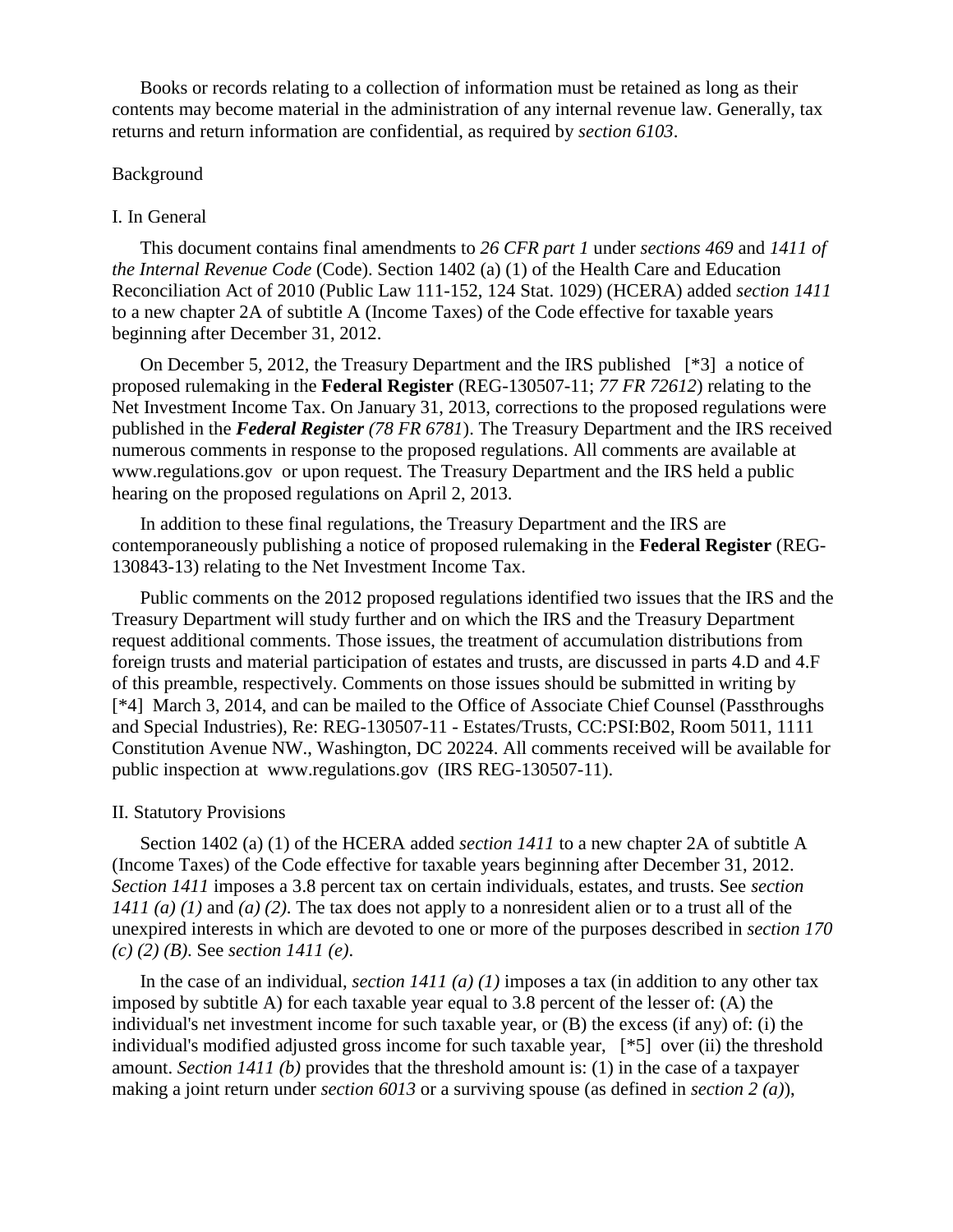\$250,000; (2) in the case of a married taxpayer (as defined in *section 7703*) filing a separate return, \$125,000; and (3) in the case of any other individual, \$200,000. *Section 1411 (d)* defines modified adjusted gross income as adjusted gross income increased by the excess of: (1) the amount excluded from gross income under *section 911 (a) (1)*, over (2) the amount of any deductions (taken into account in computing adjusted gross income) or exclusions disallowed under *section 911 (d) (6)* with respect to the amount excluded from gross income under *section 911 (a) (1)*. *Section 1.1411-2* of the final regulations provides guidance on the computation of the net investment income tax for individuals.

In the case of an estate or trust, *section 1411 (a) (2)* imposes a tax (in addition to any other tax imposed by subtitle A) for each taxable year equal to 3.8 percent of the lesser of: (A) the estate's or trust's undistributed net investment income, or (B) the excess (if any) of: (i) the [\*6] estate's or trust's adjusted gross income (as defined in *section 67 (e)*) for such taxable year, over (ii) the dollar amount at which the highest tax bracket in *section 1 (e)* begins for such taxable year. *Section 1.1411-3* of the final regulations provides guidance on the computation of the net investment income tax for estates and trusts.

*Section 1411 (c) (1)* provides that net investment income means the excess (if any) of: (A) the sum of (i) gross income from interest, dividends, annuities, royalties, and rents, other than such income derived in the ordinary course of a trade or business to which the tax does not apply, (ii) other gross income derived from a trade or business to which the tax applies, and (iii) net gain (to the extent taken into account in computing taxable income) attributable to the disposition of property other than property held in a trade or business to which the tax does not apply; over (B) the deductions allowed by subtitle A that are properly allocable to such gross income or net gain. *Sections 1.1411-4* and *1.1411-10* of the final regulations provide guidance on the calculation of net investment income under *section 1411 (c) (1)*.

*Section 1411 (c) (1) (A)* defines [\*7] net investment income, in part, by reference to trades or businesses described in *section 1411 (c) (2)*. A trade or business is described in *section 1411 (c) (2)* if such trade or business is: (A) a passive activity (within the meaning of *section 469*) with respect to the taxpayer, or (B) a trade or business of trading in financial instruments or commodities (as defined in *section 475 (e) (2)*). *Section 1.1411-5* of the final regulations provides guidance on the trades or businesses described in *section 1411 (c) (2)*.

*Section 1411 (c) (3)* provides that income on the investment of working capital is not treated as derived from a trade or business for purposes of *section 1411 (c) (1)* and is subject to tax under *section 1411*. *Section 1.1411-6* of the final regulations provides guidance on working capital under *section 1411 (c) (3)*.

In the case of the disposition of an interest in a partnership or an S corporation, *section 1411 (c) (4)* provides that gain or loss from such disposition is taken into account for purposes of *section 1411 (c) (1) (A) (iii)* only to the extent of the net gain or net loss that would be so taken into account by the transferor if all property of the partnership or S corporation [\*8] were sold at fair market value immediately before the disposition of such interest. *Section 1.1411-7* of the final regulations is reserved for guidance under *section 1411 (c) (4)*. However, regulations are being proposed contemporaneously with these final regulations that address the application of *section 1411 (c) (4)* to dispositions of interests in partnerships or S corporations.

*Section 1411 (c) (5)* provides that net investment income does not include distributions from a plan or arrangement described in *section 401 (a)*, *403 (a)*, *403 (b)*, *408*, *408A*, or *457 (b)*.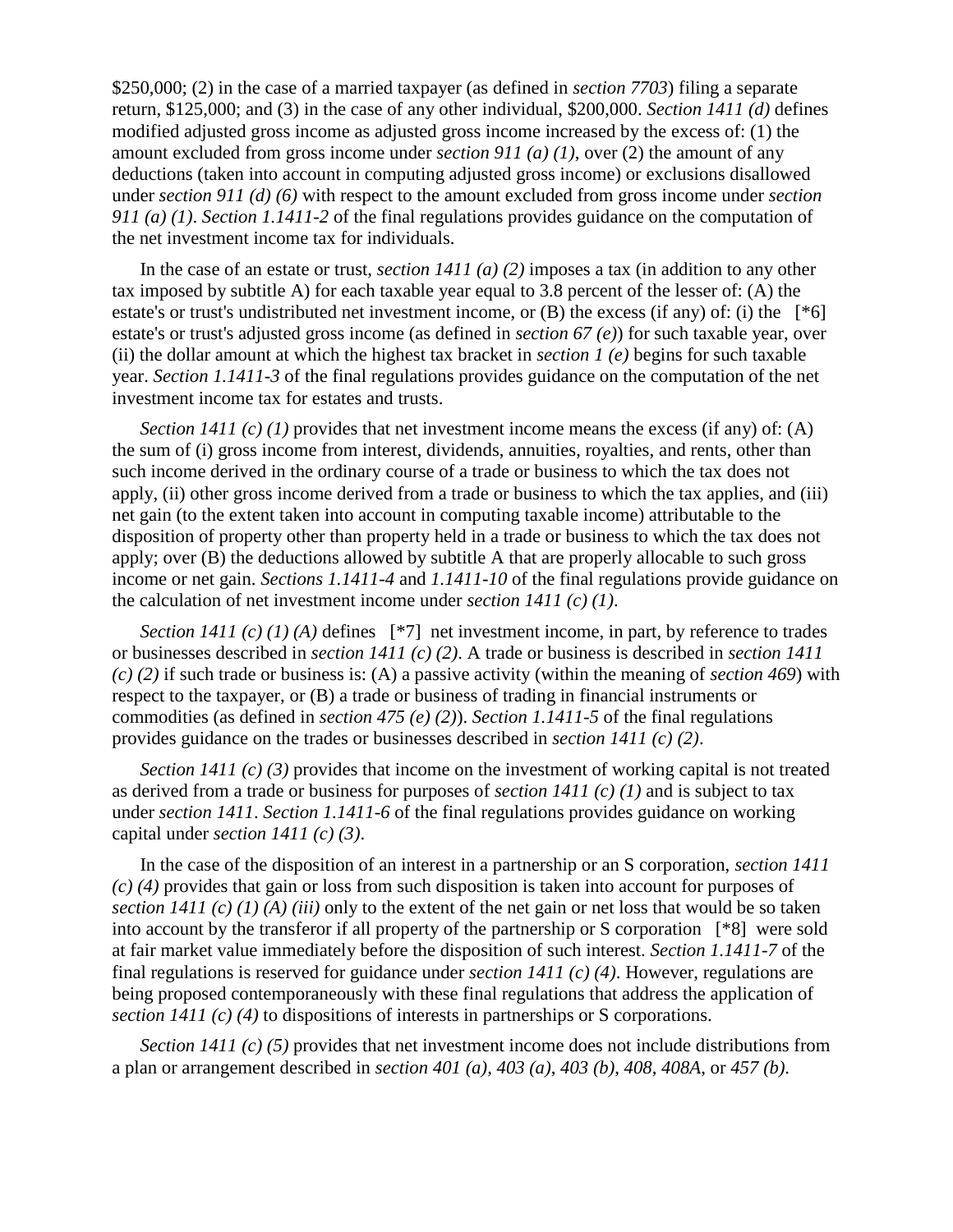*Section 1.1411-8* of the final regulations provides guidance on distributions from qualified plans under *section 1411 (c) (5)*.

*Section 1411 (c) (6)* provides that net investment income also does not include any item taken into account in determining self-employment income for a taxable year on which a tax is imposed by *section 1401 (b)*. *Section 1.1411-9* of the final regulations provides guidance regarding self-employment income under *section 1411 (c) (6)*.

### Summary of Comments and Explanation of Provisions

The Treasury Department and the IRS received numerous written and electronic comments regarding the proposed regulations. The comments [\*9] included requests for clarification and recommendations relating to: (1) the calculation of net investment income; (2) the treatment of several special types of trusts; (3) the interaction between various aspects of *section 469* and the regulations thereunder with the calculation of net investment income; (4) the method of gain calculation regarding a sale of an interest in a partnership or S corporation; and (5) multiple areas where the proposed regulations could be simplified. After consideration of all of the comments, the proposed regulations are adopted as amended by this Treasury decision. In general, the final regulations follow the approach of the proposed regulations with some modifications in response to comments and questions that have arisen with respect to the application of the proposed regulations. This preamble describes comments received by the Treasury Department and the IRS on the most significant issues.

### 1. Comments of General Applicability

#### A. Confirmation in the regulation text of certain statements made in the preamble

The Treasury Department and the IRS received a number of comments noting that some of the rules set forth in the preamble were not contained in the [\*10] regulation text itself. In response to these comments, the final regulations provide additional guidance within the regulation text. For example, *§1.1411-1 (d)* of the final regulations contains additional guidance related to various definitions applicable to multiple sections of the regulations, which had appeared only in the preamble to the proposed regulations. In addition, the final regulations contain supplemental clarifications and examples.

In addition, one commentator stated that the preamble to the proposed regulations acknowledges that certain types of income may not be subject to tax under *section 1411*, even if such income is not explicitly excepted from the tax under *section 1411 (c) (1) (A) (i)* or  $(c)$  (1) *(A) (iii)*, or is earned in a trade or business that is not a passive activity or in a trade or business of trading in financial instruments or commodities. Multiple commentators suggested that the final regulations confirm that there are types of income that are not included in net investment income. One commentator suggested the best way to illustrate principles of income that is not net investment income is inclusion of one or more examples of income not subject to tax [\*11] under *section 1411*. Another commentator requested that the final regulations include a nonexhaustive list of items of income that are not net investment income.

The final regulations do not provide a list of income or deduction items that are excluded from the calculation of net investment income. However, the final regulations provide, in certain instances, additional guidance on items of income that are or are not included in net investment income. For example, pursuant to one comment asking whether distributions from foreign pension plans are included in net investment income, the definition of "annuity" in *§1.1411-1 (d)*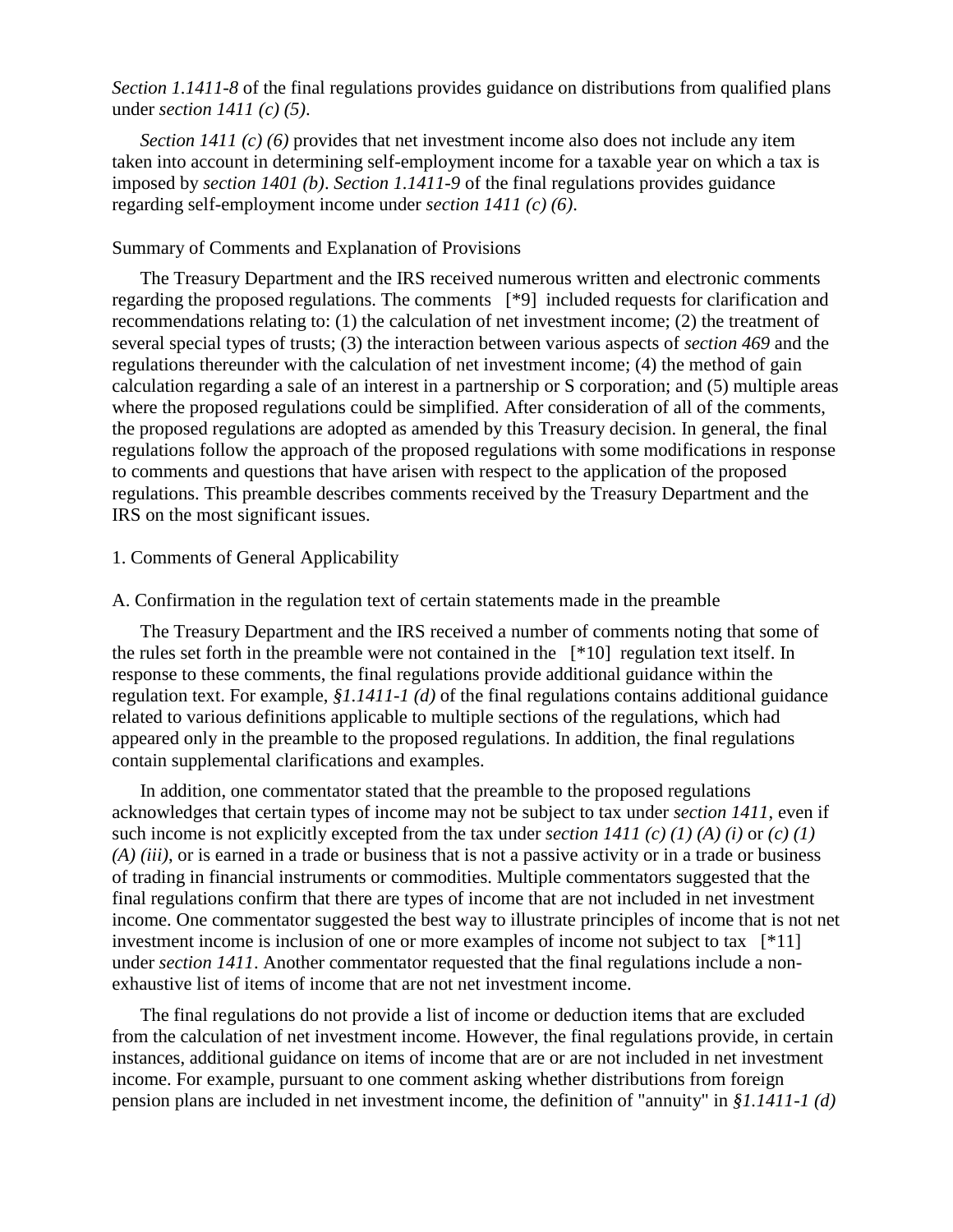of the final regulations clarifies that the term annuities, as used in *section 1411 (c)* and *§1.1411- 4*, does not include amounts paid in consideration for services rendered even if such amounts are subject to the rules of *section 72*. This is consistent with United States income tax treaties that prescribe one set of rules for "annuities" that are not paid in exchange for services, but another set of rules for pension distributions paid in the form of an annuity. See, for example, paragraphs 1 and 3 of Article 17 (Pensions, Social Security, Annuities, Alimony, and [\*12] Child Support) of the 2006 United States Model Income Tax Convention. In addition, the final regulations provide examples of items excluded from net investment income in *§1.1411-1 (d) (4)*.

Furthermore, these final regulations, as with the notice of proposed rulemaking, re-confirm the application of chapter 1 provisions in the absence of special rules for purposes of the net investment income tax. The Treasury Department and the IRS may issue other guidance in the future, as necessary, to address the treatment of particular income items whose treatment is not apparent from the general rules of *section 1411* and these final regulations or from chapter 1.

#### B. Section 1411 and estimated taxes

Two commentators stated that, because many investors do not know until the end of the year if a passthrough investment will generate net investment income for that year, the Treasury Department and the IRS should not penalize taxpayers for failure to include net investment income in their calculation of estimated tax payments. One commentator suggested that the estimated tax calculation fully exempt the tax imposed by *section 1411*. Another commentator urged the Treasury Department and the IRS to grant [\*13] penalty relief for failure to pay the appropriate estimated tax payments due to the impact of *section 1411*.

Section 1402 (a) (2) of the HCERA amended *section 6654 of the Code* to provide that the tax imposed under chapter 2A (which includes *section 1411*) is subject to the estimated tax provisions. To assist taxpayers with their compliance obligations for taxable years beginning after December 31, 2012, the notice of proposed rulemaking extended reliance upon the proposed regulations for this first taxable year in which *section 1411* was in effect. Although the Treasury Department and IRS recognize that the actual tax liability of a taxpayer may not be known at the time that an estimated tax payment is due, a similar issue is present for chapter 1 purposes. Moreover, taxpayers subject to estimated tax payments may not be subject to a penalty under certain circumstances. See *section 6654 (b)*. After consideration of these comments, the Treasury Department and IRS decline to extend penalty relief.

#### C. Availability of tax credits to reduce section 1411 tax

The Treasury Department and the IRS received comments asking whether foreign income, war profits, and excess profits taxes ("foreign income [\*14] taxes") are allowed under *sections 27 (a)* and *901* as a credit against the *section 1411* tax. Under the express language of *sections 27 (a)* and *901 (a)*, foreign income taxes are not creditable against United States taxes other than those imposed by chapter 1 of the Code. Section 1.1411-1 (e) of the final regulations clarifies that amounts that are allowed as credits only against the tax imposed by chapter 1 of the Code, including credits for foreign income taxes, may not be credited against the *section 1411* tax, which is imposed by chapter 2A of the Code. This limitation is similar to the limitation applicable to a number of other credits that are allowed only against the tax imposed by chapter 1 of the Code. See, for example, *section 38*.

The Treasury Department and the IRS also received comments asking whether United States income tax treaties may provide an independent basis to credit foreign income taxes against the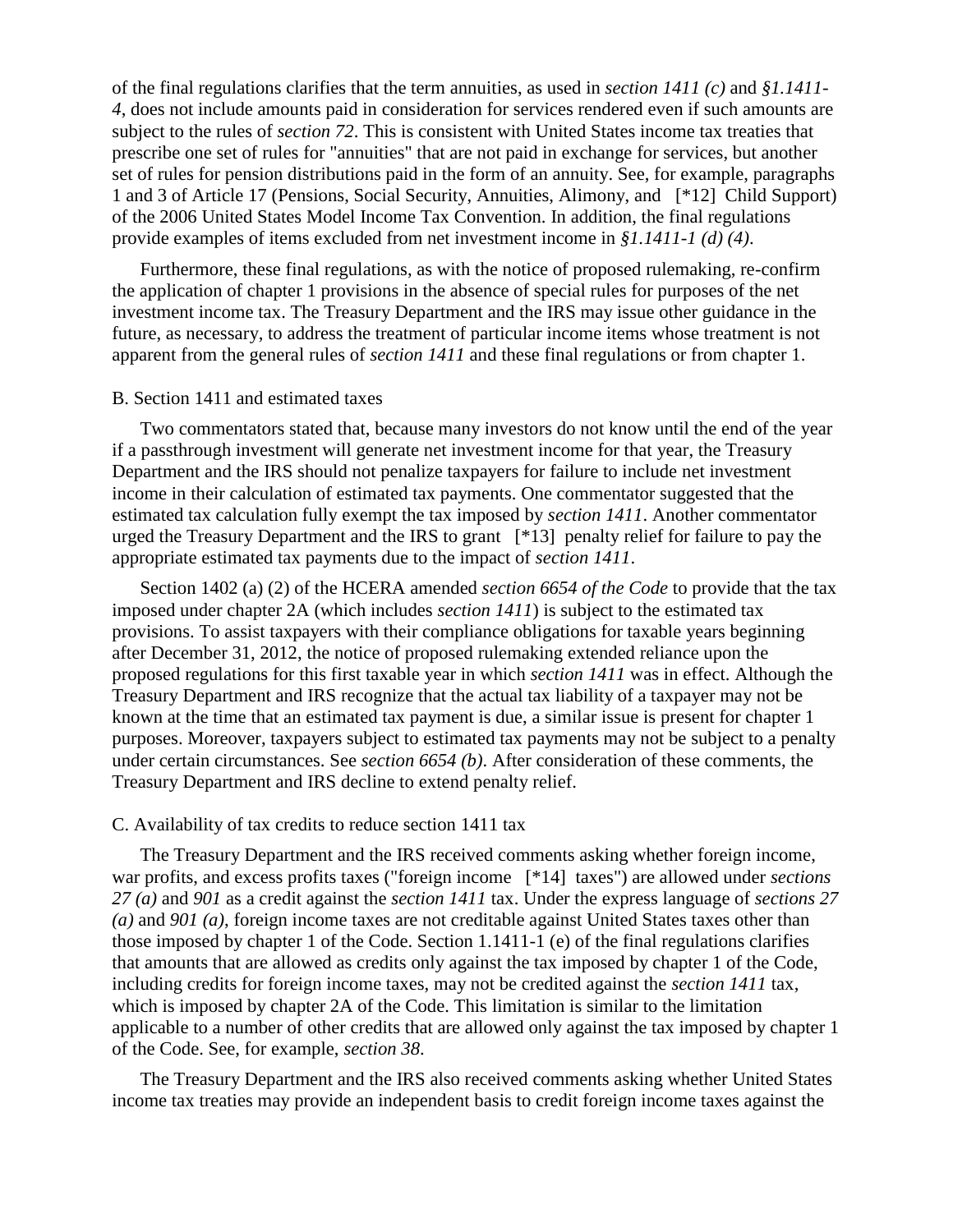*section 1411* tax. The Treasury Department and the IRS do not believe that these regulations are an appropriate vehicle for guidance with respect to specific treaties. An analysis of each United States income tax treaty would be required to determine whether the United States [\*15] would have an obligation under that treaty to provide a credit against the *section 1411* tax for foreign income taxes paid to the other country. If, however, a United States income tax treaty contains language similar to that in paragraph 2 of Article 23 (Relief from Double Taxation) of the 2006 United States Model Income Tax Convention, which refers to the limitations of United States law (which include *sections 27 (a)* and *901*), then such treaty would not provide an independent basis for a credit against the *section 1411* tax.

### 2. Comments Regarding Regrouping under Section 469

*Section 1.469-4 (e) (1)* provides that, except as provided in *§§1.469-4 (e) (2)* and *1.469-11*, after a taxpayer has grouped activities, the taxpayer may not regroup those activities in subsequent taxable years. The preamble to the proposed regulations acknowledged that the enactment of *section 1411* may cause taxpayers to reconsider their previous grouping determinations.

The proposed regulations provided taxpayers an opportunity to regroup their activities in the first taxable year beginning after December 31, 2012, in which: (1) the taxpayer met the applicable income threshold under *section 1411*, and (2) had net investment [\*16] income. The determination in the preceding sentence was to be made without regard to the effect of the regrouping. Pursuant to proposed *§1.469-11 (b) (3) (iv) (A)*, a taxpayer may regroup his or her activities once, and any such regrouping applies to the taxable year for which the regrouping is made and all subsequent years. Furthermore, the disclosure requirements of *§1.469-4 (e)* and *Revenue Procedure 2010-13 (2010-1 CB 329*) require taxpayers who regroup their activities pursuant to proposed *§1.469-11 (b) (3) (iv)* to report their regroupings to the IRS.

The Treasury Department and the IRS received several comments regarding proposed amendments to *§1.469-11 (b) (3) (iv)*. One commentator suggested that all individuals, trusts, and estates - regardless of whether they have net investment income or modified adjusted gross income above the threshold - be permitted a "fresh start" with respect to their *section 469* groupings. The commentator stated that restricting the fresh start only to taxpayers subject to *section 1411* places lower income taxpayers at a disadvantage. In addition, multiple commentators recommended that S corporations and partnerships be permitted to change their groupings [\*17] in light of the application of *section 1411* for any tax year that begins during 2013 or 2014. These commentators acknowledged that *section 1411* does not apply to partnerships and S corporations directly, but stated that the Treasury Department and the IRS have regulatory authority to allow these entities to change the groupings reported to their owners and that the disclosure required under *Revenue Procedure 2010-13* may operate to improve tax administration in this complex area.

Multiple commentators suggested that, in the case of a failure to make regrouping elections in 2013 or 2014, the final regulations should allow taxpayers to make their regrouping election on an amended return. These commentators noted that denying regrouping on an amended return where there is an adjustment to income after a return has been filed may be unfair.

The final regulations retain the requirement that regrouping under *§1.469-11 (b) (3) (iv)* may occur only during the first taxable year beginning after December 31, 2012, in which (1) the taxpayer meets the applicable income threshold under *section 1411*, and (2) has net investment income. The Treasury Department and the IRS believe that the interaction [\*18] between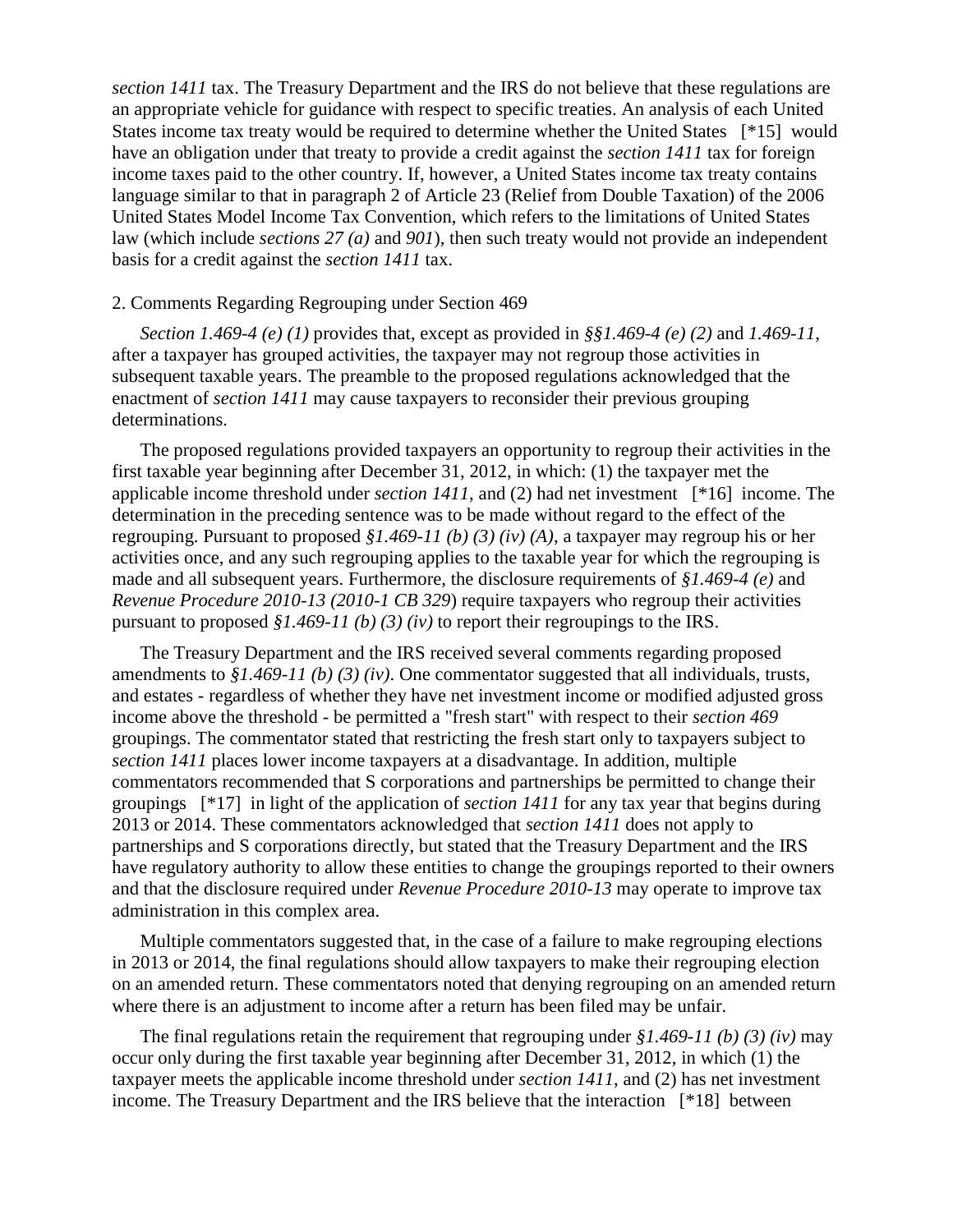*section 1411* and *section 469* justifies the *section 1411* regrouping rule, and that, if a taxpayer does not have a *section 1411* tax liability, the reason for allowing the regrouping does not apply. The Treasury Department and the IRS acknowledge that, in the case of regrouping elections by partnerships and S corporations, one commentator's implied assertion is correct that imposition of *section 1411* on a passthrough entity's owner(s) is the same change in law that precipitated the proposed regulation's allowance of regrouping in the first instance. However, if the Treasury Department and the IRS were to expand the scope of the regulations to allow regrouping by partnerships and S corporations, then taxpayers with no tax liability under *section 1411* indirectly would be allowed to regroup. Accordingly, the final regulations do not adopt this suggestion.

However, after considering the comments, the Treasury Department and the IRS agree with the commentators' concerns regarding the potential unfairness to taxpayers who become subject to *section 1411* after adjustments to, for example, income or deduction items after an original return has been filed. Therefore, the final regulations [\*19] allow a taxpayer to regroup under *§1.469-11 (b) (3) (iv)* on an amended return, but only if the taxpayer was not subject to *section 1411* on his or her original return (or previously amended return), and if, because of a change to the original return, the taxpayer owed tax under *section 1411* for that taxable year. This rule applies equally to changes to modified adjusted gross income or net investment income upon an IRS examination. However, if a taxpayer regroups on an original return (or previously amended return) under these rules, and then subsequently determines that the taxpayer is not subject to *section 1411* in that year, such regrouping is void in that year and all subsequent years until a valid regrouping is done. The voiding of the regrouping may cause additional changes to the taxpayer's current year return and may warrant corrections to future year returns to restore the taxpayer's original groupings. The final regulations contain two exceptions to such voided elections. First, the final regulations allow a taxpayer to adopt the voided grouping in a subsequent year without filing an amended return if the taxpayer is subject to *section 1411* in such year. Second, if the taxpayer [\*20] is subject to *section 1411* in a subsequent year, the taxpayer may file an amended return to regroup in a manner that differs from the previous year's voided regrouping. The final regulations provide four new examples on the amended return regrouping rules. Furthermore, *§1.1411-2 (a) (2) (iii)* of the final *section 1411 regulations* also contains a similar rule applicable to *section 6013 (g)* elections.

### 3. Comments Regarding the Application of Section 1411 to Individuals

*Section 1411 (a) (1)* imposes a tax on individuals, but *section 1411 (e) (1)* provides that *section 1411* does not apply to a nonresident alien. The proposed regulations provided that the term individual for purposes of *section 1411* is any natural person, except for natural persons who are nonresident aliens. The final regulations retain this position.

#### A. Dual resident individuals

During the consideration of comments concerning the application of *section 1411* to foreign individuals, the Treasury Department and the IRS considered how *section 1411* applies to a dualresident individual, within the meaning of *§301.7701 (b)-7 (a) (1)*, who determines that he or she is a resident of a foreign country for tax purposes pursuant to an  $[*21]$  income tax treaty between the United States and that foreign country and claims benefits of the treaty as a nonresident of the United States. Consistent with *§301.7701 (b)-7 (a) (1)*, which provides that such an individual will be treated as a nonresident alien of the United States for purposes of computing that individual's United States income tax liability, the final regulations provide that the individual is treated as a nonresident for purposes of *section 1411*.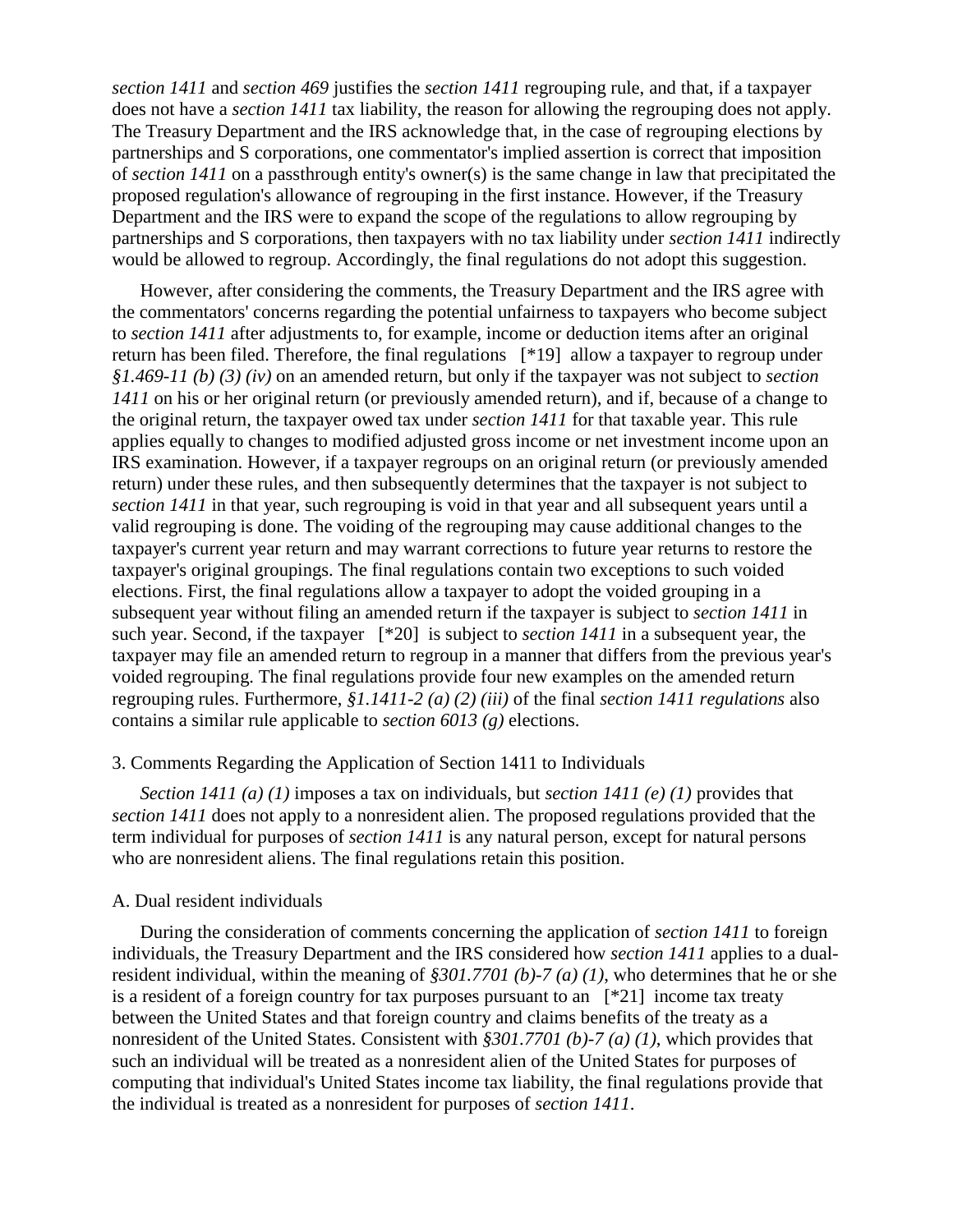#### B. Dual-Status individuals

The Treasury Department and the IRS also considered how *section 1411* should apply to a dual-status individual who is a resident of the United States for part of the year and a nonresident for the other part of the year. The Treasury Department and the IRS believe that a dual-status resident should be subject to *section 1411* only with respect to the portion of the year during which the individual is a United States resident, and the final regulations clarify this. However, consistent with the rule for taxable years of less than 12 months in *§1.1411-2 (d) (2)*, the threshold amount under *§1.1411-2 (d) (1)* is not reduced or prorated for a dual-status resident. The Treasury Department and the IRS may [\*22] reconsider this rule if taxpayers are applying it inappropriately.

#### C. Section 6013 (h) elections

During the consideration of comments concerning the application of *section 1411* to foreign individuals, the Treasury Department and the IRS considered whether the final regulations should provide an election with respect to *section 6013 (h)* that is similar to the election that §1.1411-2 (a) (2) (i) (B) of the proposed regulations provided for *section 6013 (g)*. *Section 6013 (h)* allows a dual-status individual who is a nonresident alien at the beginning of any taxable year but at the close of such taxable year is a United States resident, and who is married to a United States citizen or resident, to make a joint election with his or her spouse to be treated as a United States resident for purposes of chapters 1 and 24 for such taxable year. The Treasury Department and the IRS believe that such an election is appropriate. Accordingly, *§1.1411-2 (a) (2) (iv) (B)* of the final regulations provides that a dual-status individual who makes a *section 6013 (h)* election with his or her spouse for purposes of chapters 1 and 24 also may make a *section 6013 (h)* election for purposes of chapter 2A. For purposes [\*23] of calculating the tax imposed under *section 1411 (a) (1)*, the effect of such an election is to include the combined income of the United States citizen or resident spouse and the dual-status spouse in the *section 1411 (a) (1)* calculation and subject the income of both spouses to the \$250,000 threshold amount in *section 1411 (b) (1)* for taxpayers filing a joint return. *Section 1.1411-2 (a) (2) (iv) (B) (2)* of the final regulations provides procedural requirements for making this election.

If the spouses do not make a *section 6013 (h)* election for purposes of chapter 2A (whether or not they make the election for purposes of chapters 1 and 24), the final regulations require each spouse to determine his or her own net investment income and modified adjusted gross income (MAGI), and subjects each spouse to the \$125,000 threshold amount for spouses filing separately. Consistent with the rule for taxable years of less than 12 months in *§1.1411-2 (d) (2)*, the threshold amount under *§1.1411-2 (d) (1)* is not reduced or prorated in the case of the dualstatus resident spouse for the portion of the year that he or she is treated as a United States resident. The Treasury Department and the IRS [\*24] may reconsider this rule if taxpayers are applying it inappropriately.

# 4. Comments Regarding the Application of Section 1411 to Estates and Trusts

In general, *section 1411 (a) (2)* imposes on estates and trusts a tax of 3.8 percent on the lesser of their undistributed net investment income or the excess of their adjusted gross income (as defined in *section 67 (e)*) over the dollar amount at which the highest tax bracket in *section 1 (e)* begins for such taxable year.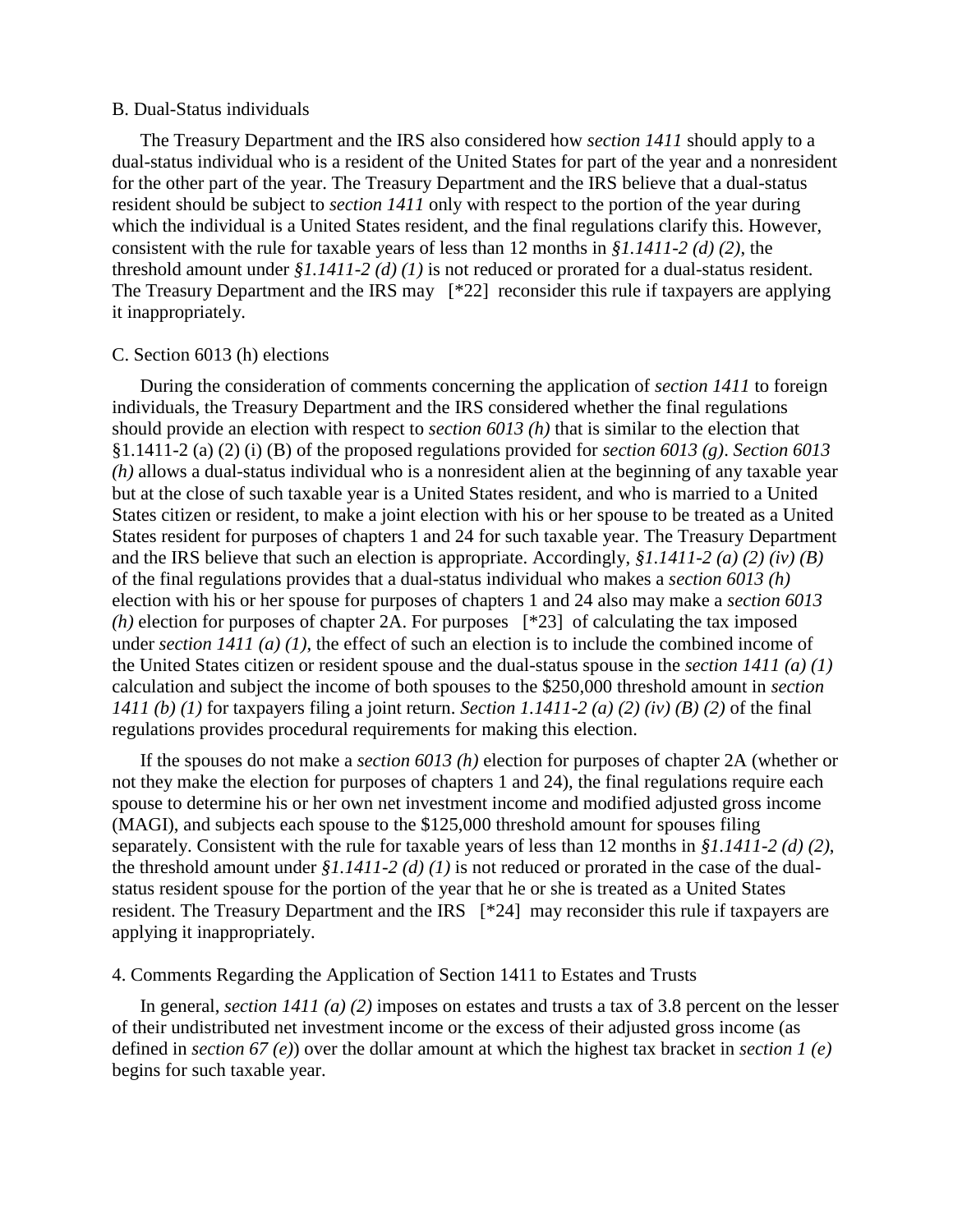#### A. Exclusion of certain estates and trusts from the application of section 1411

The preamble to the proposed regulations stated that *section 1411* applies to ordinary trusts described in *§301.7701-4 (a)* that are subject to the provisions of part 1 of subchapter J of chapter 1 of subtitle A of the Code, even if the trusts have special computational rules within part 1 of subchapter J. The proposed regulation preamble identified four such trusts to which *section 1411* will apply: (1) pooled income funds described in *section 642 (c) (5)*, (2) cemetery perpetual care funds described in *section 642 (i)*, (3) qualified funeral trusts described in *section 685*, and (4) Alaska Native settlement trusts described in *section 646*. The Treasury [\*25] Department and the IRS requested public comments as to whether there may be administrative reasons to exclude one or more of these types of trusts from *section 1411*. In response, numerous commentators advocated for exclusion or inclusion of the trusts identified above.

#### i. Pooled Income Funds (PIFs)

Commentators recommended that the final regulations provide that *section 1411* not apply to PIFs because doing so would be tantamount to taxing a charity that ultimately receives the property after the expiration of the income interest. Specifically, only the PIF's undistributed short-term gains are subject to tax under chapter 1, and those gains are held for ultimate distribution to charity. The commentators stated that the provisions of the Code dealing with charitable organizations, and contributions to them, should be broadly construed in favor of charitable organizations and their donors and, thus, *section 1411* should not apply to PIFs. Furthermore, one commentator stated that treating PIFs in a manner significantly different from charitable remainder trusts is inequitable. The commentator analogized PIFs, operationally, to charitable remainder trusts. However, the commentator acknowledged [\*26] that, unlike charitable remainder trusts, PIFs, by being taxable on undistributed short-term capital gains, do not escape all instances of federal income taxation. The commentators recommended that the final regulations either: (1) provide that a PIF's short-term capital gains be excluded from net investment income, or (2) exclude PIFs from the application of *section 1411* altogether.

The final regulations do not adopt these suggestions. The Treasury Department and the IRS recognize that imposing tax on the PIF will reduce the amount of property the charitable remainderman will receive after the expiration of the income interest. However, *section 1411* limits its exclusion to wholly charitable trusts; this group of trusts does not include either charitable remainder trusts or PIFs. While charitable remainder trusts are excluded from *section 1411* by the express language of *section 664*, there is no comparable provision excluding PIFs.

Another commentator recommended that the final regulations provide that the *section 642 (c)* charitable set-aside deduction that is available for a PIF's long-term capital gains for income tax purposes also reduce a PIF's net investment income. For purposes [\*27] of taxation under chapter 1 of the Code, the taxable income of the PIF is limited, generally, to the undistributed short-term capital gains because the PIF will receive an income distribution deduction for the income paid to the income beneficiaries and any long-term capital gains will be offset by the *section 642 (c) (3)* charitable set aside deduction. As is generally true throughout these regulations, the final regulations mirror this treatment under chapter 1 for purposes of *section 1411*.

#### ii. Cemetery Perpetual Care Funds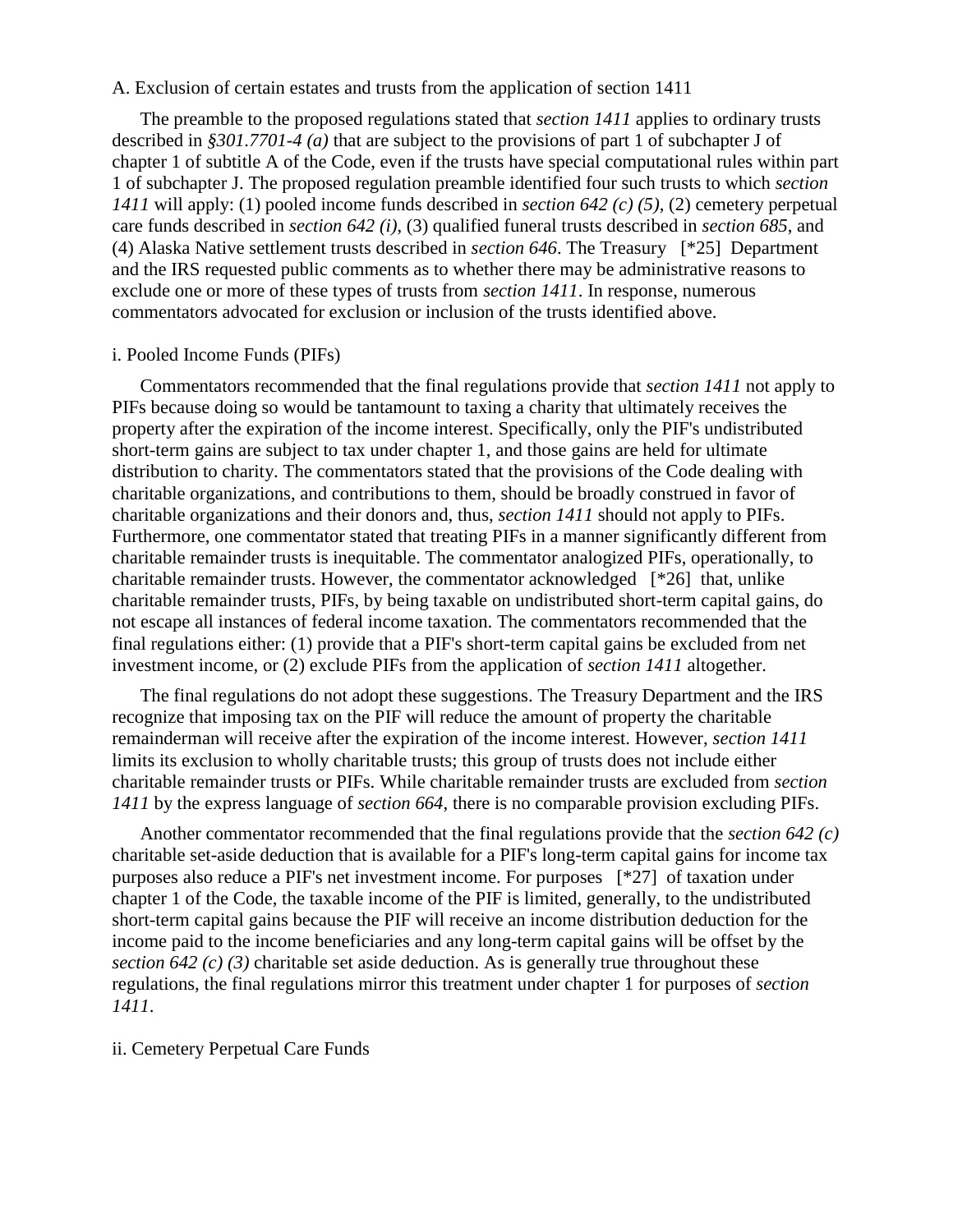One commentator stated that there is no administrative reason why Cemetery Perpetual Care Funds (Cemetery Trusts) should not be treated the same as other trusts for purposes of *section 1411*, and accordingly recommended taxing such trusts under *section 1411*.

Two other commentators advocated for the exclusion of Cemetery Trusts from *section 1411* because inclusion of such trusts would be inconsistent with the policy behind *section 1411*. They stated that Cemetery Trusts are established for consumer protection, and also to ensure that cemetery properties are maintained in perpetuity and do not become an obligation of the government. They noted that, as is the case with [\*28] a qualified funeral trust, a cemetery perpetual care trust is essentially a collection of many small, individual trusts held for the benefit of unrelated gravesite owners whose only common interest is that they are owed the same promise of future services from the funeral provider or cemetery company. Thus, under *section 642 (i)*, the only "beneficiary" is a taxable cemetery company. Therefore, the commentators stated that the imposition of *section 1411* tax on the aggregate income of a perpetual care fund would effectively be a tax on an operating business, which directly conflicts with the terms of *section 1411*.

The Treasury Department and the IRS agree that cemetery trusts should be excluded from *section 1411*. By benefitting an operating company, these trusts are similar to the business trusts that are excluded from the operation of *section 1411*. Accordingly, *§1.1411-3 (b) (1)* of the final regulations exclude Cemetery Perpetual Care Funds described in *section 642 (i)* from the application of *section 1411*.

#### iii. Electing Alaska Native Settlement Trusts (ANSTs)

Several commentators argued that ANSTs should be excepted from the net investment income tax as a matter of statutory construction [\*29] and as a matter of tax policy.

Some commentators explained that the usual rules regarding the income taxation of trusts and their beneficiaries do not apply to ANSTs and their beneficiaries, and accordingly, ANSTs should not be viewed as trusts for purposes of *section 1411*. Specifically, *section 646* provides special rules for the taxation of ANSTs at the lowest individual tax rate. Furthermore, *section 646* treats all distributions, to the extent of the trust's current and accumulated taxable income, as amounts excludable from the gross income of the recipient beneficiaries. Additionally, *section 646* prohibits the trust from claiming a distribution deduction, which is a deduction allowed in computing a trust's income under chapter 1 and also a deduction allowable for purposes of *section 1411*.

Commentators further explained that the statutory framework for the taxation of ANSTs reflects important policy considerations relating to the beneficiaries of ANSTs, which were expressed in the Congressional findings and declaration of policy in the Alaska Native Claims Settlement Act (Public Law 92-203, 85 Stat. 688) ("ANCSA"). See *43 U.S.C. §1601*. The commentators said that those policies include [\*30] the following: Alaska Natives have long been recognized as being among the poorest inhabitants of our nation, with poverty rates significantly higher than the national average; ANSTs are not vehicles wealthy individuals might use to avoid the reach of *section 1411* by employing a trust to reinvest investment income rather than making distributions; rather, ANSTs are entities created to provide for "the real economic and social needs of Natives" by making distributions and/or reinvesting trust income to grow the trust to better provide for the future needs of its beneficiaries.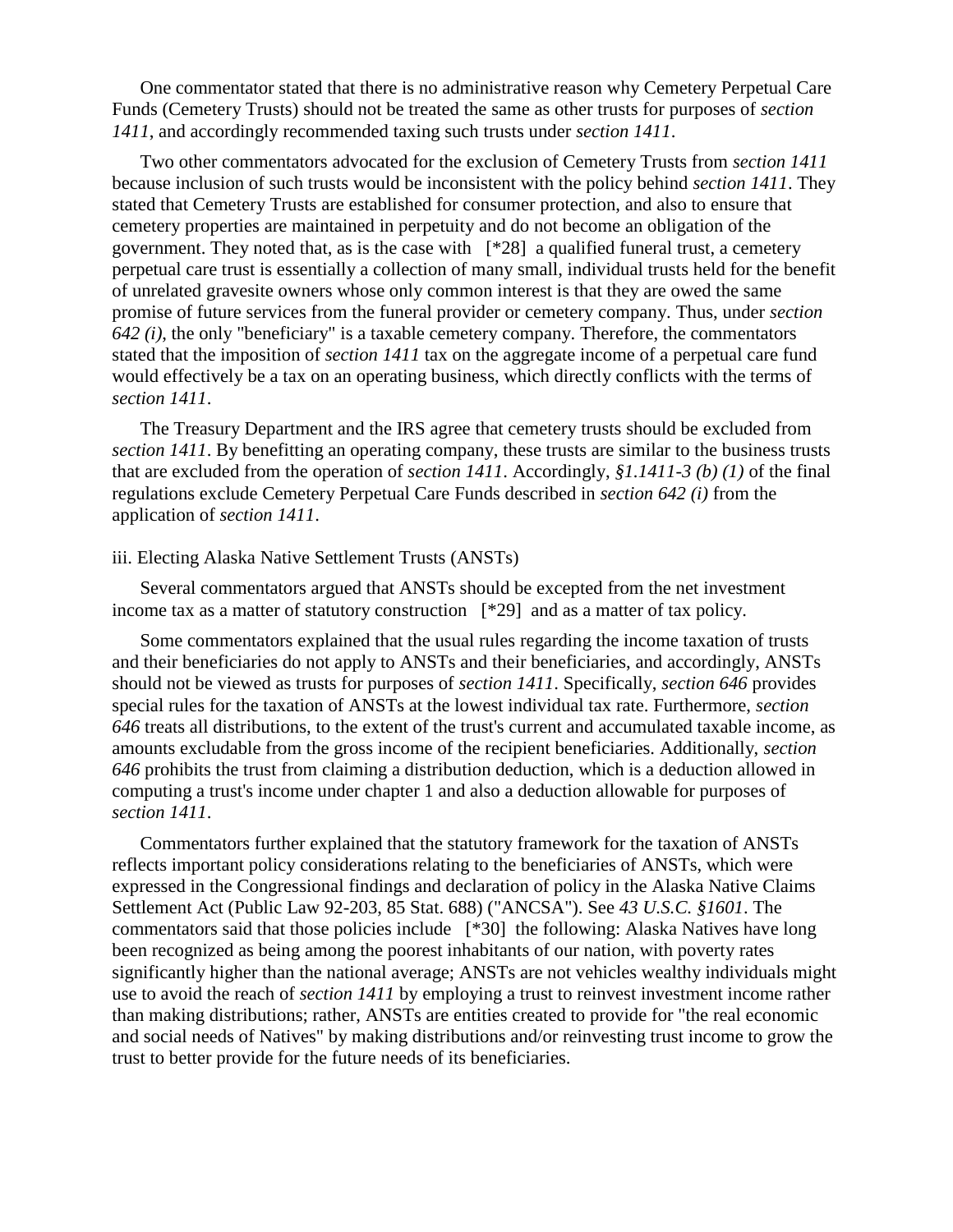The Treasury Department and the IRS agree with the commentators that ANSTs should not be subject to *section 1411*, and that this exclusion is consistent with the chapter 1 taxation of these entities at the lowest individual tax rate. Therefore, the final regulations modify *§1.1411-3 (b) (1)* to exclude from *section 1411* all ANSTs that have made an election under *section 646*.

#### iv. Qualified Funeral Trusts (QFTs) Taxable under Section 685

One commentator stated that it was illogical for *section 1411* to apply to QFTs because Congress intended to impose *section 1411* on "private trusts," which high-income individuals often [\*31] establish as vehicles for the management and intergenerational transfer of wealth. Another commentator stated that there is no administrative reason why QFTs should not be treated the same as other trusts for purposes of *section 1411*.

Three commentators noted that a QFT's regular tax liability is calculated on a per-contract basis and then consolidated into a single return. Specifically, *section 685 (c)* provides that the tax imposed on the QFT is calculated by treating each beneficiary's interest in his or her contract as a separate trust. The commentators stated that, because the individual contracts are generally under \$10,000, the annual investment income on them likewise is generally well under \$10,000. Thus, as a practical matter, the commentators believed that QFTs would not incur this tax (due to the investment income on each contract being below the *section 1411 (a) (2) (B) (ii)* threshold amount).

The final regulations do not exclude QFTs from the application of the net investment income tax. However, the final regulations do confirm that the calculation of the *section 1411* tax will be consistent with the taxation of QFTs in chapter 1. As a result, *§1.1411-3 (b) (2) (i)* of the [\*32] final regulations provides that the *section 1411* is applied to the QFT by treating each beneficiary's interest in that beneficiary's contract as a separate trust.

#### v. Charitable Purpose Estates

*Section 1411 (e) (2)* and proposed §1.1411-3 (b) (1) exclude from the application of *section 1411* a trust all of the unexpired interests in which are devoted to one or more of the purposes described in *section 170 (c) (2) (B)* (referred to as "Charitable Purpose Trusts"). The final regulations retain this rule in §1.1411-3 (b) (1).

One commentator pointed out that proposed §1.1411-3 (d) does not have an exclusion comparable to proposed §1.1411-3 (b) (1) to exempt an estate all of the unexpired interests in which are devoted to one or more of the purposes described in *section 170 (c) (2) (B)* (referred to as "Charitable Purpose Estates"). The commentator noted that, although Charitable Purpose Trusts are statutorily exempt from the net investment income tax, Charitable Purpose Estates are subject to *section 1411* but may achieve the same result through the use of the charitable deduction in *section 642 (c)*. Thus, through the operation of provisions outside of *section 1411*, it is expected that Charitable [\*33] Purpose Estates typically will not have a *section 1411* tax liability.

The commentator also pointed out that a Charitable Purpose Estate's need to rely on the *section 642 (c)* deduction to achieve this result (and thus, this inconsistency between Charitable Purpose Trusts and Charitable Purpose Estates) could have an inadvertent and adverse impact on both Charitable Purpose Estates and Charitable Purpose Trusts for chapter 1 purposes specifically, on their decision to make an election under *section 645* (a "645 Election"). *Section 645* was enacted to eliminate the differences in income tax treatment between the disposition of a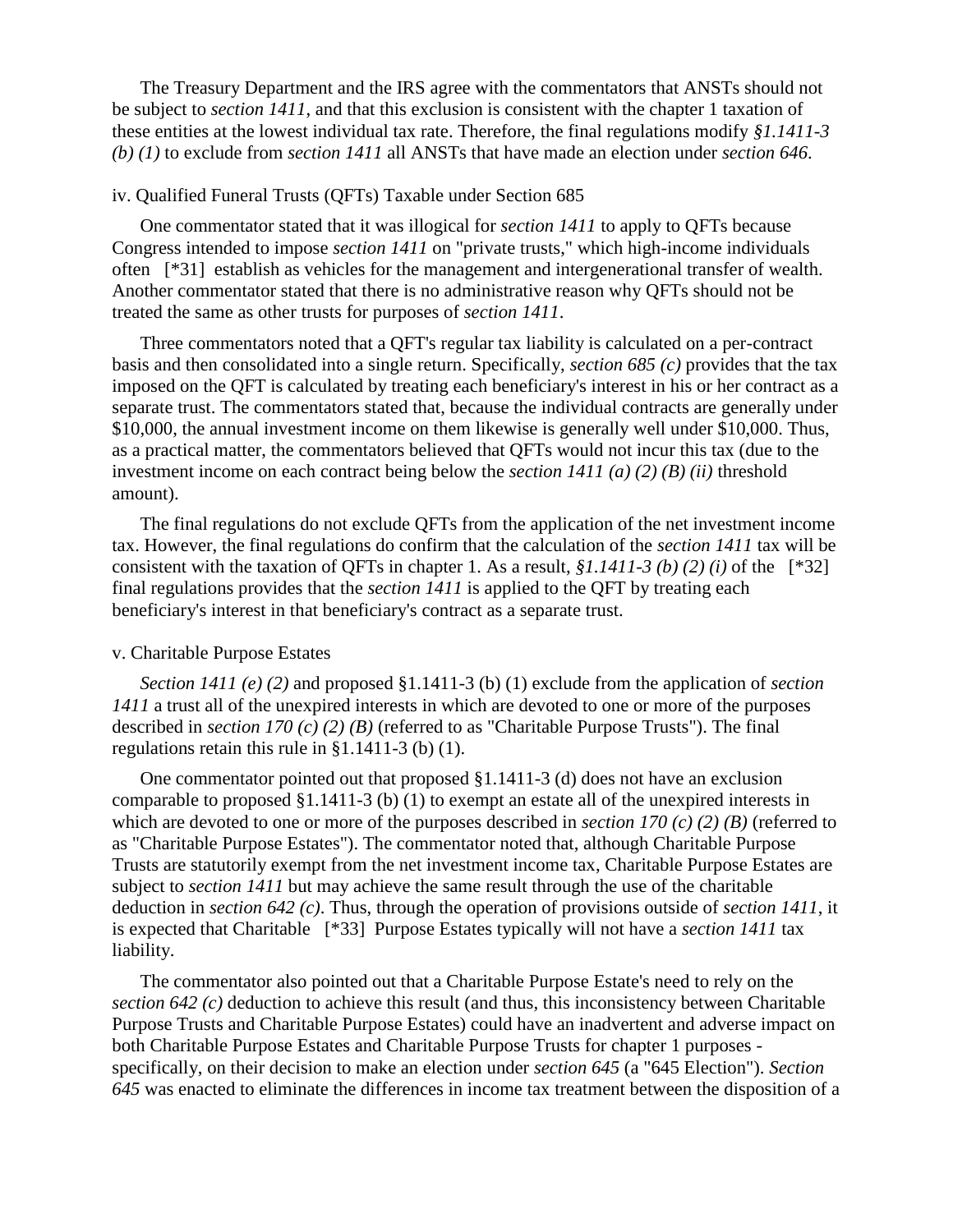decedent's property by will (through an estate) and by a revocable trust (that becomes irrevocable on the decedent's death). See H.R. Rep. No. 148, 105th Cong., 1st Sess. 618 (1997).

Assuming a wholly-charitable disposition by a decedent, the commentator stated that a trustee of the decedent's formerly revocable trust and the executor of the related estate would normally join in a 645 Election to minimize the cost and burden of administration and to achieve consistency in the income tax treatment of the estate and trust. However, unless an estate and trust have [\*34] the same exemption from *section 1411*, the trustees of a Charitable Purpose Trust may be reluctant to join in an otherwise useful election.

The Treasury Department and the IRS agree with the commentator's recommendation. Given that, whether under *section 1411 (e) (2)* or *section 642 (c)*, no *section 1411* tax is imposed on a wholly charitable trust or estate, respectively, the Treasury Department and the IRS believe it is consistent with the Congressional intent of both *section 1411* and *section 645* to treat both types of entities as exempt from *section 1411*. Accordingly, §1.1411-3 (b) (1) of the final regulations excludes from the application of *section 1411* an estate in which all of the unexpired interests are devoted to one or more of the purposes described in *section 170 (c) (2) (B)*.

#### B. Application of section 1411 to Electing Small Business Trusts (ESBTs)

The proposed regulations preserved the chapter 1 treatment of the ESBT as two separate trusts for computational purposes but consolidated the ESBT into a single trust for determining the adjusted gross income threshold in *section 1411 (a) (2) (B) (ii)*. This is consistent with the chapter 1 treatment of ESBTs, which are entitled to only [\*35] a single personal exemption, rather than one per ESBT portion, notwithstanding the fact that the income for each portion is computed separately. Moreover, this rule in the proposed regulations put ESBTs on the same footing as other taxable trusts by applying a single section 1 (e) threshold to ESBTs similar to other taxable trusts. Proposed §1.1411-3 (c) (1) (ii) described the method to determine the ESBT's *section 1411* tax base. First, the ESBT separately calculates the undistributed net investment income of the S portion and non-S portion in accordance with the general rules for trusts under chapter 1, and then combines the undistributed net investment income of the S portion and the non-S portion. Second, the ESBT determines its adjusted gross income, solely for purposes of *section 1411*, by adding the net income or net loss from the S portion to the adjusted gross income of the non-S portion as a single item of income or loss. Finally, to determine whether the ESBT is subject to *section 1411*, the ESBT compares the combined undistributed net investment income with the excess of its adjusted gross income over the section 1 (e) threshold.

One commentator challenged the authority of [\*36] the Treasury Department and the IRS to issue regulations that require the use of chapter 1's separate trust treatment of the S portion and non-S portion of an ESBT for purposes of *section 1411*. The commentator also stated that the lack of any mention of ESBTs in *section 1411* or its legislative history means that there is no regulatory authority for the treatment of an ESBT as detailed in the proposed regulations.

The preamble to the proposed regulations stated, in relevant part, that "*[s]ection 1411* (which constitutes chapter 2A of the Code) contains terms commonly used in Federal income taxation and cross-references certain provisions of chapter 1 such as *sections 67 (e)*, *469*, *401 (a)*, and *475 (e) (2)*." However, the preamble also stated that "there is no indication in the legislative history of *section 1411* that Congress intended, in every event, that a term used in *section 1411* would have the same meaning ascribed to it for other Federal income tax purposes (such as chapter 1)." The Treasury Department and the IRS believe that the ESBT regulations under *section 1411*, which generally conform to the chapter 1 framework but with certain modifications needed for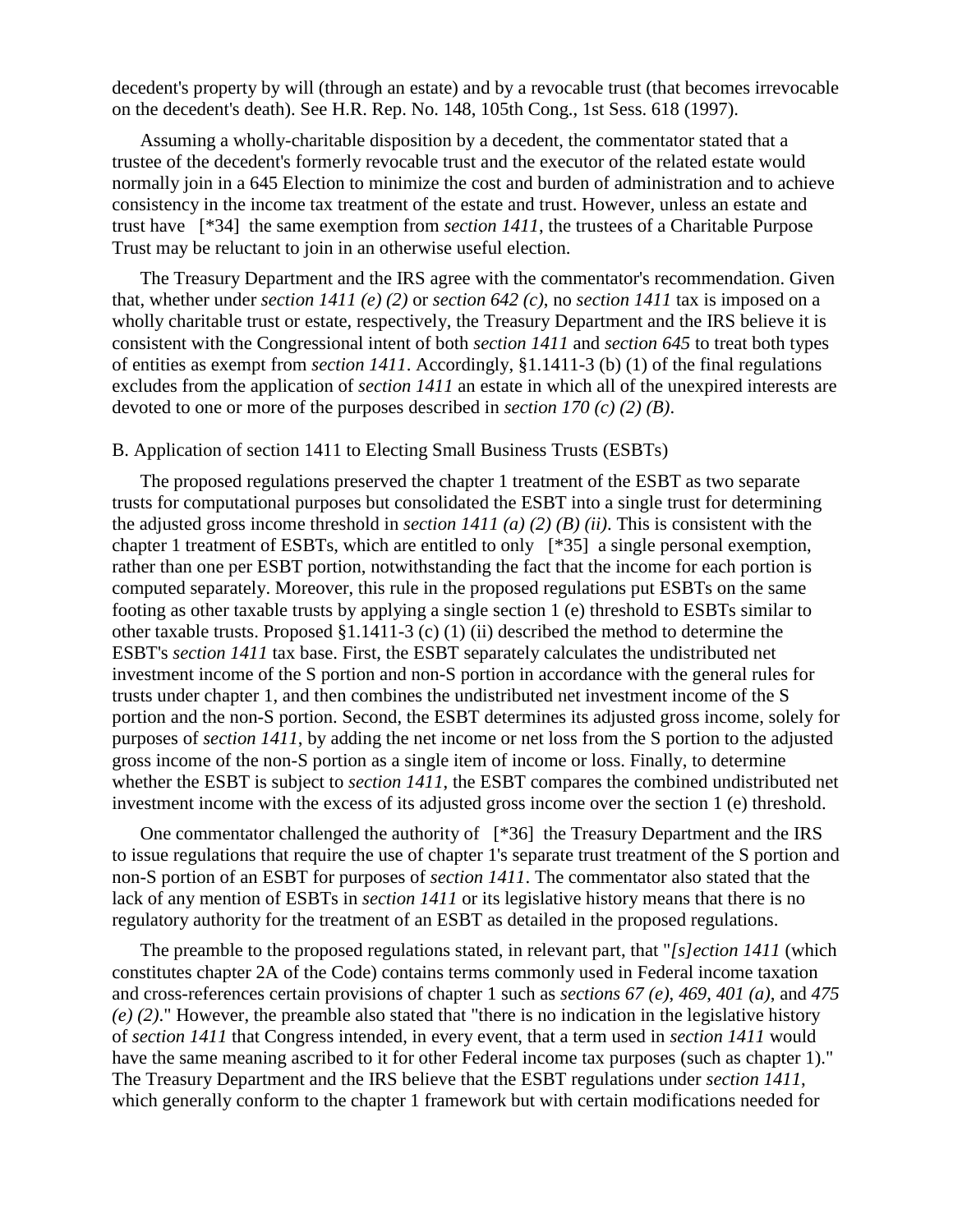*section 1411* compliance [\*37] purposes, fall well within the general regulatory authority pursuant to *section 7805*.

Two other commentators addressed the inability to offset net investment income losses (capital, ordinary, and/or passive) from one portion of the ESBT with net investment income from the other portion. The commentators recommended that, if one portion has income or a net capital gain and the other has a net capital loss, the ESBT should be able to offset one against the other in the same manner as a non-ESBT nongrantor trust. Both commentators focused on the annual calculation of net investment income, but neither addressed the potential problems from allowing income and losses to offset: (1) loss duplication in carryover years (because loss would offset gain across portions in year 1 and also be a carryover to year 2 within the originating portion), or (2) differences in loss carryforwards for purposes of chapters 1 and 2A.

The Treasury Department and the IRS agree with the commentators' observations that the method of consolidation in the proposed regulations, in certain instances, may put ESBTs at a computational disadvantage, from a *section 1411* perspective, to similarly situated nongrantor trusts [\*38] in the case of netting of income and losses. However, this computational disadvantage exists with regard to the tax imposed under chapter 1, and the rules regarding ESBTs (and the final regulations generally) adopt chapter 1 principles. The Treasury Department and the IRS believe a full integration of the S portion and non-S portion into a single trust for purposes of *section 1411* is administratively burdensome to both taxpayers and the IRS because it would cause the *section 1411* calculations to deviate significantly from the calculations for purposes of chapter 1, resulting in the need for additional rules to address the computational differences and treatment of separate carryover regimes. For example, a full integration of the S and non-S portion would allow passive income and passive losses from each portion to offset each other, which would result in different loss carryforwards for regular tax and *section 1411* purposes. A similar outcome would occur if capital gains and losses could offset between the portions in a manner inconsistent with chapter 1. Therefore, the final regulations retain the calculation of an ESBT's undistributed net investment income and modified adjusted [\*39] gross income without change, but have relocated the operative ESBT rules to *§1.1411-3 (c)*.

One commentator recommended that the final regulations clarify that, when an ESBT disposes of S corporation stock, the rules under *§§1.641 (c)-1 (d) (3)* and *1.1361-1 (m) (5) (ii)* that permit the use of the installment method on the sale or disposition of stock in an S corporation by an ESBT, also should apply for purposes of *section 1411*. The Treasury Department and the IRS believe that the general administrative principles enumerated in *§1.1411-1 (a)* accomplish this result for *section 1411* purposes. Accordingly, a special rule within  $$1.1411-3$  (c) is not necessary to achieve what the commentator requested.

#### C. Application of section 1411 to Charitable Remainder Trusts (CRTs)

The proposed regulations provided special computational rules for the classification of the income of and the distributions from charitable remainder trusts, solely for *section 1411* purposes. Proposed §1.1411-3 (c) (2) (i) provided that distributions from a CRT to a beneficiary for a taxable year consist of net investment income in an amount equal to the lesser of the total amount of the distributions for that year, or the current [\*40] and accumulated net investment income of the CRT. Proposed §1.1411-3 (c) (2) (iii) defined the term accumulated net investment income (ANII) as the total amount of net investment income received by a CRT for all taxable years beginning after December 31, 2012, less the total amount of net investment income distributed for all prior taxable years beginning after December 31, 2012.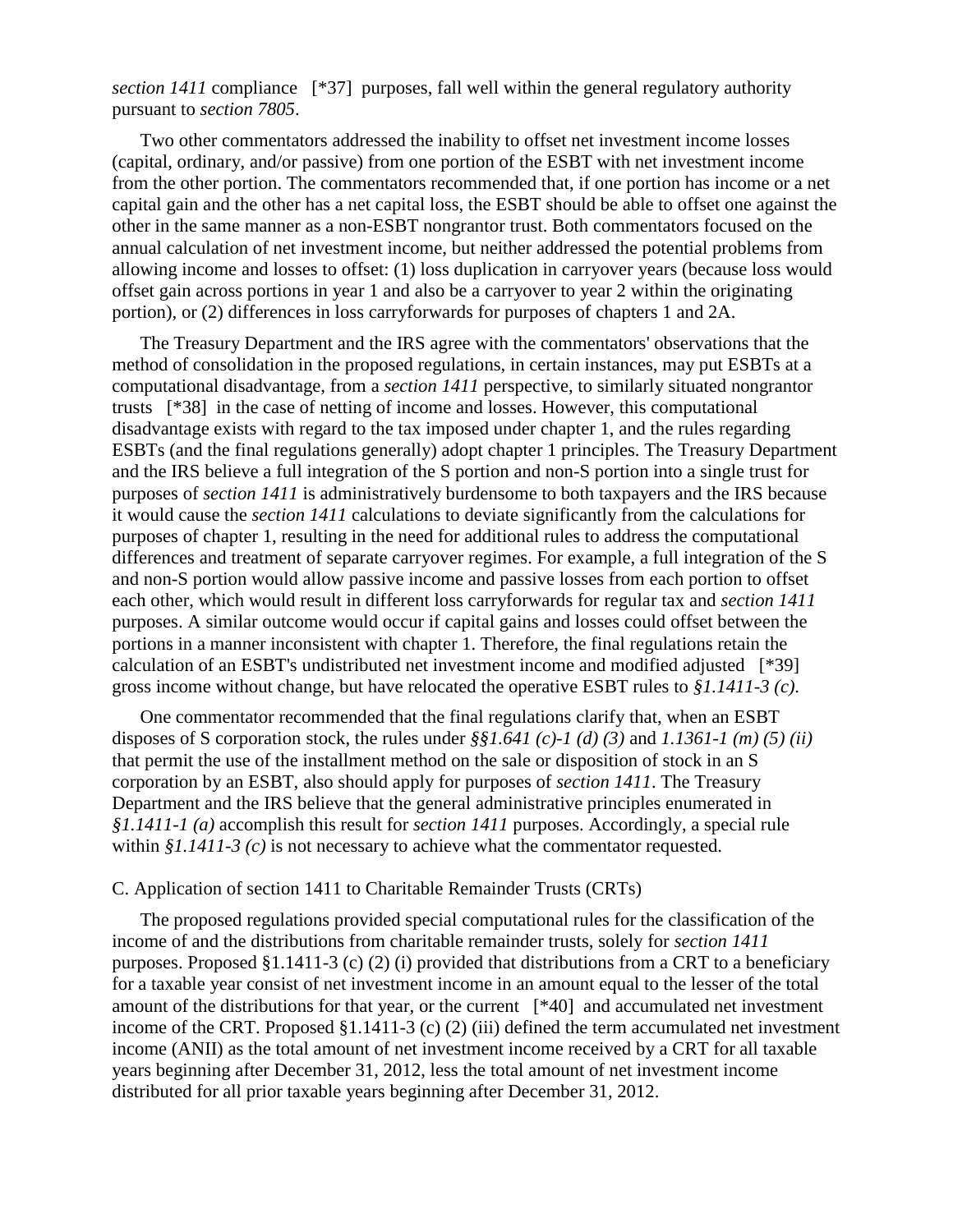The Treasury Department and the IRS acknowledged in the preamble to the proposed regulations that the classification of income as net investment income or non-net investment income would be separate from, and in addition to, the four tiers under *section 664 (b)*, which would continue to apply for chapter 1 purposes. The Treasury Department and the IRS also stated in the preamble that they considered an alternative method for determining the distributed amount of net investment income under which net investment income would be determined on a class-by-class basis within each of the *§1.664-1 (d) (1)* enumerated categories. The Treasury Department and the IRS acknowledged that, although differentiating between net investment income and non-net investment income within each class and category might be more consistent [\*41] with the structure created for CRTs by *section 664* and the corresponding regulations, the Treasury Department and the IRS were concerned that the apparent recordkeeping and compliance burden on trustees would outweigh the benefits of this alternative.

Multiple commentators asked that the final regulations follow the existing rules under *section 664* that create subclasses in each category of income as the tax rates on certain types of income are changed from time to time. They said that CRT trustees are already maintaining the appropriate records and are familiar with the existing rules, so compliance would be less complicated than under the new system described in the proposed regulations. Some of the commentators suggested that the final regulations allow the trustee to elect between the method described in the proposed regulations and the existing rules under *section 664*.

*Section 1.1411-3 (d) (2)* of the final regulations adopts the commentators' request to categorize and distribute net investment income based on the existing *section 664* category and class system. The provisions of *Section 1.1411-3 (d) (2)*, as discussed in this preamble, will apply to taxable years of CRTs that begin after [\*42] December 31, 2012, provided however that, for CRTs that relied on the proposed regulations for returns filed before the publication of these final regulations in the **Federal Register**, the CRT and its beneficiary (as applicable) do not have to amend their returns to comply with rules set forth in these final regulations. For such a CRT, when transitioning from the method in the proposed regulations to the method in these final regulations, the CRT may use any reasonable method to allocate the remaining undistributed net investment income for that year to the categories and classes under *section 664*.

The final regulations retain the concept of ANII. ANII is defined as the total amount of net investment income received by a charitable remainder trust for all taxable years beginning after December 31, 2012, less the total amount of net investment income distributed for all prior taxable years beginning after December 31, 2012. The final regulations apply the *section 664* category and class system to ANII by providing that the Federal income tax rate applicable to an item of ANII, for purposes of allocating that item of ANII to the appropriate class within a category of income as described  $[*43]$  in *§1.664-1 (d) (1)*, is the sum of the income tax rate imposed on that item under chapter 1 and the rate of the tax imposed under *section 1411*. Thus, if a charitable remainder trust has both excluded income (such as income received by the trust prior to January 1, 2013, or other income received after December 31, 2012, but excluded from net investment income) and ANII in an income category, such excluded income and ANII will constitute separate classes of income for purposes of *§1.664-1 (d) (1) (i) (b)*.

The Treasury Department and the IRS believe special rules are necessary to apply the *section 664* category and class system contained in *§1.664-1 (d)* to certain distributions made to charitable remainder trusts that own interests in CFCs and PFICs not making the *§1.1411-10 (g)* election to account for the difference between the income inclusion for chapter 1 and for *section 1411* purposes. Accordingly, the final regulations reserve paragraph *§1.1411-3 (d) (2) (ii)* for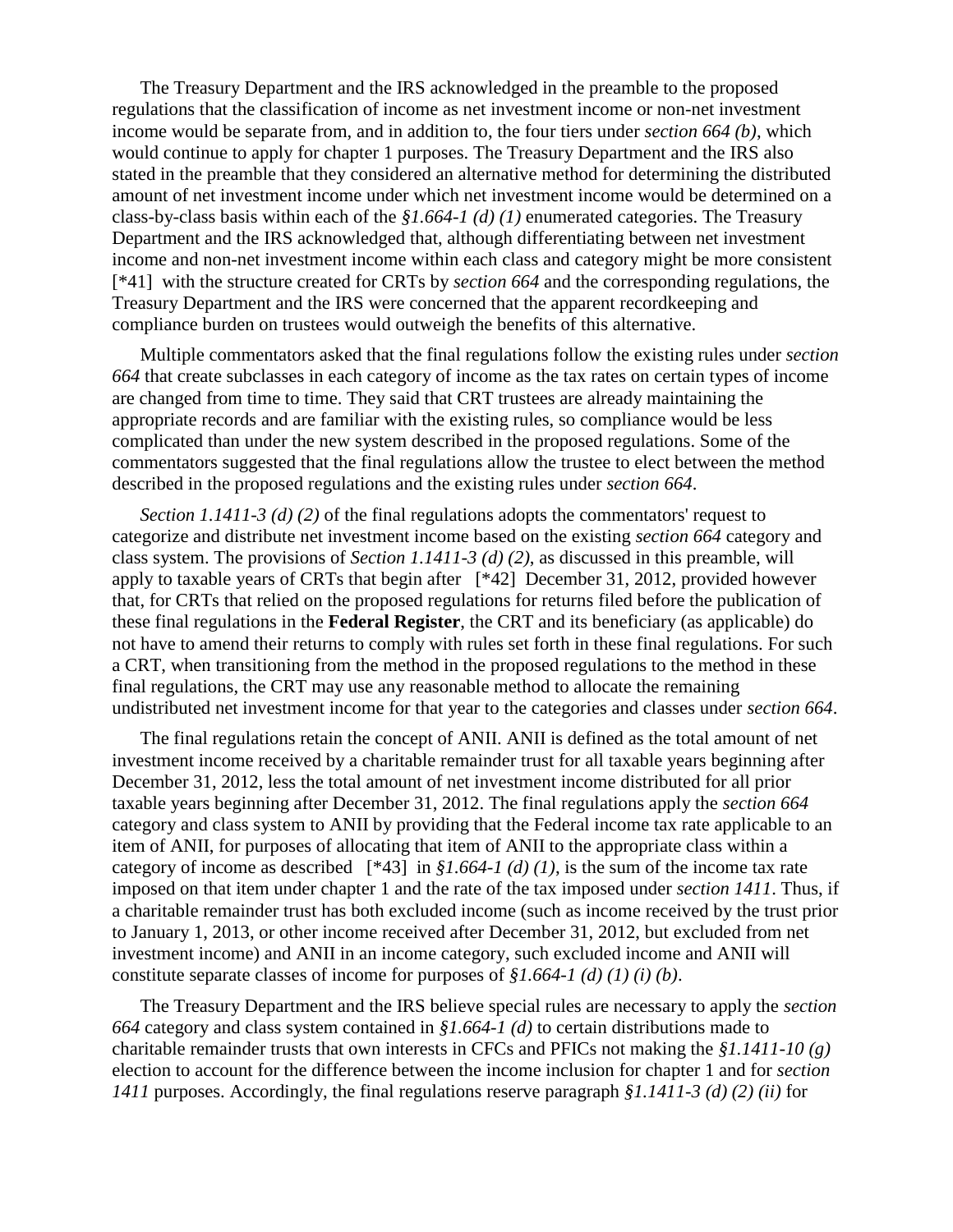special rules in this case. The companion notice of proposed rulemaking (REG-130843-13) contains special rules relating to CFCs and PFICs and are proposed to be effective for tax years beginning after December 31, 2013.

The [\*44] final regulations reserve paragraph *§1.1411-3 (d) (3)* for rules allowing the CRT to elect between the simplified method contained in the proposed regulations and the *section 664* method contained in these final regulations. The companion notice of proposed rulemaking (REG-130843-13) provides rules to enable a CRT to choose between the simplified method described in the proposed regulations (with the modification noted in the companion notice) and the existing rules under *section 664*. The rules contained in the companion proposed regulation are proposed to be effective for taxable years beginning after December 31, 2012.

#### D. Application of section 1411 to foreign estates and trusts

*Section 1411* does not address specifically the treatment of foreign estates and foreign nongrantor trusts. Proposed §§1.1411-3 (d) (2) (i) and 1.1411-3 (b) (6) provided, as a general rule, that foreign estates and foreign trusts are not subject to *section 1411*.

#### i. Foreign Estates

The proposed regulations requested comments as to whether *section 1411* should apply to foreign estates with United States beneficiaries. The Treasury Department and the IRS received several comments recommending that the *section 1411* tax [\*45] not apply to foreign estates, even those with United States beneficiaries, as there is little potential abuse in this context. Although some commentators recommended providing special rules for foreign estates with United States beneficiaries, the Treasury Department and the IRS continue to believe that *section 1411* should not apply to foreign estates that often have little or no connection to the United States. Accordingly, *§1.1411-3 (b) (1) (ix)* of the final regulations provides that the *section 1411* tax does not apply to foreign estates. This rule, however, does not exempt United States beneficiaries of foreign estates from the application of *section 1411* to distributions from foreign estates. The taxation under *section 1411* of United States beneficiaries receiving distributions of net investment income from a foreign estate will be consistent with the general operation of subparts A through D of part I of subchapter J and will be subject to *section 1411*. See *§§1.1411- 3 (e) (3) (ii)* and *1.1411-4 (e) (1)*.

#### ii. Foreign Trusts

The preamble to proposed  $\S1.1411-3$  (c) (3) requested comments on the application of *section 1411* to net investment income of foreign trusts that is earned or accumulated [\*46] for the benefit of United States beneficiaries, including whether *section 1411* should apply to the foreign trust, or to the United States beneficiaries upon an accumulation distribution. Commentators recommended that *section 1411* should not apply to foreign trusts that accumulate income for the benefit of United States beneficiaries, but rather, that United States beneficiaries should be subject to *section 1411* upon the receipt of an accumulation distribution from a foreign trust.

The Treasury Department and the IRS agree that *section 1411* should apply to United States beneficiaries that receive distributions of accumulated net investment income from a foreign trust rather than to the foreign trust itself. The Treasury Department and the IRS continue to study how *section 1411* should apply to accumulation distributions from foreign trusts to United States beneficiaries and intend to issue subsequent guidance on this issue. Pending the issuance of such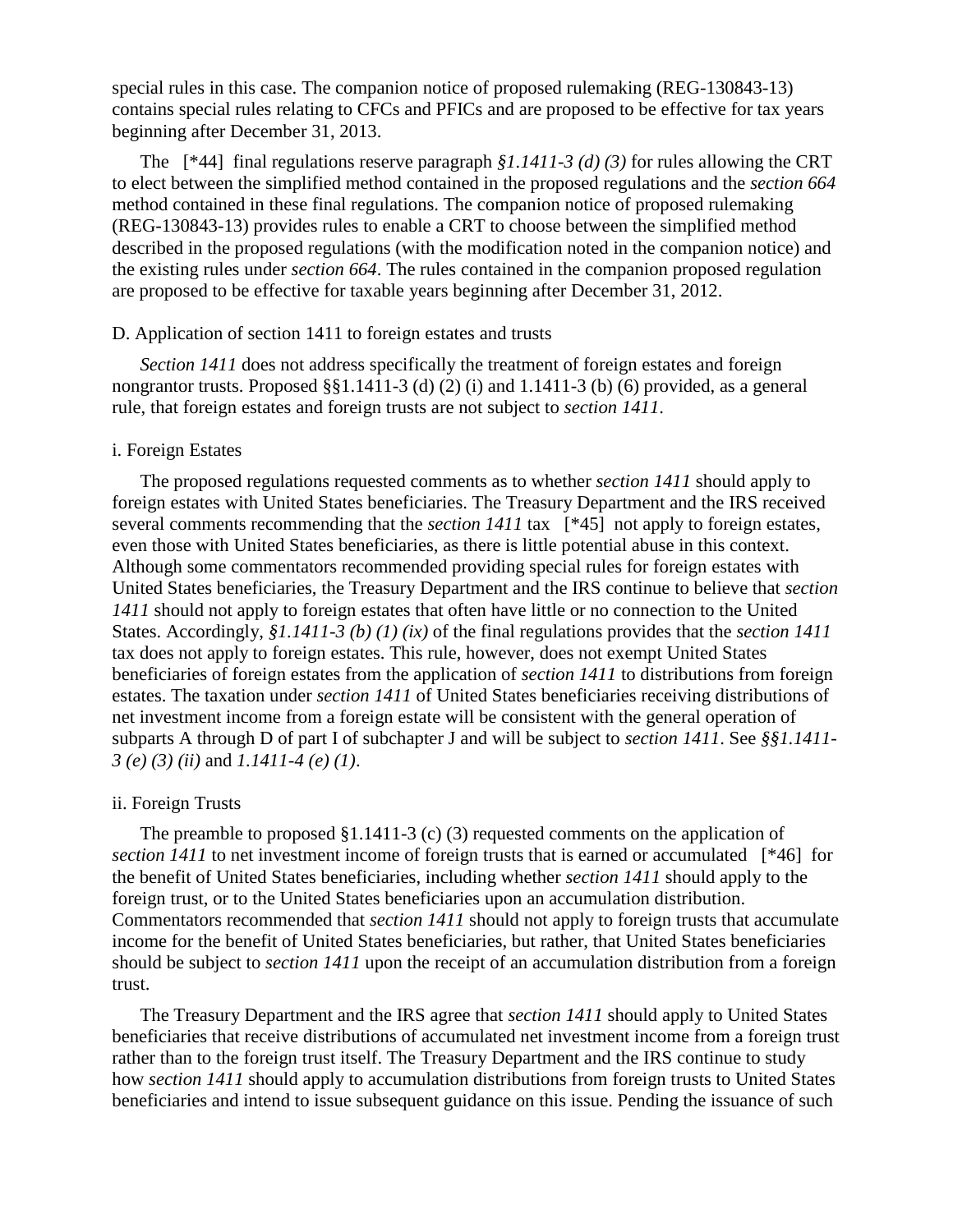guidance, *section 1411* will not apply to distributions of accumulated income from a foreign trust to United States beneficiary. Therefore, *§1.1411-4 (e) (1) (ii)* of the final regulations is reserved.

The Treasury Department and the IRS request [\*47] additional comments concerning this issue, including recommendations on methods by which to identify accumulation distributions as net investment income. In particular, the Treasury Department and the IRS are interested in possible methods by which to determine the "additional tax" imposed under *section 667 (b)* when the distribution is "thrown back" to the relevant past tax year, possible methods by which to identify and exclude the "additional tax" imposed under *section 667 (b)* from years prior to the effective date of *section 1411*, whether a default rule similar to that contained in *Notice 97-34* may be a viable approach for *section 1411* purposes, and other specific technical recommendations (accompanied by numerical examples, if possible) for applying *section 1411* to accumulation distributions.

### E. Calculation of undistributed net investment income

The proposed regulations provided that undistributed net investment income of an estate or trust is its net investment income (as determined under proposed *§1.1411-4*), reduced by the net investment income included in the distribution to beneficiaries deductible by the estate or trust under *section 651* or *section 661*, and by the net investment [\*48] income for which the estate or trust was entitled to a *section 642 (c)* deduction, in each case as computed in accordance with *§1.642 (c)-2* and the allocation and ordering rules under *§1.662 (b)-2*. The proposed regulations adopted the class system of income categorization, generally embodied in *sections 651 through 663* and the regulations thereunder, to arrive at the trust's net investment income reduction in the case of distributions that are comprised of both net investment income and net excluded income items. *Section 1.1411-3 (e)* of the final regulations retain this approach.

Proposed §1.1411-3 (f) provided examples of the calculation of undistributed net investment income. One commentator noted that Example 1 and Example 2 of the proposed regulations contain incorrect computations of distributable net income, which consequently causes an incorrect calculation of undistributed net investment income. The final regulations correct the computational error in these examples.

Some commentators recommended that the final regulations allow fiduciaries to reconsider a previous decision to include capital gains in the distributable net income (DNI) of an estate or trust. *Section 1.643 (a)-3 (b) (1)* [\*49] provides that a fiduciary may allocate capital gains between corpus and DNI as long as such decision is a reasonable and impartial exercise of discretion and part of a consistent practice over time. In general, the commentators noted that, because *section 1411* causes many capital gains to be included in net investment income, an estate or trust that does not include capital gains in DNI causes such net investment income to be retained in the estate or trust and thus, because of the low income threshold applicable to estates and trusts, to be subjected to the *section 1411* tax more readily than if it had been distributed. The commentators note that, when a fiduciary considers whether capital gains are to be treated as part of DNI pursuant to *section 643*, as part of its duty to the trust or estate and its beneficiaries, a fiduciary takes into account any tax that would be imposed, including any tax imposed pursuant to *section 1411*. If the tax imposed by *section 1411* had existed in the year that an existing trust or estate had first incurred capital gains, the fiduciary may have exercised its discretion differently. The commentators request that the final regulations allow a fiduciary [\*50] a "fresh start" to determine whether capital gains are to be treated as part of DNI.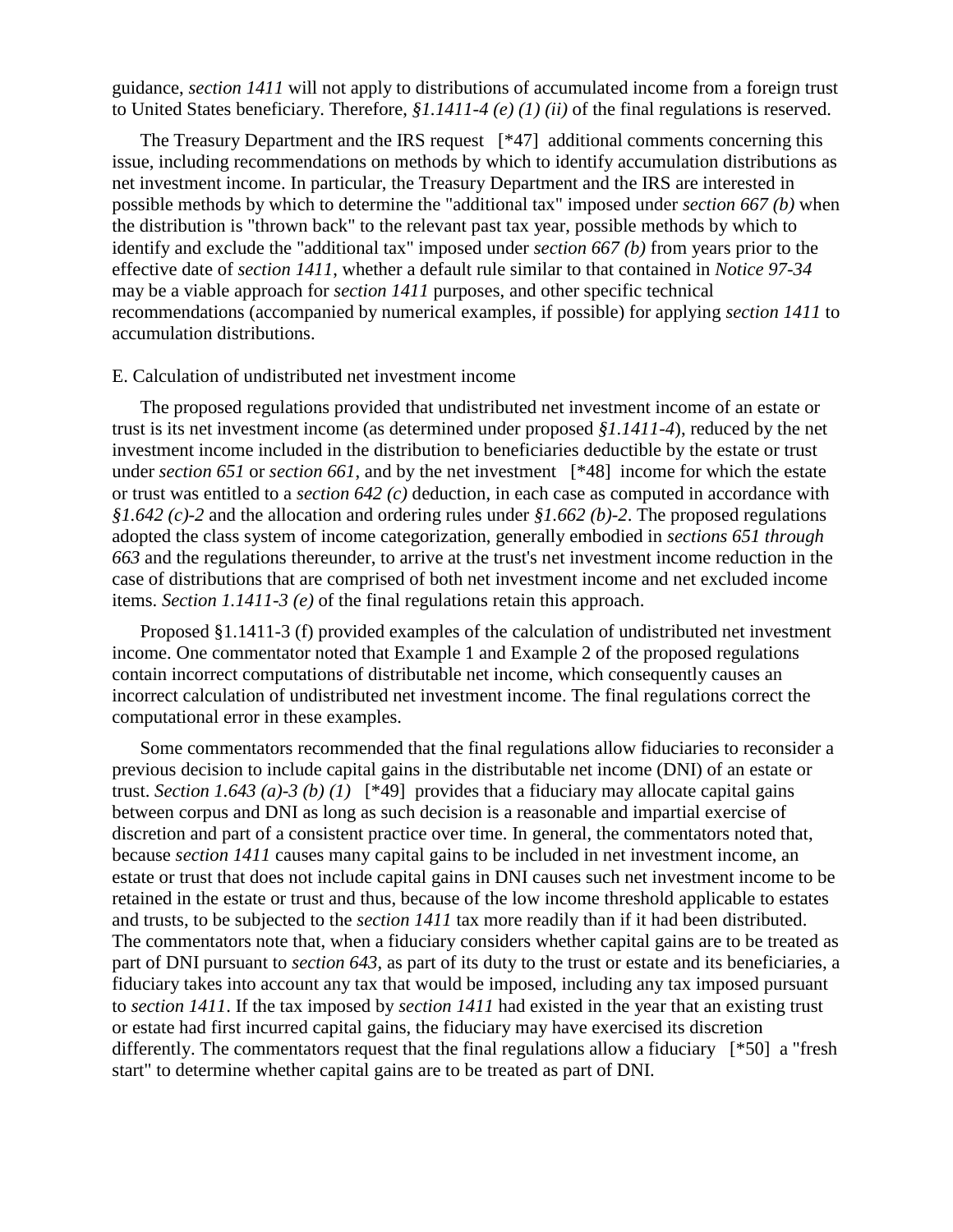The final regulations do not adopt this suggestion. A fiduciary's decision regarding the inclusion of capital gains in DNI is comparable to other elections under chapter 1 that only indirectly impact the computation of net investment income. In addition, the potential for fluctuations in the effective tax rate on capital gains is a factor that is foreseeable by fiduciaries making these elections.

#### F. Material participation of estates & trusts

Several commentators noted that the enactment of *section 1411* has created an additional and compelling reason for the need to determine how an estate or a trust materially participates in an activity. An estate's or a trust's income or gain from a trade or business activity in which the entity materially participates does not constitute income from a passive activity under *section 469* or *section 1411*. One commentator noted that, in the case of estates or trusts that have not incurred losses from a passive activity, those estates and trusts previously have not had to characterize either losses or income under *section 469*.

Commentators stated that the legislative history [\*51] of *section 469* suggests that only a fiduciary's participation should control in determining whether an estate or a trust materially participates in a trade or business activity. In certain situations, case law has concluded that the participation of beneficiaries and employees also should be considered. One commentator noted that case law and IRS guidance conflict, leaving taxpayers with uncertainty in determining the material participation of a trust.

A number of commentators requested that the Treasury Department and the IRS provide guidance on material participation of estates and trusts. However, the commentators acknowledged that guidance on material participation would apply under both *sections 469* and *1411*, and consequently suggested the initiation of a guidance project to propose the rules for which *§1.469-5T (g)* has been reserved.

The Treasury Department and the IRS believe that the commentators have raised valid concerns. The Treasury Department and the IRS considered whether the scope of these regulations should be broadened to include guidance on material participation of estates and trusts. The Treasury Department and the IRS, however, believe that this guidance would be [\*52] addressed more appropriately in the *section 469 regulations*. Further, because the issues inherent in drafting administrable rules under *section 469* regarding the material participation of estates and trusts are very complex, the Treasury Department and the IRS believe that addressing material participation of trusts and estates at this time would significantly delay the finalization of these regulations. However, the issue of material participation of estates and trusts is currently under study by the Treasury Department and the IRS and may be addressed in a separate guidance project issued under *section 469* at a later date. The Treasury Department and the IRS welcome any comments concerning this issue, including recommendations on the scope of any such guidance and on specific approaches to the issue.

#### 5. Comments Regarding the Calculation of Net Investment Income

*Section 1411 (c) (1)* defines net investment income as the excess (if any) of (A) the sum of: (i) gross income from interest, dividends, annuities, royalties, and rents, other than such income derived in the ordinary course of a trade or business to which the tax does not apply, (ii) other gross income from trades or businesses [\*53] to which the tax applies, and (iii) net gain (to the extent taken into account in computing taxable income) attributable to the disposition of property other than property held in a trade or business to which the tax does not apply, over (B)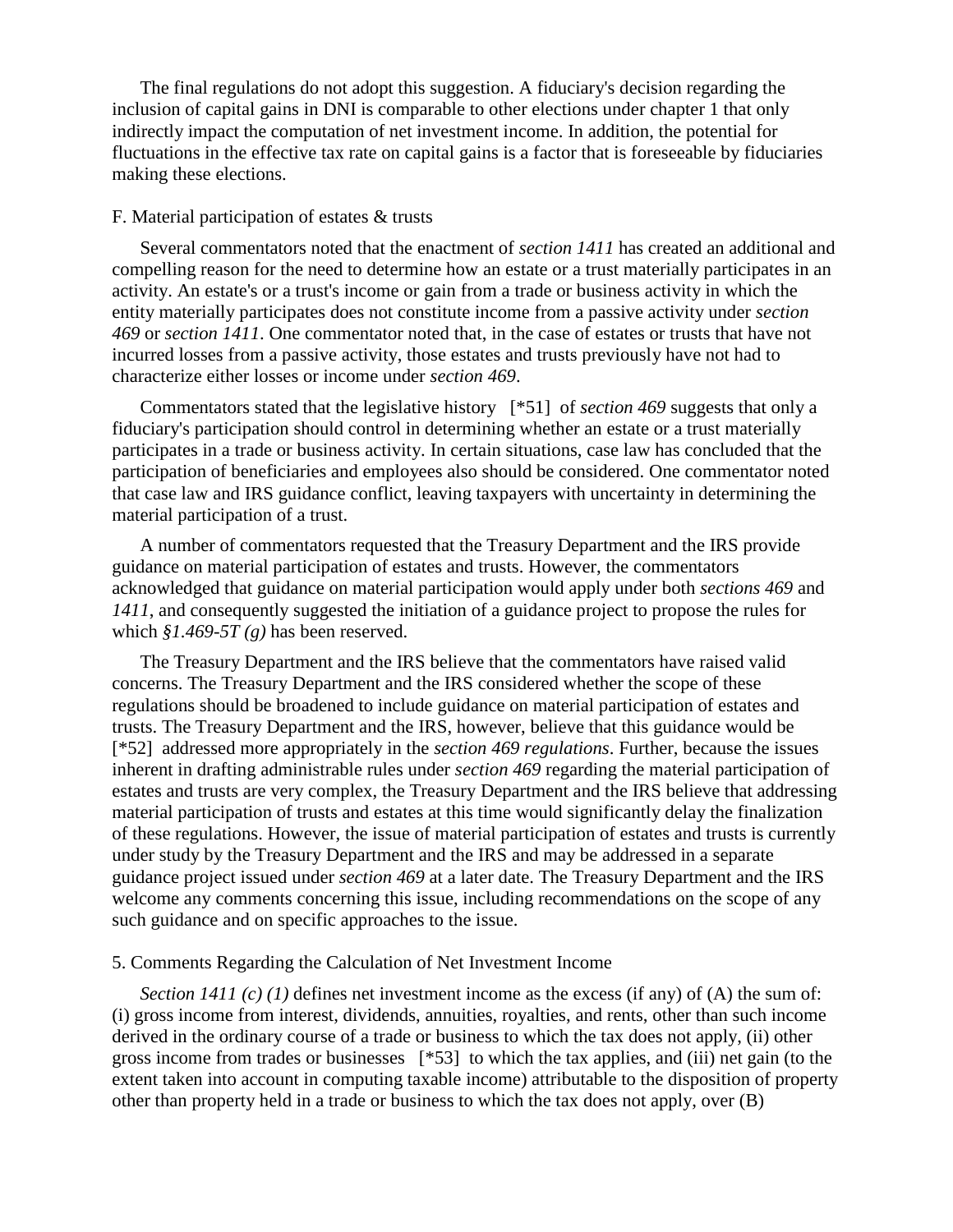deductions allowed by subtitle A that are properly allocable to such gross income or net gain. *Section 1.1411-4* of the proposed regulations provided guidance on the calculation of net investment income. The final regulations retain the general structure of proposed *§1.1411-4* with some modifications as discussed in this part.

#### A. Interaction with section 469

*Section 469* and the regulations thereunder provide several rules that restrict the ability of taxpayers to artificially generate passive income from certain types of passive activities. The preamble to the proposed regulations provided a summary of the *section 469* rules applicable for purposes of *section 1411*. The preamble identified certain aspects of the *section 469* regulations that would apply for *section 1411* purposes (such as the various types of recharacterization rules), and other areas where certain *section 469* rules were not applicable for purposes of *section 1411* (for example, the scope [\*54] of a passive activity under *section 469* is broader than the *section 1411 (c) (2) (A)* definition of passive activity).

The preamble to the proposed regulations identified a series of *section 469* rules that recharacterize income from a passive activity as income not from a passive activity (income recharacterization rules). Commentators requested the final regulations clarify the interaction between certain aspects of the income recharacterization rules and items of gross income included in *section 1411 (c) (1) (A)*. One such income recharacterization involves *section 469 (e)* 's definition of portfolio income versus working capital. The comments regarding portfolio income are discussed in this part of the preamble and comments regarding working capital are discussed in part 7 of this preamble. Part 6 discusses comments regarding the net income recharacterization rules.

### B. Gross income items described in section 1411 (c) (1) (a) (i)

#### i. Portfolio Income

The Treasury Department and the IRS received several comments regarding the interaction between *section 1411 (c) (1) (A) (i)* and the portfolio income items described in *section 469 (e) (1) (A)* and the regulations thereunder. One commentator [\*55] suggested that the final regulations cross reference the definition of portfolio income so that items included in portfolio income for *section 469* purposes are net investment income under *section 1411 (c) (1) (A) (i)*.

In general, *section 469 (e) (1) (A) (i) (I)* defines portfolio income as interest, dividends, annuities, or royalties not derived in the ordinary course of a trade or business. The Treasury Department and the IRS recognize that this definition is similar to *section 1411 (c) (1) (A) (i)*. However, pursuant to the specific grant of authority to promulgate regulations under *section 469* provided to the Treasury Department and the IRS in *section 469 (l)*, *§1.469-2T (c) (3)* expands the definition of portfolio income to include, for example, income from controlled foreign corporations and qualified electing funds.

Furthermore, *§1.469-1T (d) (1)* provides that the characterization of items of income or deduction as passive activity gross income (within the meaning of *§1.469-2T (c)*) does not affect the treatment of any item of income or gain under any provision of the Code other than *section 469*. Therefore, the characterization of certain types of income, gain, loss, and deduction as [\*56] portfolio income under *§1.469-2T (c) (3)* is expressly limited to the *section 469* context. While many of the provisions of *section 469* impact the classification of income, gain, loss, and deduction for net investment income purposes within *section 1411*, such interaction with *section*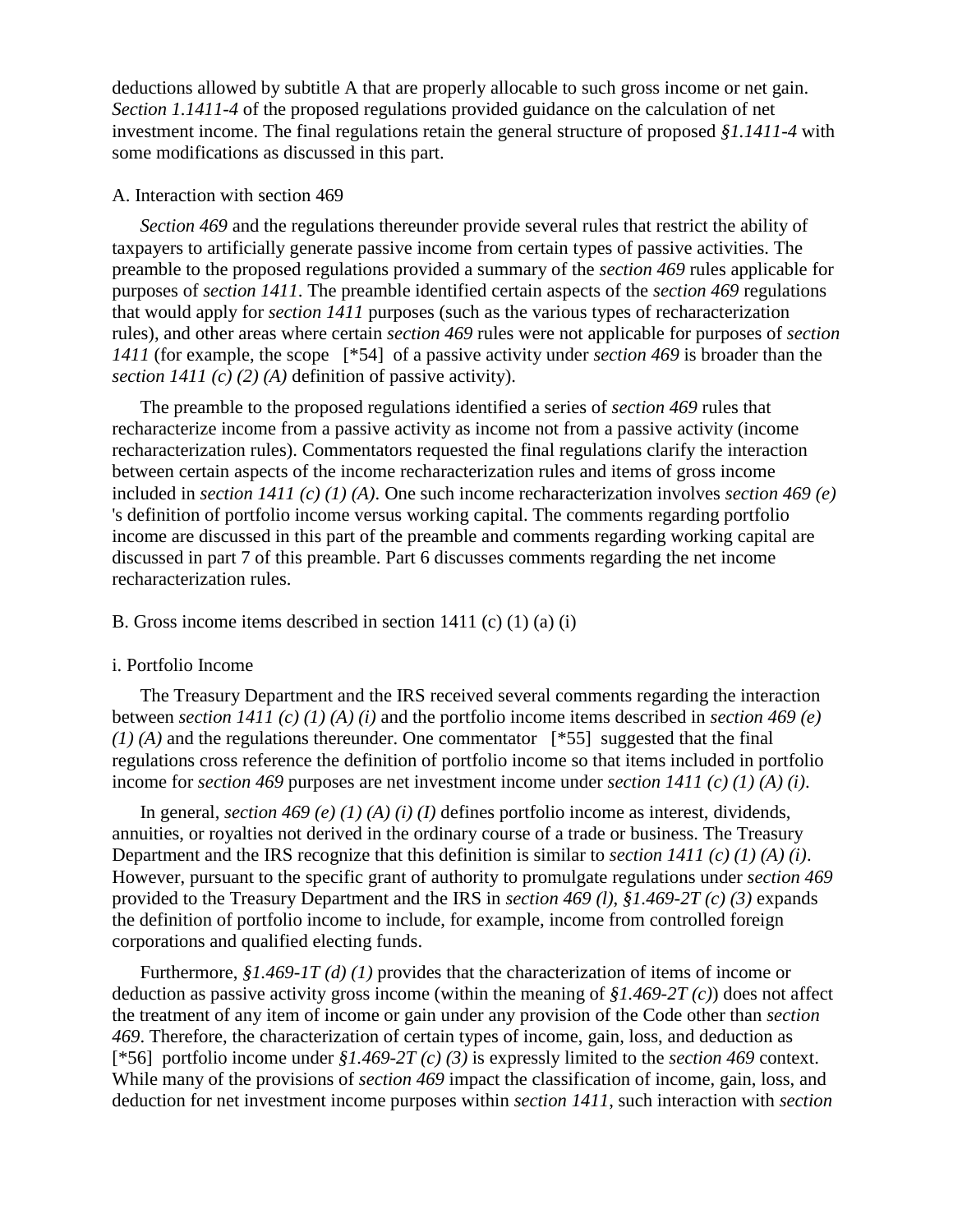*469* is generally limited to the determination of whether those items are attributable to a passive activity within the meaning of *section 1411 (c) (2) (A)*. Accordingly, because the scope of portfolio income as defined in the regulations under *section 469* does not match the scope of net investment income items in *section 1411 (c) (1) (A) (i)*, the final regulations do not adopt this recommendation.

#### ii. Definition of "Derived in the Ordinary Course of a Trade or Business"

The preamble to the proposed regulations stated that the ordinary course of a trade or business exception is a two-part test. First, the item must be "derived in" a trade or business not described in *section 1411 (c) (2)*. Second, such item must be derived in the "ordinary course" of such trade or business. The preamble to the proposed regulations provided that a trade or business refers to a trade or business within the meaning of *section 162* [\*57] but the phrase was not defined in the proposed regulations. The proposed regulations did not provide guidance on the meaning of "ordinary course."

### a. Definition of a trade or business

Several commentators requested guidance concerning the meaning of "trade or business." Commentators suggested that the regulations include references to relevant case law and administrative guidance. A commentator requested that the regulations expand upon existing guidance by including bright-line examples of what constitutes a trade or business to aid taxpayers in determining if income is derived in the ordinary course of a trade or business and thus is excluded from net investment income.

As noted in part 6.A. of the preamble to the proposed regulations, the rules under *section 162* have long existed as guidance for determining the existence of a trade or business and are applied in many circumstances. Whether an activity constitutes a trade or business for purposes of *section 162* is generally a factual question. For example, in *Higgins v. Commissioner, 312 U.S. 212, 61 S. Ct. 475, 85 L. Ed. 783, 1941-1 C.B. 340 (1941)*, the Supreme Court stated that the determination of "whether the activities of a taxpayer [\*58] are 'carrying on a trade or business' requires an examination of the facts in each case." *312 U.S. at 217*. Except for certain clarifications made in response to the proposed regulations, further guidance concerning the definition of trade or business is beyond the scope of these regulations.

In response to these commentators, *§1.1411-1 (d)* of the final regulations provides that the term trade or business, when used in *section 1411* and the final regulations, describes a trade or business within the meaning of *section 162*. The *section 162* reference incorporates case law and administrative guidance applicable to *section 162*.

One commentator noted that determining whether income is earned in a *section 162* trade or business under a separate entity approach, as reflected in proposed *§1.1411-4 (b)*, will yield unexpected results that are inconsistent with *section 162*. For purposes of determining whether income is earned under *section 162*, the commentator noted that *§1.183-1 (d)* provides that activities are determined and their *section 162* trade or business status is evaluated by aggregating undertakings in any reasonable manner determined by the taxpayer.

The Treasury Department and the IRS do [\*59] not believe that the determination of a trade or business under *section 162* mandates the use of the definition of "activity" within the meaning of *§1.183-1 (d)*. *Section 183* disallows expenses in excess of income attributable to activities not engaged in for profit. *Section 1.183-1 (a)* provides that *section 162* and *section 212* activities are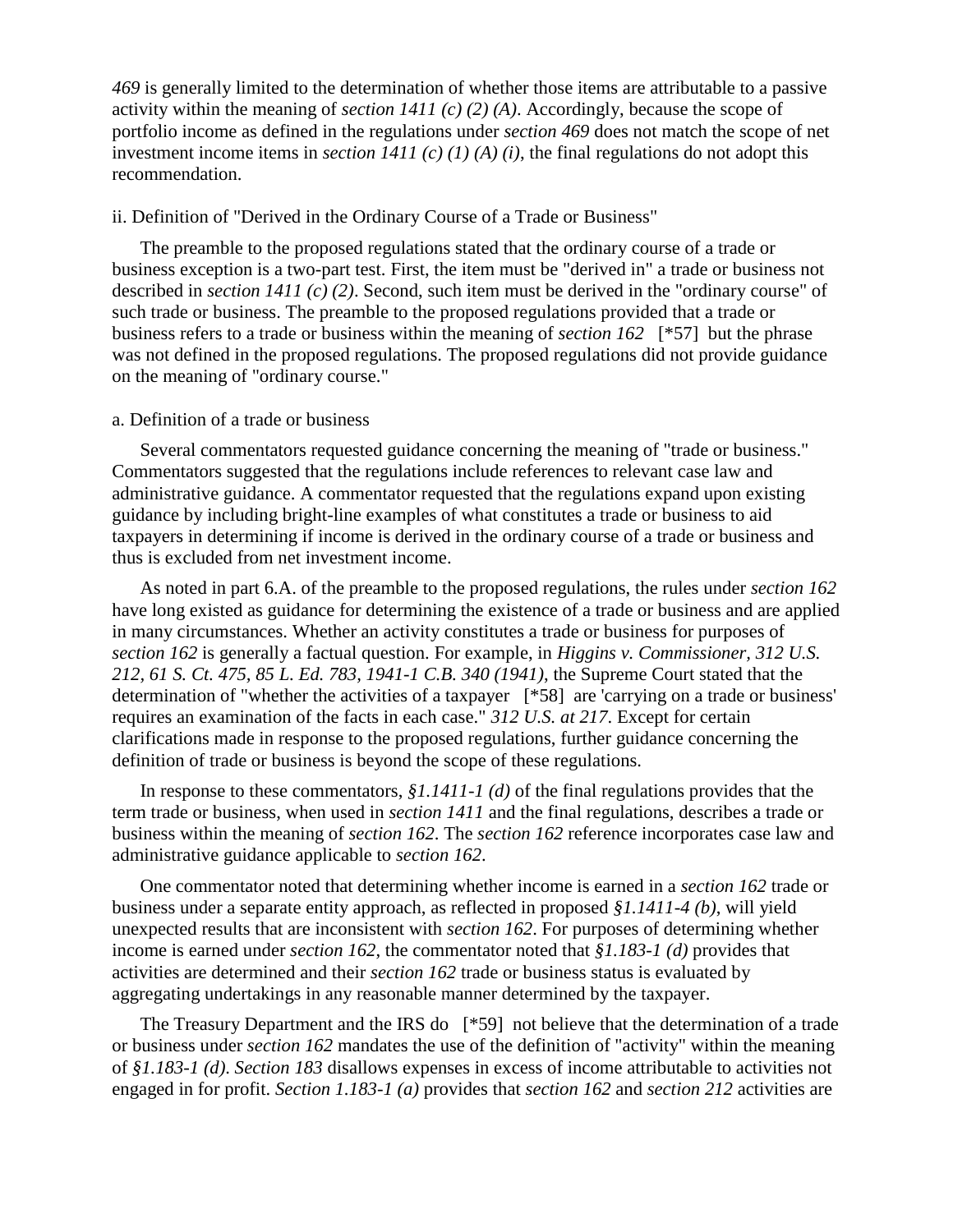not subject to *section 183* limitations. The definition of activity within *§1.183-1 (d)* allows taxpayers latitude to combine different activities into a single activity to establish that the taxpayer is engaged in an activity for profit, and thus is not subject to the *section 183* limitation. However, once the taxpayer determines that *section 183* is not applicable, the taxpayer then must determine whether the activity is a *section 162* trade or business or a *section 212* for-profit activity. Furthermore, different definitions of "activity" can be found in *sections 465* and *469*. Therefore, the Treasury Department and the IRS do not believe that determining whether a trade or business exists using the activity determinations of Code provisions unrelated to *section 162* is appropriate.

The Treasury Department and the IRS received multiple comments regarding [\*60] the determination of a trade or business within the context of rental real estate. Specifically, commentators stated that Example 1 of proposed §1.1411-5 (b) (3) is inconsistent with existing case law regarding the definition of a trade or business of rental real estate. Commentators cited cases such as *Fackler v. Commissioner, 45 BTA 708 (1941)*, aff'd, *133 F.2d 509 (6th Cir. 1943)*; *Hazard v. Commissioner, 7 T.C. 372 (1946)*; and *Lagreide v. Commissioner, 23 T.C. 508 (1954)*, for the proposition that the activities of a single property can rise to the level of a trade or business.

The Treasury Department and the IRS agree with commentators that, in certain circumstances, the rental of a single property may require regular and continuous involvement such that the rental activity is a trade or business within the meaning of *section 162*. However, the Treasury Department and the IRS do not believe that the rental of a single piece of property rises to the level of a trade or business in every case as a matter of law. For example, *§1.212-1 (h)* provides that the rental of real property is an example of a for-profit activity under *section 212* and not a trade or business.

Within the scope of a  $[*61]$  *section 162* determination regarding a rental activity, key factual elements that may be relevant include, but are not limited to, the type of property (commercial real property versus a residential condominium versus personal property), the number of properties rented, the day-to-day involvement of the owner or its agent, and the type of rental (for example, a net lease versus a traditional lease, short-term versus long-term lease). Therefore, due to the large number of factual combinations that exist in determining whether a rental activity rises to the level of a *section 162* trade or business, bright-line definitions are impractical and would be imprecise. The same is true wherever the *section 162* trade or business standard is used and is not unique to *section 1411*. The Treasury Department and the IRS decline to provide guidance on the meaning of trade or business solely within the context of *section 1411*. However, the Treasury Department and the IRS have modified *Example 1 in §1.1411-5 (b) (3)* to explicitly state that the rental property in question is not a trade or business under applicable *section 162* standards.

In cases where other Code provisions use a trade or business standard  $[^*62]$  that is the same or substantially similar to the *section 162* standard adopted in these final regulations, the IRS will closely scrutinize situations where taxpayers take the position that an activity is a trade or business for purposes of *section 1411*, but not a trade or business for such other provisions. For example, if a taxpayer takes the position that a certain rental activity is a trade or business for purposes of *section 1411*, the IRS will take into account the facts and circumstances surrounding the taxpayer's determination of a trade or business for other purposes, such as whether the taxpayer complies with any information reporting requirements for the rental activity imposed by *section 6041*.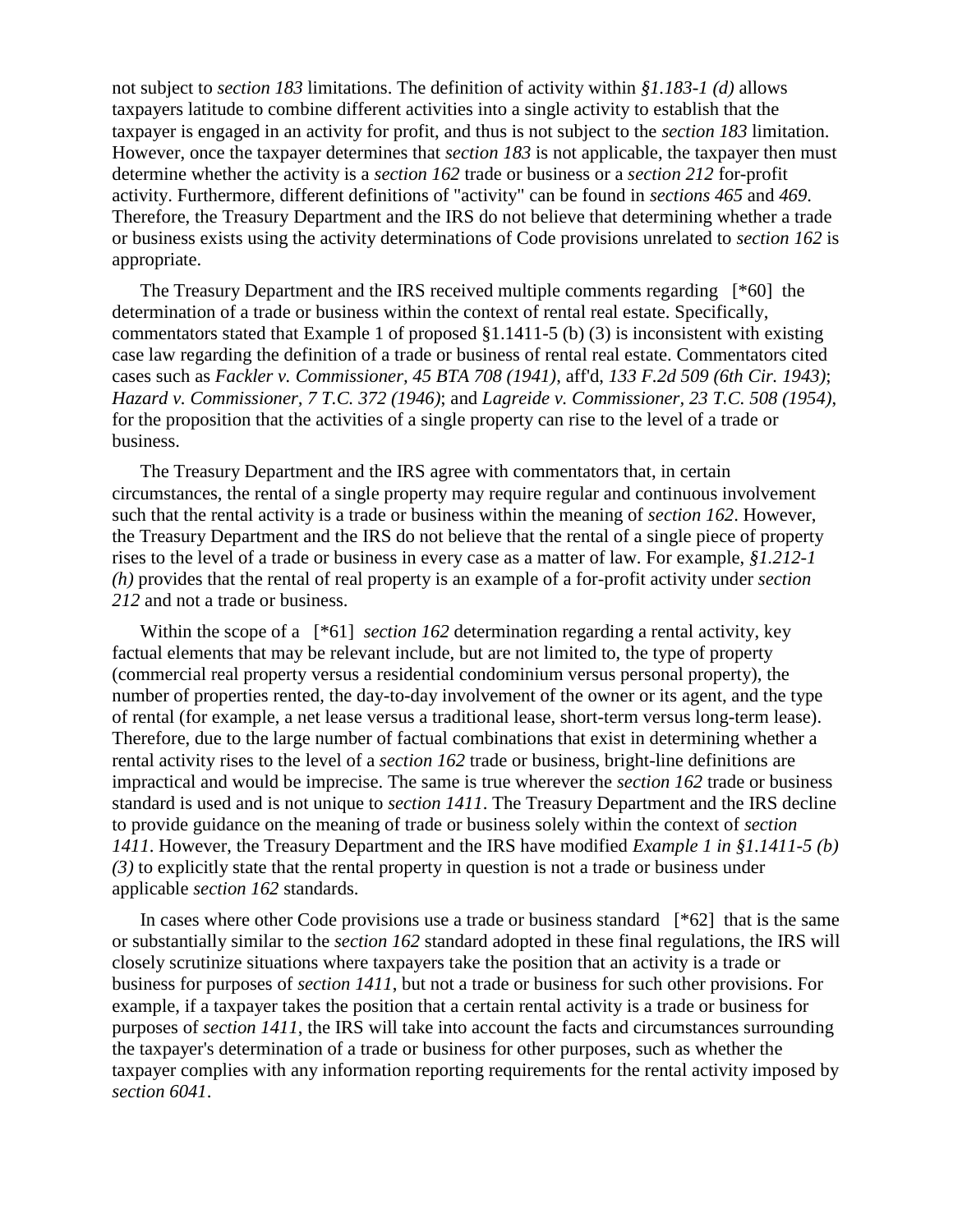b. Definition of "derived in the ordinary course"

*Section 1411* does not define the phrase "derived in the ordinary course" within the context of a trade or business. The preamble to the proposed regulations stated that other regulation sections and case law provide guidance on whether an item of gross income is derived in the ordinary course of a trade or business and specifically referenced *§1.469-2T (c) (3) (ii)* as an example.

The Treasury Department and the IRS received comments regarding [\*63] the meaning of the phrase "derived in the ordinary course" within the context of *section 1411 (c) (1) (A) (i)* and proposed §1.1411-4 (b).

Within the context of *section 469*, income from interest, dividends, royalties, and annuities is classified as portfolio income unless such income is derived in the ordinary course of a trade or business. *Section 1.469-2T (c) (3) (ii) (A) through (c) (3) (ii) (G)*, which implements *section 469 (e) (1) (B)*, identifies several situations where interest, dividends, royalties, or annuities are derived in the ordinary course of a trade or business, and therefore are not portfolio income. If the interest, dividends, royalties, or annuities do not fall into one of these situations, then they constitute working capital because they are not derived in the ordinary course of a trade or business. If the assets that generate the interest, dividends, royalties, and annuities are not held in a trade or business, however, then the classification of the income as working capital by reference to *§1.469-2T (c) (3) (ii)* is irrelevant.

Proposed §1.1411-6 defined working capital by reference to *section 469 (e) (1) (B)* and *§1.469-2T (c) (3) (ii)*. The definition of working [\*64] capital in *§1.1411-6 (a)* of the final regulations continues to reference *§1.469-2T (c) (3) (ii)*. If a trade or business receives interest, dividends, royalties, or annuities, and the income is working capital under *§1.1411-6 (a)*, then it is not derived in the ordinary course of a trade or business for purposes of *section 1411 (c) (1) (A) (i)* and *§1.1411-4 (b)*. Conversely, if a trade or business receives interest, dividends, royalties, or annuities, and the income is not working capital under *§1.1411-6 (a)* because it falls within one of the situations in *§1.469-2T (c) (3) (ii)*, then such income is derived in the ordinary course of a trade or business for both *section 469* and *section 1411 (c) (1) (A) (i)* and *§1.1411-4 (b)*. As a result of the interaction between *§1.1411-6 (a)* and *§1.469-2T (c) (3) (ii)*, the Treasury Department and the IRS do not believe that any special rules are necessary within *§1.1411-4 (b)* defining "derived in the ordinary course" or, conversely, "working capital" with respect to *section 1411 (c) (1) (A) (i)* income other than rents. In the case of rents, which are not covered by *§1.469-2T (c) (3)*, case law will provide guidance on whether rents are derived in the [\*65] ordinary course of a trade or business. Additional public comments pertaining to the definition of working capital are discussed in part 7 of this preamble.

#### iii. Income from Annuities

The preamble of the proposed regulations provided that gross income from annuities includes the amount received as an annuity under an annuity, endowment, or life insurance contract that is includible in gross income as a result of the application of *section 72 (a)* and *section 72 (b)*, and an amount not received as an annuity under an annuity contract that is includible in gross income under *section 72 (e)*.

The Code does not define the term annuity. *Section 72 (a)* provides that gross income includes any amount received as an annuity under an annuity, endowment, or life insurance contract. *Section 72 (b)*, however, excludes from gross income that part of an amount received as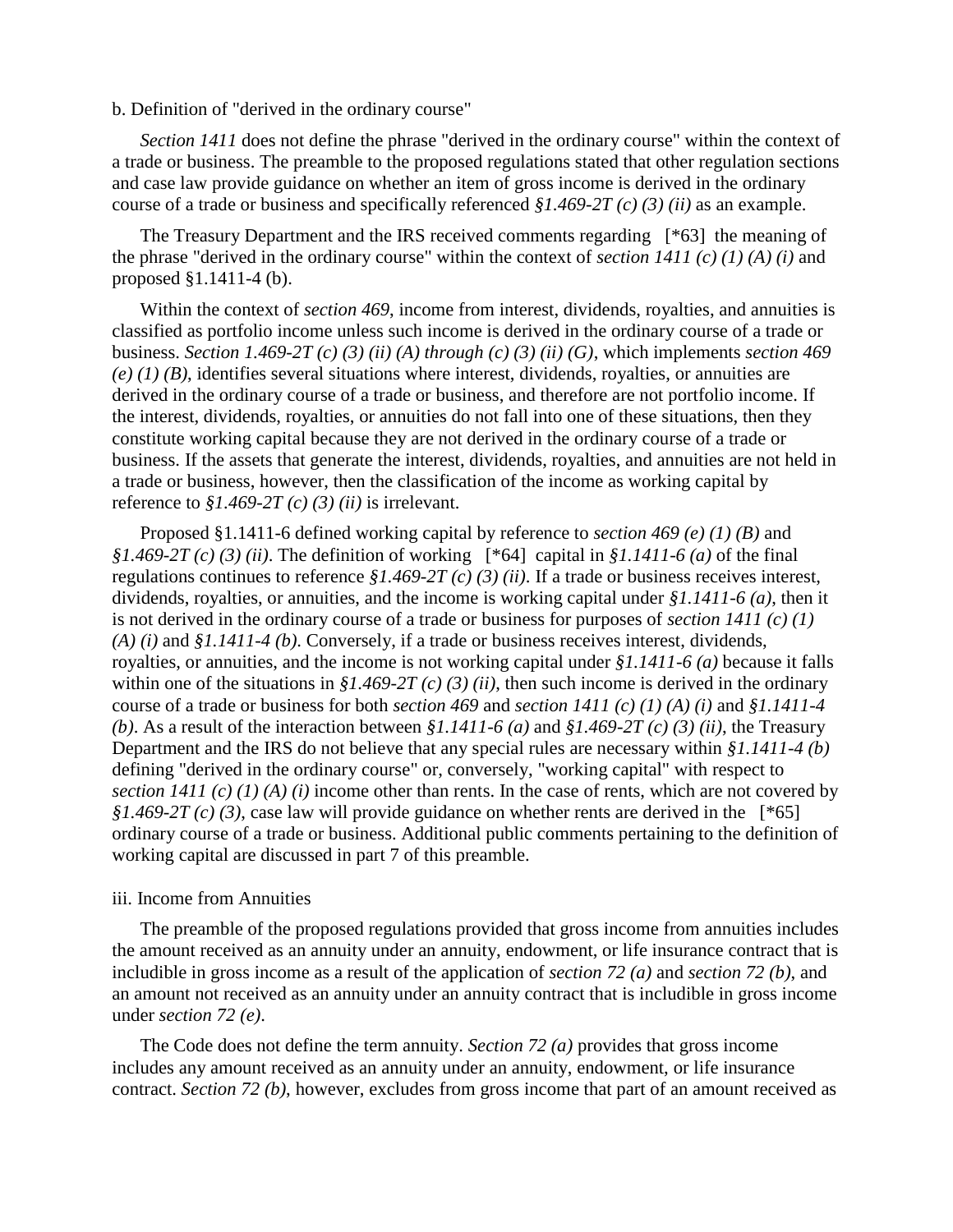annuity that bears the same ratio to that amount as the investment in the contract bears to the expected return under the contract (determined as of the annuity starting date).

*Section 72 (e)* governs the treatment of amounts received under an annuity contract that are not received as an annuity (such as lump sum distributions or surrenders). [\*66] *Section 72 (e) (2)* provides in general that such amounts received on or after the annuity starting date are included in gross income, and that amounts received before the annuity starting date are included in gross income to the extent allocable to income on the contract on an income-first basis.

The preamble to the proposed regulations provided that gain or loss from the sale of an annuity is treated as net investment income for purposes of *section 1411*. To the extent the sales price of an annuity does not exceed its surrender value, the gain recognized is treated as gross income described in *section 1411 (c) (1) (A) (i)* and *§1.1411-4 (a) (1) (i)*. If the sales price of the annuity exceeds its surrender value, the seller treats the gain equal to the difference between the basis in the annuity and the surrender value as gross income described in *section 1411 (c) (1) (A) (i)* and *§1.1411-4 (a) (1) (i)*, and treats the excess of the sales price over the surrender value as gain from the disposition of property under *section 1411 (c) (1) (A) (iii)* and *§1.1411-4 (a) (1) (iii)*. The final regulations generally retain this approach.

One commentator stated that the definition of the term "annuity" [\*67] provided in the preamble of the proposed regulations is too expansive. The commentator requested that the final regulations clarify that only items of income for which a taxpayer is liable under *section 72 (a)* are subject to the net investment income tax. The final regulations do not adopt the requested change. The principles and rules under chapter 1 of the Code generally apply, where appropriate, in interpreting the statutory language of *section 1411*. *Section 1411 (c) (1) (A) (i)* provides that net investment income includes "gross income from ... annuities." Amounts received as an annuity under an annuity contract are includible in gross income under *section 72 (a)* and *section 72 (b)*. However, there are other types of distributions from annuity contracts that are includible in gross income under *section 72 (e)*. Such amounts may include, for example, dividends received from an annuity contract. See *section 72 (e) (1) (B)*. We believe it is appropriate to apply these same rules in determining what constitutes gross income from annuities for purposes of *section 1411*. Therefore, amounts received under annuity contracts that are includible in income under *section 72 (a)*, *(b)*, and *(e)* are [\*68] subject to the net investment income tax.

One commentator requested that the final regulations clarify that net investment income from charitable gift annuities established post-2012 will be spread over the annuitant's life expectancy, similar to other items of income, pursuant to *§1.1011-2 (c), Example 8*. The commentator also requested that the final regulations clarify that the income recognized and distributed from charitable gift annuities established prior to 2013 is not subject to the net investment income tax. The commentator asked that the final regulation extend the benefit afforded to CRTs with regard to pre-2013 gifts to pre-2013 funded charitable gift annuities.

Charitable gift annuities, like installment sales and other tax deferral transactions, defer the recognition of income to a future year. Charitable gift annuities share more characteristics with installment sales than with CRTs. In the case of installment sales, amounts received in taxable years beginning after December 31, 2012, on installment sales made prior to the effective date of *section 1411* are included in net investment income, unless an exception applies. See *§1.1411-4 (d) (4) (i) (C), Example 2*. A CRT, [\*69] as defined in *section 664*, must provide for the distribution of a specified payment, at least annually, to one or more persons (at least one of which is a noncharitable beneficiary). Upon the termination of the noncharitable interest or interests, the remainder must either be held in continuing trust for charitable purposes or be paid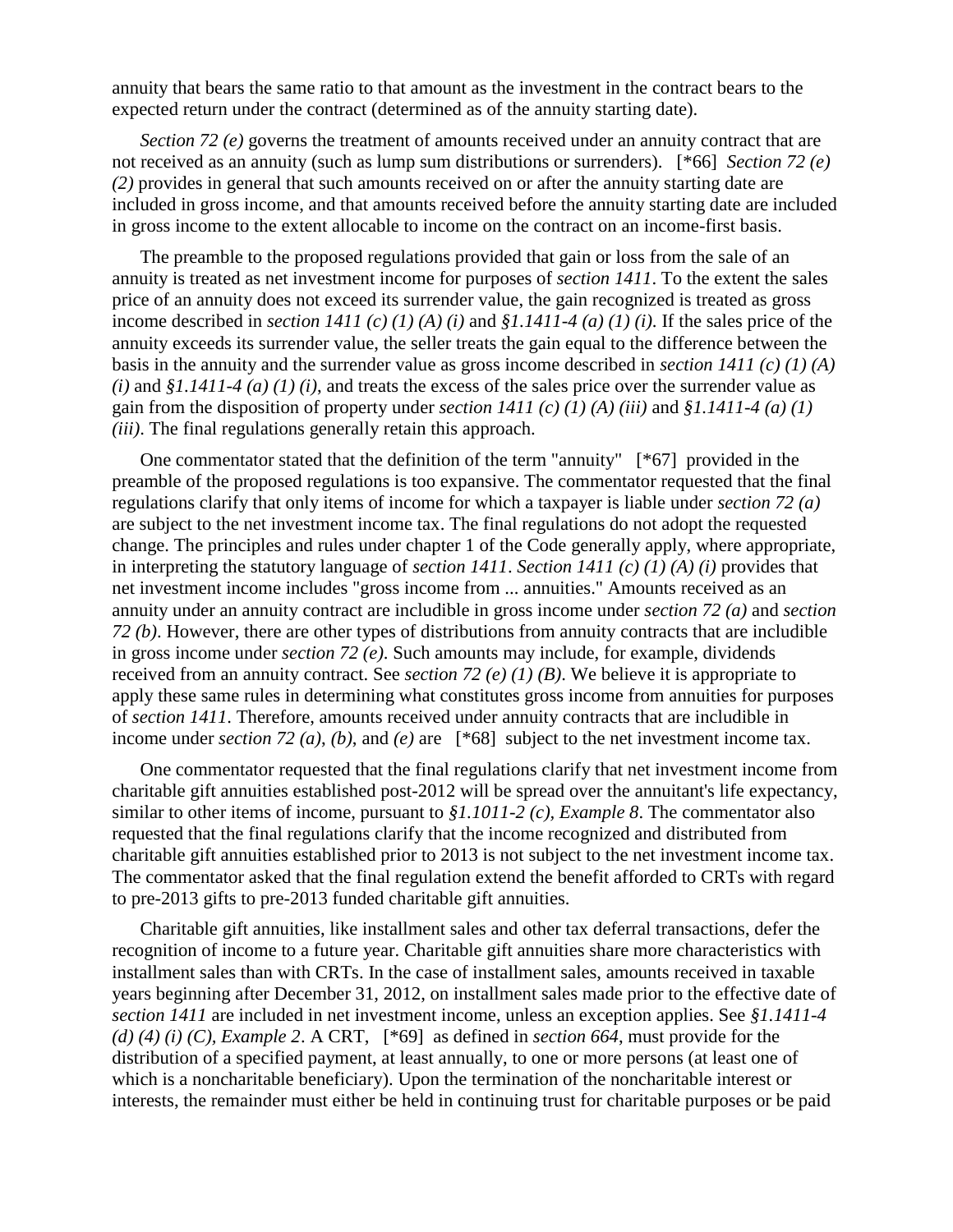to or for the use of one or more organizations described in *section 170 (c)*. During its operation, a CRT is a tax-exempt entity. Unlike charitable gift annuities, the Federal income tax character of the income received by a CRT's annuity or unitrust beneficiary is dependant on the Federal income tax character of the income received by the CRT in the year of distribution and, in many cases, income received in year(s) prior to the distribution. In the case of charitable gift annuities, the amount and character of the income paid to the annuity recipient generally is known at the inception of the annuity. Furthermore, the amount and character of the income paid to the annuity recipient is not dependent on the charity's use (or sale) of the property exchanged for the annuity. The *section 1411* policy reason behind the exclusion of pre-2013 accumulated income [\*70] within a CRT from net investment income is that the character is passed through from the CRT to the recipient, and pre-2013 income is not net investment income. Because the character of the distribution to the recipient of a charitable gift annuity is not dependent on its character in the hands of the payor, the final regulations do not adopt the requested change.

# B. Gross income items described in section 1411 (c) (1) (a) (ii)

Net investment income also includes other gross income derived from a trade or business described in *section 1411 (c) (2)*. For a trade or business described in *section 1411 (c) (2) (A)*, that is, a trade or business that is a passive activity with respect to the taxpayer, proposed *§1.1411-4 (c)* provided that *section 1411 (c) (1) (A) (ii)* includes other gross income that is not included in *section 1411 (c) (1) (A) (i)* or *section 1411 (c) (1) (A) (iii)*. For a trade or business described in *section 1411 (c) (2) (B)*, that is, a trade or business of trading in financial instruments or commodities (a "trading business"), proposed *§1.1411-4 (c)* provided that *section 1411 (c) (1) (A) (ii)* includes all other gross income from such trade or business that is not included [\*71] in *section 1411 (c) (1) (A) (i)*. See part 5.b.ii.a of this preamble for a discussion of the definition of a trade or business for purpose of *section 1411*.

The Treasury Department and the IRS received a number of comments regarding the proper treatment of gains and losses from a trade or business of trading in financial instruments or commodities described in *section 1411 (c) (2) (B)*. For chapter 1 purposes, a taxpayer engaged in a trading business combines gains and losses from trading activities to arrive at a net amount of gain or loss from the trading business. Under proposed *§1.1411-4 (c) (2)*, all gross income from a trading business is included in net investment income under *section 1411 (c) (1) (A) (ii)*, except for interest, dividends, rents, royalties, and annuities included in net investment income under *section 1411 (c) (1) (A) (i)*. Under proposed *§1.1411-4 (f) (4)*, *section 165* losses are taken into account under *section 1411 (c) (1) (A) (iii)* and are subject to a limit on net losses. Commentators interpreted these proposed regulations to mean that all gains from the trading activities of a trading business are included in net investment income under *section 1411 (c) (1) (A) (ii)*, [\*72] while the offsetting trading losses would be under *section 1411 (c) (1) (A) (iii)*. As a result, the *section 1411 (c) (1) (A) (iii)* loss limitation would prevent a trading business from netting the gains and losses for purposes of the net investment income tax. Multiple commentators recommended that trading losses generated by a trading business should be allocated to the same category as trading gains. Some commentators recommended that proposed *§1.1411-4 (f) (4)* not apply to trading gains, which would allow trading losses to offset trading gains under *section 1411 (c) (1) (A) (ii)*. Other commentators recommended that trading gains should be included in net investment income under *section 1411 (c) (1) (A) (iii)* rather than under *section 1411 (c) (1) (A) (ii)*.

The Treasury Department and the IRS agree that trading gains and losses should be assigned to the same category of net investment income. Because *section 1411 (c) (2) (B)* does not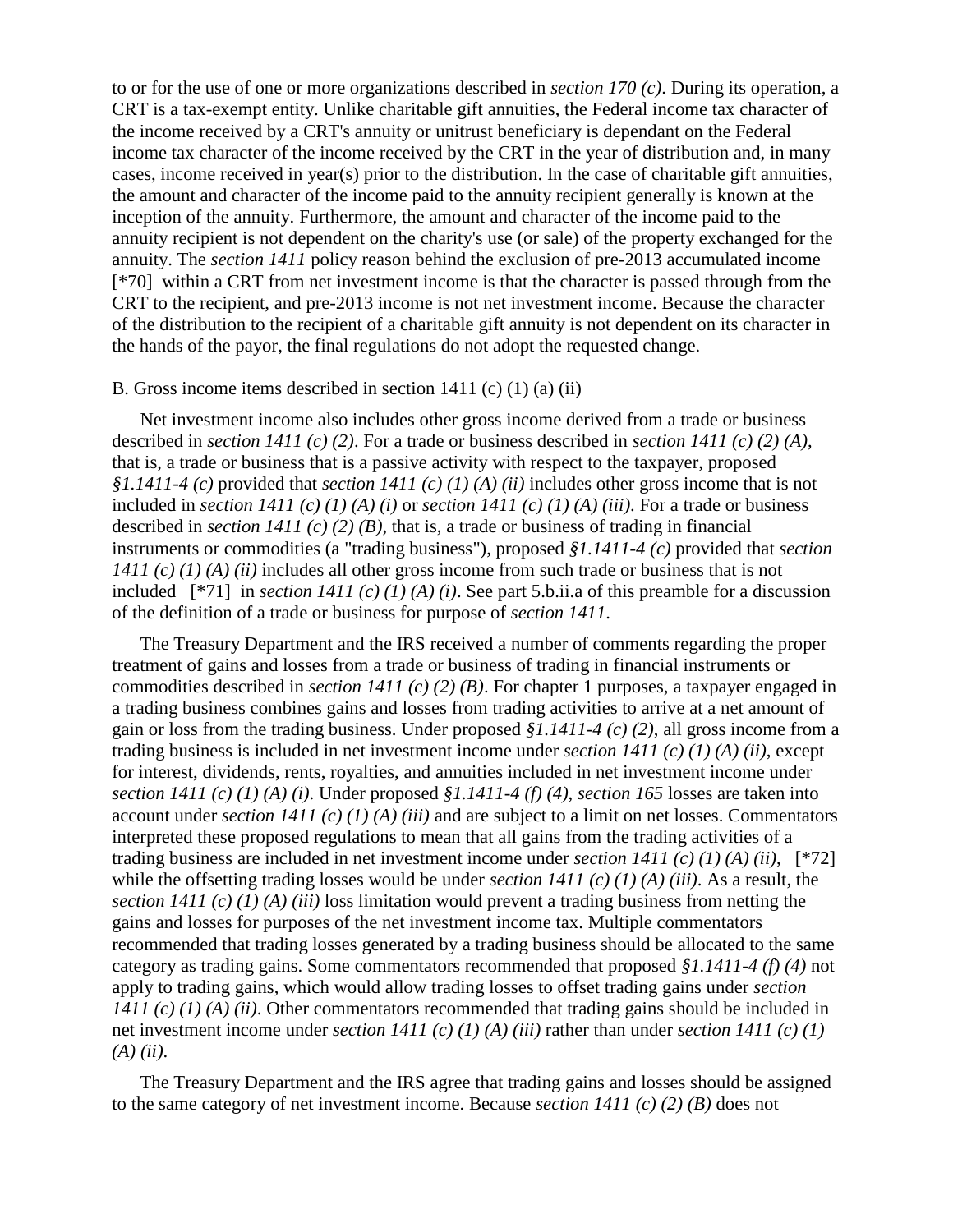distinguish between a trader who has made a *section 475 (f)* mark-to-market election (a "*section 475* trader") and a trader who has not made a *section 475 (f)* mark-to-market election (a "non*section 475* trader"), aligning gains and losses from a trading [\*73] business requires rules that apply equally to a *section 475* trader and to a non-*section 475* trader. Chapter 1, however, provides different timing and character rules for the two types of traders. For a *section 475* trader, all securities and commodities held in a trading business are marked to market on the last day of the tax year, both realized and mark-to-market gains or losses have ordinary character, and any net trading loss may be used to offset other income under chapter 1. In contrast, a non*section 475* trader generally does not mark securities and commodities to market, gains and losses recognized from trading are capital in character, and any net trading loss would be subject to chapter 1 capital loss limitations. One possible solution is to assign the trading gains and losses from both *section 475* traders and non-*section 475* traders to *section 1411 (c) (1) (A) (ii)*, which would permit a non-*section 475* trader to use net trading losses to offset other net investment income. Another possible solution is to assign the trading gains and losses from both *section 475* traders and non-*section 475* traders to *section 1411 (c) (1) (A) (iii)*, thereby making a *section 475* trader subject [\*74] to the loss limitations of that section. Under either scenario, some traders would be treated differently for purposes of *section 1411* and chapter 1. This would have required those traders to maintain a separate set of books and records specifically to comply with *section 1411*.

To minimize the inconsistencies between chapter 1 and *section 1411* for traders, the final regulations assign all trading gains and trading losses to *section 1411 (c) (1) (A) (iii)*. The final regulations also permit a taxpayer to deduct excess losses from the trading business of a *section 475* trader from other categories of income. Part 5.C of this preamble describes the treatment of those excess losses. *Section 1.1411-4 (c)* of the final regulations provides that gross income from a trading business is included in net investment income under *section 1411 (c) (1) (A) (ii)* only to the extent that income is not included in *section 1411 (c) (1) (A) (i)* or *(c) (1) (A) (iii)*. This change aligns the categorization of income between *section 1411 (c) (1) (A) (i)*, *(c) (1) (A) (ii)*, and *(c) (1) (A) (iii)* in a manner consistent with income from a passive activity trade or business described in *section 1411 (c) (2) (A)*. As [\*75] a result, the final regulations now categorize gross gains from the disposition of property associated with a trading business as net investment income under *section 1411 (c) (1) (A) (iii)*, which may be offset by losses from trading dispositions. However, see part 5.C of this preamble for a discussion of additional changes relative to *section 1411 (c) (1) (A) (iii)* and *section 1411 (c) (1) (B)* that impact the calculation of net investment income for items of gain and loss attributable to a trading business.

#### C. Calculation of net gain in section  $1411$  (c)  $(1)$  (a) (iii)

The proposed regulations provided that net investment income includes net gain (to the extent taken into account in computing taxable income) attributable to the sale, exchange, transfer, conversion, cash settlement, cancellation, termination, lapse, expiration, or other disposition (collectively, referred to as the disposition) of property other than property held in a trade or business not described in *section 1411 (c) (2)*. The proposed regulations provided that, because *section 1411 (c) (1) (A) (iii)* uses the term "net gain" and not the term "net gain or loss," the amount of net gain included in net investment income [\*76] may not be less than zero. However, the proposed regulations also provided that losses allowable under *section 1211 (b) (1)* and *(b) (2)* are permitted to offset gain from the disposition of assets other than capital assets that are subject to *section 1411*.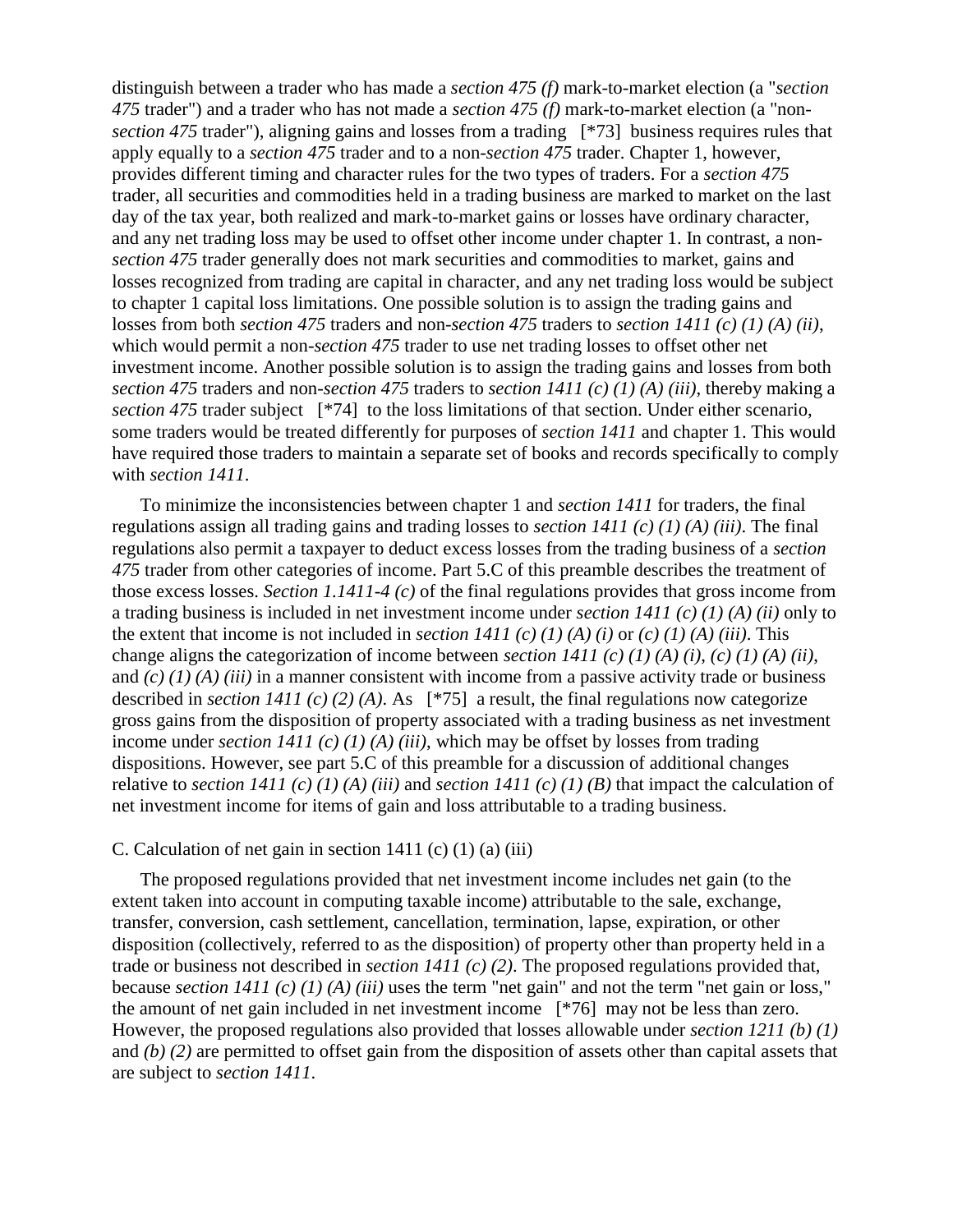#### i. Overall Limits on Losses

Several commentators suggested that, instead of limiting net gain to zero, losses in excess of gains should offset other net investment income in order to reflect the true economic net investment income for any given year. One commentator acknowledged that the position taken by the proposed regulations appears consistent with the statutory definition of net investment income because *section 1411 (c) (1) (A) (iii)* appears to preclude the possibility of a net loss. Another commentator observed that the proposed regulations place excessive stress on the word "gain" in *section 1411 (c) (1) (A) (iii)*, and insufficient stress on the word "net." Stressing the word "gain" prevents a taxpayer from deducting a \$3,000 capital loss limit against other investment income (such as interest). Another commentator stated that, because chapter 1 imposes significant constraints on deducting capital losses against non-capital [\*77] income (such as the prohibition on carrybacks of such losses for individuals), and imposes a variety of limitations on deducting ordinary losses under *section 165*, including losses that become *section 165* deductions through the operation of other provisions such as *section 475*, *988*, or *1231*, there does not appear to be any reason to impose additional limitations on those deductions for *section 1411* purposes. A number of commentators recommended that losses in excess of gains be allowed as a properly allocable deduction that may offset other net investment income from *section 1411 (c) (1) (A) (i)* or  $(c)$  (*1) (A) (ii)*. Some commentators suggested that *section 1411 (c) (1) (B)* properly allocable deductions include any capital losses allowed for chapter 1 purposes. Several other commentators suggested that there should be no limit imposed on losses, capital or ordinary.

*Section 1.1411-4 (d) (2)* of the final regulations retains the overall limitation of the proposed regulations on allowable losses that the calculation of net gain within *section 1411 (c) (1) (A) (iii)* cannot be less than zero. The Treasury Department and the IRS believe that provision follows the statutory language of *section 1411 (c) (1) (A) (iii)*. [\*78] However, *§1.1411-4 (f) (4)* of the final regulations provides that losses described in *section 165*, whether described in *section 62* or *section 63 (d)*, are allowed as a properly allocable deduction to the extent such losses exceed the amount of gain described in *section 61 (a) (3)* and are not taken into account in computing net gain by reason of *§1.1411-4 (d)*. Thus, although *§1.1411-4 (d) (2)* imposes an overall limitation on net gain included in net investment income by reason of *section 1411 (c) (1) (A) (iii)*, *§1.1411-4 (f) (4)* allows losses in excess of gains as a properly allocable deduction to the extent the losses would be allowable in computing taxable income under chapter 1. Losses are first applied to calculate net gain under *§1.1411-4 (d)*, and then *§1.1411-4 (f) (4)* applies to the excess losses. This ordering rule prevents taxpayers from deducting the same loss twice: first in calculating net gain under *§1.1411-4 (d)*, and then again in *§1.1411-4 (f) (4)*. As a result, final *§1.1411-4 (f) (4)* allows, as a properly allocable deduction, the \$3,000 capital loss (\$1,500 in the case of an individual filing as married filing separately) allowed by *section 1211 (b)* in all cases. Furthermore, [\*79] a taxpayer, such as a *section 475* trader, that has ordinary losses in excess of ordinary gains and net capital gains, may claim those excess losses as a *§1.1411-4 (f) (4)* properly allocable deduction.

Furthermore, the final regulations retain the definition of disposition as the sale, exchange, transfer, conversion, cash settlement, cancellation, termination, lapse, expiration, or other disposition of property.

A commentator suggested that *section 1411* does not apply to a deemed sale resulting from *section 877A*. *Section 877A (a) (1)* provides, in relevant part, that "For purposes of this subtitle, all property of a covered expatriate shall be treated as sold on the day before the expatriation date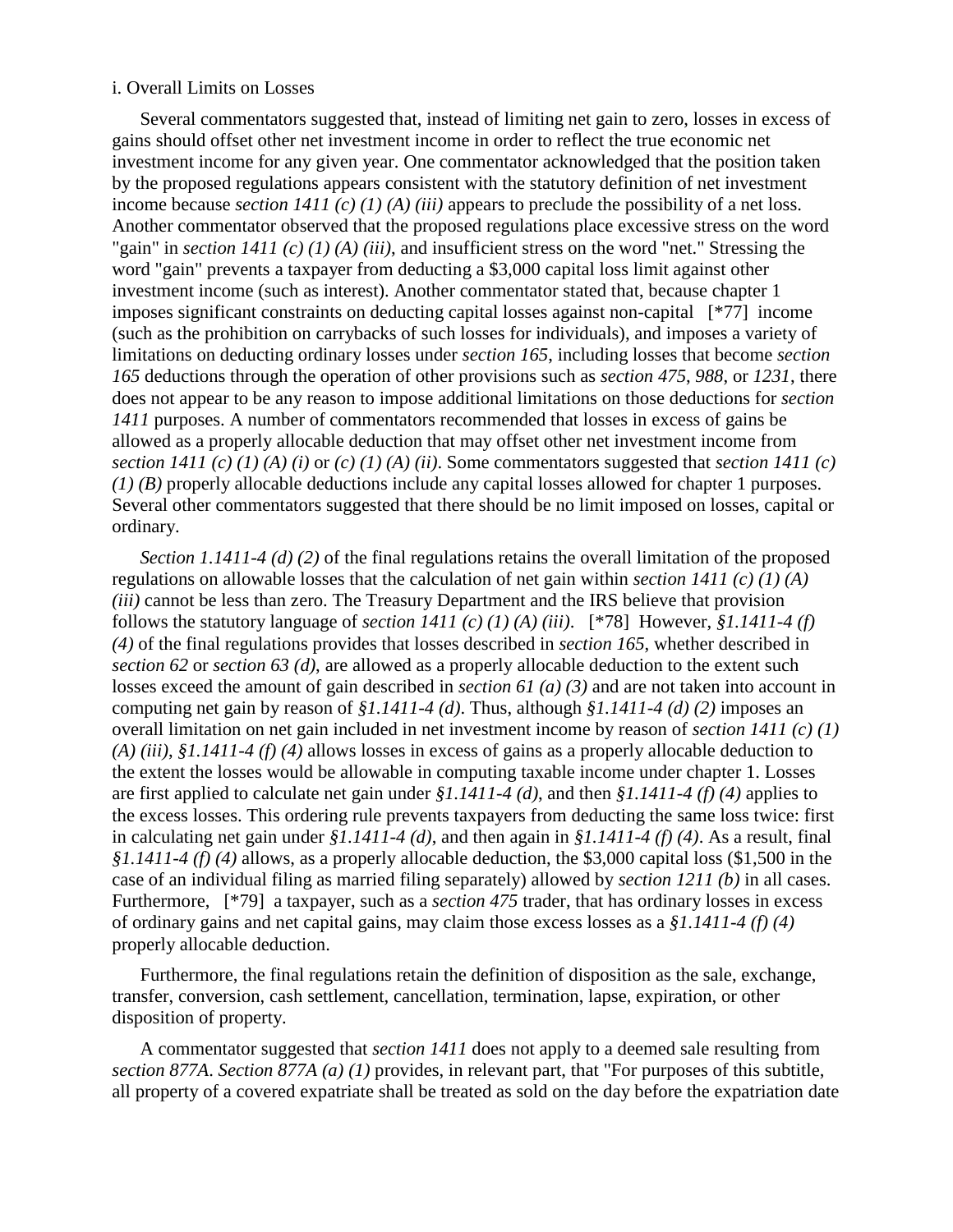for its fair market value." The Treasury Department and the IRS believe that any gain taken into account in computing a covered expatriate's taxable income is also included in net investment income because the operative provision of *section 877A (a) (1)* treats the property as sold for purposes of subtitle A, which includes *section 1411*. Accordingly, the final regulations clarify that a deemed sale under *section 877A*, which applies for purposes of subtitle A, is a disposition of property subject [\*80] to *section 1411*.

### ii. Treatment of Certain Capital Loss Carryforwards

The proposed regulations provided, and the final regulations retain, the provision that except as otherwise expressly provided in regulations, the income tax gain and loss recognition rules in chapter 1 apply for purposes of determining net gain under *section 1411*. Losses properly taken into account in determining net gain include all losses deductible under *section 165* to the extent they are attributable to property that is either: (1) not held in a trade or business, or (2) held in a trade or business described in proposed §1.1411-5. Therefore, under the proposed regulations, net gain took into account capital losses carried over from prior years by reason of *section 1212 (b) (1)* (including years preceding the effective date of *section 1411*). The final regulations retain this position.

The Treasury Department and the IRS received several comments and inquiries regarding the treatment of capital loss carryforwards. The final regulations reserve paragraph *§1.1411-4 (d) (4) (iii)* for special rules that the Treasury Department and the IRS believe are necessary to properly address capital loss carryforwards. The companion [\*81] notice of proposed rulemaking (REG-130843-13) contains an explanation of the proposed rule and the proposed regulation text.

#### D. Properly allocable deductions described in section 1411 (c) (1) (b)

*Section 1411 (c) (1) (B)* provides that net investment income includes deductions allowed by subtitle A that are properly allocable to gross income or net gain described in *section 1411 (c) (1) (A)*. *Section 1.1411-4 (f) (1) (i)* of the proposed regulations provided that "[u]nless specifically stated otherwise, only properly allocable deductions described in this paragraph (f) may be taken into account in determining net investment income." Specifically, proposed *§1.1411-4 (f) (3)* provided that properly allocable deductions include: (A) investment interest expense, (B) investment expenses described in *section 163 (d) (4) (C)*, and (C) state, local, and foreign income taxes described in *section 164 (a) (3)*. The Treasury Department and the IRS intend this rule to limit the deductions against net investment income to those specifically enumerated in paragraph (f).

One commentator recommended that the final regulations provide that the phrase "properly allocable deductions" comprise all of the chapter [\*82] 1 deductions that are allowed against chapter 1 gross income from rent, dividends, royalties, annuities and interest, other gross income derived from a trade or business, and net gains attributable to the disposition of property other than property held in a trade or business.

The Treasury Department and the IRS believe the recommended language would permit taxpayers to argue that they can take deductions that have no direct relation to net investment income, and it would lead to uncertainty and to disputes between taxpayers and the IRS over what constitutes properly allocable deductions. However, the Treasury Department and the IRS acknowledge that flexibility is needed within *§1.1411-4 (f)* so that future changes in law or circumstances can be more easily integrated into the regulations. Although the cross-references in *§1.1411-4 (f) (2)* to deductions described in *section 62 (a)* provide *section 1411 (c) (1) (B)*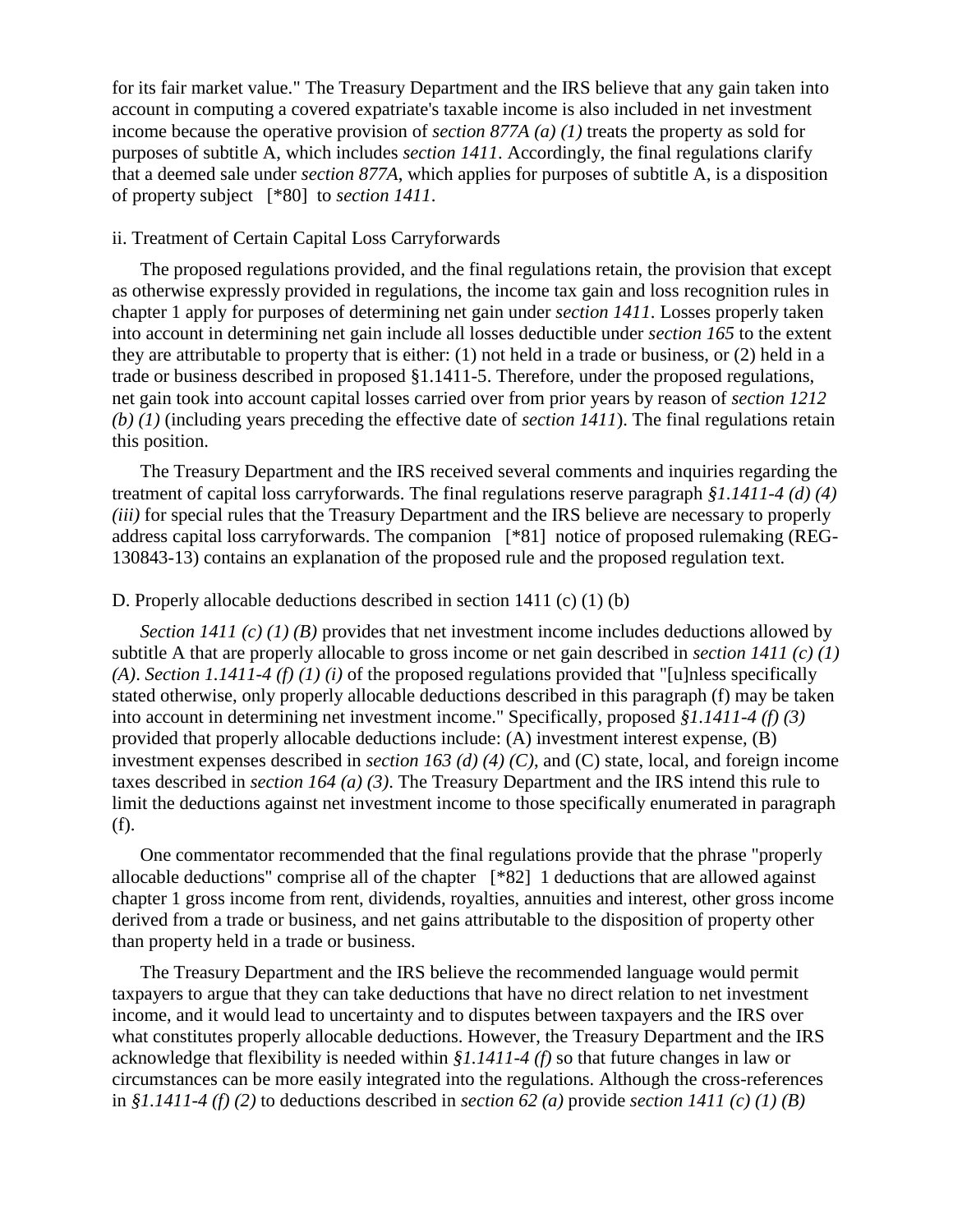flexibility to automatically take into account additions or changes to chapter 1 deductions attributable to trades or business, rents, and royalties, these regulations would have to be amended to expand properly allocable deductions in the event of such changes not captured [\*83] by *section 62 (a) (1)* or *62 (a) (4)*. To strike a balance between the intent of the proposed rule (to provide a specific list of deductions to limit uncertainty and controversy) and the recognized value of future flexibility inherent in the commentators' recommendation,*§1.1411-4 (f) (6)* of the final regulations allows the Treasury Department and the IRS to publish additional guidance in the Internal Revenue Bulletin that expands the list of properly allocable deductions.

#### i. Inclusion of Additional Properly Allocable Deductions

Commentators requested that properly allocable deductions also include amounts described in *sections 72 (b) (3)*, *642 (h)*, *691 (b)*, *691 (c)*, *1341*, and *7518 (c) (1) (A)*.

*Section 72 (b) (3)* allows a deduction for unrecovered basis in an annuity when an annuitant dies with unrecovered basis in the annuity contract. *Section 72 (b) (3)* allows the deduction on the decedent's final income tax return. The Treasury Department and the IRS believe that, because an annuity contract would have produced income subject to tax under *section 1411* had the annuitant continued living, it is appropriate to allow the deduction under *section 72 (b) (3)* in calculating the net investment [\*84] income for the decedent's final taxable year. Accordingly, *§1.1411-4 (f) (2) (iv)* of the final regulations provides that the *section 72 (b) (3)* deduction for unrecovered annuity basis is a properly allocable deduction.

*Section 642 (h)* provides "[i]f on the termination of an estate or trust, the estate or trust has (1) a net operating loss carryover under *section 172* or a capital loss carryover under *section 1212*, or (2) for the last taxable year of the estate or trust deductions (other than the deductions allowed under subsections (b) or (c)) in excess of gross income for such year, then such carryover or such excess shall be allowed as a deduction ... to the beneficiaries succeeding to the property of the estate or trust."

*Section 691 (b)* provides that an estate (or successor to property) may take deductions described in *section 162*, *163*, *164*, *212*, or *611* in respect of a decedent, which are not properly allowable to the decedent in the taxable period prior to or in which falls the date of the decedent's death (these items are often referred to as Deductions in Respect of a Decedent, or "DRD"). *Section 691 (b)* is the statutory mechanism that allows a deduction to the estate (or other [\*85] successor to property) because, under the normal accounting rules, the decedent would have been entitled to the deduction but failed to live long enough to take it. The *section 691 (b)* listing of deductions is an exclusive list. If a deduction is not listed (such as suspended capital losses), then it is not deductible under this provision.

The Treasury Department and the IRS believe that it is appropriate to provide a special rule that allows a beneficiary to succeed to the deductions of a terminating estate or trust in the same fashion as that provided by *section 642 (h)* for chapter 1 purposes. In addition, the Treasury Department and the IRS believe that it is appropriate to provide a special rule that allows for deductions described in *section 691 (b)* to be claimed by an estate or a successor to the estate. However, to limit the deductions to those that would have been deductible had the predecessor been able to deduct the expenses, the scope of allowable deductions under these special rules is limited to only those deductions allowed under *§1.1411-4 (f)*, and only to the extent that the terminating estate or trust has negative net investment income upon termination.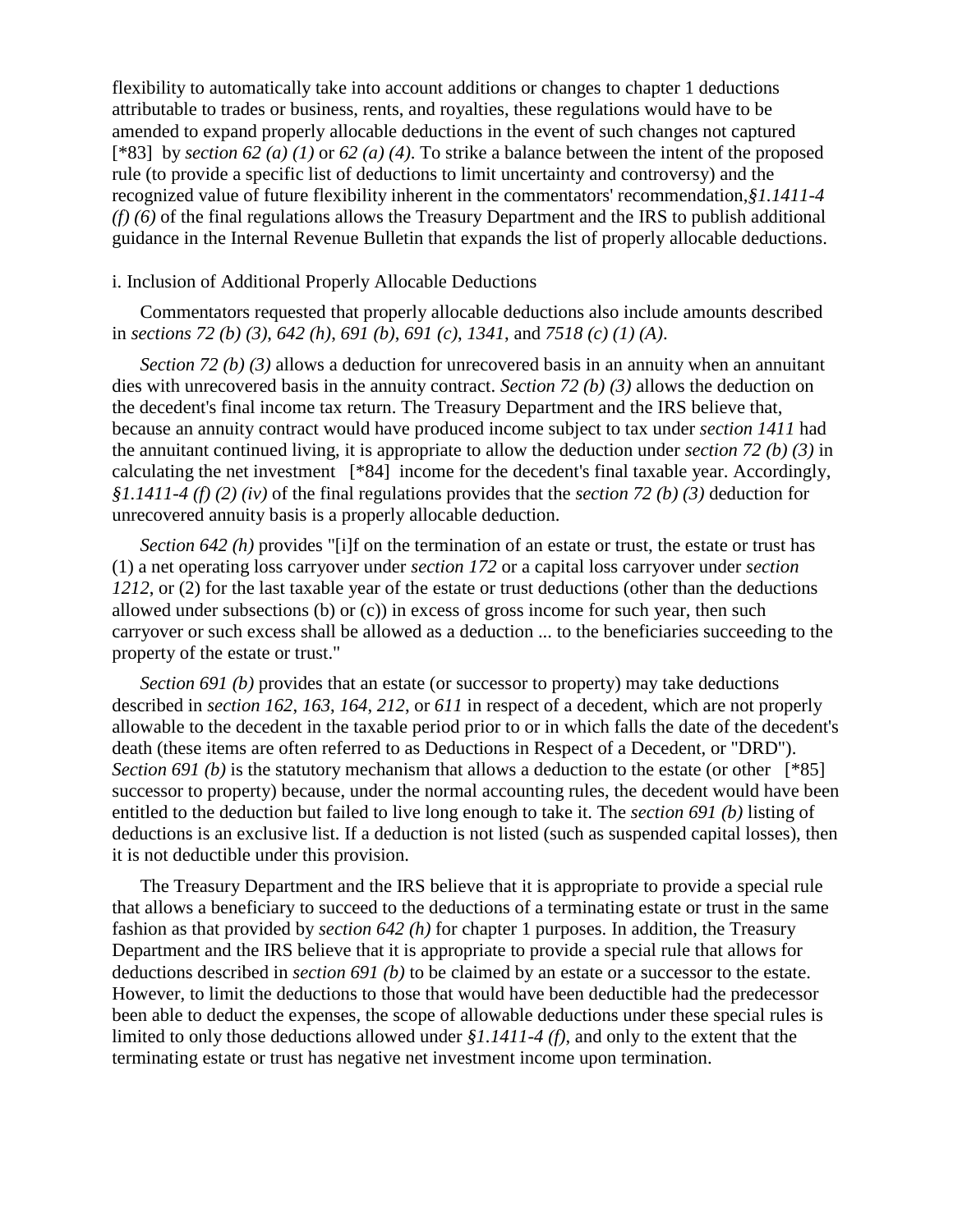*Section 691 (c)* [\*86] allows a deduction for estate taxes imposed on items of income that are Income in Respect of a Decedent (IRD) under *section 691 (a)*. The *section 691 (c)* deduction allowed for estate tax attributable to IRD that is ordinary income must be claimed as an itemized deduction, and not as a deduction from gross income in arriving at adjusted gross income (AGI), because it is not among the deductions listed in *section 62*. However, the *section 691 (c)* deduction is not subject to the 2-percent floor under *section 67*.

In the case of IRD that is capital gain, *section 691 (c) (4)* provides that "[f]or purposes of *section 1 (h)*, *1201*, *1202*, and *1211*, the amount taken into account with respect to any item described in subsection (a) (1) shall be reduced (but not below zero) by the amount of the deduction allowable under paragraph (1) of this subsection with respect to such item."

Net investment income may include items of IRD (such as annuities and outstanding installment sale payments) that may carry with it a deduction under *section 691 (c)* for chapter 1 purposes. Therefore, the Treasury Department and the IRS believe it is consistent with the general principles of *section 691* also to allow the *section 691 (c)* [\*87] deduction to reduce net investment income. *Section 1.1411-4 (f) (3) (v)* of the final regulations provides that the deduction described in *section 691 (c)* is a properly allocable deduction, except to the extent that the *section 691 (c)* deduction is taken into account in determining net gain (within the meaning of §1.1411-4 (d)) by reason of *section 691 (c) (4)*.

Generally, *section 1341* applies if: (1) a taxpayer included an item in gross income in a prior taxable year because it appeared that the taxpayer had a claim of right to the item, and (2) a deduction is allowable for the repayment of the item in a later taxable year under some provision of the Code other than *section 1341* because it is established that the taxpayer did not have a right to the item. If *section 1341* applies, a taxpayer's tax liability for the year of repayment (or the taxable year in which the obligation to make repayment otherwise gives rise to a deduction) is based on the lesser of: (A) the tax for the taxable year, computed with a deduction of the repayment amount ("*section 1341* deduction amount"), or (B) the tax for the year of repayment computed without the repayment deduction, less the decrease in tax imposed [\*88] by chapter 1 in the prior taxable year(s) that would result solely from the exclusion of the restored item from gross income in the prior taxable year(s) ("*section 1341* credit amount"). The *section 1341* credit amount is intended to compensate the taxpayer for the tax paid in the year of income inclusion (for example, if the tax rates were higher in the year of inclusion).

One commentator recommended that the final regulations contain certain provisions similar to *section 1341* to the extent that *section 1341* would apply for chapter 1 in a particular year. The commentator noted that, because some types of income that might be restored under *section 1341* might have been subjected to tax under *section 1411* when included in a prior year, it would be equitable for the *section 1411 regulations* to contain a mechanism similar to *section 1341* to allow a deduction under *section 1411 (c) (1) (B)* for repayment of the income in a later year.

To the extent that a deduction is allowable under a provision of chapter 1 that specifically is allowed under *section 1411 (c) (1) (B)* and *§1.1411-4 (f)*, that amount also would be a deduction for *section 1411* purposes in the year of the repayment (or the taxable [\*89] year in which the obligation to make repayment otherwise gives rise to a deduction). For example, if the repayment constituted a *section 165* loss that was a properly allocable deduction, then that deduction also would be available for *section 1411* purposes.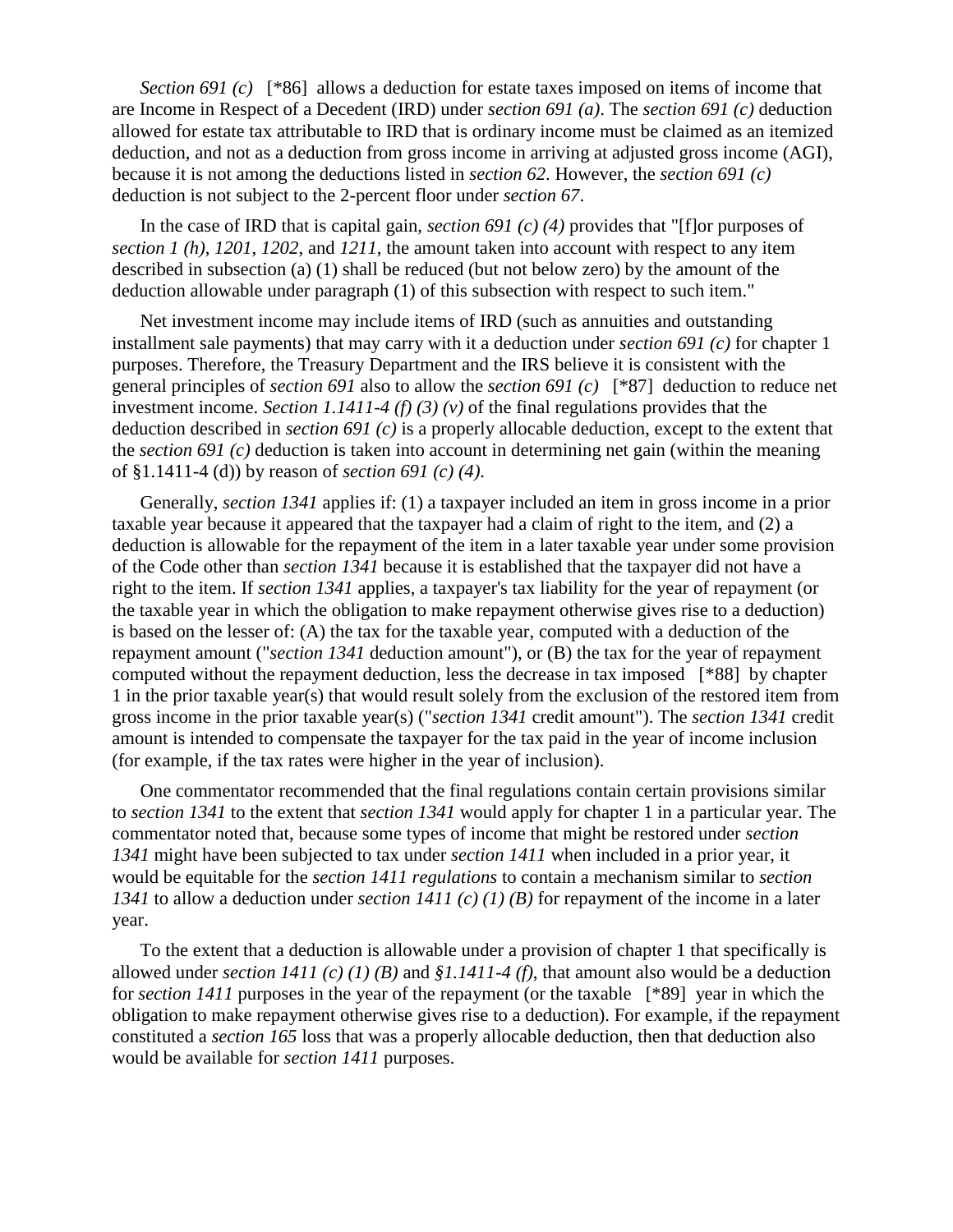However, if the *section 1341* credit amount produces a lower tax for the repayment year when compared to the *section 1341* deduction amount, *section 1341 (b) (3)* denies the taxpayer a deduction in the year of repayment in favor of the alternative credit for the tax cost. In this instance, the deduction is not allowed by subtitle A (which includes chapter 1, chapter 2, and chapter 2A) in the recovery year, and therefore would not be a properly allocable deduction under *section 1411 (c) (1) (B)* and *§1.1411-4 (f)*. Therefore, the final regulations do not incorporate this recommendation.

One commentator recommended that the final regulations include amounts deposited in capital construction funds described in *section 7518* as a properly allocable deduction under *section 1411 (c) (1) (B). Section 7518 (c) (1) (A)*, which is in chapter 77 of subtitle F of the Code, provides that taxable income is reduced by certain amounts described in *section 7518 (a) (1) (A)* [\*90] that a taxpayer deposits into the fund. The final regulations do not adopt this recommendation. *Section 1411 (c) (1) (B)* provides that net investment income includes deductions allowed by subtitle A that are properly allocable to such gross income or net gain described in *section 1411 (c) (1) (A)*. The reduction in taxable income provided by *section 7518*   $(c)$  (1) (A) is not a deduction allowed by subtitle A of the Code. Therefore, these deductible amounts are outside of the scope of *section 1411 (c) (1) (B)*.

*Section 1.1411-4 (f)* of the final regulations also provides that properly allocable deductions include amounts described in *section 212 (3)*. *Section 212 (3)* allows a deduction for all the ordinary and necessary expenses paid or incurred during the taxable year in connection with the determination, collection, or refund of any tax. *Section 1.212-1 (l)* provides, in relevant part, that expenses paid or incurred by a taxpayer for tax counsel or expenses paid or incurred in connection with the preparation of tax returns or in connection with any proceedings involved in determining or contesting a tax liability are deductible. *Section 1.1411-4 (f) (3) (vi)* of the final regulations provides [\*91] that amounts described in *section 212 (3)* and *§1.212-1 (l)* that are allocable to net investment income using any reasonable method are properly allocable deductions.

*Section 1.1411-4 (f)* also includes two additional properly allocable deductions attributable to investments in certain types of debt instruments. In the case of a contingent payment debt instrument, the holder may receive a payment that is less than the corresponding projected payment determined under the noncontingent bond method, resulting in a negative adjustment under *§1.1275-4 (b) (6)*. In general, a holder treats a negative adjustment as a reduction in interest income otherwise includible for the taxable year and, if there is any excess, as an ordinary loss for the taxable year to the extent of prior interest inclusions. The loss, in effect, reverses the holder's prior interest over-inclusions on the debt instrument. One commentator recommended that the final regulations provide that a holder's negative adjustment treated as an ordinary loss under *§1.1275-4 (b) (6)* be a properly allocable deduction. The final regulations adopt this recommendation and treat the loss as a properly allocable deduction because it accurately [\*92] reflects the taxpayer's economic net investment income attributable to the debt instrument and is otherwise allowed by chapter 1. The final regulations also provide a similar rule for a deflation adjustment on an inflation-indexed debt instrument subject to *§1.1275-7*.

If a taxpayer purchases a taxable debt instrument at a premium, the taxpayer can elect under *section 171* to amortize the bond premium. In general, the amount of amortizable bond premium for a period offsets the interest income allocable to the period and the taxpayer includes the net amount of interest in taxable income. In certain circumstances, however, the taxpayer is entitled to deduct all or a portion of the bond premium under *section 171 (a) (1)*. For example, if an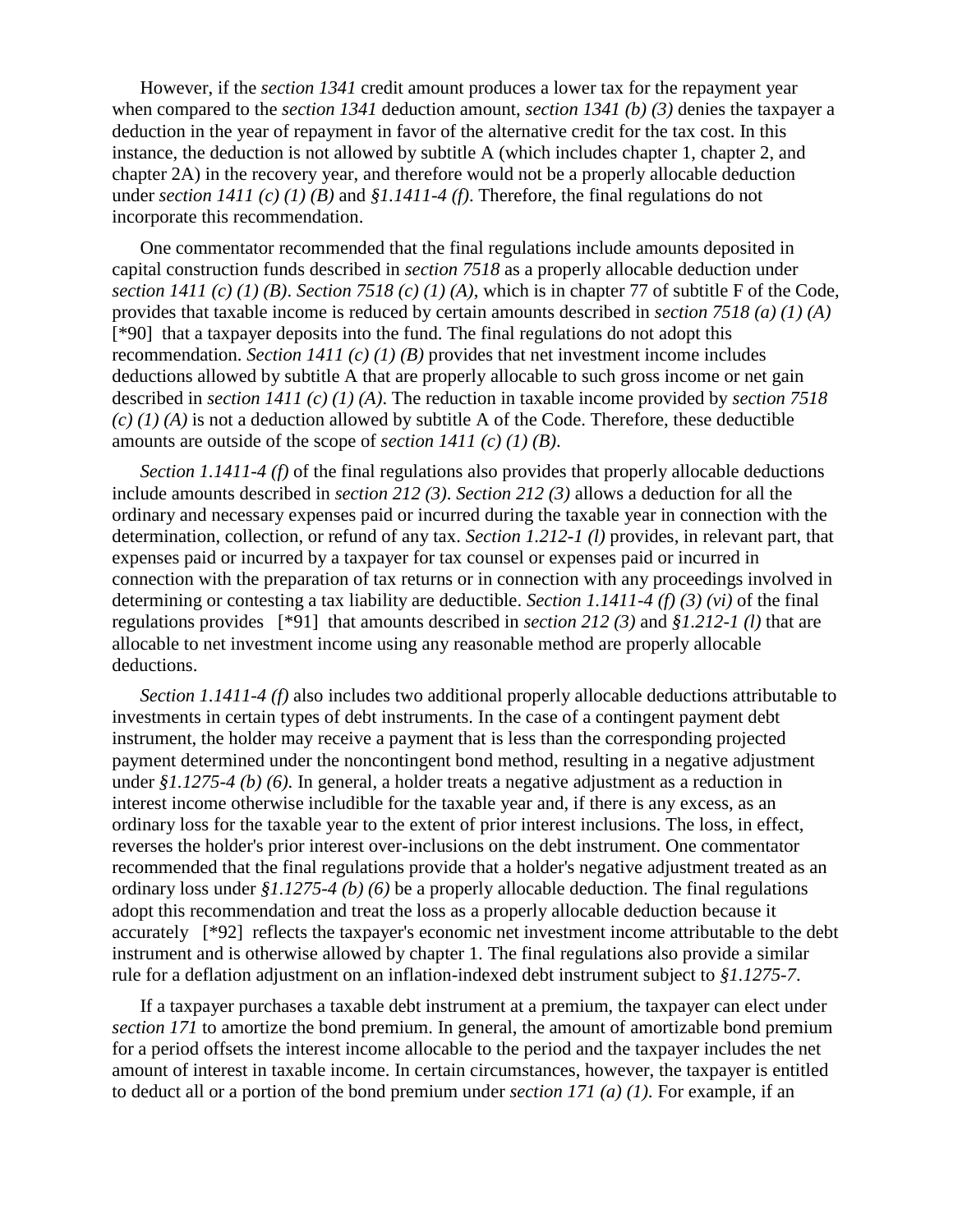electing taxpayer acquires a Treasury bill at a premium and holds the bill until maturity, the taxpayer can deduct the premium at maturity under *section 171 (a) (1)*. See *§1.171-2T (a) (4) (i) (C)*. In these circumstances, the final regulations provide that a deduction under *section 171 (a) (1)* is a properly allocable deduction.

#### ii. Deduction for Income Taxes Described in Section 164 (a) (3)

The Treasury Department and the IRS received comments on multiple [\*93] aspects of proposed *§1.1411-4 (f) (3) (i) (C)*, which pertains to itemized deductions for state and local, and foreign income, war profits, and excess profits taxes described in *section 164 (a) (3)* ("*section 164 (a) (3)* taxes"). Proposed *§1.1411-4 (f) (3) (i) (C)* provided that income taxes imposed on investment income that are described in *section 164 (a) (3)* are deductible in determining net investment income. In the case of taxes imposed on both investment income and non-investment income, the proposed regulations provided that the portion of taxes properly allocable to investment income may be determined by taxpayers using any reasonable method. The proposed regulations further provided that allocating the deduction based on the ratio of investment income to total gross income is an example of a reasonable method.

Commentators recommended that the final regulations provide additional examples of reasonable methods of allocation of taxes between net investment income and non-net investment income. One commentator recommended that the final regulations provide that state income tax reported on the state income tax return, rather than the actual state income tax payments made during [\*94] the year, should be used in calculating a trust or estate's deduction under proposed *§1.1411-4 (f) (3) (i) (C)* for taxes under *section 164 (a) (3)*. One commentator requested alignment between the reasonable method of allocating *section 164 (a) (3)* taxes in proposed *§1.1411-4 (f) (3) (i) (C)* with the existing allocation rules in chapter 1 for estates and trusts. One commentator stated that the proposed method of allocation creates a problem because a trust or estate deducts state and local taxes for DNI purposes in a different manner. Another commentator recommended that the final regulations follow the long-standing state and local tax allocation rules of *§1.652 (b)-3 (b)*.

The final regulations generally retain the position of the proposed regulations. Although the regulations provide an example of a reasonable method of allocation, it is not the only reasonable method. The final regulations do not provide other examples of generally applicable reasonable allocation methods because the Treasury Department and the IRS believe that providing multiple examples of reasonable methods may lead to taxpayers to incorrectly conclude that the methods listed are the only acceptable methods. Therefore, [\*95] the Treasury Department and the IRS believe that the final regulations allow taxpayers flexibility to determine a method of allocation that best applies to their specific facts. The final regulations do provide, however, that for estates and trusts, an allocation between classes of income under *§1.652 (b)-3* is a reasonable allocation.

Several commentators suggested that foreign taxes should be a properly allocable deduction under *section 1411 (c) (1) (B)*, without reference to any election made by the taxpayer for chapter 1 purposes. Another commentator, however, suggested that the final regulations confirm that foreign taxes included in the foreign tax credit computation are not taxes included in *section 164 (a) (3)* and, therefore, would not be allowed as a deduction allocable to net investment income. *Section 1.1411-4 (f) (3) (iii)* of the final regulations provides that foreign income, war profits, and excess profits taxes may be allowable as deductions in determining net investment income only if the taxpayer does not choose to take any foreign tax credits under *section 901*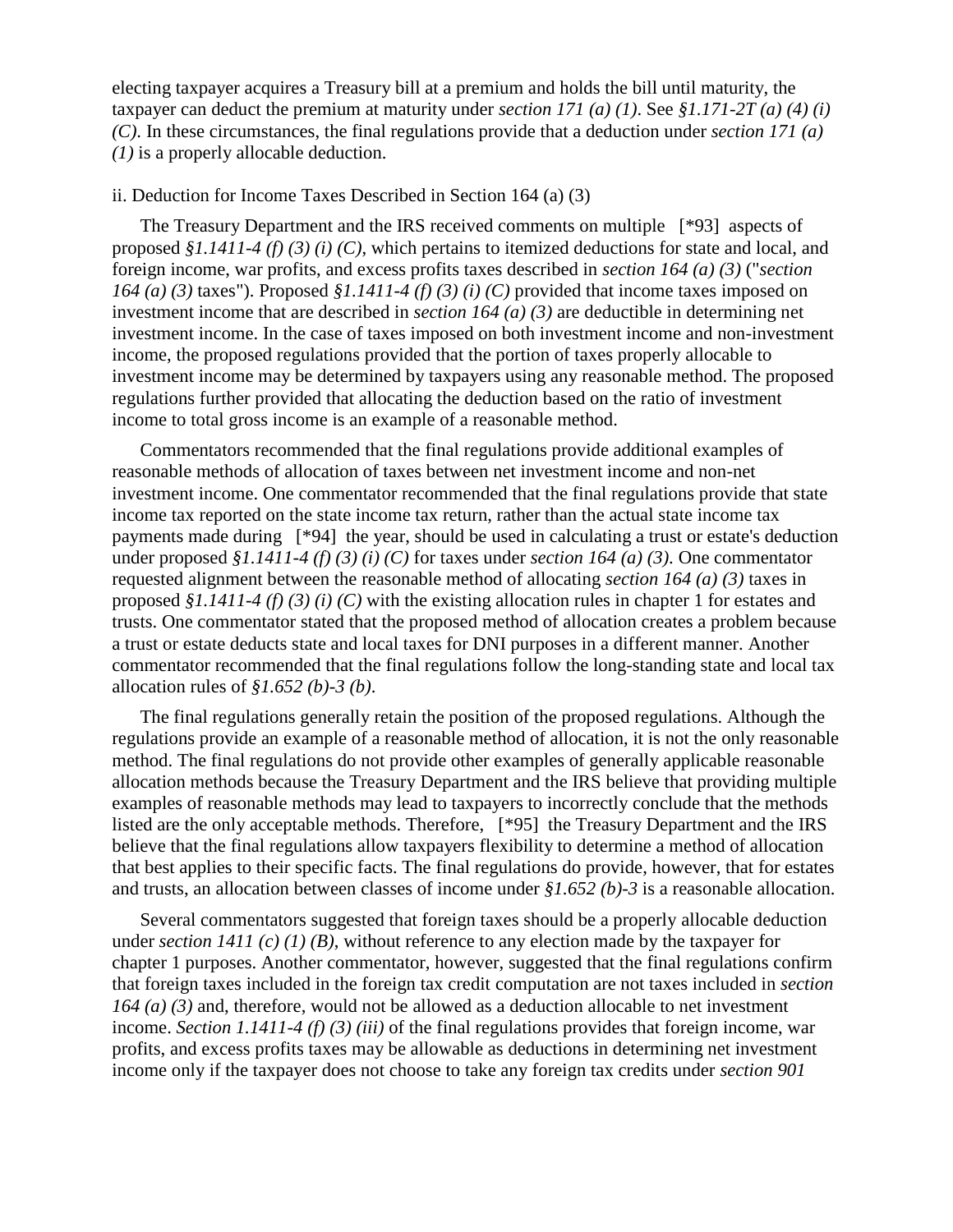with respect to the same taxable year. This rule is consistent with the limitation in *section 275 (a) (4)* on [\*96] deductibility of those taxes.

Several commentators requested that the final regulations address the proper treatment of refunds of taxes deductible under *section 164 (a) (3)*. In response to this request, *§1.1411-4 (g) (2)* of the final regulations provides guidance on refunds and recoveries of amounts deducted under *section 1411 (c) (1) (B)* and *§1.1411-4* in prior taxable years. In general, the final regulations provide that the recovery or refund of a previously deducted item shall reduce the total amount of properly allocable deductions in the year of the recovery. The final regulations first determine the recovered amount without regard to the application of the tax benefit rule in *section 111* for chapter 1 purposes. For example, if a taxpayer receives a refund of state income taxes from a prior year, such a refund would be included in the taxpayer's gross income. However, if the taxpayer was subject to the alternative minimum tax in the year of the payment, the taxpayer may not have received any tax benefit under chapter 1, and therefore *section 111* may exclude some, or all, of the refund from gross income. However, the deductibility of state income taxes for *section 1411* purposes [\*97] is independent of the deductibility of the taxes for alternative minimum tax purposes. Therefore, the applicability of the recovery rule in *§1.1411-4 (g) (2)* is determined without regard to whether the recovered amount was excluded from gross income by reason of *section 111*.

The final regulations contain two exceptions to the general rule. The two exceptions apply the tax benefit rule of *section 111* within the *section 1411* system, and therefore operate independently of the application of *section 111* for chapter 1 purposes. First, properly allocable deductions are not reduced in the year of the recovery if the amount deducted in the prior year did not reduce the amount of *section 1411* liability. For example, the receipt in 2014 of a refund of income taxes paid in 2012 would not reduce a taxpayer's *section 1411 (c) (1) (B)* deduction because *section 1411* was not in effect in 2012 and thus the 2012 taxes were not properly allocable to net investment income. Second, properly allocable deductions are not reduced in the year of the recovery if the amount deducted in the prior year is included in net investment income by reason of *section 1411 (c) (1) (A)*. For example, a reimbursement of a  $[^*98]$ deduction from a passive activity trade or business that is gross income for chapter 1 purposes is included as gross income from a passive activity under *section 1411 (c) (1) (A) (ii)*. Therefore, the recovery is already reflected in the recovery year's net investment income calculation.

In addition, *§1.1411-4 (g) (2)* of the final regulations provides a special rule in the case of a recovery of a deduction that was allocated between net investment income and non-net investment income (such as *section 164 (a) (3)* taxes). The final regulations provide that the amount taken into account under the recovery rule is based on the ratio used to allocate the item in the year of the deduction. For example, if a taxpayer allocated *section 164 (a) (3)* 45 percent of its total *section 164 (a) (3)* taxes to net investment income in the year of the deduction, 45 percent of the recovery of such taxes will reduce the total amount of properly allocable deductions in the year of the recovery even though the taxpayer's allocation of *section 164 (a) (3)* taxes to net investment income in the year of recovery may be, for example, 30 percent.

#### iii. Treatment of Estate and Trust Administration Expenses

Several commentators requested [\*99] that the final regulations explicitly provide that *section 1411 (c) (1) (B)* properly allocable deductions include fiduciary commissions, legal and accounting fees, and other estate and trust administration expenses. Subject to the limitations pursuant to *section 67 (e)*, the final regulations adopt this comment by amending proposed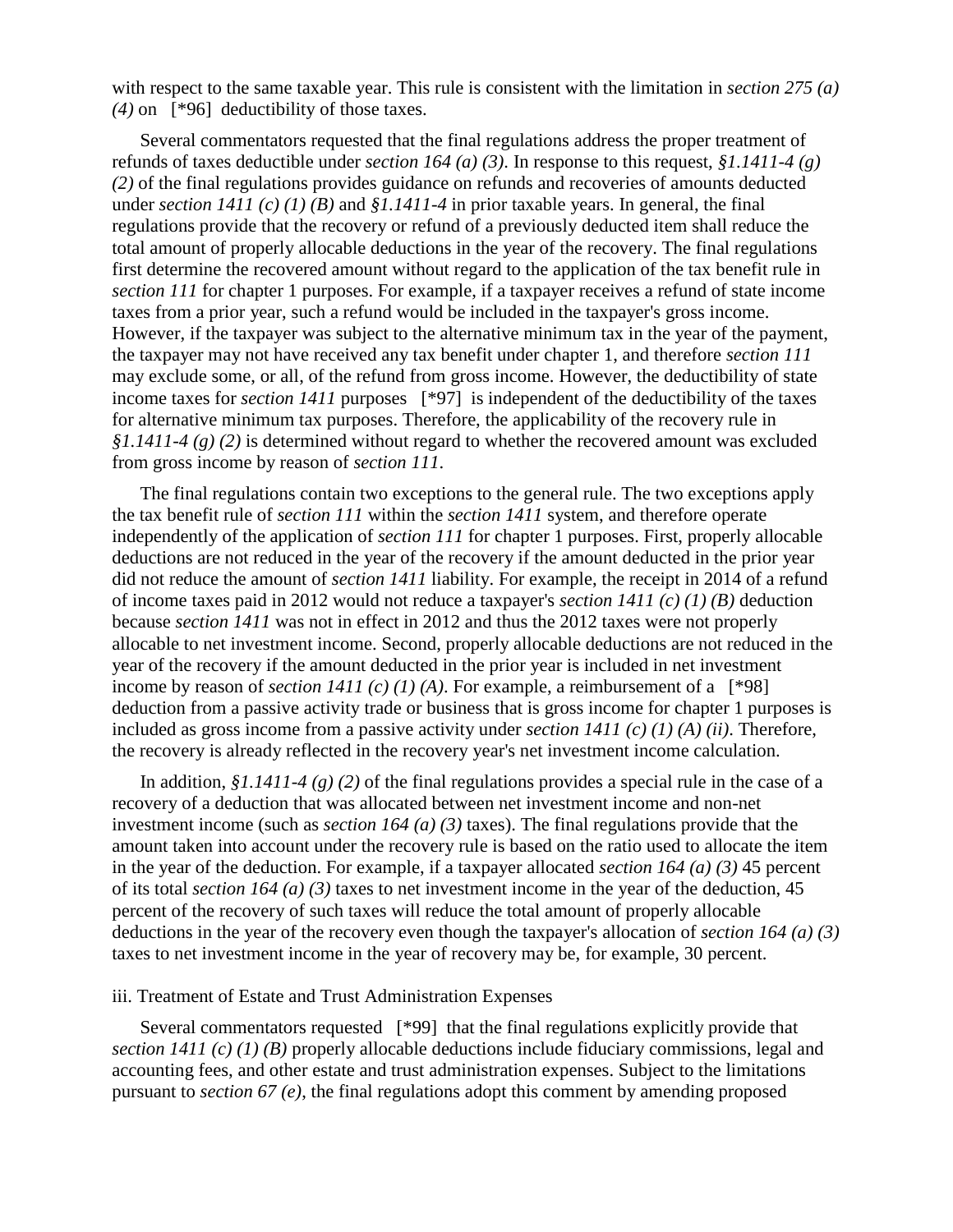*§1.1411-4 (f) (3)* to provide that properly allocable deductions include amounts described in *§1.212-1 (i)* (allowing a deduction for reasonable amounts paid or incurred by the fiduciary of an estate or trust on account of administration expenses, including fiduciaries' fees and expenses of litigation) to the extent they are allocable to net investment income. The final regulations require that estates and trusts apportion any *§1.212-1 (i)* expenses between net investment income and excluded income using any reasonable method.

### iv. Limitations on Properly Allocable Deductions

Under the proposed regulations, properly allocable deductions that are itemized deductions subject to the 2-percent floor on miscellaneous itemized deductions under *section 67* or to the overall limitation on itemized deductions under *section 68* are deducted in determining net investment income [\*100] only to the extent that they are deductible for income tax purposes after the application of both limitations. The proposed regulations provided a method for apportioning these limitations to determine the amount of deductions allowed in computing net investment income after applying *sections 67* and *68*. This method first applies *section 67* to all deductions subject to the 2-percent floor. The disallowance is applied proportionately to each deduction subject to *section 67*. The proposed regulations then apply a similar process to deductions subject to *section 68*.

One commentator argued that applying general limitations on deductions under *sections 67* and *68* is inconsistent with congressional intent, and that it may cause "taxable" net investment income to exceed "economic" net investment income. The commentator recommended that the final regulations allow the full amount of properly allocable itemized deductions to offset income items comprising net investment income without regard to the limitations imposed under *sections 67* and *68*.

*Section 1411 (c) (1) (B)* provides that only those deductions that are allowed under subtitle A and properly allocable to component items of net investment [\*101] income are deducted in determining net investment income. *Sections 67* and *68* limit the amount of certain itemized deductions in determining taxable income for purposes of subtitle A and, therefore, also apply to limit the amount of those itemized deductions in determining net investment income. Accordingly, properly allocable deductions that are subject to *section 67* or *68* are deducted in determining net investment income only to the extent that they are deductible after the application of the limitations.

Another commentator agreed that the limitations on itemized deductions under *sections 67* and *68* should apply for *section 1411* purposes, but suggested that these limitations only reduce the amount of properly allocable itemized deductions if such deductions exceed the aggregate amount of the deductions, whether properly allocable or not, that would be allowed after application of these limitations. In other words, the commentator requested an ordering approach to the *section 67* and *68* limitations, instead of the pro-rata approach in the proposed regulations. Both the commentator's recommendation and the proposed regulation method are reasonable interpretations of *section 1411 (c) (1) (B)*, [\*102] accordingly, the final regulations adopt the commentator's recommendation.

Under *§1.1411-4 (f) (7)* of the final regulations, the amount of miscellaneous itemized deductions allowed under *sections 67* in determining net investment income (but before the application of *section 68* is the lesser of: (1) the amount of miscellaneous itemized deductions before applying *sections 67* that are properly allocable to net investment income, or (2) the amount of all miscellaneous itemized deductions allowed after the application of *sections 67*.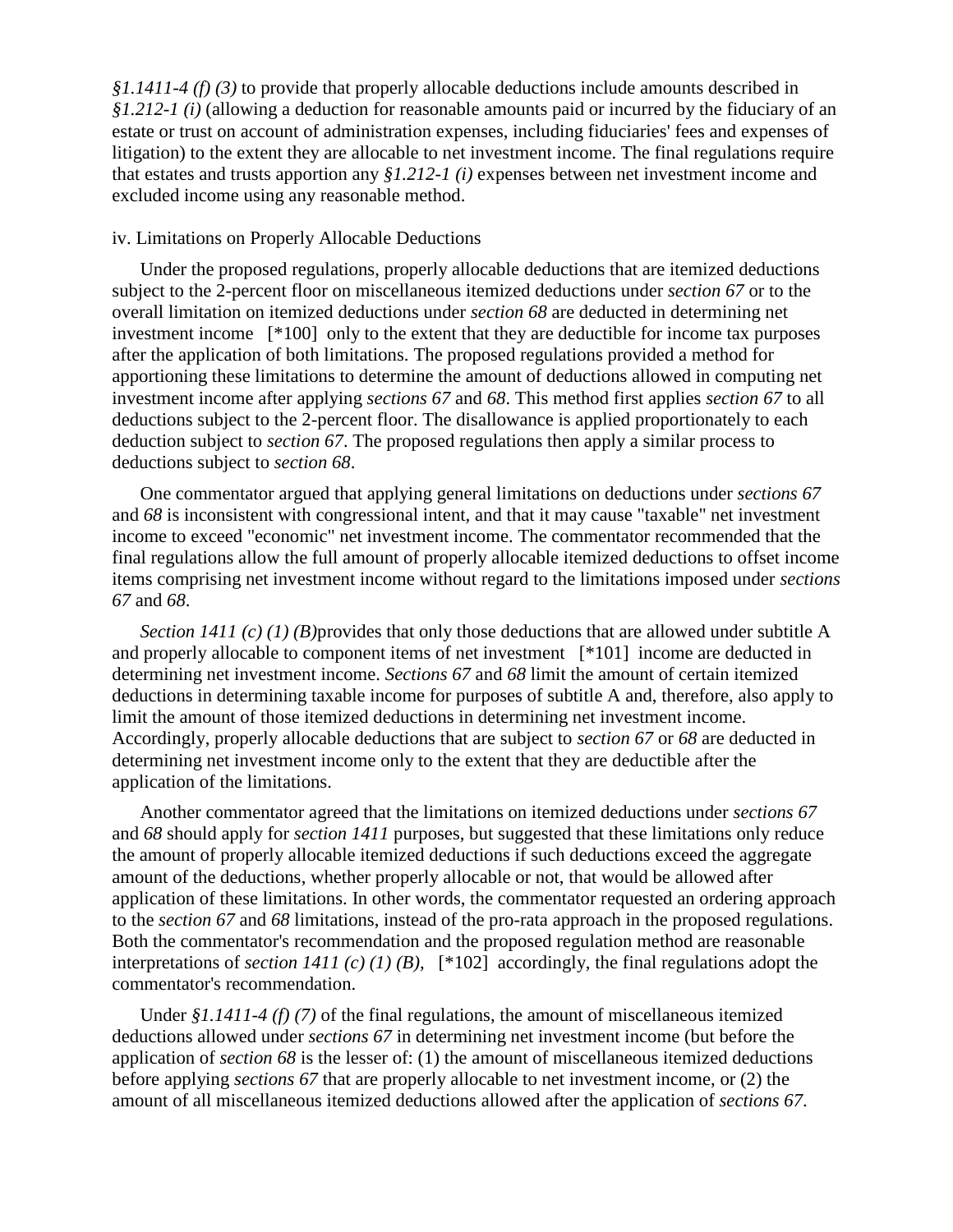The amount of itemized deductions subject to limitation under *section 68* that are deducted in determining net investment income is the lesser of: (1) the amount of such deductions that are properly allocable to net investment income allowed after the application of *sections 67* but before the application of *section 68*, or (2) the amount of all deductions allowed after the application of *section 68*.

# v. Treatment of Properly Allocable Deductions in Excess of Investment Income

Proposed *§1.1411-4 (f) (1) (ii)* provided that any deductions described in *§1.1411-4 (f)* in excess of gross income and net gain are not taken into account in determining net investment income in [\*103] any other taxable year, except as allowed under chapter 1. Many commentators recommended that the final regulations provide that negative net investment income (when *section 1411 (c) (1) (B)* deductions exceed *section 1411 (c) (1) (A)* income) be carried over and become a *section 1411 (c) (1) (B)* deduction in the subsequent year.

The final regulations do not adopt this recommendation. *Section 1411 (c) (1) (B)*provides that, in order for a deduction to be allowed, it must be: (1) allowed by subtitle A, and (2) be properly allocable to *section 1411 (c) (1) (A)* income. *Section 1411 (c) (1) (B)* only allows deductions allowed by other Code sections; it does not establish a basis for a deduction that does not exist elsewhere in the Code. However, as discussed in the following part of this preamble, the final regulations do permit deductions of net operating losses otherwise allowed by subtitle A that are properly allocable to *section 1411 (c) (1) (A)* income.

# vi. Net Operating Losses as a Properly Allocable Deduction

Proposed *§1.1411-4 (f) (1) (ii)* provided that, in no event, will a net operating loss (NOL) deduction allowed under *section 172* be taken into account in determining net investment [\*104] income for any taxable year. The proposed regulations requested comments on whether a deduction should be allowed for an NOL in determining net investment income. Several commentators argued that, for purposes of *section 1411 (c) (1) (B)*, at least some portion of an NOL deduction should be a deduction properly allocable to gross income included in net investment income and therefore allowed in determining net investment income. Three commentators recommended that taxpayers be allowed to keep track of the portions of an NOL attributable to investment income for the loss year. One commentator recommended that the IRS adopt a simple rule for determining a portion of an NOL that is attributable to a "net investment loss" for a loss year (for example, using a ratio of the portion of the loss attributable to "net investment loss" to the NOL) and allow taxpayers to take a prorated portion of the NOL deduction into account in determining net investment income for a taxable year to which the NOL is carried.

The final regulations adopt a modified version of the commentator's approach in *§1.1411-4 (f) (2) (iv)* and *(h)*. Because NOLs are computed and carried over year-by-year, a separate ratio must [\*105] be determined for each year. Thus, the final regulations provide that taxpayers may deduct a portion of an NOL deduction in determining their net investment income. The portion of an NOL deduction for a taxable year that may be deducted for *section 1411* purposes is calculated by first determining the applicable portion of the NOL for each loss year. The applicable portion of the NOL is the lesser of: (1) the amount of the NOL for the loss year that the taxpayer would have incurred if only items of gross income that are used to determine net investment income and only properly allocable deductions were taken into account in determining the NOL in accordance with *section 172 (c)* and *(d)*, or (2) the amount of the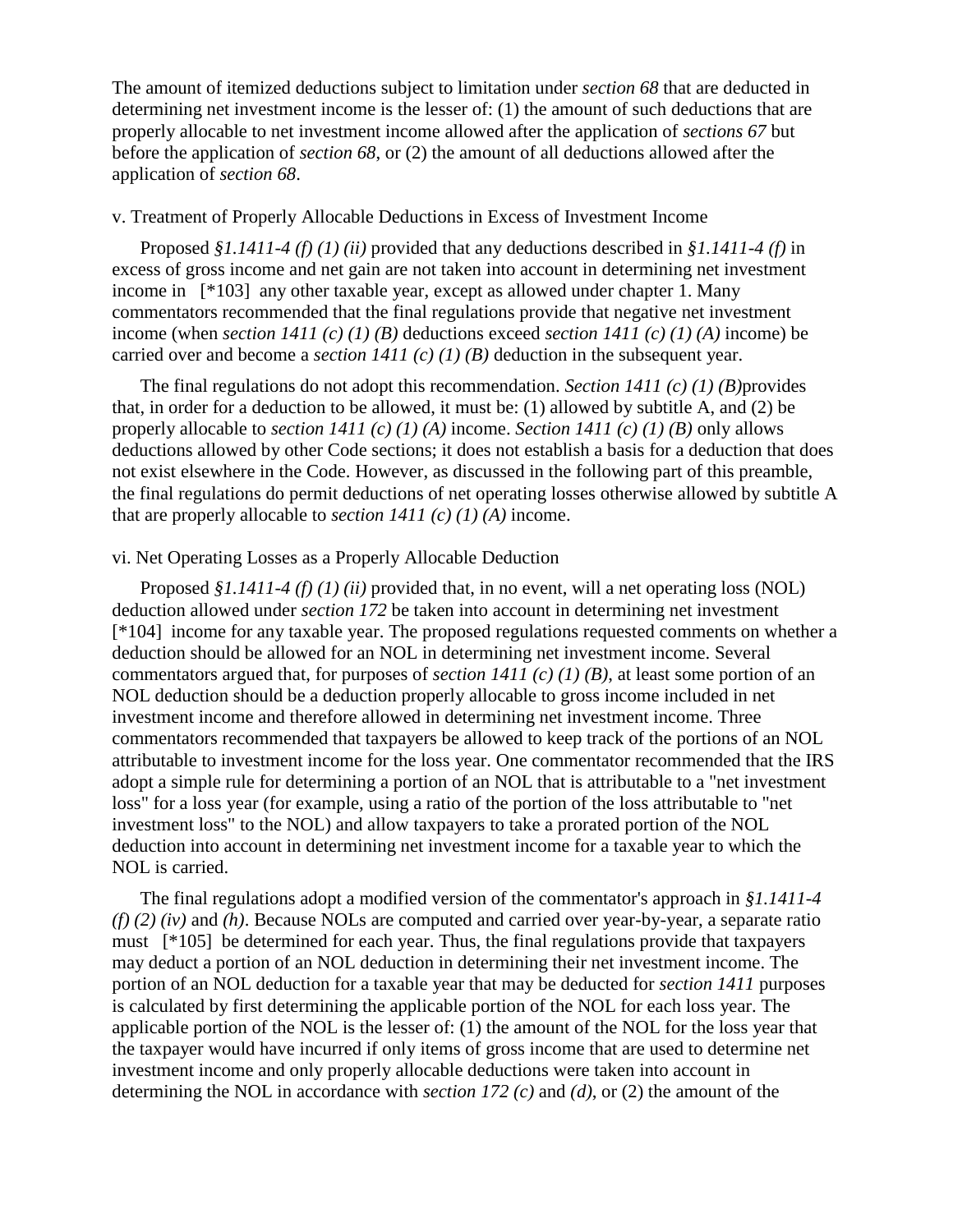taxpayer's NOL for the loss year. Next, the amount of the NOL carried from each loss year and deducted in the taxable year is multiplied by a fraction. The numerator of this fraction is the applicable portion of the NOL for the loss year as determined above. The denominator of the fraction is the total NOL for the loss year. A separate fraction is determined for each loss year. The result of this multiplication is the amount of the NOL deduction from the loss year that is allowed  $[^{*}106]$  as a *section 1411 (c) (1) (B)* deduction in the taxable year, referred to as the *section 1411* NOL amount. The sum of the *section 1411* NOL amounts for each NOL carried to and deducted in the taxable year, referred to as the total *section 1411* NOL amount, is the amount of the NOL deduction for the taxable year that is properly allocable to net investment income.

### E. Calculation of net investment income in special situations

*Section 1411 (c) (1) (A) (i)* provides that net investment income does not include (among other things) items of interest, dividend, annuity, royalty or rent derived in the ordinary course of a trade or business that is not a passive activity with respect to the taxpayer within the meaning of *section 469*. *Section 1411 (c) (1) (A) (iii)* provides that net investment income does not include (among other things) gain or loss from the disposition of property used in a trade or business that is not a passive activity of the taxpayer. In general, *section 469* and the regulations thereunder provide four ways for an item of income to be nonpassive - grouping, activity recharacterization, income recharacterization, and material participation.

In the case of certain types of net investment [\*107] income, such as rent and interest, commentators recommended that the final regulations exclude certain nonpassive net income, gain, or loss and self-charged interest from net investment income. Other commentators recommended that the final regulations provide a deduction that offsets the income.

As discussed in part 5.D.v. of this preamble, *section 1411 (c) (1) (B)* only allows deductions allowed by other Code sections; it does not establish a basis for a deduction that does not exist elsewhere in the Code. Therefore, the Treasury Department and the IRS do not adopt the recommendation that the final regulations contain an offsetting deduction (or a reversal of a net loss item) that is subject to *section 1411*. Nevertheless, the Treasury Department and the IRS recognize that in some cases it is appropriate to exclude certain nonpassive items of income from net investment income. Accordingly, in the limited and specific situations described in this part of the preamble, the final regulations deem a particular item of income to be "derived in the ordinary course of a trade or business" for purposes of *section 1411 (c) (1) (A)* and therefore excluded from net investment income. However, the [\*108] Treasury Department and the IRS emphasize that these specific rules contained in these final regulations are for *section 1411* purposes only, and thus taxpayers should not draw any inference regarding the treatment of these items for any purpose other than *section 1411*. See *§1.1411-1 (c)*.

#### i. Treatment of Self-Charged Interest

Commentators noted that, under the proposed regulations, a taxpayer who is not engaged in the trade or business of lending would have net investment income when it receives interest income attributable to a loan made to a passthrough entity in which it materially participates because the offsetting interest expense allocable to the taxpayer from the nonpassive activity would not be a properly allocable deduction under *section 1411 (c) (1) (B)* and *§1.1411-4 (f)*. An analogous situation was identified during the 1986 enactment of *section 469*, which resulted in the promulgation of the self-charged interest rules in *§1.469-7*.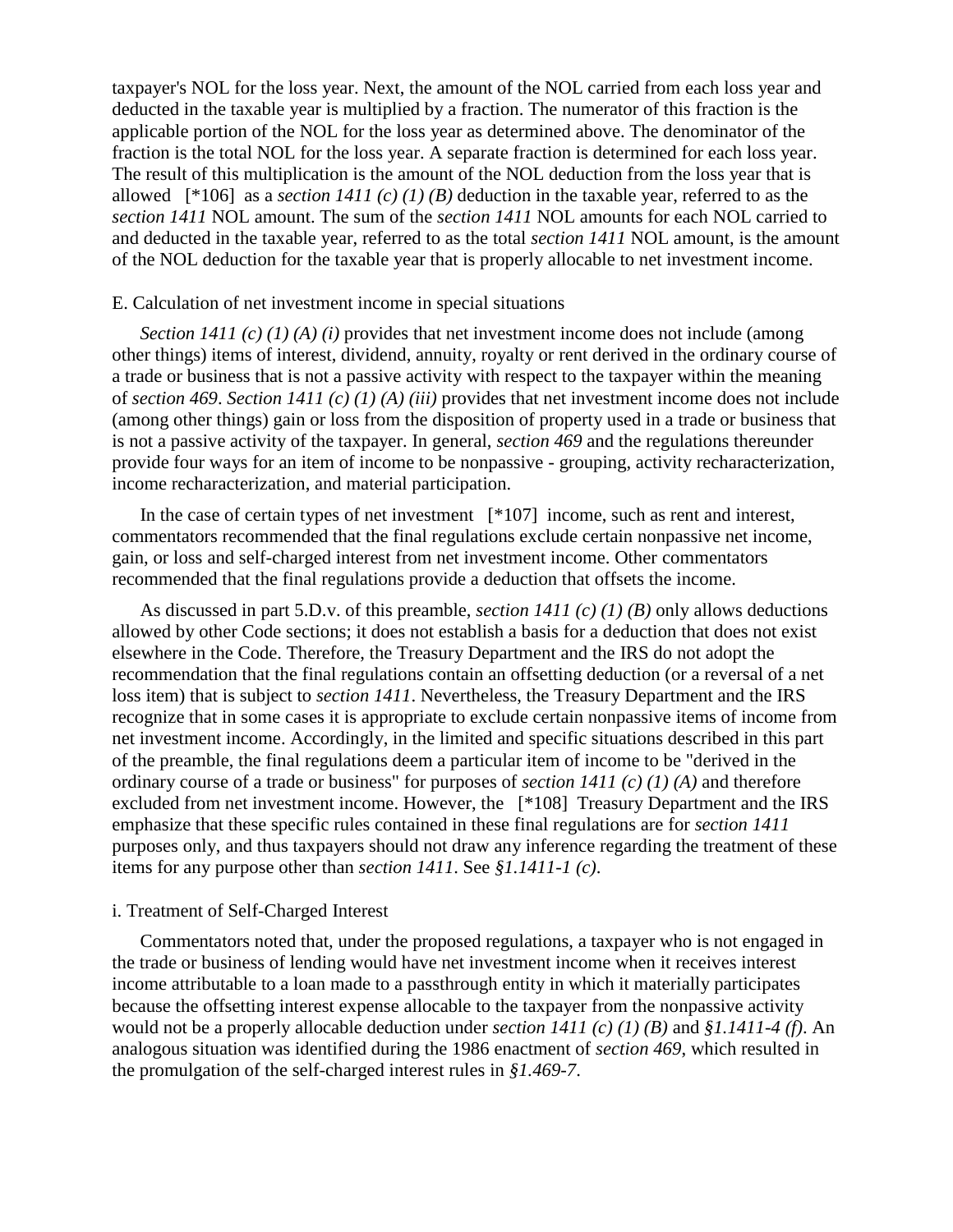In response to these comments, the final regulations include a special rule that addresses selfcharged interest. The special rule provides that, in the case of self-charged interest received from a nonpassive entity, the amount of interest income [\*109] excluded from net investment income will be the taxpayer's allocable share of the nonpassive deduction. The rule crossreferences the self charged interest rule of *§1.469-7* for the operative mechanics. The mathematical result of the special rule is to exclude an amount of interest income from net investment income that is equal to the amount of interest income that would have been considered passive income under *§1.469-7* if the nonpassive activity was considered passive activity. However, the special rule contains an exception. The special rule will not apply to a situation where the interest deduction is taken into account in determining self-employment income that is subject to tax under *section 1401 (b)*.

#### ii. Treatment of Certain Nonpassive Rental Activities

With regard to grouping and recharacterizations, commentators recommended that the final regulations clarify that determining whether income is net investment income should be based solely on its recharacterized or grouped status as nonpassive under *section 469* and the regulations thereunder. Although the Treasury Department and the IRS recognize the administrative simplicity of this rule, the Treasury Department and the IRS believe [\*110] that this rule is too broad as it would 'deem' certain items to be derived in a trade or business when it is unlikely that a *section 162* trade or business is present. For example, see *§§1.469-1T (e) (3) (ii) (D)* (rental of property incidental to an investment activity) and *1.469-2T (f) (3)* (rental of nondepreciable property). Therefore, the final regulations do not adopt this broad approach.

Another option advanced by some commentators is a special rule for self-charged rents similar to *§1.469-7* pertaining to self-charged interest. However, a proposed rule for self-charged rents would be more complex than the rule for self-charged interest because the amount of the net investment income exclusion must take into account the deductions allowed (depreciation, taxes, interest, etc.) that are not present in self-charged interest. A self-charged rent rule would have to exclude from gross income rents in the same way as self-charged interest, and would also exclude a share of the deductions attributable to earning the income. In addition, a rule based on *§1.469-7* would cover only rents within the context of *section 1411 (c) (1) (A) (i)* and would not provide relief from the inclusion of the [\*111] gain upon the sale of the property from net investment income. Accordingly, the final regulations do not adopt this recommendation.

However, the Treasury Department and the IRS appreciate the concerns raised by the commentators. Therefore, the final regulations provide special rules for self-charged rental income. The final regulations provide that, in the case of rental income that is treated as nonpassive by reason of *§1.469-2 (f) (6)* (which generally recharacterizes what otherwise would be passive rental income from a taxpayer's property as nonpassive when the taxpayer rents the property for use in an activity in which the taxpayer materially participates) or because the rental activity is properly grouped with a trade or business activity under *§1.469-4 (d) (1)* and the grouped activity is a nonpassive activity, the gross rental income is deemed to be derived in the ordinary course of a trade or business. Furthermore, in both of these instances, the final regulations provide that any gain or loss from the assets associated with that rental activity that are treated as nonpassive gain or loss will also be treated as gain or loss attributable to the disposition of property held in [\*112] a nonpassive trade or business.

iii. Treatment of Section 469 (c) (7) Real Estate Professionals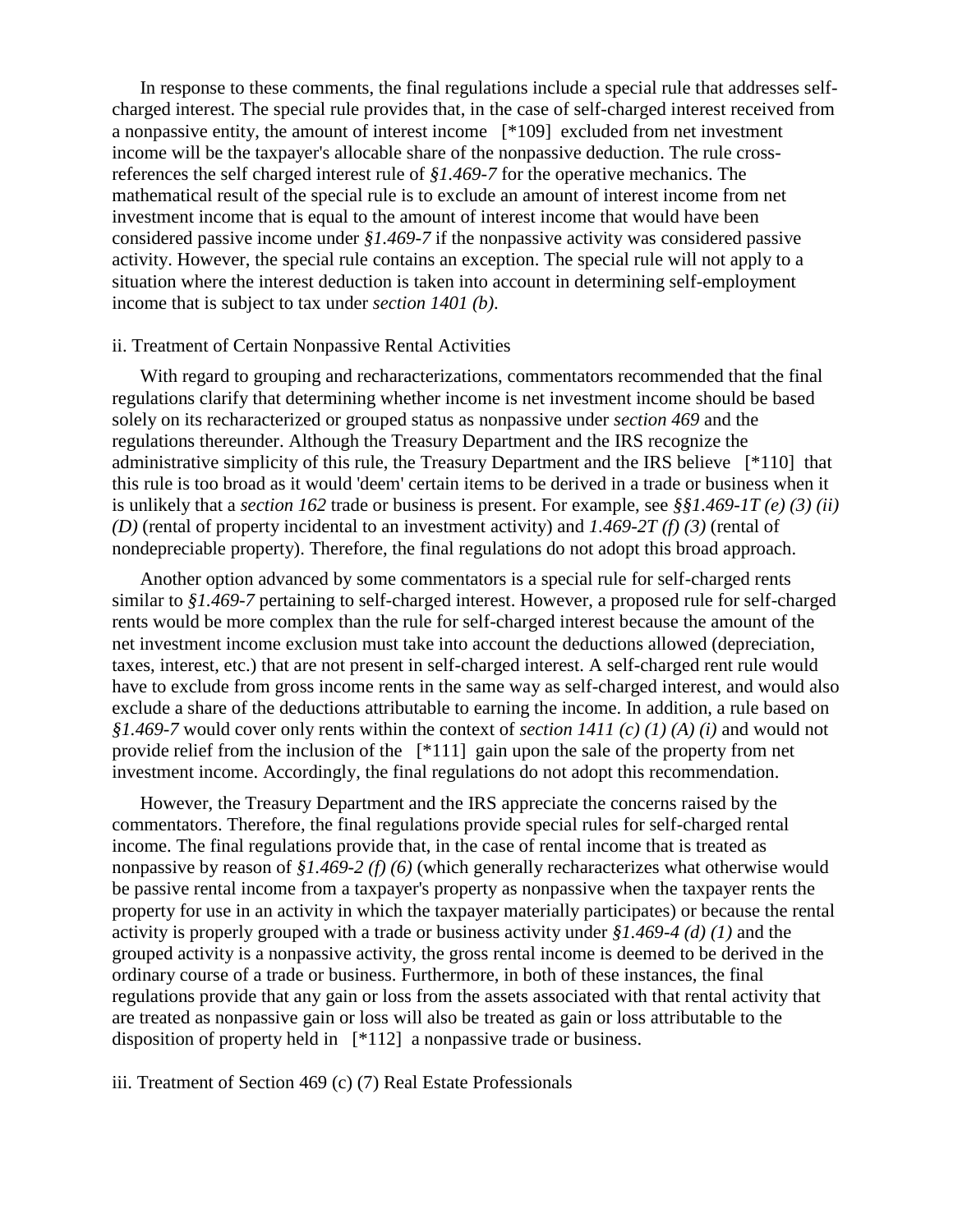With regard to real estate professionals, many commentators recommended that the final regulations provide that, if a real estate professional materially participates in his or her rental real estate activities, then the rental income should be excluded from net investment income. The general theory behind the commentators' recommendation was that such rental income must be derived in the ordinary course of a trade or business because a taxpayer that qualifies as a real estate professional under *section 469* is necessarily engaged in a real property trade or business. In certain situations, the Treasury Department and the IRS agree that some real estate professionals derive rental income in the ordinary course of the real property trade or business. However, for several reasons, the Treasury Department and the IRS do not believe that every real estate professional is necessarily engaged in the trade or business of rental real estate.

*Section 469 (c) (7) (C)* provides 11 types of activities that constitute a real property trade or business. Only a few of the 11 enumerated activities may be relevant [\*113] in determining whether rents are derived in the ordinary course of a trade or business, such as the activities of "rental" and "leasing." Some of the other enumerated items have little, if any, relation to rental activities. For example, an individual engaged in real property construction could satisfy the two tests enumerated in *section 469 (c) (7) (B)* to qualify as a real estate professional, but the construction activities may not have any relation to whether the individual's rental income is derived in the ordinary course of a trade or business. In addition, the scope of activities that a taxpayer may consider in determining whether a real property trade or business exists is broader than the definition of a trade or business for *section 1411* purposes. *Section 1.469-9 (b) (1)* states "[a] trade or business is any trade or business determined by treating the types of activities in *§1.469-4 (b) (1)* as if they involved the conduct of a trade or business, and any interest in rental real estate, including any interest in rental real estate that gives rise to deductions under *section 212*." Therefore, under *§1.469-9 (b) (1)*, individuals may establish real estate professional status by [\*114] combining non-trade or business activities (such as multiple *section 212* rental activities) for determining a taxpayer's real property trade or business. Because the analysis under *section 469 (c) (7)* and the regulations thereunder to determine whether a taxpayer is a real estate professional differs from the analysis to determine whether rental income is derived in the ordinary course of a trade or business under *section 1411 (c) (1) (A) (i)*, the use of a taxpayer's real estate professional status as a proxy to determine whether rental income is derived in the ordinary course of a trade or business is not appropriate.

Once an individual establishes real estate professional status, that status only allows the taxpayer to treat rental real estate activities as nonpassive if the taxpayer satisfies at least one of the tests for material participation in *§1.469-5T* in the rental real estate activities. The status as a real estate professional alone does not establish that those rental real estate activities rise to the level of a trade or business within the meaning of *section 162*. *Section 1.469-5T (a)* provides seven tests to establish material participation. However, not all of the material [\*115] participation tests provide conclusive evidence that a taxpayer is regularly, continuously, and substantially involved in a rental trade or business within the meaning of *section 162*. For example, a real estate broker that satisfies the *section 469 (c) (7)* real estate professional requirements by reason of hours devoted to brokerage could classify his or her real property rental activity as nonpassive by satisfying *§1.469-5T (a) (2)*. Under this test, the taxpayer needs to establish only that the taxpayer's participation in the activity was substantially all of the activity (taking into account all other persons involved in the activity) to establish material participation. As a result, and similar to the case of establishing real estate trade or business, the Treasury Department and the IRS believe that reliance on the *§1.469-5T* material participation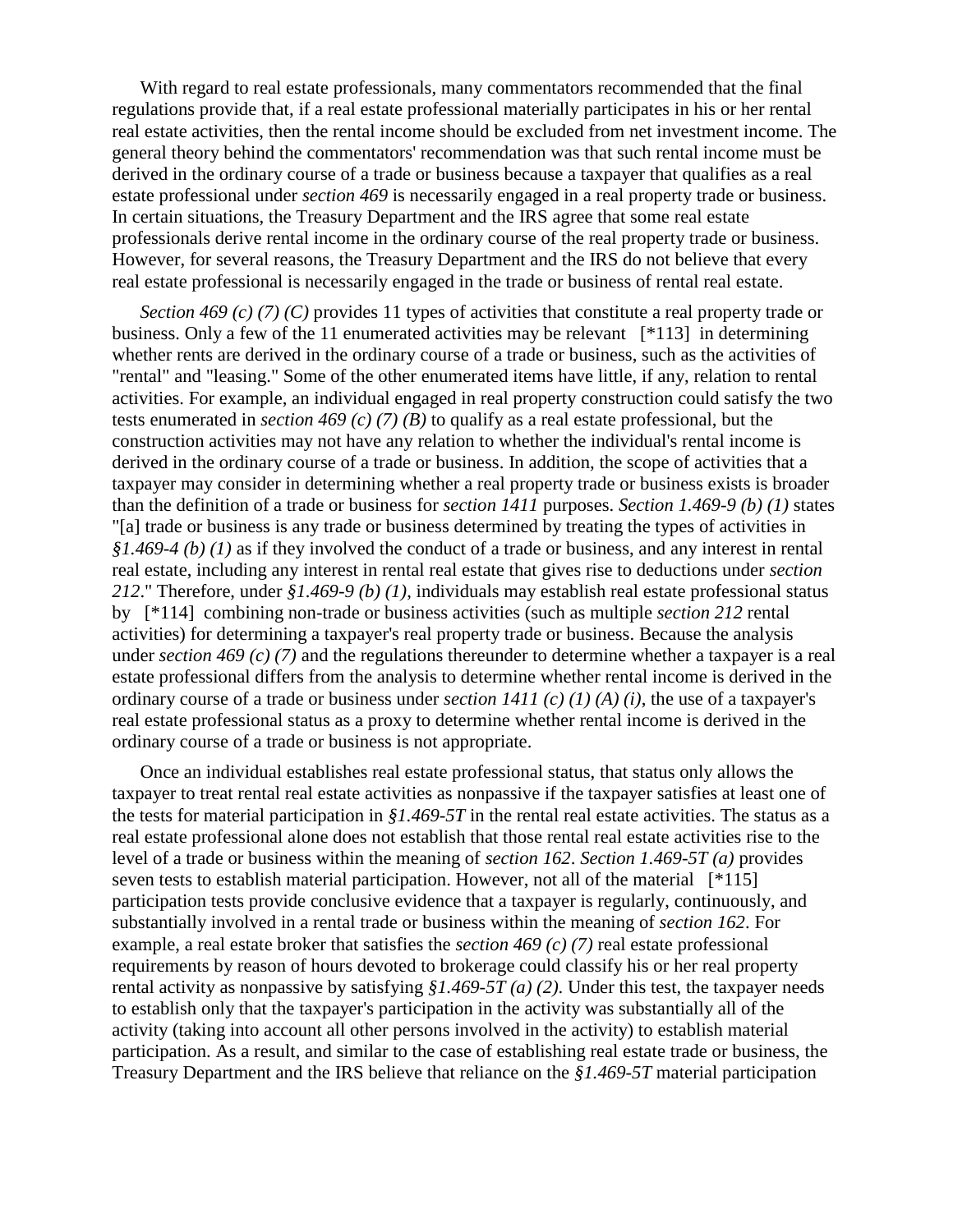tests as a proxy to establish regular, continuous, and substantial activity within the meaning of *section 162* for *section 1411* purposes is not appropriate.

The final regulations do, however, provide a safe harbor test for certain real estate professionals in *§1.1411-4 (g) (7)*. The safe harbor test provides that, if a real estate professional [\*116] (within the meaning of *section 469 (c) (7)*) participates in rental real estate activities for more than 500 hours per year, the rental income associated with that activity will be deemed to be derived in the ordinary course of a trade or business. Alternatively, if the taxpayer has participated in rental real estate activities for more than 500 hours per year in five of the last ten taxable years (one or more of which may be taxable years prior to the effective date of *section 1411*), then the rental income associated with that activity will be deemed to be derived in the ordinary course of a trade or business. The safe harbor test also provides that, if the hour requirements are met, the real property is considered as used in a trade or business for purposes of calculating net gain under *section 1411 (c) (1) (A) (iii)*. The Treasury Department and the IRS recognize that some real estate professionals with substantial rental activities may derive such rental income in the ordinary course of a trade or business, even though they fail to satisfy the 500 hour requirement in the safe harbor test. As a result, the final regulations specifically provide that such failure will not preclude [\*117] a taxpayer from establishing that such gross rental income and gain or loss from the disposition of real property, as applicable, is not included in net investment income.

### iv. Treatment of Former Passive Activities

Losses disallowed by *section 469* stem from (1) expenses incurred in the passive activity or (2) a sale of a portion of the passive activity or property used in the activity, in excess of passive income from any source. *Section 1.469-1T (f) (2) (i)* and *(ii)* require taxpayers to trace disallowed losses back to the activities giving rise to the losses and to further trace the losses allocated to a particular activity back to the deductions from the activity giving rise to the net loss. When a taxpayer disposes of a partial interest in a passive activity or disposes of assets used within a passive activity, any losses realized from the disposition are treated as arising from the passive activity and are allocated to that activity. *Sections 469 (b)*, *(g)*, and *§1.469-1 (f) (4)* provide that, generally, passive losses that are disallowed in the current year carry forward to the succeeding tax year and remain suspended until the taxpayer has sufficient passive income to offset those [\*118] losses or otherwise disposes of the entire activity in a fully taxable transaction with an unrelated party.

In cases where a taxpayer materially participates in an activity that was formerly a passive activity, the deductions produced by the activity in the current year are not subject to *section 469*. However, the carryover (or "suspended") passive losses incurred in prior years when the activity was a passive activity remain disallowed passive losses subject to carryover. *Section 469 (f) (1) (A)* allows the suspended passive losses when the former passive activity produces current-year net income (even though that income is technically from a nonpassive activity). To the extent the taxpayer has passive losses allocable to a former passive activity in excess of the current year nonpassive income from that activity (the *section 469 (f) (1) (A)* amount), *section 469 (f) (1) (C)* allows excess passive losses to offset net passive income from other passive activities of the taxpayer. Any suspended passive losses not allowed by *section 469 (f) (1) (A)* or *(C)* remain suspended and are carried over to the following year.

*Section 469* does not alter the character or nature of the items that make [\*119] up the suspended passive loss. If the suspended losses are attributable to operating deductions in excess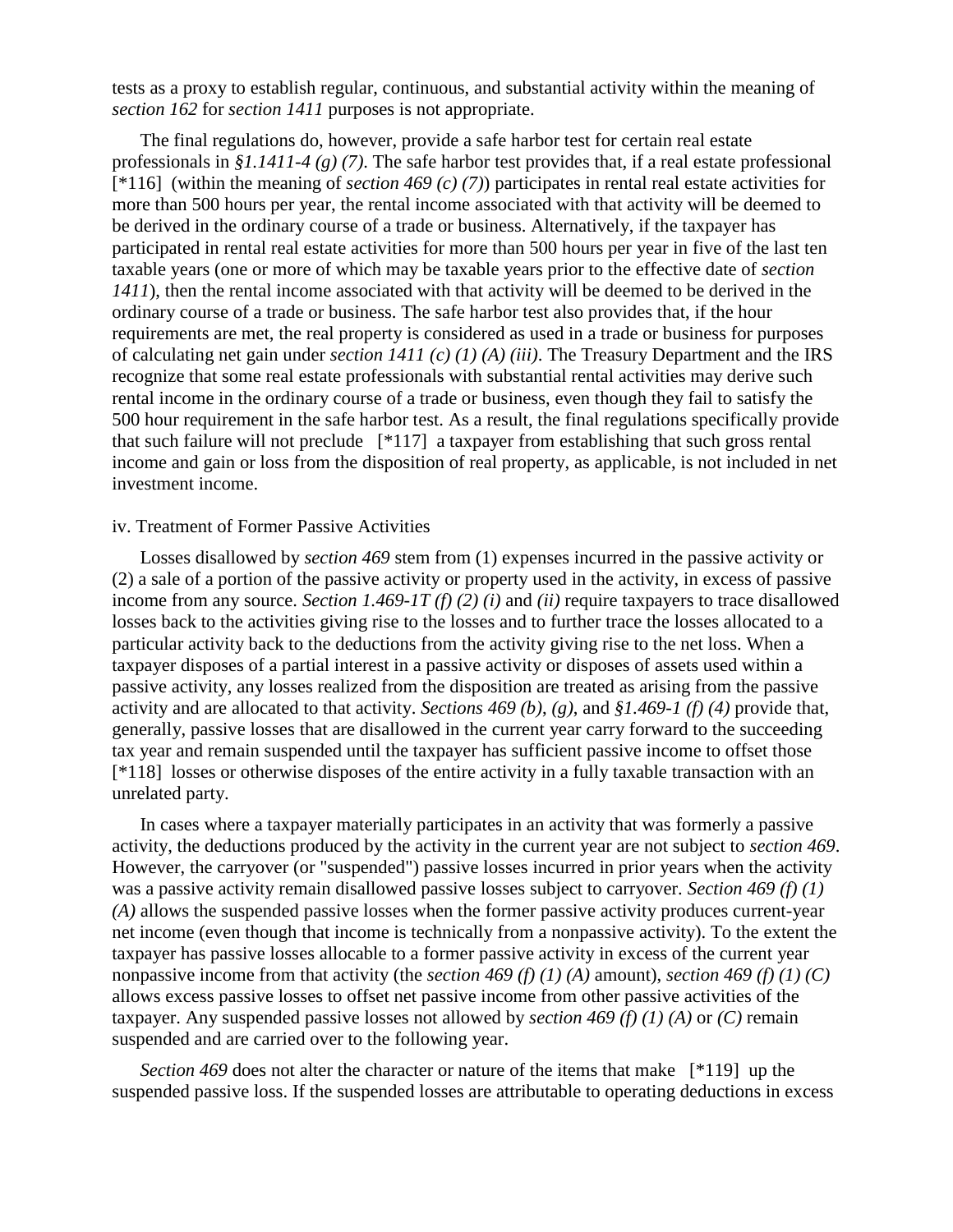of operating income, such suspended losses retain that character as deductions described in *section 62 (a) (1)* or *62 (a) (4)* when ultimately allowed by *section 469*. To the extent the suspended losses are comprised of losses originating from the disposition of property (such as ordinary *section 1231* losses or capital losses), those losses also retain their character as *section 165* losses when they are ultimately allowed by *section 469*.

If a taxpayer materially participates in a former passive trade or business activity, the gross income produced by that activity (and associated *section 1411 (c) (1) (B)* properly allocable deductions) in the current year generally would not be net investment income because the activity is no longer a trade or business that is a passive activity within the meaning of *section 469*. However, in the case of rental income not derived in the ordinary course of a trade or business, a classification of the rental income as nonpassive for purposes of *section 469* will not result automatically in the exclusion of such rental income and associated deductions from [\*120] net investment income. Furthermore, it is possible that a *section 469* former passive activity may still generate net investment income on its disposition to the extent the gain is included in *section 1411 (c) (1) (A) (iii)* and not entirely excluded by, for example, *section 1411 (c) (4)*.

Suspended losses that are allowed by reason of *section 469 (f) (1) (A)* or *(C)* may constitute properly allocable deductions under *section 1411 (c) (1) (B)* and *§1.1411-4 (f) (2)* (to the extent those losses would be described in *section 62 (a) (1)* or *62 (a) (4)*) or may be included within the calculation of net gain in *section 1411 (c) (1) (A) (iii)* and *§1.1411-4 (d)* (to the extent those losses would be described in *section 62 (a) (3)* in the year they are allowed, depending on the underlying character and origin of such losses). The treatment of excess suspended losses of a former passive activity upon a fully taxable disposition is discussed in the next section of this preamble.

The final regulations clarify, for *section 1411* purposes, the treatment of income, deductions, gains, losses, and the use of suspended losses from former passive activities. The Treasury Department and the IRS considered three alternatives. [\*121] One approach is the complete disallowance of all suspended losses once the activity is no longer a passive activity (in other words, becomes a former passive activity or a nonpassive activity). The rationale behind this approach is that the income from the activity would not be includable in net investment income, thus the suspended losses become irrelevant. Another approach is the unrestricted allowance of all suspended losses in the year in which they are allowed by *section 469 (f)*, regardless of whether the nonpassive income is included in net investment income. The rationale behind this approach is that the losses were generated during a period when the activity was a passive activity, and if such losses were allowed in full, they would have potentially reduced net investment income, and therefore the losses should continue to retain their character as net investment income deductions. The third approach is a hybrid approach that allows suspended losses from former passive activities in calculation of net investment income (as properly allocable deductions under *section 1411 (c) (1) (B)* or in *section 1411 (c) (1) (A) (iii)* in the case of losses) but only to the extent of the nonpassive [\*122] income from such former passive activity that is included in net investment income in that year. The final regulations adopt this hybrid approach.

For example, in the case of a former passive trade or business activity with suspended losses of \$10,000 that generates \$3,000 of net nonpassive income, *section 469 (c) (1) (A)* allows \$3,000 of the \$10,000 suspended loss to offset the nonpassive income in the current year. Since the gross nonpassive income is not included in *section 1411 (c) (1) (A) (ii)* (or in *section 1411 (c) (1)*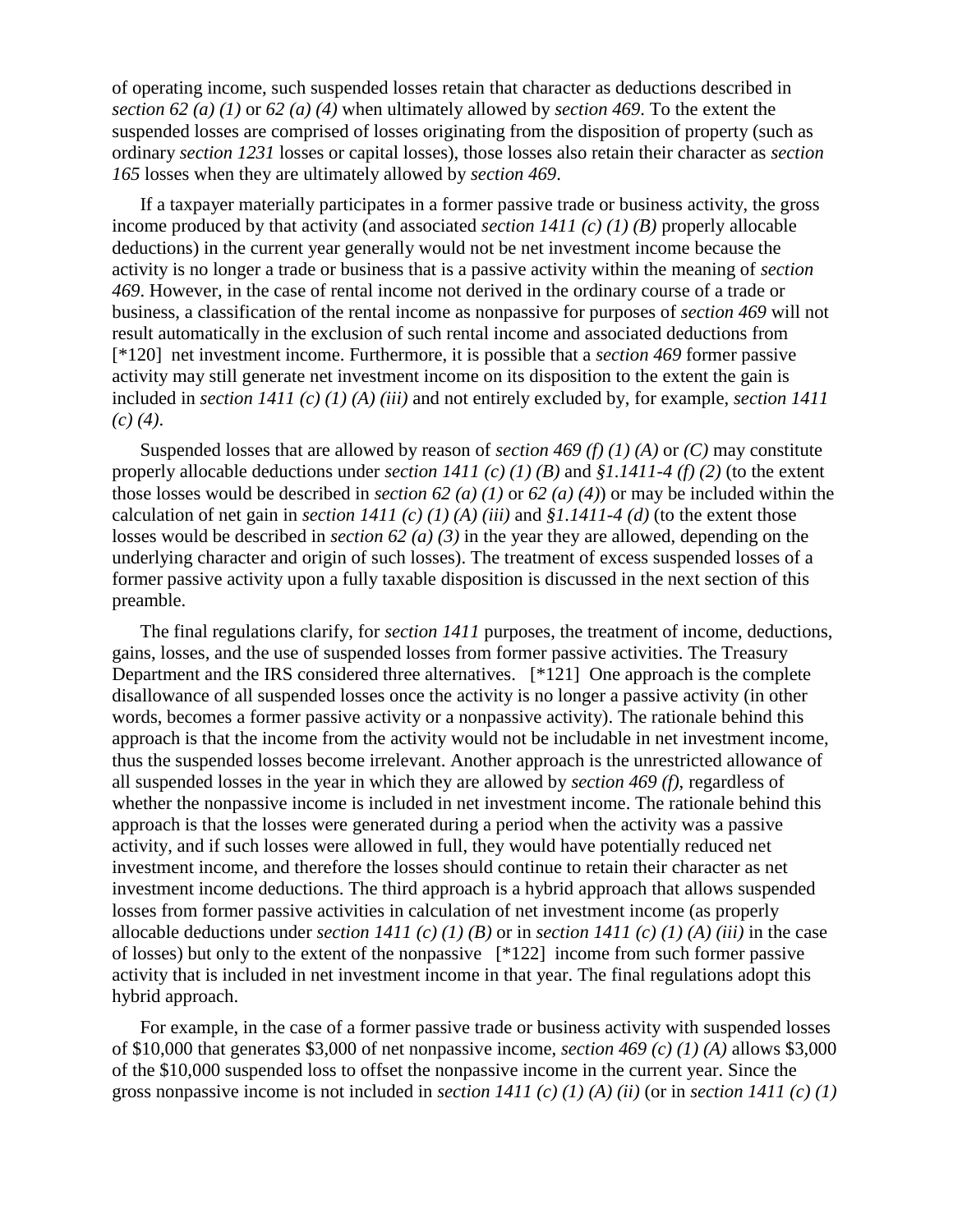*(A) (iii)* in the case of gains from the disposition of property in such trade or business), none of the deductions and losses associated with such income are properly allocable deductions under *section 1411 (c) (1) (B)* (or in *section 1411 (c) (1) (A) (iii)* in the case of losses from the disposition of property in such trade or business). Thus, under the facts of this example, the final regulations provide that the \$3,000 is not a properly allocable deduction (or a loss included in *section 1411 (c) (1) (A) (iii)*). However, to the extent that the remaining suspended passive loss deduction of \$7,000 is allowed by *section 469 (f) (1) (C)* to offset other net passive  $[^*123]$ activity income (which is included in net investment income by reason of *section 1411 (c) (1) (A)* less deductions allowed by *section 1411 (c) (1) (B)*), such amounts are considered properly allocable deductions under *section 1411 (c) (1) (B)*, or as a loss included in *section 1411 (c) (1) (A) (iii)*, as appropriate.

### v. Treatment of Losses and Deductions Described in Section 469 (g) (1)

*Section 469 (g) (1)* provides, in relevant part, that if all gain or loss realized on a disposition is recognized, the excess of any loss from that activity for such taxable year (determined after the application of *section 469 (b)*), over any net income or gain for that taxable year from all other passive activities (determined after the application of *section 469 (b)*), shall be treated as a loss which is not from a passive activity. The preamble to the proposed regulations requested comments on "whether the losses triggered under *section 469 (g) (1)* upon the disposition should be taken into account in determining the taxpayer's net gain on the disposition of the activity under *section 1411 (c) (1) (A) (iii)* or whether the losses should be considered properly allocable deductions to gross income and net gain [\*124] described in *section 1411 (c) (1) (A) (i) through (iii)*." Because *section 469 (g) (1)* provides that the allowed loss is treated as a loss "which is not from a passive activity," there is a question whether this language prevents the allowed losses from being treated as "properly allocable deductions" from passive activities for purposes of *section 1411*.

Commentators recommended that losses allowed under *section 469 (g)* be taken into account in computing net gain under *section 1411 (c) (1) (A) (iii)*, and that any net loss in *section 1411 (c) (1) (A) (iii)* resulting from the use of such losses should be treated as a properly allocable deduction under *section 1411 (c) (1) (B)*. One commentator suggested that, to the extent a taxpayer has a net loss under *section 1411 (c) (1) (A) (iii)* that is attributable to the allowed loss under *section 469 (g)*, the excess *section 469 (g)* loss should continue to be suspended and carried forward to offset future gain resulting from the disposition of other passive assets subject to inclusion in *section 1411 (c) (1) (A) (iii)*.

The final regulations provide that *section 469 (g)* losses, which are treated as losses from a nonpassive activity, are taken into [\*125] account for net investment income purposes in the same manner in which they are taken into account for chapter 1 purposes. As discussed in the context of *section 469 (f)*, *section 469* does not alter the character or nature of the suspended passive loss. If the suspended losses allowed as a current year deduction by reason of *section 469 (g) (1)* are attributable to operating deductions in excess of operating income, such suspended losses retain that character as, in most cases, deductions described in *section 62 (a) (1)* or *62 (a) (4)*. However, to the extent the suspended losses are comprised of losses originating from the disposition of property (such as ordinary *section 1231* losses or capital losses), those losses also retain their character when they are ultimately allowed by *section 469*. Therefore, losses that are allowed by reason of *section 469 (g)* may constitute properly allocable deductions under *section 1411 (c) (1) (B)* or may be included within the calculation of net gain in *section 1411 (c) (1) (A) (iii)* in the year they are allowed, depending on the underlying character and origin of such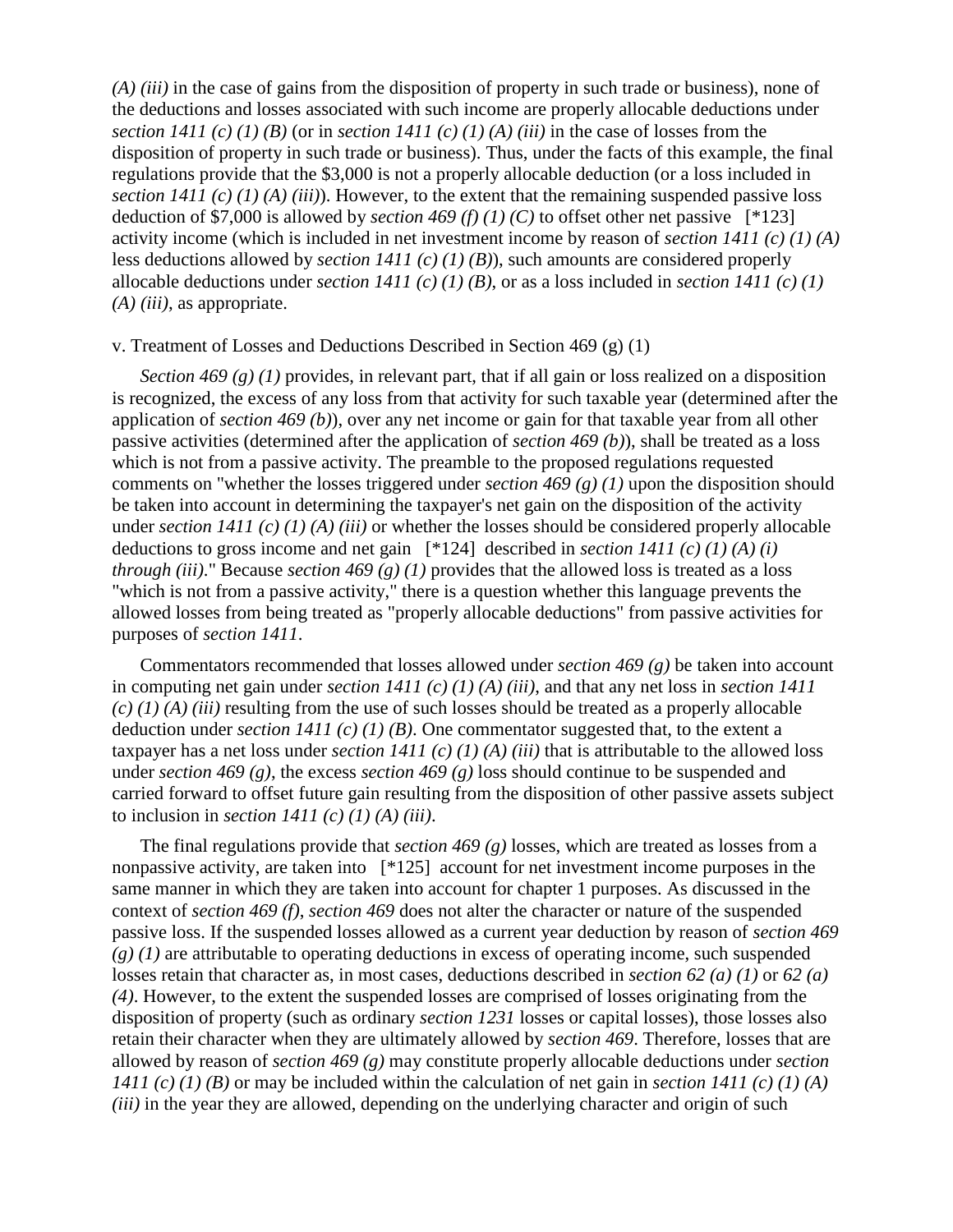losses. The recommendations proposed by the commentators depart from the general operating [\*126] principles in chapter 1 and add additional complexity. Therefore, the final regulations do not adopt the positions advanced by commentators that *section 469 (g) (1)* suspended losses should offset the gain first, then be allowed as a properly allocable deduction or that it should continue to be suspended and carried forward.

Furthermore, *section 469 (g) (1)* losses that are allowed by reason of a fully taxable disposition of a former passive activity are also fully taken into account for net investment income. As a result of the ordering rules in *sections 469 (f) (1)* and *(g) (1)*, any nonpassive gain realized on the disposition that causes passive losses to be allowed would be excluded from net investment income under the general former passive activity rules discussed in part 5.E.iv of this preamble. However, to the extent that any of the nonpassive gain is included in net investment income (for example, a portion of the gain remaining after the application of *section 1411 (c) (4)*), the final regulations allow the same amount of suspended losses described in *section 469 (f) (1) (A)* to be included in net investment income to offset the gain. The *section 469 (g) (1)* losses allowed by reason [\*127] of the disposition of the former passive activity are allowed in full because they relate to a period of time when the activity was a passive activity and represent true economic losses from a passive activity that do not materially differ from other *section 469 (g) (1)* losses from non-former passive activities.

# F. Other comments relating to the calculation of net investment income

The Treasury Department and the IRS received comments requesting that these final regulations address the treatment for *section 1411* purposes of *section 707 (c)* guaranteed payments for capital, *section 736* payments to retiring or deceased partners, Real Estate Mortgage Investment Conduits (REMICs), and certain notional principal contracts. After consideration of these comments, the Treasury Department and the IRS believe that it is appropriate to address the treatment of these payments in regulations. However, because such guidance was not included in the proposed regulations, these items are addressed in a companion notice of proposed rulemaking (REG-130843-13) relating to the Net Investment Income Tax.

### 6. Section 1411 Trades or Businesses

*Section 1411 (c) (1) (A)* defines net investment income, in part, by [\*128] reference to trades or businesses described in *section 1411 (c) (2)*. The trades or businesses described in *section 1411 (c) (2)* are: (A) a passive activity (within the meaning of *section 469*) with respect to the taxpayer, and (B) trading in financial instruments or commodities (as defined in *section 475 (e) (2)*).

### A. Passive activities

The preamble to the proposed regulations stated that "the statutory language in *sections 1411 (c) (1) (A)* and *1411 (c) (2) (A)* is intended to take into account only gross income from and net gain attributable to a passive activity that involves the conduct of a trade or business." The preamble to the proposed regulations acknowledged that, due to the differences in the definitions for purposes of *section 1411* and *section 469*, gross income from some activities that are passive activities under *section 469* will not be taken into account for purposes of *section 1411 (c) (1) (A) (ii)* because the gross income is derived from an activity that does not rise to the level of a trade or business (within the meaning of *section 162*). In such cases, the gross income will not be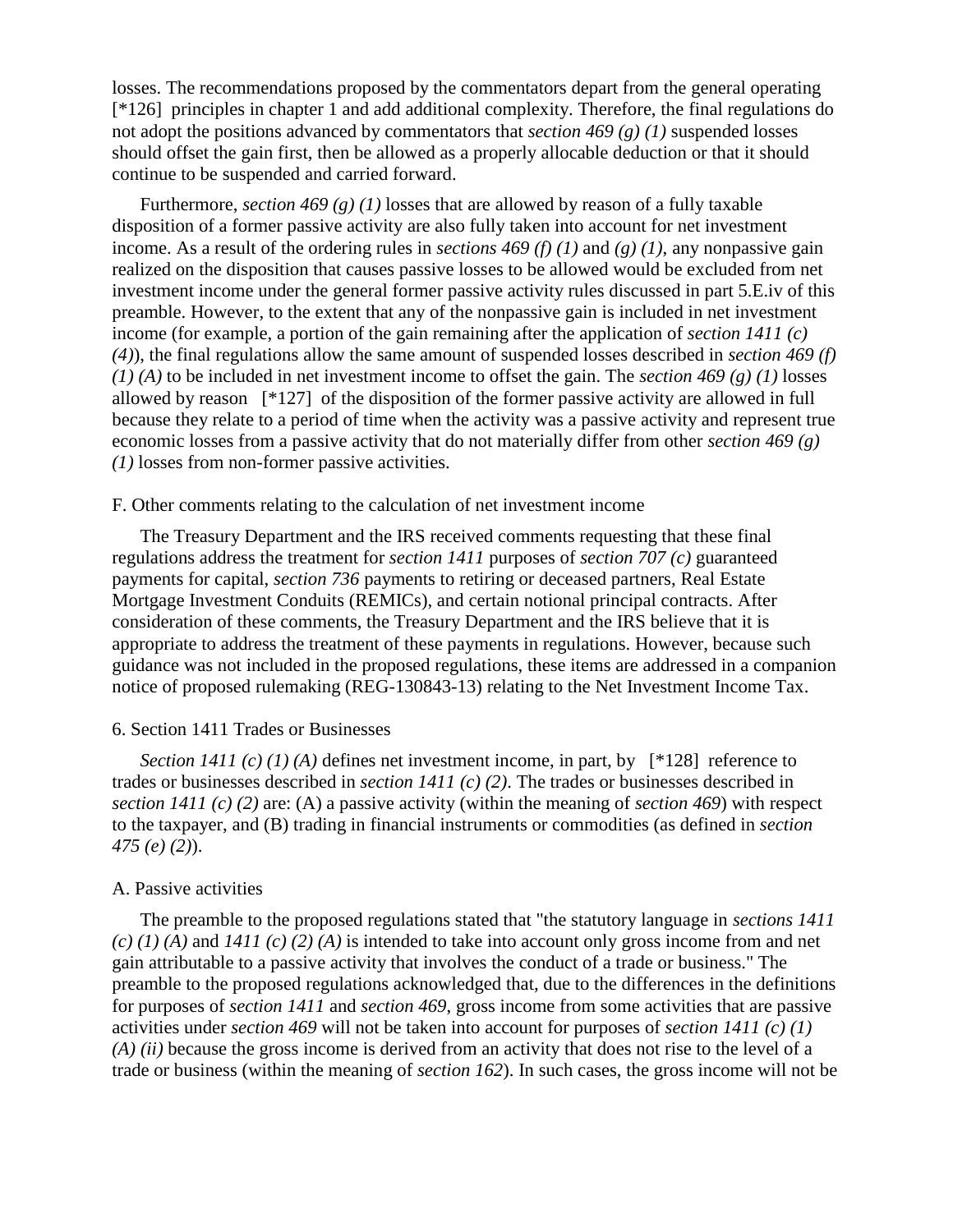taken into account under *section 1411* unless it is taken into account under *section 1411 (c) (1) (A) (i)* [\*129] or *section 1411 (c) (1) (A) (iii)*.

The Treasury Department and the IRS have received several comments and inquiries regarding the consequences of the income recharacterization rules. The regulations under *section 469* provide special rules that treat income from certain passive activities as not from a passive activity. See *§1.469-2T (f) (2)* (special rule for significant participation); *§1.469-2T (f) (3)* (rental of nondepreciable property); *§1.469-2T (f) (4)* (net interest income from passive equity-financed lending activity); *§1.469-2 (f) (5)* (net income from certain property rented incidental to development activity); *§1.469-2 (f) (6)* (property rented to a nonpassive activity); *§1.469-2T (f) (7)* (special rules applicable to the acquisition of an interest in a passthrough entity engaged in the trade or business of licensing intangible property). In addition, the preamble to the proposed regulations highlighted a special gain recharacterization rule in §1.469-2 (c) (2) (iii) applicable to gains attributable to the disposition of substantially appreciated property formerly used in a nonpassive activity.

In order for these *section 469* recharacterization rules to apply, the income or gain [\*130] subject to recharacterization must be passive activity income under the general *section 469* operating rules. If the income is nonpassive by reason of some other provision of *section 469* (such as a taxpayer materially participating in the activity), the recharacterization rules are not applicable because there is no passive income to recharacterize.

In general, commentators had different opinions regarding the treatment under *section 1411 (c) (1)* of income that is recharacterized under the rules in *section 469*. In the case of income from a passive activity trade or business, some commentators stated that net investment income does not include any amount of income or gain that is recharacterized as "not from a passive activity," either because it satisfies the ordinary course exception (derived in the ordinary course of a trade or business not described in *section 1411 (c) (2)*) in *section 1411 (c) (1) (A) (i)* or *(iii)*, or because such income is not income within the scope of *section 1411 (c) (1) (A) (ii)*. Other commentators stated that such nonpassive income qualifies as net investment income under *section 1411 (c) (1) (A)* because the activity's status as a passive activity trade or business [\*131] described in *section 1411 (c) (2) (A)* is unchanged, despite *section 469*'s recharacterization of a portion of the income or gain to income "not from a passive activity."

Another commentator recommended that the final regulations not apply a single rule to all income recharacterization situations because the underlying *section 469* rationale differs for each one. The commentator stated that the various income recharacterization rules do not recharacterize all the income and gains in the same way. In the case of income recharacterizations covered by *§§1.469-2T (f) (3)*, *1.469-2T (f) (4)*, and *1.469-2T (f) (7)*, such income is further characterized as portfolio income (within the meaning of *section 469 (e) (1) (A)*) by *§1.469-2T (f) (10)*. In the case of the recharacterization of gains under *§1.469-2 (c) (2) (iii)*, the characterization of the gain as portfolio income is determined under *§1.469-2 (c) (2) (iii) (F)* [\*132] based on whether the property was held in an investment activity before it was used in a passive activity. The commentator recommended that the final regulations distinguish recharacterized income treated as portfolio income from recharacterized income not treated as portfolio income.

*Section 1.1411-5 (b) (2)* of the final regulations provides clarification regarding the interaction between the net income recharacterization rules under *section 469* and the *section 1411* rules. For purposes of *section 1411*, the final regulations generally follow the *section 469* characterization of the income and gain, particularly the treatment of the items as portfolio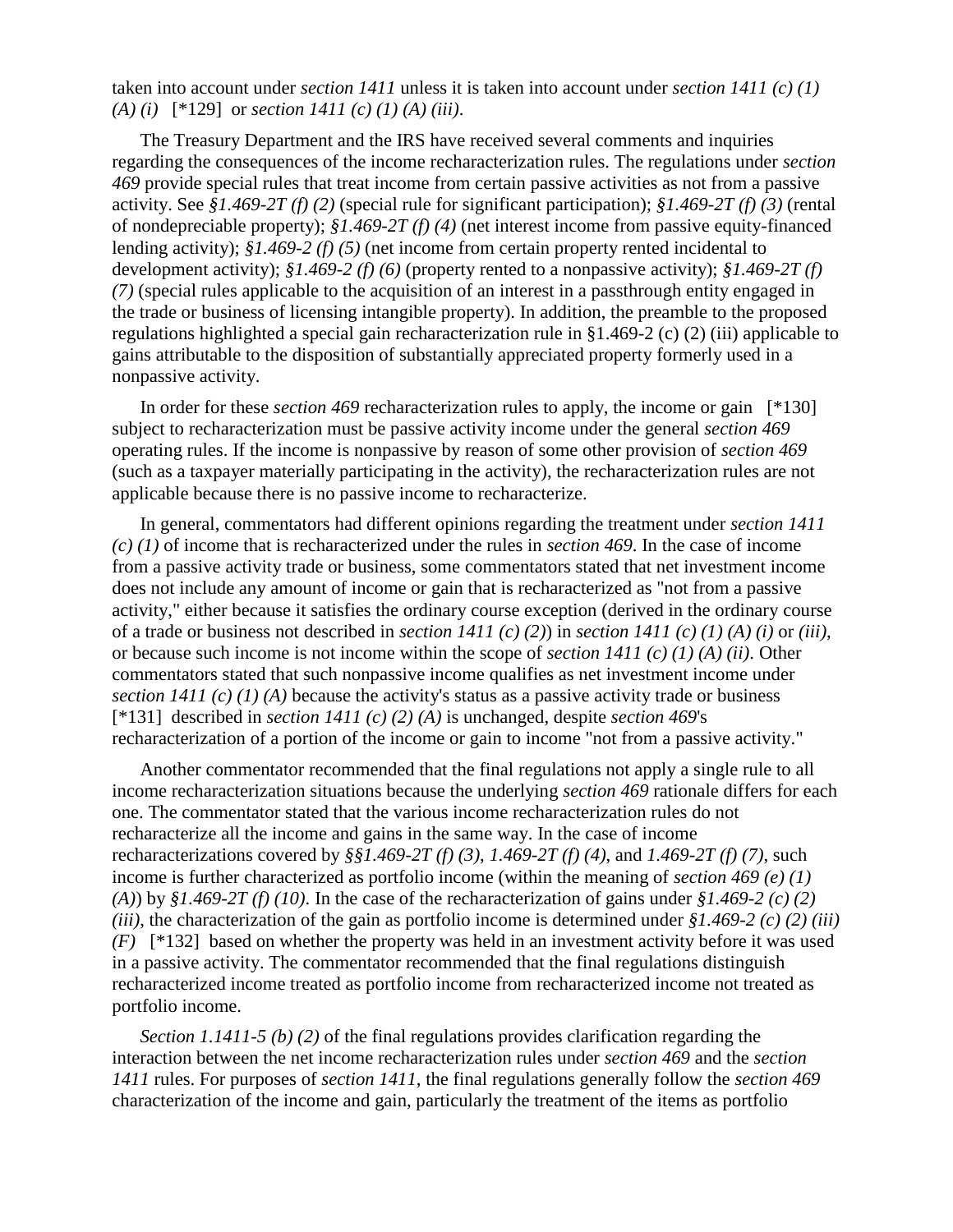income. *Section 1.1411-5 (b) (2)* of the final regulations provides that, to the extent that income or gain from a trade or business is subject to a net income recharacterization rule described in *§§1.469-2T (f) (2)*, *§1.469-2 (f) (5)*, or *§1.469-2 (f) (6)*, the gross income or gain treated as "not from a passive activity" will not be considered derived from a trade or business described in *section 1411 (c) (2) (A)*. In addition, any gain recharacterized as "not from a passive activity" by reason of *§1.469-2 (c) (2) (iii)* is not derived from [\*133] a trade or business described in *section 1411 (c) (2) (A)* if the gain does not constitute portfolio income under *§1.469-2 (c) (2) (iii) (F)*. In the case of recharacterization rules covered by *§1.469-2T (f) (10)* and *§1.469-2 (c) (2) (iii) (F)*, the underlying trade or business remains a passive activity within the meaning of *section 1411 (c) (1) (A)* and §1.1411-5 (a) (1).

### B. Trading in financial instruments or commodities

The proposed regulations provided that, for purposes of *section 1411 (c) (2) (B)*, to determine whether gross income is derived from a *section 162* trade or business of trading in financial instruments or commodities, the gross income must be derived from an activity that would constitute trading for purposes of chapter 1. Section 1.1411-5 (c) (1) of the proposed regulations defined the term financial instrument to include stocks and other equity interests, evidences of indebtedness, options, forward or futures contracts, notional principal contracts, any other derivatives, or any evidence of an interest in any of the listed items. An evidence of an interest in any of these listed items includes, but is not limited to, short positions or partial units in any of these listed [\*134] items.

Two comments were received regarding the definition of a financial instrument in the proposed regulations. One commentator asked for explicit language that financial instruments that are used in a trade or business and produce foreign currency gain are exempt from *section 1411*. The same commentator requested that the proposed definition of a financial instrument be narrowed so that it would exclude "non-financial instruments," such as contracts that reference electricity or weather. Another commentator suggested that the term "stock" in the definition of a financial instrument be replaced with the phrase "security as defined in *section 2 (a) (1) of the Securities Act of 1933*" to broaden the scope of the definition.

With respect to the first comment, foreign currency gain or loss that otherwise is not subject to the Self-Employment Contribution Act is appropriately treated as net investment income. Regarding the definition of a financial instrument, the Treasury Department and the IRS believe that Congress chose that term to capture a broader class of instruments than the securities described in *section 475*. The suggestion to limit the definition of a "financial instrument" to [\*135] exclude a derivative that is referenced to non-financial information, such as electricity or weather, would not be consistent with the intention to include in net investment income the income from all types of investment property. With respect to the second comment, there is no indication that Congress intended the definition of the term "financial instrument" to be coextensive with the definition of the term "security" used by the SEC, as evidenced by the fact that *section 1411 (c) (2) (B)* uses the term "financial instrument," not "security." Accordingly, after consideration of both comments, neither suggestion was adopted in the final regulations.

## 7. Comments Regarding Working Capital

*Section 1411 (c) (3)* provides that a rule similar to the rule of *section 469 (e) (1) (B)* (the working capital rule) applies for purposes of *section 1411*. *Section 469 (e) (1) (B)* provides that, for purposes of determining whether income is treated as from a passive activity, any income or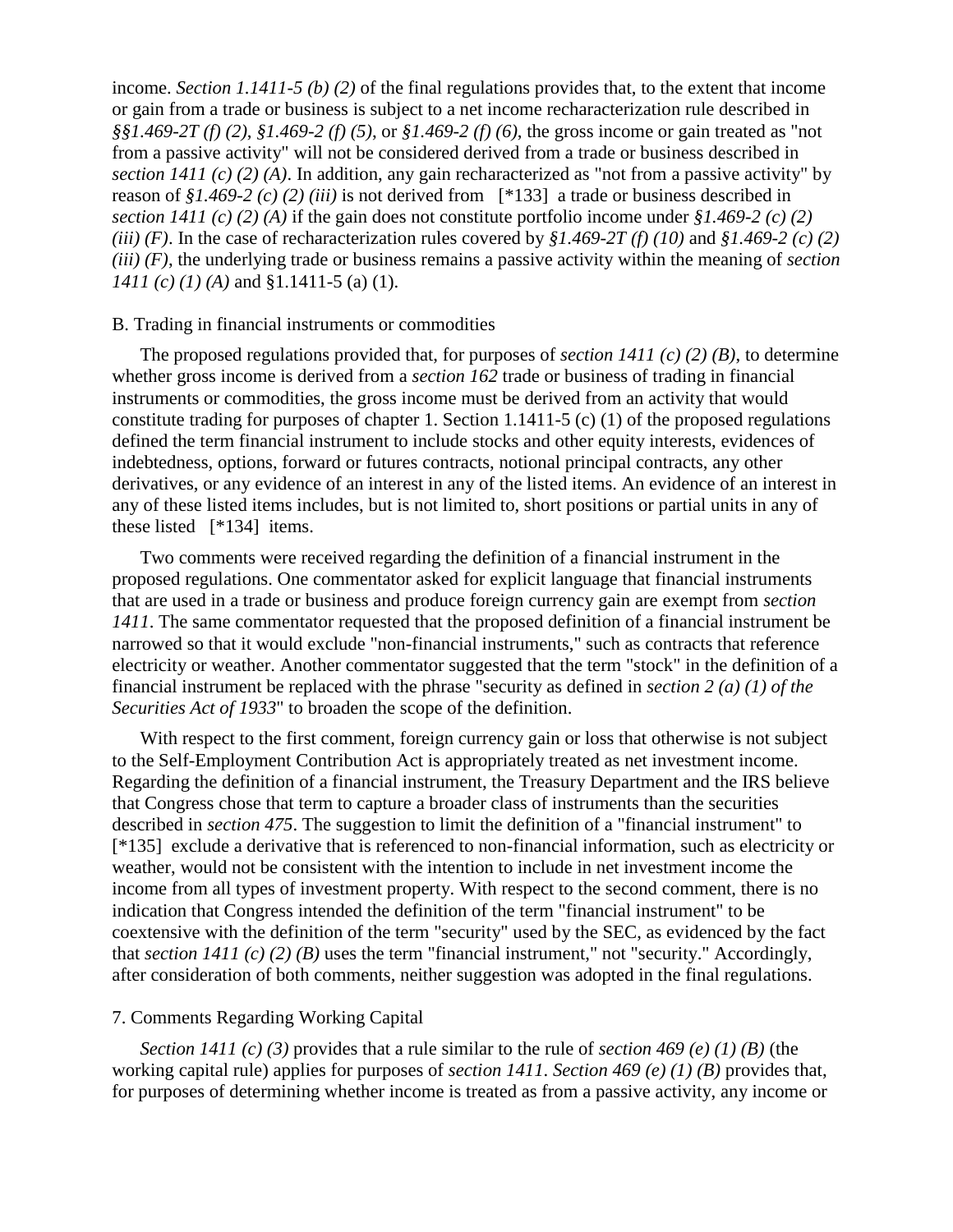gain attributable to an investment of working capital is treated as not derived in the ordinary course of a trade or business. *Section 1.469-2T (c) (3) (iii)* provides an exception to the portfolio income characterization [\*136] rule for items that are derived in the ordinary course of a trade or business. Section 1.1411-6 (a) of the proposed regulations provided that, for purposes of *section 1411 (c) (3)*, working capital and the income generated therefrom will be determined under principles similar to those described in *§1.469-2T (c) (3) (ii)*.

Several commentators noted that the proposed regulations lack an adequate definition of "working capital" for purposes of *section 1411*. One commentator stated that the application of *section 1411* is too restrictive because it taxes all working capital as income not derived in the ordinary course of business. Another commentator noted that the regulations should clearly define what property is considered working capital, particularly where capital is invested in a trade or business that either does not rise to the level of a trade or business under *section 1411 (c) (2) (A)* or a trading business described in *section 1411 (c) (2) (B)* that generates nonpassive income. One commentator noted that the cross-reference to working capital in *section 469* does not account for the different purposes of the two statutory schemes. Commentators also stated that, if the final regulations [\*137] do not elaborate on the definition of working capital, taxpayers must speculate where the dividing line is between active business assets and working capital.

Several commentators requested that the final regulations include a more comprehensive definition of working capital. One commentator recommended that proposed §1.1411-6 be withdrawn and replaced with industry-specific guidelines for a safe harbor. Another commentator suggested the final regulations exclude income generated from liquid, short-term investments, such as interest-bearing bank accounts, from the definition of working capital and further exclude a reasonable amount of working capital.

The specific cross-reference in *section 1411 (c) (3)* to *section 469 (e) (1) (B)* indicates Congress' intent that the definition of working capital in *§1.1411-6* be consistent with the rules in *section 469 (e) (1) (B)* and *§1.469-2T (c) (3) (ii)*. Accordingly, the proposed regulations intentionally aligned the *section 1411* treatment of working capital with the *section 469* rules. In addition, the rule in the proposed regulations avoids complexity that divergent definitions would have on tax administration and compliance. The Treasury Department [\*138] and the IRS appreciate that certain businesses require different amounts of working capital based on their industries or general business practices, but the Treasury Department and the IRS do not believe that the promulgation of working capital definitions based on industry-specific characteristics would be administrable. Further, if the rules on working capital were materially different for *section 469* and *section 1411* purposes, such items would have to be reevaluated annually and would require detailed accounting and reporting burdens for both the IRS and taxpayers. As a result, the final regulations retain the provisions in proposed §1.1411-6 without change. However, see part 5.A.ii. (b) of this preamble for a discussion of changes to the proposed regulations regarding items derived in the ordinary course of a trade or business.

8. Comments Regarding the Calculation of Gain or Loss Attributable to the Disposition of Interests in Partnerships and S Corporations

The proposed regulations described the method for adjusting a transferor's gain or loss from the disposition of a partnership interest or S corporation stock based on the entity's ownership of assets that are nonpassive with [\*139] respect to the transferor. Under that method, a transferor first computes its gain (or loss) on disposition of its interest in the entity, and then reduces that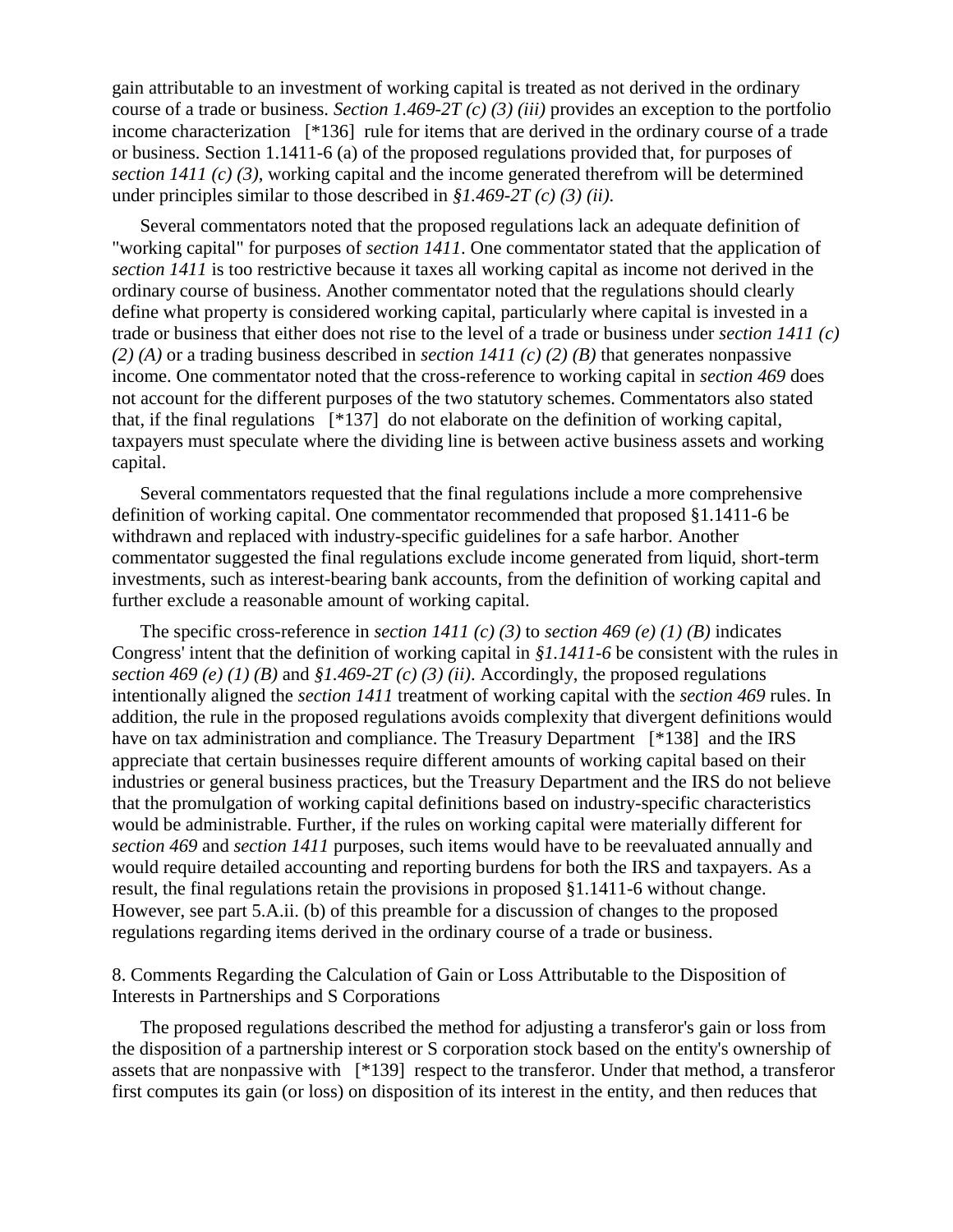gain (or loss) by the amount of nonpassive gain (or loss) that would have been allocated to the transferor upon a hypothetical sale of all of the entity's assets for fair market value immediately before the transfer.

Several commentators questioned the proposed regulations' methodology for adjusting a transferor's gain or loss on the disposition of its partnership interest or S corporation stock. These commentators noted that *section 1411 (c) (4)* requires that gain (or loss) from such dispositions be taken into account under *section 1411 (c) (1) (A) (iii)* "only to the extent of the net gain [or loss] which would be taken into account by the transferor if all property of the partnership or S corporation were sold for fair market value immediately before the disposition of such interest." The commentators suggested that *section 1411 (c) (4)* therefore includes gain/loss from the disposition of a partnership interest or S corporation stock only to the extent of the transferor's share of gain/loss from the entity's passive assets. [\*140] Thus, under the commentator's approach, the amount of gain or loss included in *section 1411 (c) (1) (A) (iii)* is the lesser of a taxpayer's gain on the disposition of the interest or the taxpayer's share of gain or loss on the deemed sale of the entity's assets that would be included in calculating the taxpayer's net investment income. Commentators also discussed the complexity of the proposed regulations, stating that the regulations imposed a high compliance burden, including requiring a transferor to obtain information from the entity regarding valuation and tax basis.

After considering these comments, the Department of Treasury and the IRS are withdrawing the proposed regulations that address this issue and are issuing new proposed regulations under *§1.1411-7* adopting the commentators' suggestion, which are being published contemporaneously with these final regulations (REG-130843-13).

9. Comments Regarding the Exclusion of Certain Income under Section 1411 (c) (5)

*Section 1411 (c) (5)* provides that net investment income does not include any distribution from the following plans or arrangements:

- (1) A qualified pension, stock bonus, or profit-sharing plan under *section 401 (a)*;
- (2) A qualified [\*141] annuity plan under *section 403 (a)*;
- (3) A tax-sheltered annuity under *section 403 (b)*;
- (4) An individual retirement account (IRA) under *section 408*;
- (5) A Roth IRA under *section 408A*; or
- (6) A deferred compensation plan of a State and local government or a tax-exempt organization under *section 457 (b)*.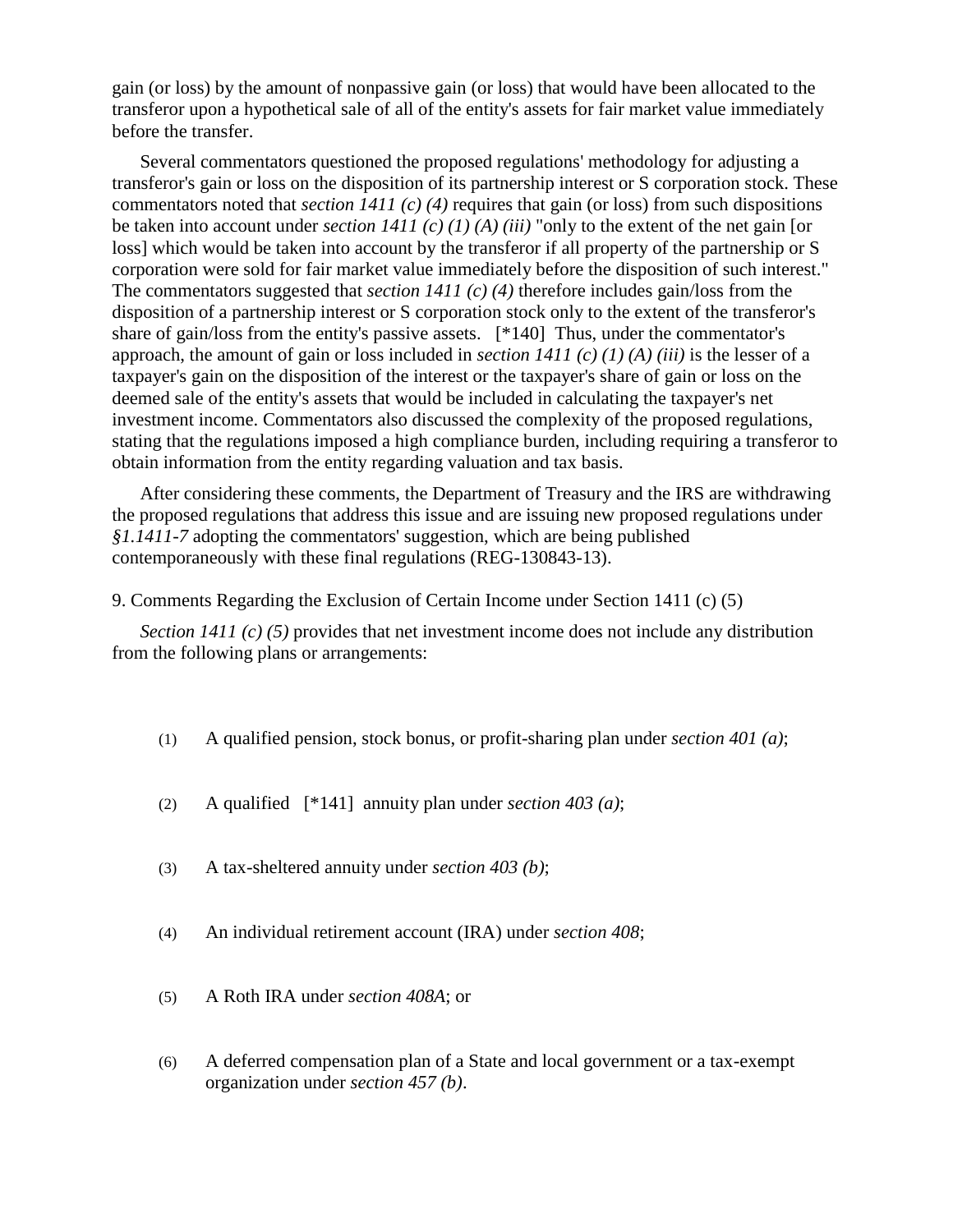Section 1.1411-8 (a) of the proposed regulations provided that, for purposes of *section 1411*, any amount actually distributed from a qualified plan or arrangement is a distribution within the meaning of *section 1411 (c) (5)*, and thus is not included in net investment income. The final regulations generally retain the rules in the proposed regulations relating to whether an amount is a distribution from a plan within the meaning of *section 1411 (c) (5)* and, thus, excluded from net investment income. In addition, the final regulations retain the rule that, for purposes of *section 1411*, amounts that are deemed distributions under the Code for income tax purposes are distributions for purposes of *section 1411 (c) (5)*, even if these distributions are not treated as actual distributions for purposes of the qualification requirements under *section 401 (a)*. The final regulations also retain the rule [\*142] in the proposed regulations that any amount that is not treated as a distribution for purposes of the qualification requirements under the Code, but is otherwise includible in gross income pursuant to a rule relating to amounts held in a qualified plan or arrangement is a distribution within the meaning of *section 1411 (c) (5)*, and thus is not included in net investment income.

One commentator asked for clarification on the application of *section 1411* to employer securities. The commentator specifically asked for clarification on whether *section 1411* applies to dividends on employer securities held by an employee stock ownership plan (as defined in *section 4975 (e) (7) of the Code*) that are paid directly to plan participants. A-3 of *§1.404 (k)-1T* provides that a deductible dividend under *section 404 (k)* that is paid directly to a plan participant or beneficiary is treated as a distribution under the plan for purposes of *sections 72*, *401*, and *402 of the Code*. The final regulations clarify that any dividend that is deductible under *section 404 (k)* and is paid in cash directly to a plan participant or beneficiary is a distribution within the meaning of *section 1411 (c) (5)*, and thus is [\*143] not included in net investment income. This rule does not apply to amounts paid as a dividend after the employer securities have been distributed from a qualified plan. Those amounts paid as dividends are included in net investment income.

The commentator also asked for clarification on whether *section 1411* applies to the net unrealized appreciation realized on a disposition of employer securities that occurs after the securities were distributed from a qualified plan. *Section 402 (e) (4)* provides that the net unrealized appreciation in employer securities that are distributed from a qualified plan is excluded from gross income in the year of the distribution in certain circumstances. In the case of a lump-sum distribution (within the meaning of *section 402 (e) (4) (D)*), the net unrealized appreciation in the employer securities distributed is excluded from gross income. In the case of any other distribution (other than a distribution that is not currently taxable under the rollover rules), the net unrealized appreciation in the employer securities distributed is generally excluded from gross income only to the extent that it is attributable to after-tax employee contributions. Net [\*144] unrealized appreciation is defined in *§1.402 (a)-1 (b) (2) (i)* as the excess of the market value of employer securities at the time of distribution over the cost or other basis of such securities to the trust. The final regulations clarify that any such net unrealized appreciation in employer securities that is realized in a disposition of those employer securities is a distribution within the meaning of *section 1411 (c) (5)*, and thus is not included in net investment income. The regulations also provide that any appreciation in value that occurs subsequent to the distribution of the employer securities from a qualified plan is included in net investment income when realized.

10. Comments Regarding the Interaction between Section 1411 and Self-Employment Tax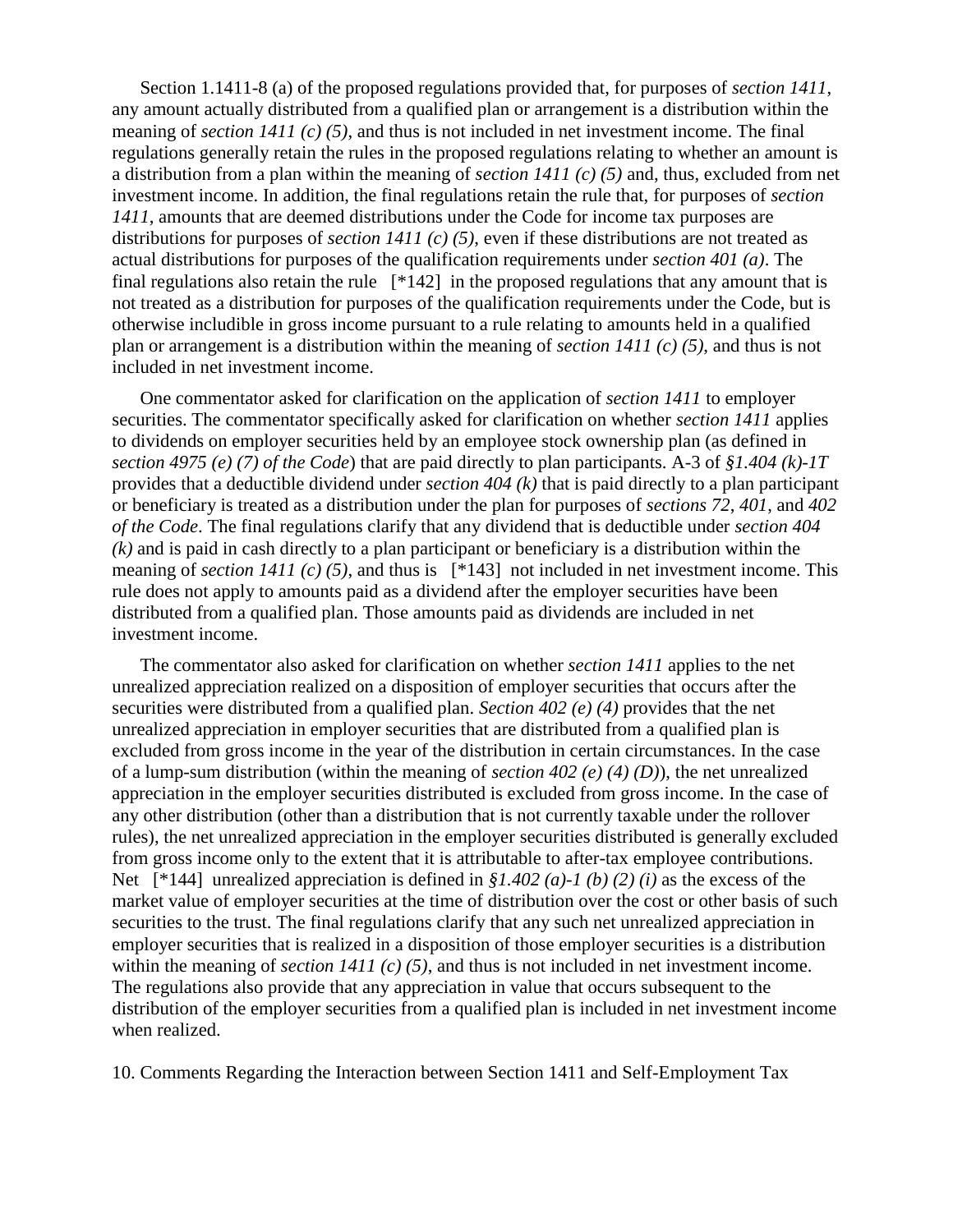*Section 1411 (c) (6)* provides that net investment income does not include items taken into account in determining self-employment income for such taxable year on which a tax is imposed by *section 1401 (b)*. Several commentators, in considering the interaction of self-employment tax and *section 1411*, suggested that the regulations clarify that a taxpayer who is fully employed by a limited liability company (LLC) or a limited liability [\*145] partnership (LLP) materially participates in that entity, and, therefore, the taxpayer's distributive share of income from the LLC or LLP is self-employment income for which a tax is imposed by *section 1401*. The final regulations do not adopt this suggestion because the imposition of self-employment taxes on LLC members and partners of an LLP is outside the scope of these regulations.

Proposed *§1.1411-9 (b)* provided a special rule for traders; specifically that deductions described in proposed *§1.1411-4 (f) (2) (ii)* that do not reduce a taxpayer's net earnings from selfemployment (after aggregating the net earnings from self-employment from all of the taxpayer's trades or business) are not considered taken into account for purposes of *section 1411 (c) (6)* and may be considered in determining the taxpayer's net investment income under *section 1411*. One commentator suggested that this rule be amended to provide that a taxpayer can elect whether properly allocable deductions related to the taxpayer's trade or business of trading in financial instruments or commodities reduce net earnings from self-employment. The expenses of a trader maintaining a trade or business of trading in financial [\*146] instruments or commodities are taken into account for purposes of determining self-employment income. Thus, such expenses, but for the special rule in *§1.1411-9 (b)*, could not be used to reduce net investment income. The Treasury Department and the IRS believe that a trader should be able to reduce net investment income by amounts not used to reduce net earnings from self-employment income. Thus, the special rule is an exception under *section 1411* for the benefit of taxpayers. The special rule was not intended to alter the result under the self-employment tax provisions. Accordingly, the final regulations do not adopt the commentator's suggestion.

11. Comments Regarding the Section 1411 Treatment of Controlled Foreign Corporations and Passive Foreign Investment Companies

### A. Income derived from a trade or business described in section 1411 (c) (2)

Pursuant to *section 1411 (c) (1) (A) (ii)*, gross income derived from a trade or business described in *section 1411 (c) (2)* is net investment income. A trade or business is described in *section 1411 (c) (2)* if it is a passive activity (within the meaning of *section 469*) with respect to the taxpayer or a trade or business of trading in financial [\*147] instruments or commodities (as defined in *section 475 (e) (2)*). Proposed §1.1411-10 (b), which applies to certain owners of controlled foreign corporations (CFCs) and passive foreign investment companies (PFICs), provides that the special rules in proposed *§1.1411-10* do not apply to income derived by those taxpayers from a trade or business described in *section 1411 (c) (2)* and *§1.1411-5*. Instead, such income is included in net investment income under *section 1411 (c) (1) (A) (ii)* and *§1.1411-4 (a) (1) (ii)*.

A commentator asked if the determination of whether income is "derived from" a trade or business described in *section 1411 (c) (2)* for *§1.1411-10 (b)* purposes is made by reference to the trade or business of the CFC or the PFIC, or the trade or business of the taxpayer (or passthrough entity in which the taxpayer invests) that holds the CFC or PFIC. The commentator noted that the rules in proposed *§1.1411-4 (b)* provided guidance on determining whether income is derived in a trade or business for purposes of *section 1411 (c) (1) (A) (ii)*. However, the commentator stated that the rule in proposed *§1.1411-10 (b)* may be of limited applicability if the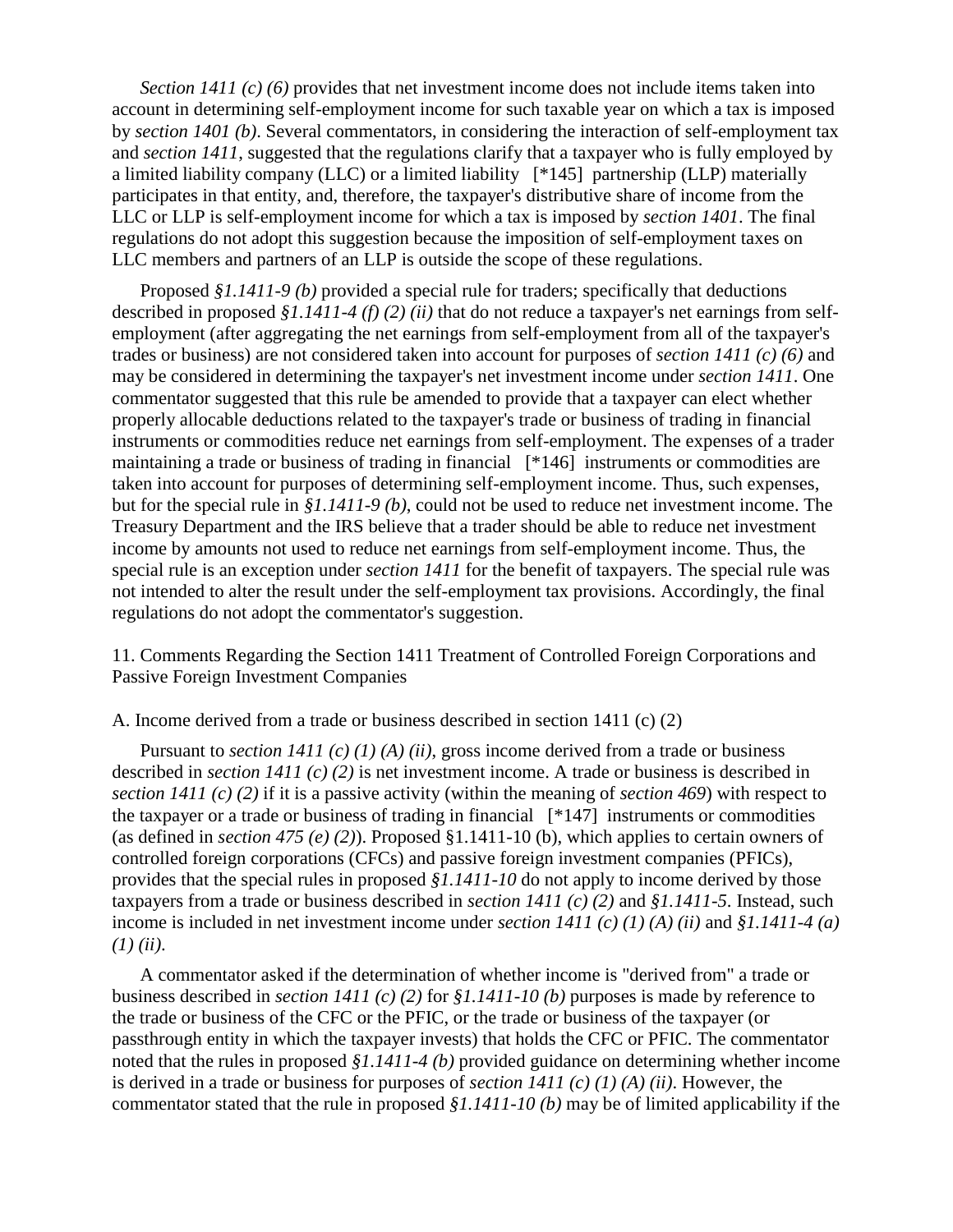rules in *§1.1411-4 (b)* apply for [\*148] purposes of proposed *§1.1411-10 (b)*. *Section 1.1411- 10 (b) (1)* of these final regulations clarifies that the trade or business determination for purposes of *§1.1411-10 (b)* is made pursuant to the rules set forth in *§1.1411-4 (b) (2)*, which provide that the determination is either based on the taxpayer's trade or business or the trade or business of the passthrough entity in which the taxpayer invests.

Commentators also recommended that guidance be provided regarding the application of *§1.1411-10 (b)* to income derived from a trade or business that is a passive activity within the meaning of *section 469* because of a concern that taxpayers may not be treated as engaged in a passive activity with respect to a CFC or qualified electing fund (QEF). Although theoretically the definition of "passive activity" under *section 469* could include holding an interest in a CFC or PFIC, the commentators pointed out that amounts included in income under *sections 951 (a)* (*section 951* inclusions) and *1293 (a)* (*section 1293* inclusions) are excluded from the definition of "passive income" for *section 469* purposes, and, instead, are treated as portfolio income under *§1.469-2T (c) (3) (i) (A)*. The commentators [\*149] stated that the exclusion of these items from "passive income" may mean that income derived from CFCs and QEFs would never be treated as income derived from a "passive activity." In such a case, *§1.1411-10 (b)* would never apply to a *section 951* inclusion or *section 1293* inclusion even if the inclusion was derived from a CFC or QEF held in a trade or business that is a passive activity. After consideration of the comments, the Treasury Department and the IRS do not believe that the final regulations need to be clarified in order for *§1.1411-10 (b)* to apply to a taxpayer that holds a CFC or QEF in a trade or business that is a passive activity with respect to the taxpayer. *Section 1411 (c) (2) (A)* and the regulations promulgated thereunder cross-reference *section 469* solely for purposes of defining "passive activity." *Section 1.1411-10* does not cross-reference the *section 469 (e)* rules, which provide guidance on whether income is treated as income from a passive activity, or the rule in *§1.469-2T (c) (3) (i) (A)*, which addresses portfolio income. In addition, *§1.469-1T (d) (1)* provides that the characterization of items of income as passive activity gross income (within the meaning of [\*150] *§1.469-2T (c)*) applies only for purposes of *section 469*. The rule in *§1.1411-10 (b)* does not incorporate the *section 469* rules on portfolio income, and, thus, applies to income derived by a taxpayer from a CFC or QEF that is held in a trade or business that is a passive activity within the meaning of *section 469*.

The Treasury Department and the IRS also received a comment that addressed the application of the rules in *§1.1411-10 (b)* when a taxpayer holds a CFC or PFIC in connection with a trade or business described in *section 1411 (c) (2)* in some, but not all, years. The commentator explained that the trade or business determination is made on an annual basis, which creates the potential for taxpayers to alternate between being subject to the rules in *§1.1411-10 (b)* and the other applicable rules in *§1.1411-10* on an annual basis. As a result, when a taxpayer does not make an election under *§1.1411-10 (g)*, a taxpayer could either be subject to double taxation under *section 1411*, or could avoid tax under *section 1411*, depending on the facts and circumstances. The commentator suggested that the trade or business determination that was in effect in the year in which the taxpayer acquired [\*151] an interest in a CFC or PFIC should apply to all years in which the taxpayer holds the CFC or PFIC. Although the Treasury Department and the IRS do not adopt the commentator's suggested approach, the final regulations coordinate the application of the rules in *§1.1411-10* when a taxpayer's trade or business determination, either as a trader or for passive activity purposes, causes the taxpayer to alternate between being subject to *§1.1411-10 (b)* and the other applicable rules in *§1.1411-10*, to eliminate both the possibility of double taxation and the avoidance of taxation.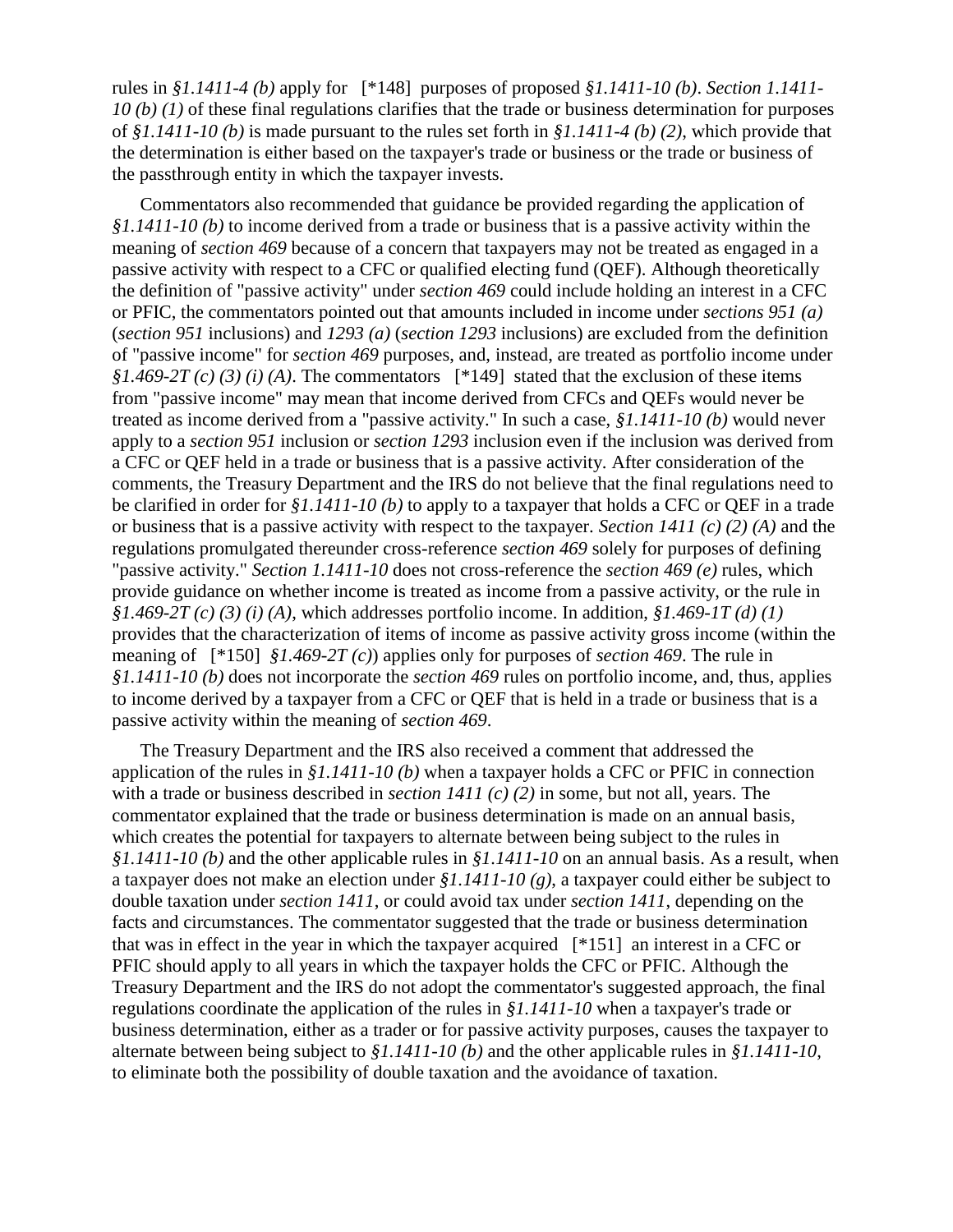# B. Income derived from CFCs and QEFs

In general, the proposed regulations provided that distributions of previously taxed earnings and profits attributable to *section 951* inclusions and *section 1293* inclusions are dividends for purposes of *section 1411*, absent an election under *§1.1411-10 (g)*. If a taxpayer made the *§1.1411-10 (g)* election, the proposed regulations provided that *section 951* inclusions and *section 1293* inclusions (rather than the distributions of previously taxed earnings and profits) are treated as dividends for purposes of *section 1411*.

Commentators recommended that the Treasury Department and the IRS [\*152] revise the final regulations to treat *section 951* inclusions and *section 1293* inclusions as dividends for purposes of *section 1411* (without regard to any election by the taxpayer), rather than treating the distributions of previously taxed earnings and profits attributable to *section 951* inclusions or *section 1293* inclusions (that were included in chapter 1 income in a taxable year beginning after December 31, 2012) as dividends. The commentators stated that the rules in the proposed regulations applicable to CFCs and QEFs when an election under *§1.1411-10 (g)* is not in effect are unduly complicated and impose significant administrative burdens on taxpayers. A commentator also recommended modifying the regulations to generally impose *section 1411* when *section 951* inclusions and *section 1293* inclusions are taxed for purposes of chapter 1, and permit taxpayers to elect to defer such tax until the distribution of the earnings and profits that previously were taxed pursuant to *sections 951 (a)* or *1293 (a)* (in a taxable year beginning after December 31, 2012).

As set forth in the preamble to the proposed regulations, *section 951* inclusions and *section 1293* inclusions are not treated as dividends [\*153] except when expressly provided for in the Code. See *Rodriguez v. Commissioner, 137 T.C. 174 (2011)*, aff'd. *722 F.3d 306 (5th Cir. 2013)*. Accordingly, the Treasury Department and the IRS do not adopt the commentators' recommendations to treat *section 951* inclusions and *section 1293* inclusions as dividends for purposes of *section 1411*. For the same reason, the Treasury Department and the IRS do not adopt the recommendation to provide a default rule that would treat *section 951* inclusions and *section 1293* inclusions as subject to *section 1411* when the inclusions are taken into account for purposes of chapter 1, unless the taxpayer affirmatively elected to defer taxation under *section 1411* until the distribution of earnings and profits related to the inclusions.

The Treasury Department and the IRS also received a comment that recommended the application of a look-through approach for determining whether income derived with respect to a CFC or QEF is included in net investment income. Pursuant to a look-through approach, taxpayers would determine whether *section 1411* applied to a *section 951* inclusion or *section 1293* inclusion by analyzing the income earned directly by the CFC or QEF that [\*154] gave rise to the inclusion. The Treasury Department and the IRS do not adopt this recommendation because the approach raises administrative and compliance concerns, including concerns regarding the ability of QEF shareholders to compel a QEF to provide them with the information necessary to comply with a look-through rule.

A commentator pointed out that the same earnings could be subject to *section 1411* tax twice if a taxpayer that made an election under *§1.1411-10 (g)* subsequently transfers CFC or QEF shares to a taxpayer that does not make the election. The Treasury Department and the IRS agree with the commentator that the earnings and profits of a CFC or QEF should be subject to tax under *section 1411* only once. Accordingly, these final regulations provide that if earnings and profits of a CFC or QEF were included in the net investment income of an individual, estate, or trust pursuant to a  $$1.1411-10(g)$  election, then a subsequent distribution of those earnings is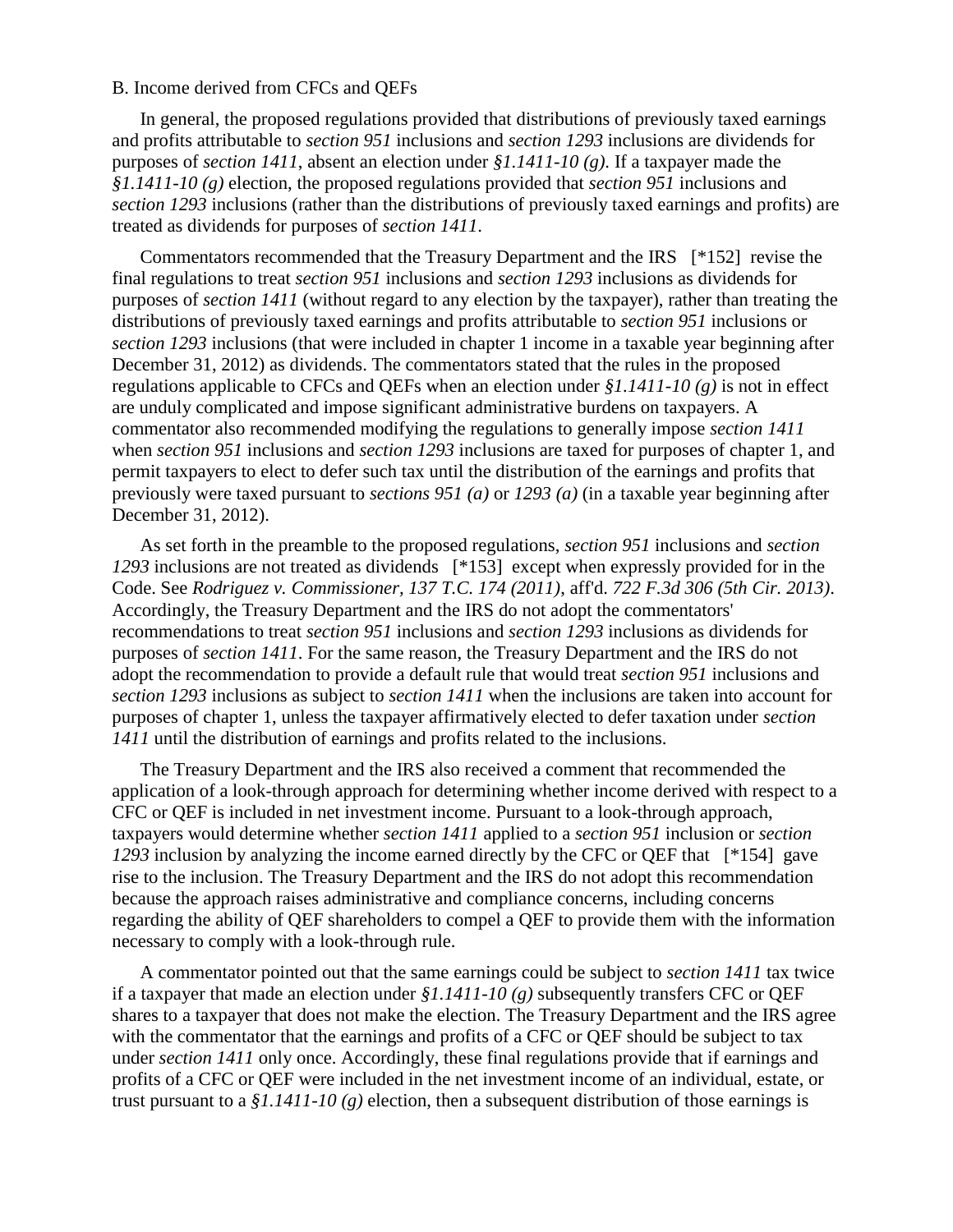excluded from the net investment income of any transferee, provided that the transferee can establish entitlement to the exclusion under rules similar to the rules in *§1.959-1 (d)* [\*155] (which establish a successor in interest's ability to exclude from chapter 1 income the previously taxed earnings and profits with respect to an interest in a CFC acquired from another person).

In addition, the commentator noted a separate double counting issue with respect to earnings and profits that are included in income as a dividend under *section 1248*. For example, a seller would be subject to tax under *section 1411* when it includes the earnings and profits in income as a dividend under *section 1248*, and a purchaser who did not make an election under *§1.1411-10 (g)* also would be subject to tax under *section 1411* on a subsequent distribution of the earnings and profits because the distribution would be treated as a dividend for purposes of *section 1411*. The Treasury Department and the IRS agree that it is appropriate to prevent double taxation in the *section 1248* context, and these final regulations include a rule that prevents double taxation with respect to amounts treated as a dividend under *section 1248* for purposes of *section 1411*.

The final regulations include a new rule that applies when a taxpayer makes an election under *§1.1411-10 (g)* effective for taxable years beginning [\*156] after December 31, 2013, but does not make an election under *§1.1411-10 (g) (4) (iii)* for a taxable year beginning before January 1, 2014 (2013 taxable year), and the taxpayer is subject to *section 1411* in the 2013 taxable year. Under the new rule, any distributions of previously taxed earnings and profits during taxable years beginning after December 31, 2013, that are attributable to *section 951* and *1293* inclusions in the 2013 taxable year, will be treated as dividends for purposes of *section 1411* notwithstanding the election under *§1.1411-10 (g)*. Without this rule, it may be possible to avoid taxation under *section 1411* for any *section 951* and *1293* inclusions during the 2013 taxable year. This is so because those inclusions would not be subject to tax under *section 1411* during the 2013 taxable year in the absence of an election under *§1.1411-10 (g)* and, as a result of the election under *§1.1411-10 (g)* for taxable years beginning after December 31, 2013, distributions of previously taxed earnings and profits accrued in the 2013 taxable year would not be subject to *section 1411*. In order to simplify taxpayer record-keeping, for purposes of applying this special rule, distributions [\*157] of previously taxed earnings and profits from the CFC or QEF during taxable years beginning after December 31, 2013, will be deemed to first come out of previously taxed earnings and profits attributable to *section 951* and *1293* inclusions in the 2013 taxable year.

The Treasury Department and the IRS received a comment that suggested adding an example to the final regulations to illustrate a situation in which the earnings and profits of a CFC are never subject to *section 1411* under *section 1411 (c) (1) (A) (i)* and *§1.1411-4 (a) (1) (i)*. The suggested example would include a fact pattern in which a taxpayer that did not make an election under *§1.1411-10 (g)* includes a *section 951* inclusion in income for chapter 1 purposes. In the next year, and before the distribution of earnings and profits attributable to the *section 951* inclusion, the taxpayer sells the CFC shares for no gain or loss (as computed for purposes of *section 1411*) to a taxpayer that makes an election under *§1.1411-10 (g)* with respect to the CFC. Under these facts, the earnings and profits related to the *section 951* inclusion are never subject to tax under *section 1411*. The Treasury Department and the IRS believe that the [\*158] application of *§1.1411-10* to this fact pattern is clear, and that an example is not necessary to illustrate the relevant provisions of *§1.1411-10*. The commentator also asked that the final regulations clarify the meaning of the phrase "with respect to which an election under *paragraph (g)* of this section is not in effect." The final regulations clarify that the references in *§1.1411-10* to an election under *paragraph (g)* not being in effect refer to the person that is determining the *section 1411* consequences with respect to holding a particular CFC or QEF.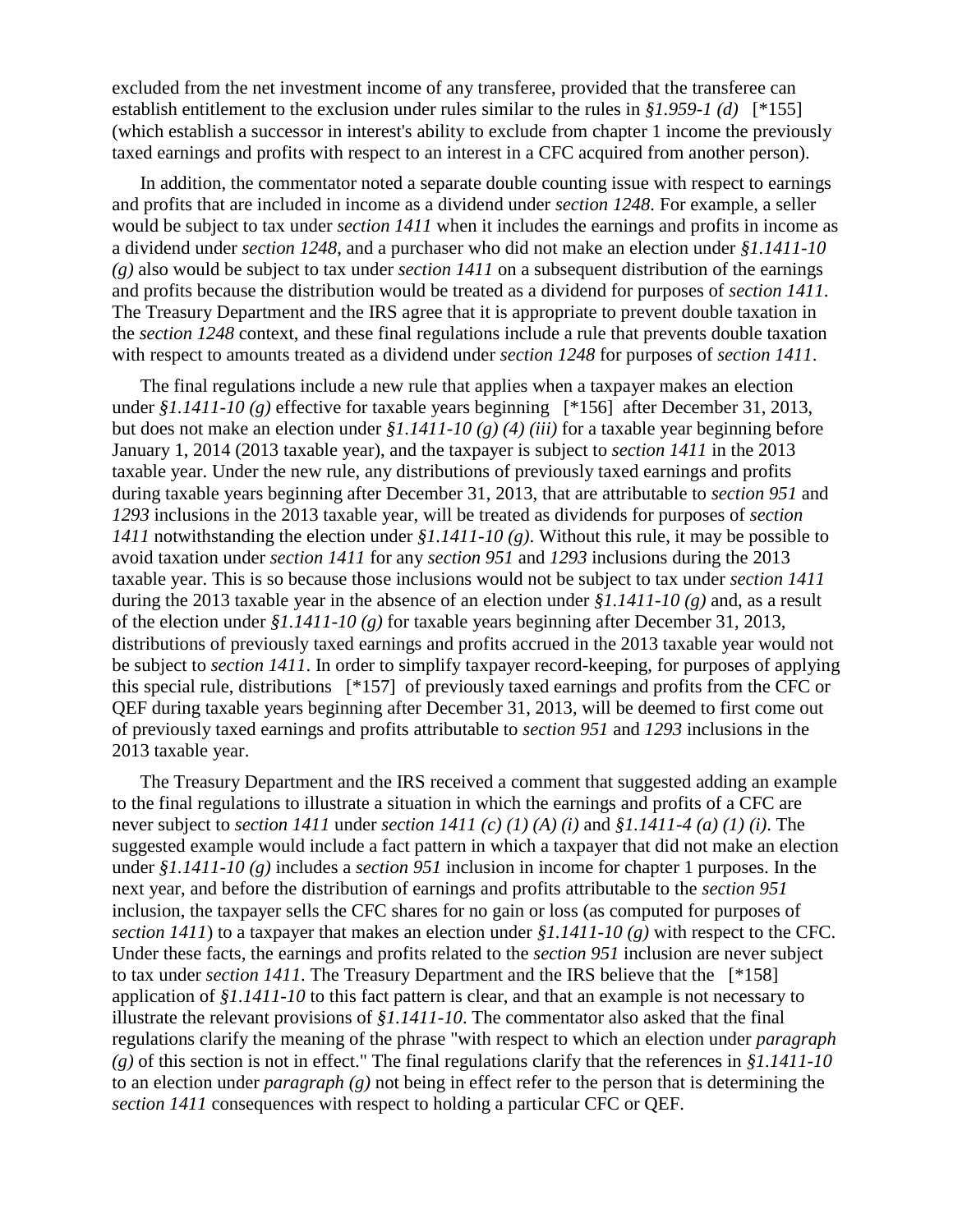The Treasury Department and the IRS requested comments on whether guidance is necessary to determine the deductions that are properly allocable to items of net investment income if the election under *§1.1411-10 (g)* is not made. One such comment was received regarding the allocation of interest expense under *section 163 (d) (1)*. *Section 1.1411-4 (f) (3) (i)* allows interest expense as a deduction against net investment income only to the extent allowed under *section 163 (d) (1)*, which limits investment interest expense in part based on a taxpayer's investment income. In the absence of an election under *§1.1411-10 (g)*, differences may [\*159] occur in the timing of income derived with respect to CFCs and QEFs for chapter 1 and chapter 2A purposes. The commentator suggested that, where differences in timing occur, taxpayers should be allowed to calculate their *section 163 (d) (1)* investment interest expense deduction based on amounts included in income for *section 1411* purposes, in determining the amount of investment interest expense allocable to net investment income under *section 1411*. The Treasury Department and the IRS agree with this comment and these final regulations provide that the *section 163 (d) (1)* investment interest expense deduction related to items of net investment income described in *§1.1411-10 (c)* may be calculated for purposes of *section 1411* by adjusting *section 163 (d) (1) (B)* "investment income" for purposes of *section 1411* to reflect the inclusions under *section 951* and *section 1293* that are not included in *section 1411* net investment income, and the distributions of previously taxed earnings and profits that are included in *section 1411* net investment income. To the extent that the taxpayer chooses to calculate any of these deductions based on the amount of net investment income described in *§1.1411-10 (c)*, [\*160] that method of calculation must be consistently applied for purposes of *section 1411* and may only be changed with the consent of the IRS.

# C. CFCs and QEFs held through domestic partnerships and S corporations

A comment was received on the conforming basis adjustment rules in *§1.1411-10 (d) (2)* that apply to a taxpayer that owns an interest in a CFC or QEF through a domestic partnership and that does not make an election under *§1.1411-10 (g)*. The commentator stated that it was unclear whether basis adjustments pass through for both *section 951* inclusions and distributions of previously taxed earnings and profits. The Treasury Department and the IRS believe that the rules in *§1.1411-10 (d)*, which apply only for purposes of *section 1411*, adequately address the basis consequences specific to *section 1411* that occur when a domestic partnership receives a distribution of previously taxed earnings and profits. The Treasury Department and the IRS believe that general questions about basis adjustments in the context of CFCs and QEFs held through passthrough entities would be more appropriately addressed in guidance under chapter 1.

The Treasury Department and the IRS received a comment that recommended [\*161] issuing proposed rules regarding adjustments to basis under *section 743* for *section 1411* purposes. The commentator requested that the regulations clarify that basis adjustments under *section 743* relate solely to the transferee and that transferee partners be permitted to adjust the basis of partnership property for purposes of *section 1411* regardless of whether the partnership has elected under *section 754* or has a substantial built-in loss. Under these regulations, except as otherwise provided, chapter 1 principles and rules apply in determining the tax under *section 1411*. Therefore, the Treasury Department and the IRS have determined that it is unnecessary to clarify that basis adjustments under *section 743* relate solely to the transferee partner because this result is clear under existing law for purposes of chapter 1. The Treasury Department and the IRS have further determined that allowing a transferee partner to adjust its basis in partnership property when the partnership is not otherwise required to do so could create unnecessary administrative complexity for the partnership. Thus, the Treasury Department and the IRS have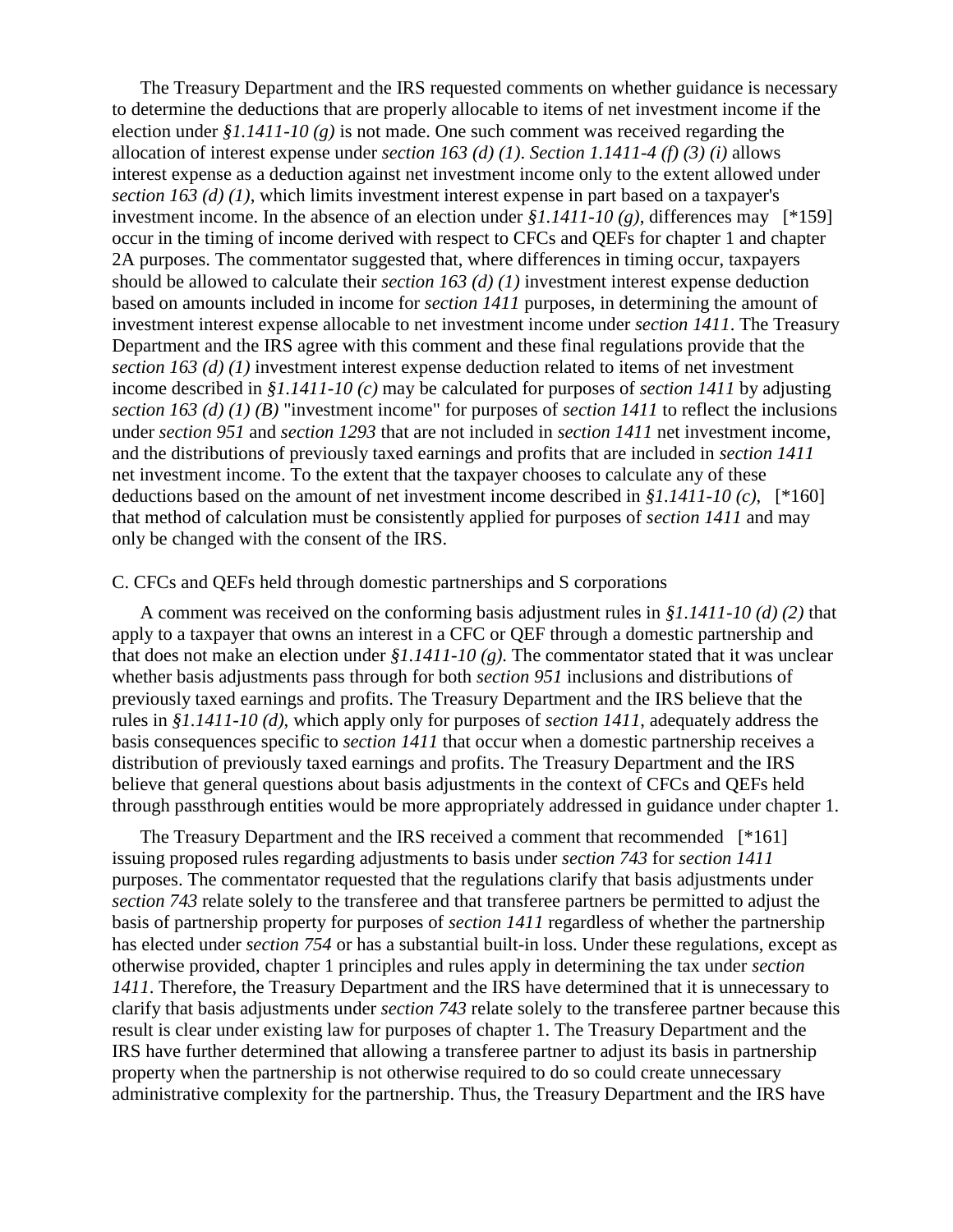decided that additional rules relating to *section 743* [\*162] for *section 1411* purposes are not necessary.

A comment was received that recommended that a rule be added to the final regulations to require partnerships to provide their partners with the information needed by the partners to compute their tax under *section 1411* with respect to CFCs and PFICs held by the partnerships. The Treasury Department and the IRS do not adopt this recommendation. Rather, the IRS is in the process of revising the relevant IRS forms and instructions (such as Form 1065, "U.S. Return of Partnership Income," and the associated Schedule K-1) to require partnerships and S corporations to provide to their partners and shareholders the information necessary to compute their tax under *section 1411* with respect to CFCs and PFICs held by partnerships and S corporations.

A commentator recommended that the final regulations include a rule to treat a *section 751 (c)* amount corresponding to the amount included in income as a dividend under *section 1248* for *section 1411* purposes as net investment income under *section 1411 (c) (1) (A) (i)* rather than under *section 1411 (c) (1) (A) (iii)*. In the alternative, the commentator requested that an example be added to the final regulations [\*163] to illustrate the operation of *section 751* (taking into account *section 1248*) when a partner sells an interest in a partnership that holds CFC stock. The Treasury Department and the IRS believe that the *section 1411* characterization of the *section 751 (c)* amount that corresponds to a *section 1248* dividend should be consistent with the chapter 1 characterization and not treated as a dividend, and thus do not adopt the recommendation to treat the amount as net investment income under *section 1411 (c) (1) (A) (i)* or add an example to the final regulation.

### D. Section 1.1411-10 (g) election applicable to CFCs and QEFs

The proposed regulations permitted individuals, estates, and trusts to make an election pursuant to *§1.1411-10 (g)* to include *section 951* inclusions and *section 1293* inclusions in net investment income in the same manner and in the same taxable year as the amounts are included in income for chapter 1 purposes. Under the proposed regulations, the election was required to be made on or before the due date for filing the individual's, estate's, or trust's income tax return for the first taxable year that the individual, estate, or trust holds stock of a CFC or QEF and was subject [\*164] to tax under *section 1411* or would be subject to tax under *section 1411* if the election were made. Under the proposed regulations the election, if made, applied to all CFCs and QEFs held directly or indirectly by the individual, estate, or trust, regardless of whether the interest in the CFC or QEF is held in the year the election is made or is acquired subsequently.

Commentators suggested that the *§1.1411-10 (g)* election should be permitted to be made on an entity-by-entity basis, rather than to all CFCs and QEFs held by the taxpayer, or subsequently acquired. The Treasury Department and the IRS adopt this recommendation, and these final regulations provide that the *§1.1411-10 (g)* election is made on an entity-by-entity basis.

The Treasury Department and the IRS received comments recommending that domestic partnerships and S corporations be allowed to make the *§1.1411-10 (g)* election. The commentators stated that the partner (or shareholder) level election would create an administrative burden for the partnership (or S corporation) because it would require the partnership (or S corporation) to maintain two sets of records with respect to its CFC and QEF investments: one for chapter [\*165] 1 purposes and one for *section 1411* purposes. In response to these comments, the final regulations include a rule that allows a domestic partnership, S corporation, or common trust fund to make the election in *§1.1411-10 (g)* for taxable years that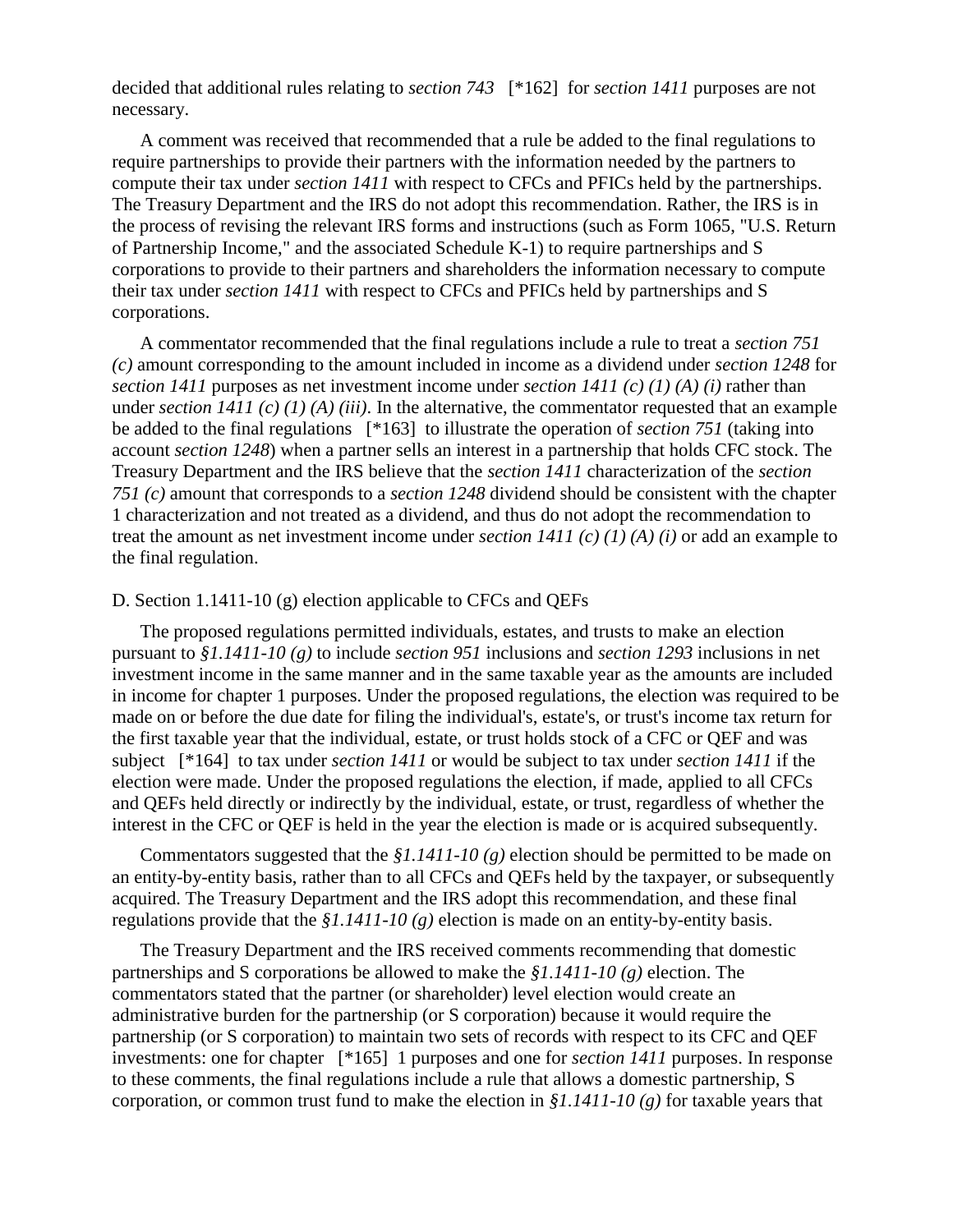begin after December 31, 2013. In addition, a domestic partnership, S corporation, or common trust fund can make the election in *§1.1411-10 (g)* for a taxable year beginning before January 1, 2014, if all of the partners, shareholders, or participants (as the case may be) consent to the election. The final regulations also provide that a *§1.1411-10 (g)* election may be made with respect to interests in CFCs or QEFs held indirectly through certain domestic entities such as domestic partnerships or S corporations if the domestic entity does not make a *§1.1411-10 (g)* election.

A commentator requested that the rule regarding the time for making an election under *§1.1411-10 (g)* election be revised so that taxpayers would not have to make an election until the first year in which they have a *section 951* inclusion or *section 1293* inclusion. The commentator stated that a rule based on ownership of a CFC or QEF, rather than a chapter 1 income inclusion, [\*166] created a trap for the unwary because taxpayers may not consider the rules in *§1.1411-10* until they have a chapter 1 income inclusion. The Treasury Department and the IRS adopt this comment, and the final regulations revise the rules for making a *§1.1411-10 (g)* election to provide, in relevant part, that the election must be made no later than the first taxable year beginning after December 31, 2013, in which a person both has a *section 951* or *section 1293* inclusion under chapter 1 with respect to a CFC or QEF and is subject to *section 1411* (or would be subject to tax under *section 1411* if the election were made with respect to the CFC or QEF). Therefore, the final regulations permit a taxpayer to make the election in a year before the first year in which there is a chapter 1 inclusion under *sections 951* or *1293* and the person is subject to tax under *section 1411* (or would be subject to tax under *section 1411* if the election were made). In addition, the final regulations provide that individuals, estates and trusts may make the election for a taxable year beginning before January 1, 2014.

A commentator suggested that the regulations be revised to allow taxpayers to make the *§1.1411-10 (g)* [\*167] election on an amended return. The Treasury Department and the IRS adopt this suggestion, and these final regulations provide that the initial election can be made on an original or an amended return, provided that the year of the election, and all years affected by the election, are not closed by the period of limitations under *section 6501*.

The Treasury Department and the IRS also received comments suggesting the addition of certain procedural rules related to making *§1.1411-10 (g)* elections. A comment requested that the final regulations set forth a procedure for taxpayers to make protective *§1.1411-10 (g)* elections. In addition, a comment suggested that rules for making untimely *§1.1411-10 (g)* elections should be added to the final regulations, and recommended that the rules be consistent with the rules for making untimely QEF elections. Moreover, a comment suggested that purging elections, similar to QEF purging elections, should be allowed with respect to *§1.1411-10 (g)* elections. The Treasury Department and the IRS do not adopt these suggestions because they are not necessary in light of the changes these final regulations provide to increase the opportunities for the election [\*168] to be made.

The *§1.1411-10 (g)* election generally will be made by individuals, estates, and trusts on Form 8960, "Net Investment Income Tax - Individuals, Estates, and Trusts." Domestic partnerships, S corporations, and common trust funds will make the election on attachments to their relevant partnership or income tax returns.

12. Taxpayer Reliance on Proposed and Final Regulations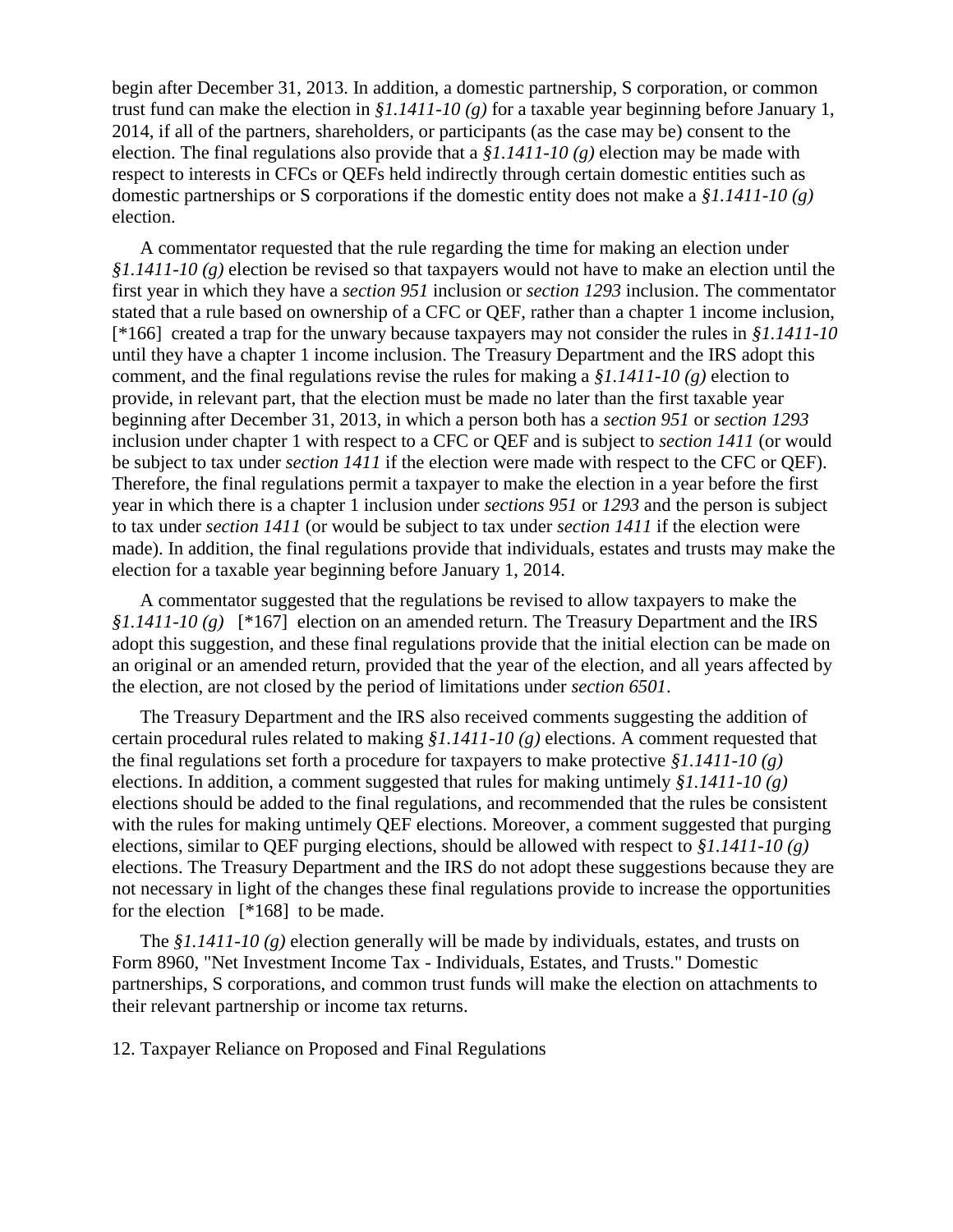These regulations are effective for taxable years beginning after December 31, 2013, except that *§1.1411-3 (d)* applies to taxable years beginning after December 31, 2012. Taxpayers are reminded that *section 1411* is effective for taxable years beginning after December 31, 2012.

Part 12 of the preamble to the proposed regulations stated that taxpayers may rely on the proposed regulations for purposes of compliance with *section 1411* until the effective date of the final regulations. Furthermore, the preamble stated that any election made in reliance on the proposed regulations will be in effect for the year of the election, and will remain in effect for subsequent taxable years. In addition, taxpayers who opt not to make an election in reliance on the proposed regulations are not precluded from making that election [\*169] pursuant to these final regulations.

For taxable years beginning before January 1, 2014, taxpayers may rely on either the proposed regulations or these final regulations for purposes of compliance with *section 1411*. See *§1.1411-1 (f)*. However, to the extent that taxpayers take a position in a taxable year beginning before January 1, 2014 that is inconsistent with these final regulations, and such position affects the treatment of one or more items in a taxable year beginning after December 31, 2013, then such taxpayer must make reasonable adjustments to ensure that their *section 1411* tax liability in the taxable years beginning after December 31, 2013, is not inappropriately distorted. For example, reasonable adjustments may be required to ensure that no item of income or deduction is taken into account in computing net investment income more than once, and that carryforwards, basis adjustments, and other similar items are adjusted appropriately.

### Effective/Applicability Date

These final regulations apply to taxable years beginning after December 31, 2013, except that *§1.1411-3 (d)* applies to taxable years beginning after December 31, 2012.

# Special Analyses

It has been determined that this [\*170] Treasury decision is not a significant regulatory action as defined in Executive Order 12866, as supplemented by Executive Order 13563. Therefore, a regulatory assessment is not required. It is hereby certified that the collection of information in *§1.1411-10 (g)* of these final regulations will not have a significant economic impact on a substantial number of small entities. Although a number of small entities may be subject to the requirements of this rule, any economic impact is minimal. This certification is based on the fact that the time required to secure and maintain the required information is minimal and taxpayers would ordinarily already collect and retain much of this information for other income tax and business purposes. The minimal information should be readily available to the parties and the professional skills that would be necessary to make the election would be the same as those required to prepare a return for the small business. Accordingly, a Regulatory Flexibility Analysis under the Regulatory Flexibility Act (5 U.S.C. chapter 6) is not required.

Pursuant to *section 7805 (f) of the Code*, the notice of proposed rulemaking preceding these regulations was submitted [\*171] to the Chief Counsel for Advocacy of the Small Business Administration for comment on its impact on small businesses, and no comments were received.

# Drafting Information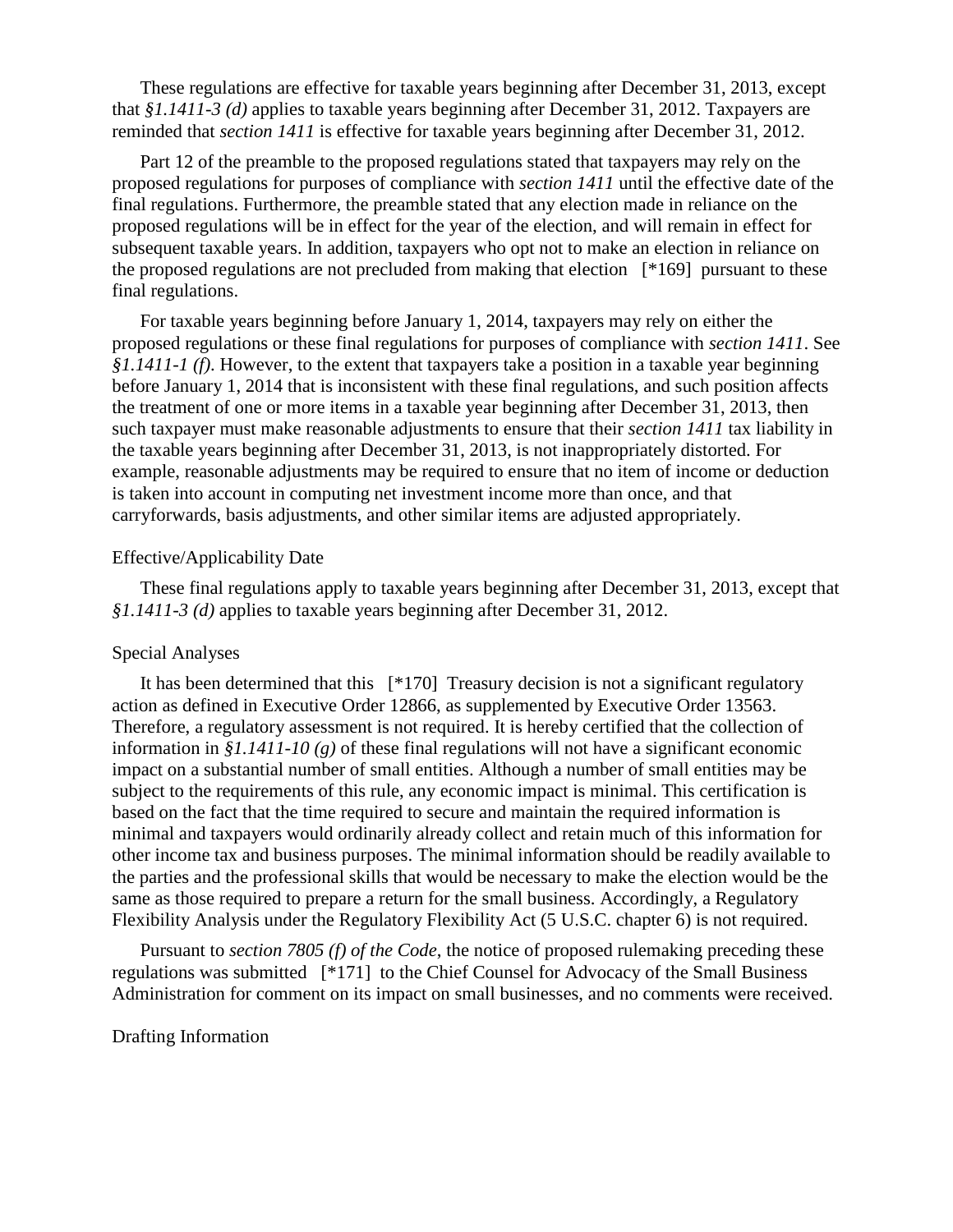The principal authors of these regulations are David H. Kirk and Adrienne M. Mikolashek of the Office of the Associate Chief Counsel (Passthroughs and Special Industries). However, other personnel from the IRS and the Treasury Department participated in their development.

List of Subjects

# 26 CFR Part 1

Income taxes, Reporting and recordkeeping requirements.

# 26 CFR Part 602

Reporting and recordkeeping requirements.

Adoption of the Amendments to the Regulations

Accordingly, *26 CFR parts 1* and 602 are amended as follows:

PART 1--INCOME TAXES

Paragraph 1. The authority citation for part 1 continues to read in part as follows:

Authority: *26 U.S.C. 7805* \* \* \*

Par 2. *Section 1.469-0* is amended by adding an entry for *paragraph (b) (3) (iv) to the §1.469-11* the table of contents to read as follows:

*§1.469-0* Table of contents.

\* \* \*

*§1.469-11* Effective date and transition rules.

\* \* \*

(b) \* \* \*

 $(3)$  \* \* \*

(iv) Regrouping for taxpayers subject to *section 1411*.

(A) In general.

(B) Eligibility criteria.

(C) Consequences of amended returns and examination [\*172] adjustments.

(1) Taxpayers first subject to *section 1411*.

(2) Taxpayers ceasing to be subject to *section 1411*.

(3) Examples.

(D) Effective/applicability date.

\* \* \*

Par 3. *Section 1.469-11* is amended by adding *paragraph (b) (3) (iv)* to read as follows:

*§1.469-11* Effective date and transition rules.

\* \* \*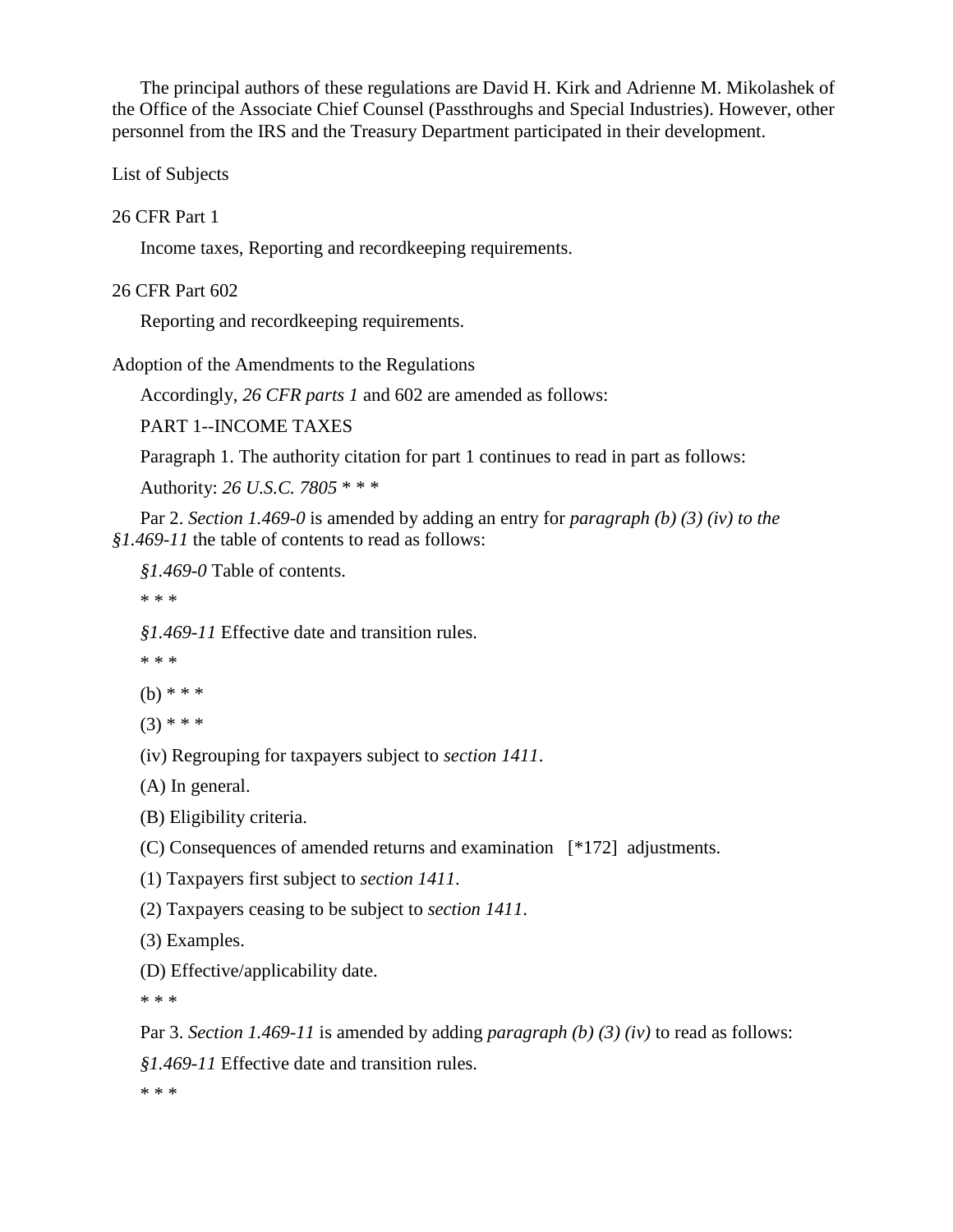(b) \* \* \*  $(3)$  \* \* \*

(iv) Regrouping for taxpayers subject to section 1411-- (A) In general. If an individual, estate, or trust meets the Eligibility Criteria, as defined in paragraph (b) (3) (iv) (B) of this section, such individual, estate, or trust, in the first taxable year beginning after December 31, 2013, in which *section 1411* would apply to such taxpayer, may regroup its activities without regard to the manner in which the activities were grouped in the preceding taxable year. For this purpose, the determination of whether a taxpayer meets the Eligibility Criteria is made without regard to the effect of regrouping. The regrouping must be made in the manner prescribed by forms, instructions, or in other guidance on an original return for the taxable year for which the regrouping is done. A taxpayer that is an individual, estate, or trust may regroup its activities for any taxable year that [\*173] begins during 2013, if the individual, estate, or trust meets the Eligibility Criteria for such year. A taxpayer may regroup activities only once pursuant to this paragraph (b) (3) (iv), and a regrouping made pursuant to this paragraph (b) (3) (iv) will apply to the taxable year for which the regrouping is done and all subsequent years.

(B) Eligibility criteria. The term Eligibility Criteria means that an individual, estate, or trust has net investment income (as defined in §1.1411-4) and such individual's (as defined in §1.1411-2 (a)) modified adjusted gross income (as defined in §1.1411-2 (c)) exceeds the applicable threshold in §1.1411-2 (d) or such estate's or trust's (as defined in §1.1411-3 (a) (1) (i)) adjusted gross income exceeds the amount described in  $\S1.1411-3$  (a) (1) (ii) (B) (2).

(C) Consequences of amended returns and examination adjustments-- (1) Taxpayers first subject to *section 1411*. An individual, estate, or trust also may regroup activities, in the matter described in paragraph (b) (3) (iv) (A) of this section, on an amended return only if the changes reported on such amended return cause the taxpayer to meet the Eligibility Criteria for the first time beginning [\*174] in the taxable year for which the amended return is applicable and the taxable year is not closed by the period of limitations on assessments under *section 6501*. If the amended return is for a tax year that precedes a tax year for which a taxpayer had regrouped its activities pursuant to paragraph (b) (3) (iv) (A) of this section, the regrouping on such amended return must be consistent with the taxpayer's subsequent year's regrouping. If a regrouping on an amended return is inconsistent with a subsequent year's grouping, the subsequent year's grouping is invalid under §1.469-4 (e) (1) unless a material change in facts and circumstances occurred in the subsequent year such that the subsequent year's grouping constitutes a permissible regrouping under §1.469-4 (e) (2). Similar rules also apply for any taxable year that begins during 2013.

(2) Taxpayers ceasing to be subject to *section 1411*. In the event a taxpayer regroups activities pursuant to paragraphs (b) (3) (iv) (A) or (C) of this section and it is subsequently determined that such taxpayer does not meet the Eligibility Criteria for the year of such regrouping, such regrouping will have no effect for that year and all future years. [\*175] Appropriate adjustments should be made to reflect the voiding of the ineffective regrouping. However, notwithstanding the previous sentence, if an individual, estate, or trust meets the Eligibility Criteria in a subsequent year, such taxpayer is deemed to treat such regrouping as being made in such subsequent year unless the taxpayer either regroups in a different manner (so long as such alternative regrouping is permissible under §1.469-4) or properly reflects the ineffective regrouping in the previous year. The subsequent year's regrouping may be made on an original or on an amended return for that year. This paragraph (b) (3) (iv) (C) (2) shall not apply if a taxpayer does not meet the Eligibility Criteria for the year of such regrouping as a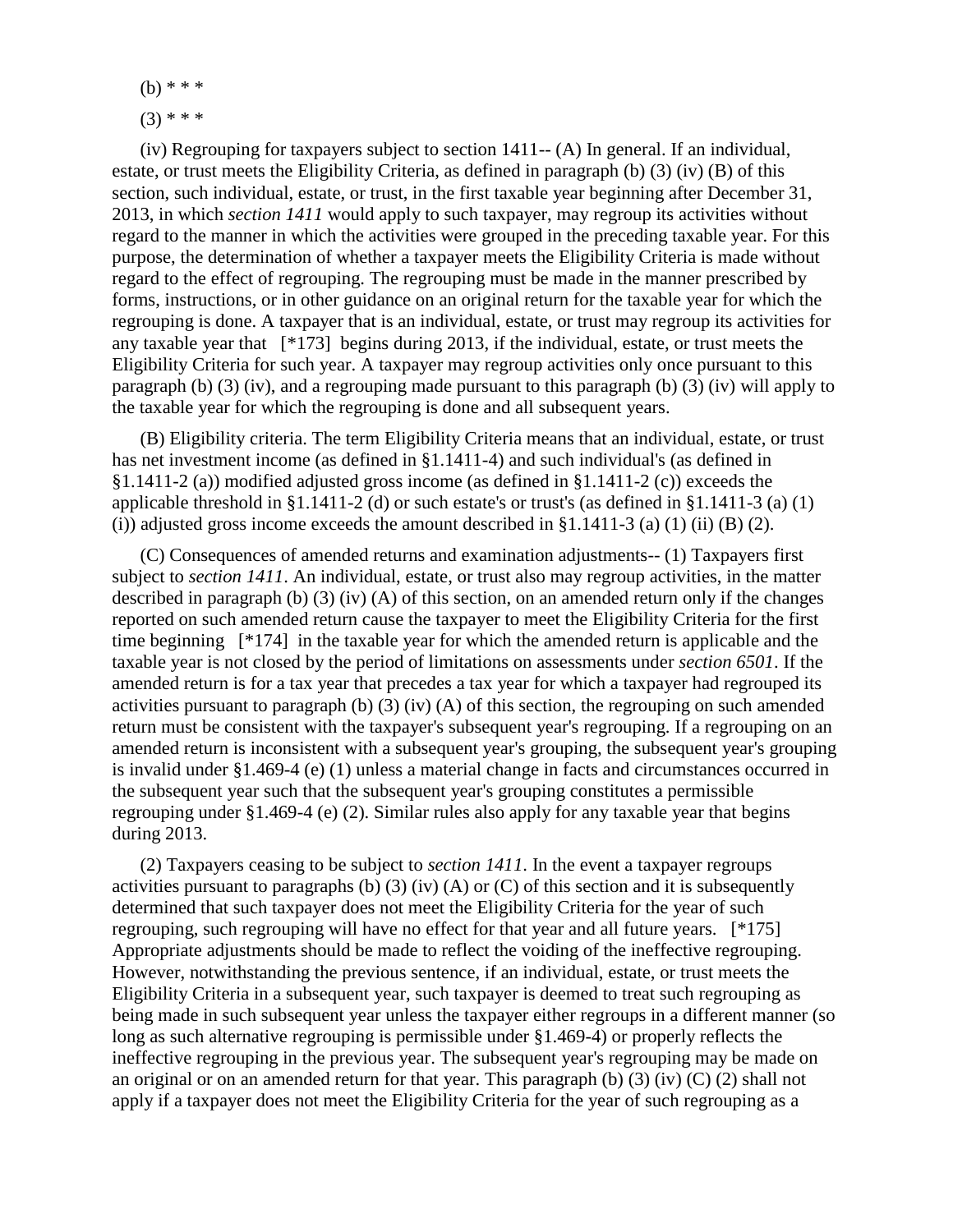result of the carryback of a net operating loss pursuant to *section 172*. Similar rules also apply for any taxable year that begins during 2013.

(3) Examples. The following examples illustrate the principles of paragraph (b) (3) (iv) (C) of this section. In each example, unless otherwise indicated, the taxpayer uses a calendar taxable year, the taxpayer is a United States citizen, and Year 1 is a taxable year in which *section 1411* [\*176] is in effect:

Example 1. In Year 1, X, a single individual, reports modified adjusted gross income (as defined in §1.1411-2 (c)) of \$198,000 (including \$12,000 of net investment income (as defined in §1.1411-4)); thus is not subject to 1411. After X filed his original return, X receives a corrected Form 1099-DIV, which increases his modified adjusted gross income (as defined in §1.1411-2 (c)) and his net investment income by \$2,500. X files an amended return for Year 1 in Year 2 reporting modified adjusted gross income of \$200,500 and net investment income of \$14,500. Pursuant to paragraph (b) (3) (iv) (C) (1) of this section, X may regroup his passive activities on an amended return, because X now has MAGI above the applicable threshold amount and net investment income.

Example 2. Same facts as Example 1, except that the \$2,500 increase to modified adjusted gross income and net investment income was a result of an examination of X's Year 1 return. Pursuant to paragraph (b) (3) (iv) (C) (1) of this section, X may regroup his passive activities on an amended return.

Example 3. In Year 1, Y, a single individual reported modified adjusted gross income (as defined in §1.1411-2 (c)) of \$205,000 [\*177] and net investment income (as defined in §1.1411-4) of \$500. Pursuant to paragraph (b) (3) (iv) (A) of this section, Y regrouped his four passive activities, A, B, C, and D, into a single activity group. Prior to the Year 1 regrouping, Y had grouped A and B into one group, and treated each of C and D as separate activities. Y did not meet the Eligibly Criteria in any year prior to Year 1 or Year 2. In Year 3, Y's employer issued Y a corrected Year 1 Form W-2, which reduced Y's taxable wages by \$6,000. As a result, Y no longer meets the Eligibility Criteria in Year 1 because Y's modified adjusted gross income is now \$199,000. Therefore, Y's Year 1 regrouping is no longer effective and the prior groupings are in effect (that is, Activity A and B are one group and Activity C and Activity D separately). Appropriate adjustments should be made to reflect the ineffective regrouping. However, if Y had a material change in facts and circumstances such that Y could regroup in Year 1 or a subsequent year, as applicable, by reason of §1.469-4 (e) (2), [\*178] then the regrouping will be deemed to occur. Y could designate a different regrouping for the year of the material change in facts and circumstances.

Example 4. Same facts as Example 3, except that Y met the Eligibly Criteria in Year 2. In this case, Y's Year 1 regrouping is no longer effective and Y must report his income consistent with the pre-Year 1 groupings. In Year 2, Y has three options. First, without any action by Y, Y's activities are regrouped as originally reported in Year 1. In this case, the regrouping from the Year 1 return is deemed to occur on the Year 2 return. This option is the default option. Second, pursuant to paragraph (b) (3) (iv) (C) (2) of this section, Y may file an amended return to report his income consistent with groupings in effect prior to Year 1. Third, Y may file an original or an amended return to regroup in a manner different from groupings in effect prior to Year 1 and different from the Year 1 groupings (for example, Y could choose to group Activity C and D into single activity, thus causing Y to have two groups; Group A-B and Group C-D).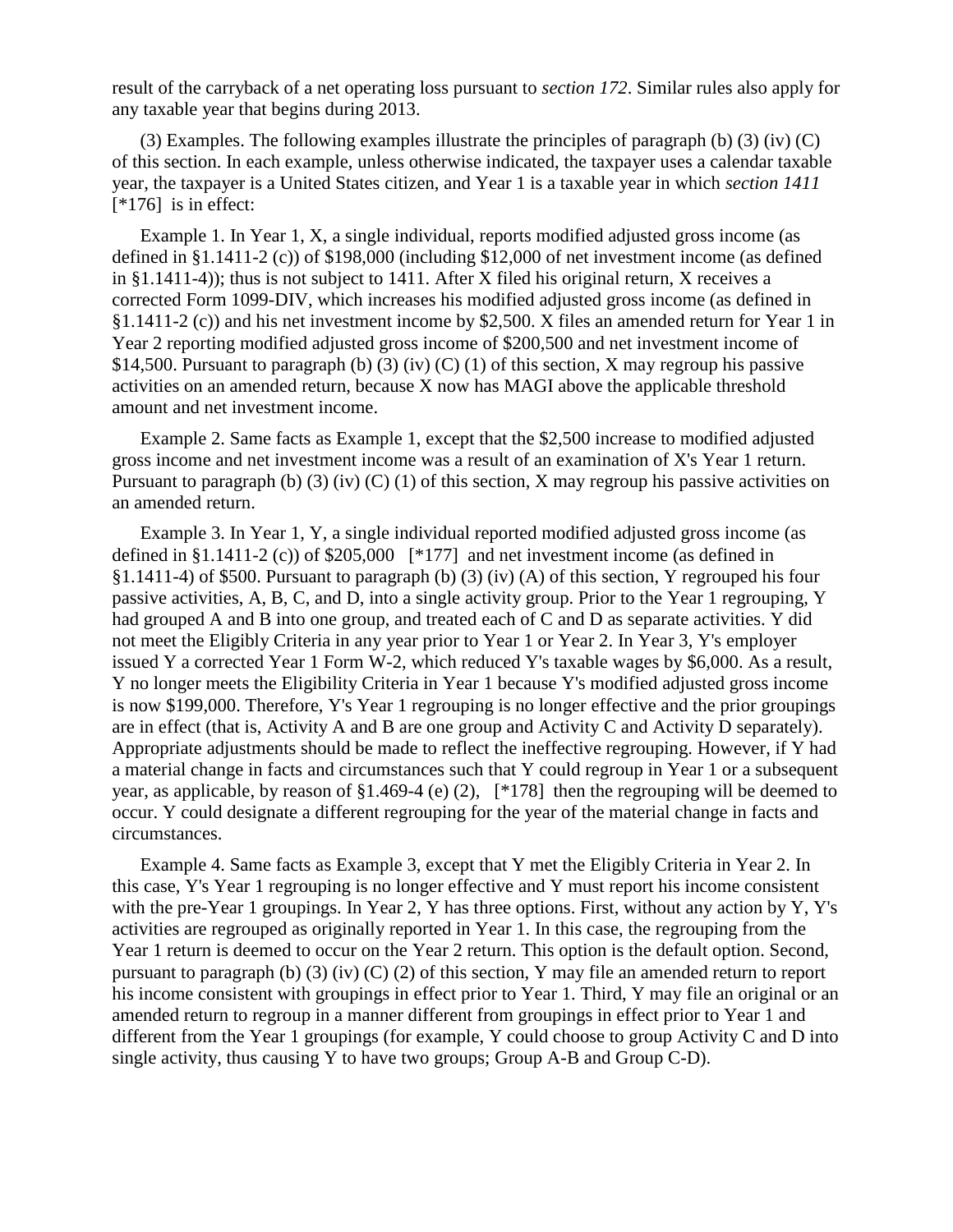(D) Effective/applicability date. This section applies to taxable years beginning after December 31, 2013. [\*179] However, taxpayers may apply this section to taxable years beginning after December 31, 2012.

\* \* \*

Par. 4. An undesignated center heading and *§1.1411-0* are added immediately following *§1.1403-1* to read as follows:

Net Investment Income Tax

*§1.1411-0* Table of contents of provisions applicable to *section 1411*.

This section lists the table of contents for §§1.1411-1 through 1.1411-10.

*§1.1411-1* General rules.

(a) General rule.

(b) Adjusted gross income.

(c) Effect of *section 1411* and the regulations thereunder for other purposes.

(d) Definitions.

(e) Disallowance of certain credits against the *section 1411* tax.

(f) Application to taxable years beginning before January 1, 2014.

(1) Retroactive application of regulations.

(2) Reliance and transitional rules.

(g) Effective/applicability date.

*§1.1411-2* Application to individuals.

(a) Individual to whom tax applies.

(1) In general.

(2) Special rules.

(i) Dual resident individuals treated as residents of a foreign country under an income tax treaty.

(ii) Dual-status resident aliens.

(iii) Joint returns in the case of a nonresident alien individual married to a United States citizen or resident.

(A) Default treatment.

(B) Taxpayer election.

(1) Effect of election.

(2) [\*180] Procedural requirements for making election.

(3) Ineffective elections.

(iv) Joint returns for a year in which nonresident alien married to a United States citizen or resident becomes a United States resident.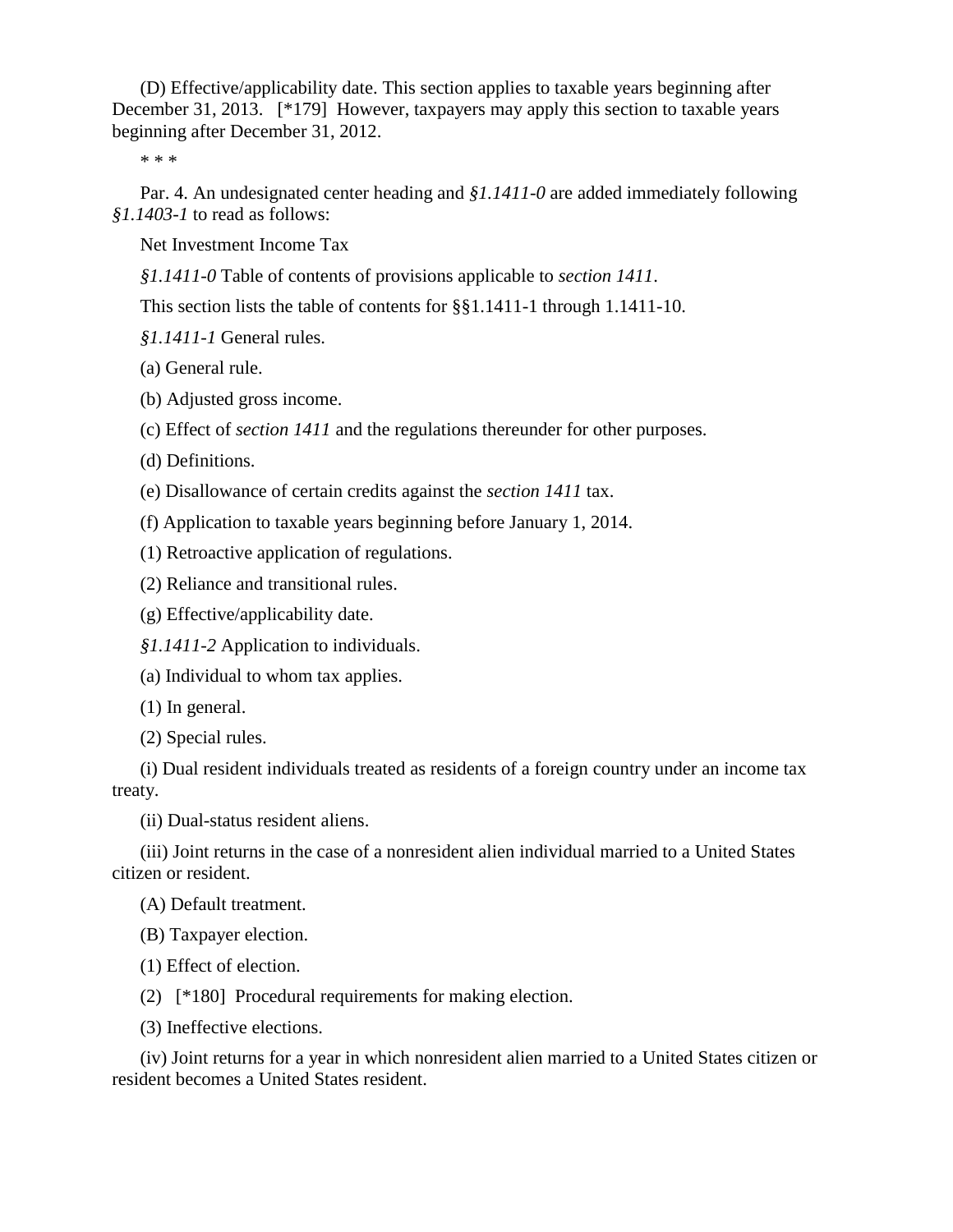(A) Default treatment.

- (B) Taxpayer election.
- (1) Effect of election.
- (2) Procedural requirements for making election.
- (v) Grantor trusts.
- (vi) Bankruptcy estates.
- (vii) Bona fide residents of United States territories.
- (A) Applicability.
- (B) Coordination with exception for nonresident aliens.
- (C) Definitions.
- (1) Bona fide resident.
- (2) United States territory.
- (b) Calculation of tax.
- (1) In general.
- (2) Example.
- (c) Modified adjusted gross income.
- (1) General rule.
- (2) Rules with respect to CFCs and PFICs.
- (d) Threshold amount.
- (1) In general.
- (2) Taxable year of less than twelve months.
- (i) General rule.
- (ii) Change of annual accounting period.
- (e) Effective/applicability date.
- *§1.1411-3* Application to estates and trusts.
- (a) Estates and trusts to which tax applies.
- (1) In general.
- (i) General application.
- (ii) Calculation of tax.
- (2) Taxable year of less than twelve months.
- (i) General rule.
- (ii) Change of annual accounting period.
- (3) Rules with respect to CFCs and PFICs.
- (b) Application to certain trusts [\*181] and estates.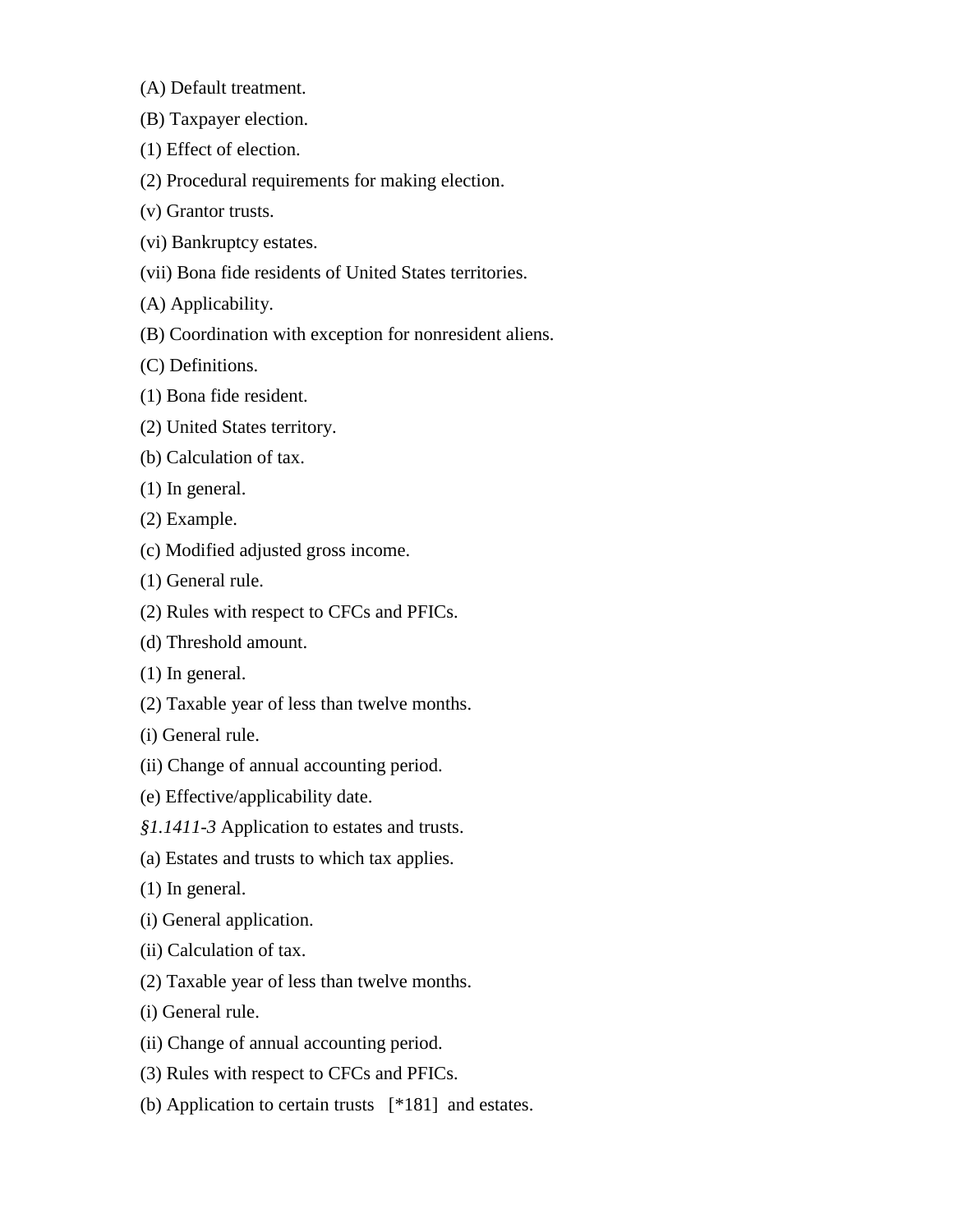- (1) Exception for certain trusts and estates.
- (2) Special rules for certain taxable trusts and estates.
- (i) Qualified funeral trusts.
- (ii) Bankruptcy estates.
- (c) Application to electing small business trusts (ESBTs).
- (1) General application.
- (2) Computation of tax.
- (i) Step one.
- (ii) Step two.
- (ii) Step three.
- (3) Example.
- (d) Application to charitable remainder trusts (CRTs).
- (1) Operational rules.
- (i) Treatment of annuity or unitrust distributions.
- (ii) Apportionment among multiple beneficiaries.
- (iii) Accumulated net investment income.
- (2) Application of *section 664*.
- (i) General rule.
- (ii) Special rules for CRTs with income from CFCs or PFICs [Reserved]
- (iii) Examples.
- (3) Elective simplified method. [Reserved]
- (e) Calculation of undistributed net investment income.
- (1) In general.
- (2) Undistributed net investment income.
- (3) Distributions of net investment income to beneficiaries.
- (4) Deduction for amounts paid or permanently set aside for a charitable purpose.
- (5) Examples.
- (f) Effective/applicability date.
- *§1.1411-4* Definition of net investment income.
- (a) In general.
- (b) Ordinary course of a trade or business exception.
- (c) Other gross income from a trade or business described in §1.1411-5.
- (d) [\*182] Net gain.
- (1) Definition of disposition.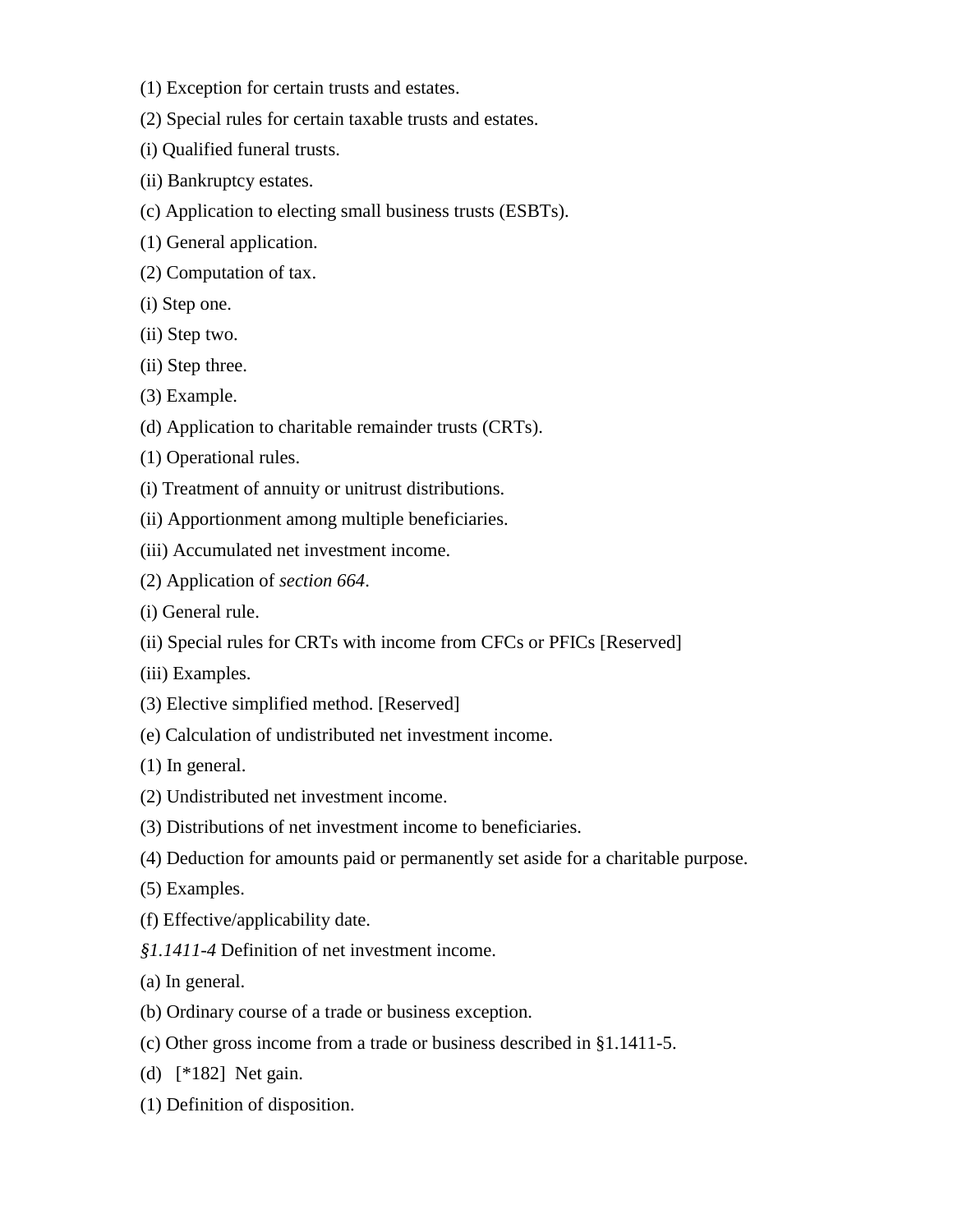(2) Limitation.

(3) Net gain attributable to the disposition of property.

(i) General rule.

(ii) Examples.

(4) Gains and losses excluded from net investment income.

(i) Exception for gain or loss attributable to property held in a trade or business not described in §1.1411-5.

(A) General rule.

(B) Special rules for determining whether property is held in a trade or business.

(C) Examples.

(ii) Other gains and losses excluded from net investment income.

(iii) Adjustment for capital loss carryforwards for previously excluded income. [Reserved]

(e) Net investment income attributable to certain entities.

(1) Distributions from estates and trusts.

(i) In general.

(ii) Distributions of accumulated net investment income from foreign nongrantor trusts to United States beneficiaries. [Reserved]

(2) CFCs and PFICs.

(3) Treatment of income from common trust funds. [Reserved]

(f) Properly allocable deductions.

(1) General rule.

(i) In general.

(ii) Limitations.

(2) Properly allocable deductions described in section 62.

(i) Deductions allocable to gross income from rents and royalties.

(ii) Deductions allocable to gross income from trades or businesses described in §1.1411-5.

(iii) [\*183] Penalty on early withdrawal of savings.

(iv) Net operating loss.

(v) Examples.

(3) Properly allocable deductions described in section 63 (d).

(i) Investment interest expense.

(ii) Investment expenses.

(iii) Taxes described in section  $164$  (a) (3).

(iv) Items described in *section 72 (b) (3)*.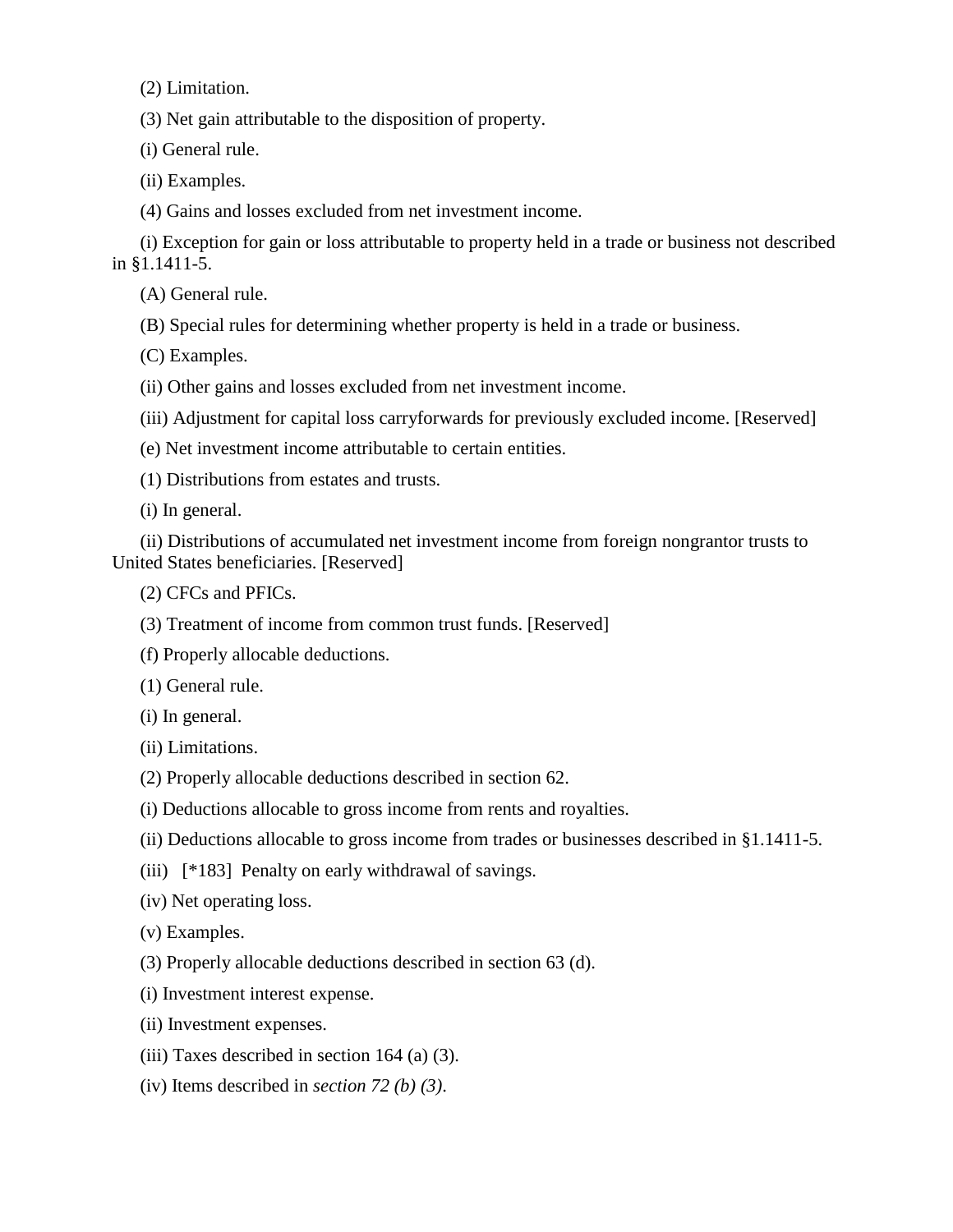- (v) Items described in section 691 (c).
- (vi) Items described in section 212 (3).
- (vii) Amortizable bond premium.
- (viii) Fiduciary expenses.
- (4) Loss deductions.
- (i) General rule.
- (ii) Examples.
- (5) Ordinary loss deductions for certain debt instruments.
- (6) Other deductions.
- (7) Application of limitations under sections 67 and 68.
- (i) Deductions subject to section 67.
- (ii) Deductions subject to section 68.
- (iii) Itemized deductions.
- (iv) Example.
- (g) Special rules.
- (1) Deductions allocable to both net investment income and excluded income.
- (2) Recoveries of properly allocable deductions.
- (i) General rule.
- (ii) Recoveries of items allocated between net investment income and excluded income.
- (iii) Recoveries with no prior year benefit.
- (iv) Examples.
- (3) Deductions described in section 691 (b).
- (4) Amounts described in section 642 (h).
- (5) Treatment of self-charged interest income.
- (6) [\*184] Treatment of certain nonpassive rental activities.
- (i) Gross income from rents.
- (ii) Gain or loss from the disposition of property.
- (7) Treatment of certain real estate professionals.
- (i) Safe harbor.
- (ii) Definitions.
- (A) Participation.
- (B) Rental real estate activity.
- (iii) Effect of safe harbor.
- (8) Treatment of former passive activities.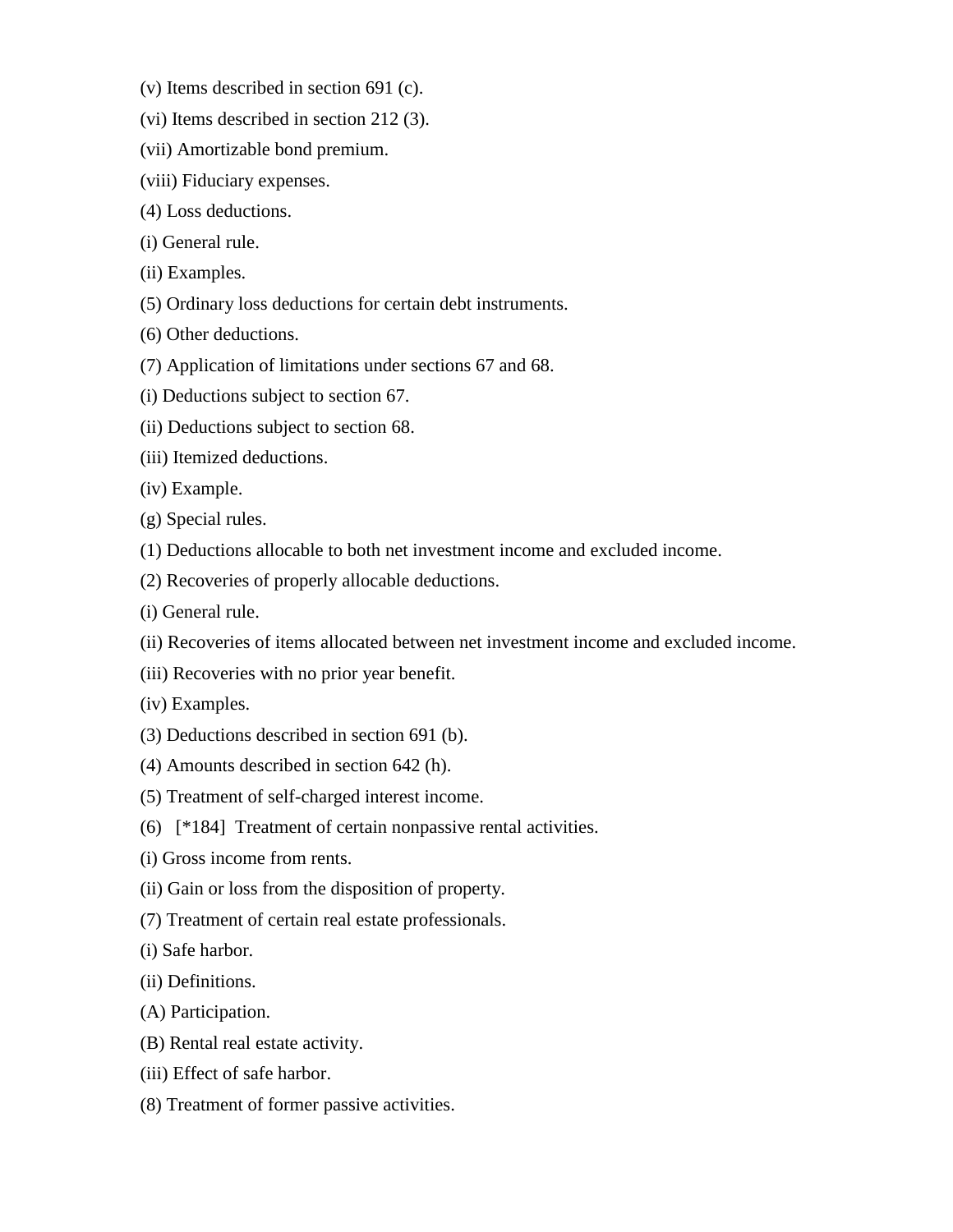(i) *Section 469 (f) (1) (A)* losses.

(ii) *Section 469 (f) (1) (C)* losses.

(iii) Examples.

(9) Treatment of *section 469 (g) (1)* losses.

(10) Treatment of section 707 (c) guaranteed payments. [Reserved]

(11) Treatment of section 736 payments. [Reserved]

(12) Income and deductions from certain notional principal contracts. [Reserved]

(13) Treatment of income or loss from REMIC residual interests. [Reserved]

(h) Net operating loss.

(1) In general.

(2) Applicable portion of a net operating loss.

(3) Section 1411 NOL amount of a net operating loss carried to and deducted in a taxable year.

(4) Total section 1411 NOL amount of a net operating loss deduction.

(5) Examples.

(i) Effective/applicability date.

*§1.1411-5* Trades and businesses to which tax applies.

(a) In general.

(b) Passive activity.

(1) In general.

(2) Application of income recharacterization rules.

(i) Income and gain [\*185] recharacterization.

(ii) Gain recharacterization.

(iii) Exception for certain portfolio recharacterizations.

(3) Examples.

(c) Trading in financial instruments or commodities.

(1) Definition of financial instruments.

(2) Definition of commodities.

(d) Effective/applicability date.

*§1.1411-6* Income on investment of working capital subject to tax.

(a) General rule.

(b) Example.

(c) Effective/applicability date.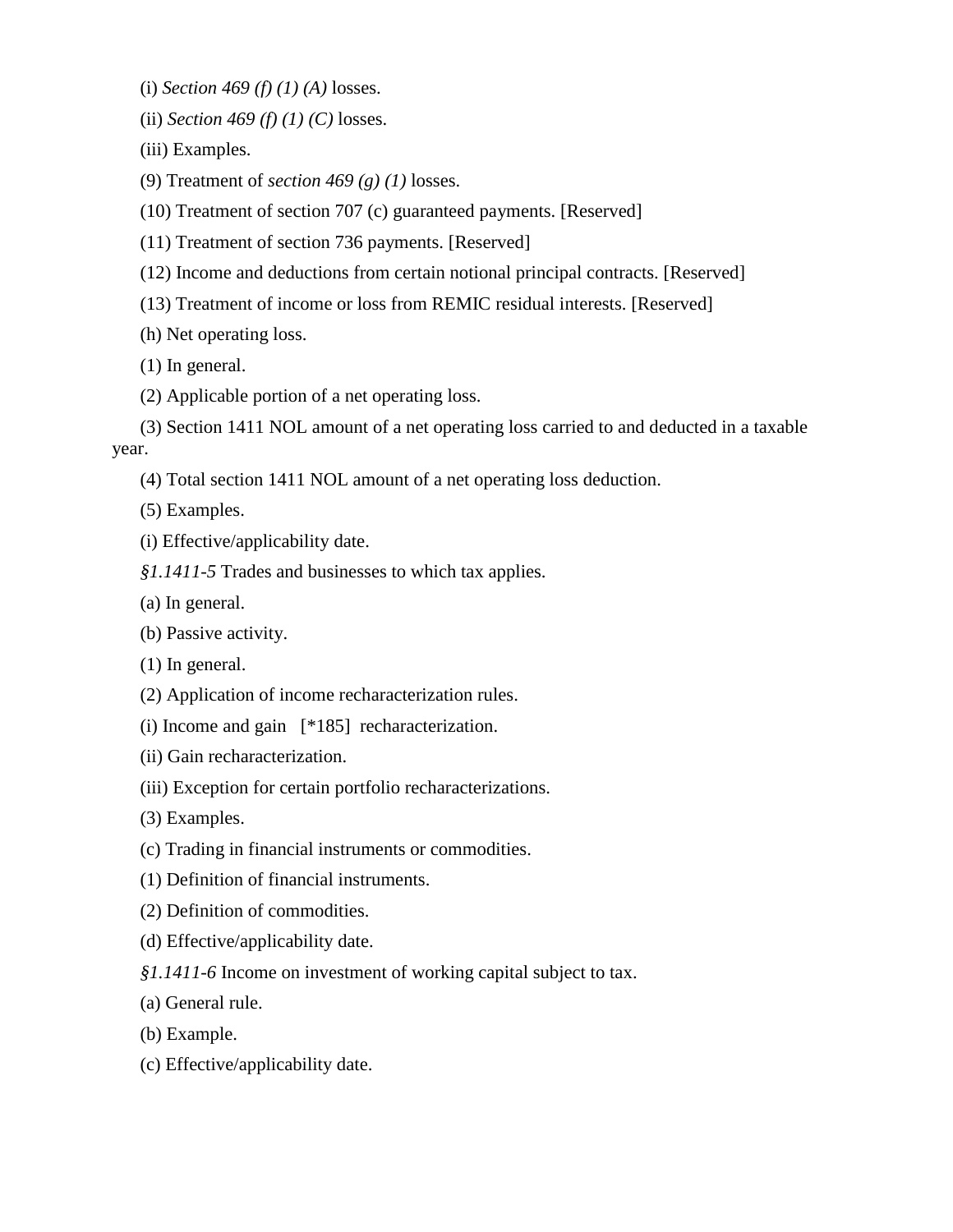*§1.1411-7* Exception for dispositions of certain active interests in partnerships and S corporations. [Reserved]

*§1.1411-8* Exception for distributions from qualified plans.

- (a) General rule.
- (b) Rules relating to distributions.
- (1) Actual distributions.
- (2) Amounts treated as distributed.
- (3) Amounts includible in gross income.
- (4) Amounts related to employer securities.
- (i) Dividends related to employer securities.
- (ii) Amounts related to the net unrealized appreciation in employer securities.
- (c) Effective/applicability date.
- *§1.1411-9* Exception for self-employment income.
- (a) General rule.
- (b) Special rule for traders.
- (c) Examples.
- (d) Effective/applicability date.

*§1.1411-10* Controlled foreign corporations and passive foreign investment companies.

- (a) In general.
- (b) Amounts derived from a trade or business [\*186] described in §1.1411-5.
- (1) In general.

(2) Coordination rule for changes in trade or business status.

(c) Calculation of net investment income.

(1) Dividends.

(i) Distributions of previously taxed earnings and profits.

(A) Rules when an election under paragraph (g) of this section is not in effect with respect to the shareholder.

(1) General rule.

(2) Exception for distributions attributable to earnings and profits previously taken into account for purposes of *section 1411*.

(B) Rule when an election under paragraph (g) of this section is in effect with respect to the shareholder.

(C) Special rule for certain distributions related to 2013 taxable years.

(1) Scope.

(2) Rule.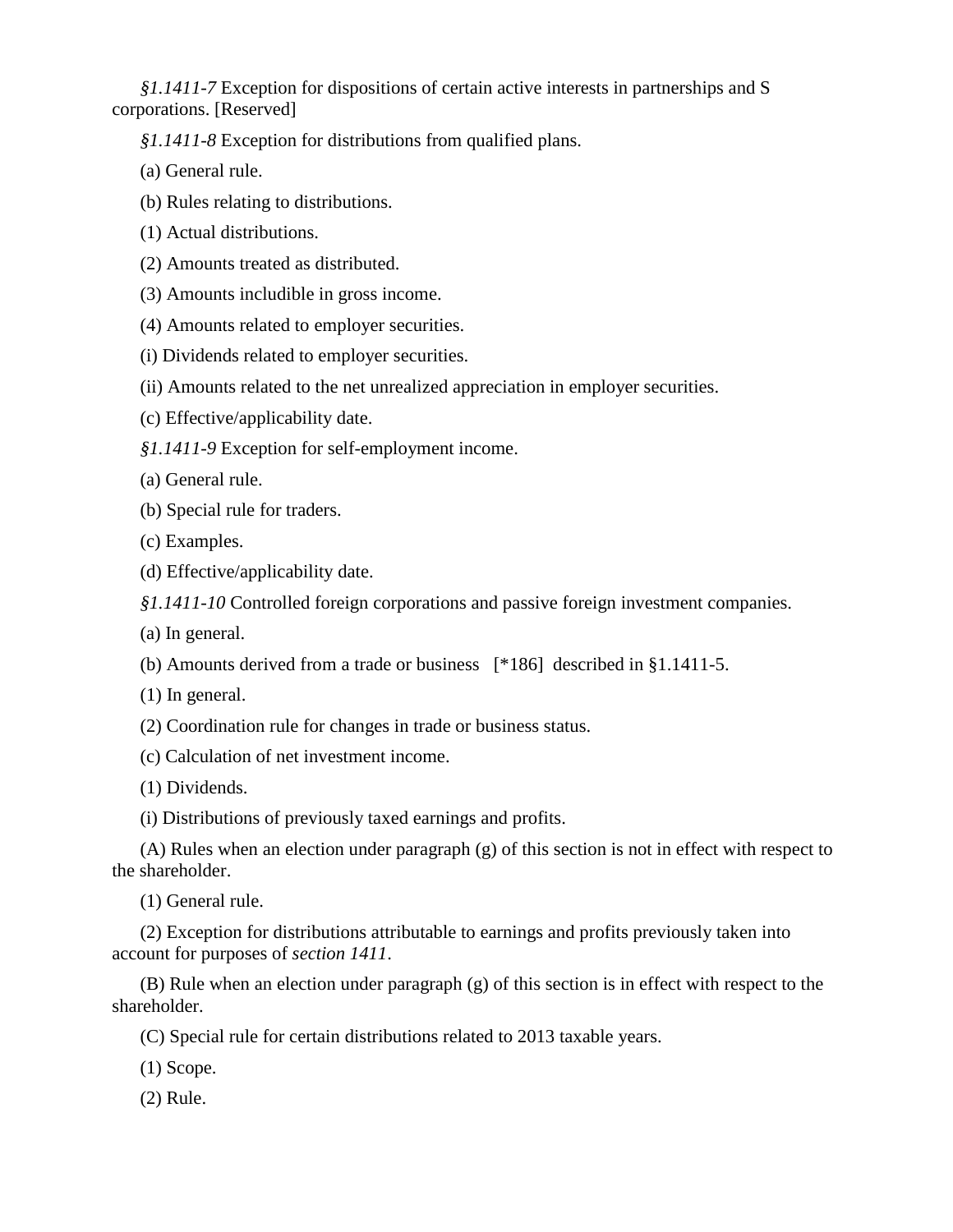(3) Ordering rule.

(ii) Excess distributions that constitute dividends.

(2) Net gain.

(i) Gains treated as excess distributions.

(ii) Inclusions and deductions with respect to section 1296 mark to market elections.

(iii) Gain or loss attributable to the disposition of stock of CFCs and QEFs.

(iv) Gain or loss attributable to the disposition of interests in domestic partnerships or S corporations that own directly or indirectly stock of CFCs or QEFs.

(3) Application of section 1248.

(4) Amounts distributed by an estate or trust.

(5) Properly [\*187] allocable deductions.

(i) General rule.

(ii) Additional rules.

(d) Conforming basis adjustments.

(1) Basis adjustments under sections 961 and 1293.

(i) Stock held by individuals, estates, or trusts.

(ii) Stock held by domestic partnerships or S corporations.

(A) Rule when an election under paragraph (g) of this section is not in effect.

(B) Rules when an election under paragraph (g) of this section is in effect.

(2) Special rules for partners that own interests in domestic partnerships that own directly or indirectly stock of CFCs or QEFs.

(3) Special rules for S corporation shareholders that own interests in S corporations that own directly or indirectly stock of CFCs or QEFs.

(4) Special rules for participants in common trust funds.

(e) Conforming adjustments to modified adjusted gross income and adjusted gross income.

(1) Individuals.

(2) Estates and trusts.

(f) Application to estates and trusts.

(g) Election with respect to CFCs and QEFs.

(1) Effect of election.

(2) Years to which election applies.

(i) In general.

(ii) Termination of interest in CFC or QEF.

(iii) Termination of partnership.

(3) Who may make the election.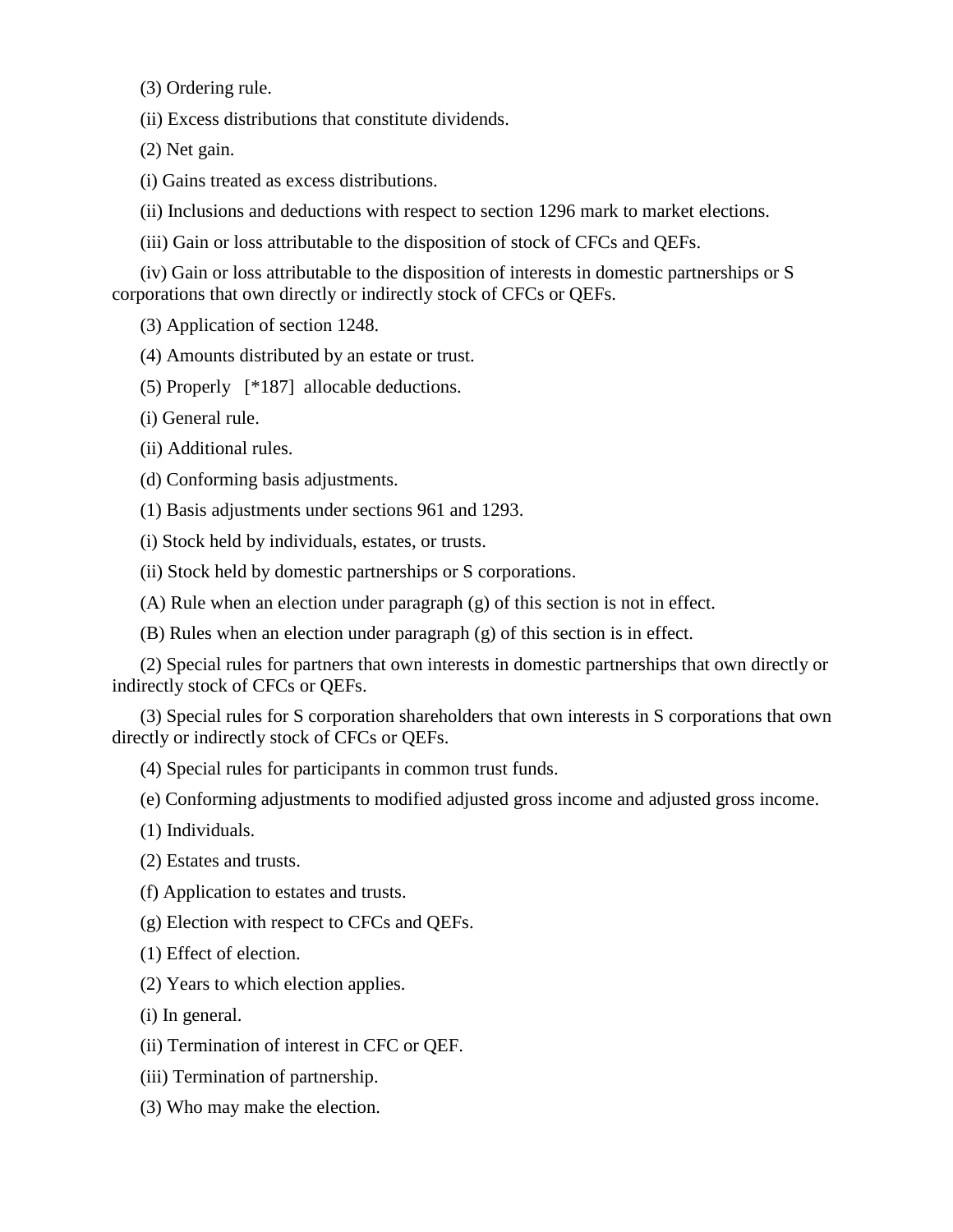(4) Time and manner for making the election.

(i) Individuals, estates, and trusts.

(A) [\*188] General rule.

(B) Special rule for charitable remainder trusts (CRTs).

(ii) Certain domestic passthrough entities.

(iii) Taxable years that begin before January 1, 2014.

(A) Individuals, estates, or trusts.

(B) Certain domestic passthrough entities.

(iv) Time for making election.

(h) Examples.

(i) Effective/applicability date.

Par. 5. *Sections 1.1411-1 through 1.1411-10* are added to read as follows:

\* \* \*

Sec.

1.1411-1 General rules.

1.1411-2 Application to individuals.

1.1411-3 Application to estates and trusts.

1.1411-4 Definition of net investment income.

1.1411-5 Trades or businesses to which tax applies.

1.1411-6 Income on investment of working capital subject to tax.

1.1411-7 [Reserved]

1.1411-8 Exception for distributions from qualified plans.

1.1411-9 Exception for self-employment income.

1.1411-10 Controlled foreign corporations and passive foreign investment companies.

\* \* \*

*§1.1411-1* General rules.

(a) General rule. Except as otherwise provided, all Internal Revenue Code (Code) provisions that apply for chapter 1 purposes in determining taxable income (as defined in *section 63 (a)*) of a taxpayer also apply in determining the tax imposed by *section 1411*.

(b) Adjusted gross income. All references [\*189] to an individual's adjusted gross income are treated as references to adjusted gross income as defined in section 62, and all references to an estate's or trust's adjusted gross income are treated as references to adjusted gross income as defined in section 67 (e). However, there may be additional adjustments to adjusted gross income because of investments in controlled foreign corporations (CFCs) or passive foreign investment companies (PFICs). See §1.1411-10 (e).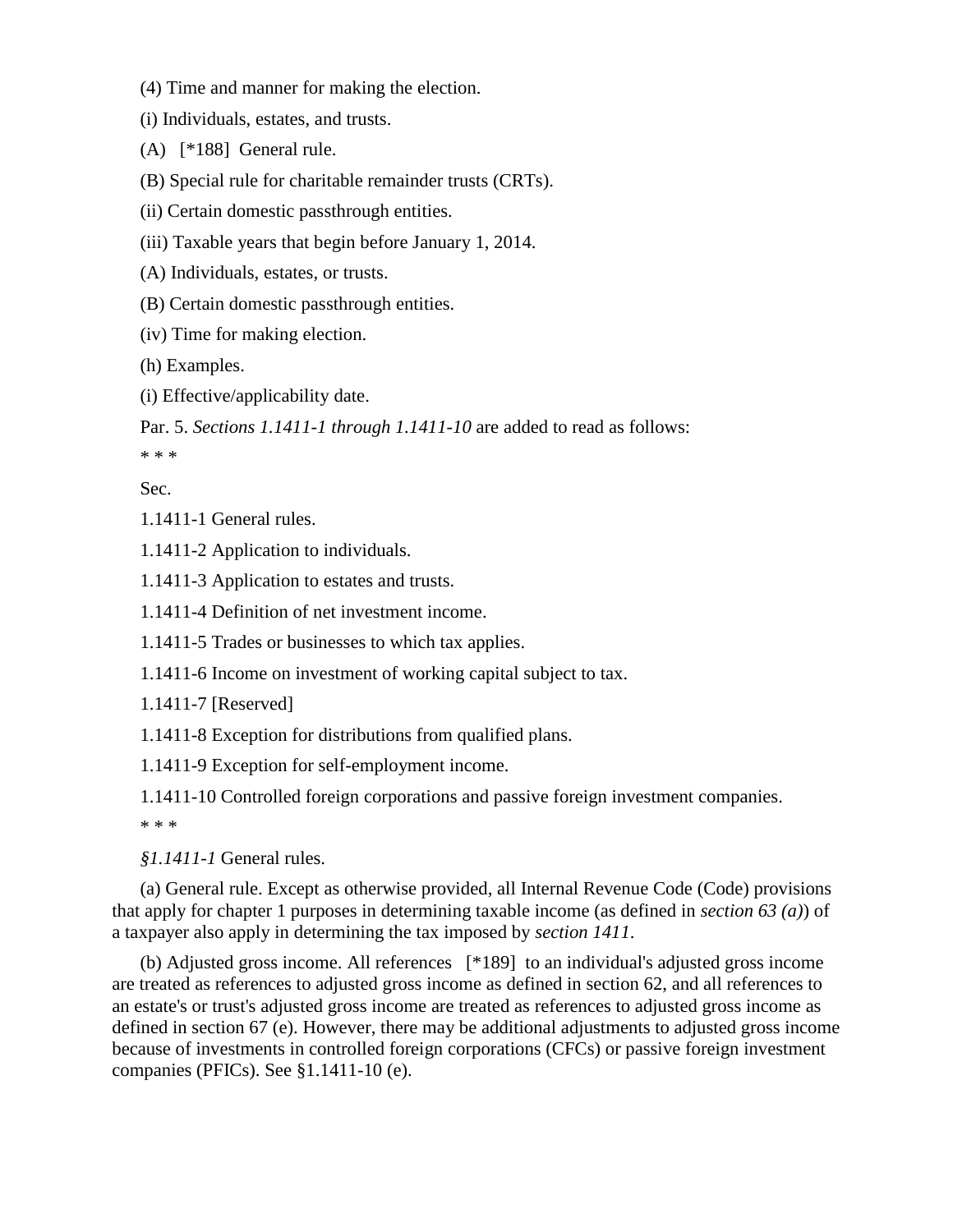(c) Effect of *section 1411* and the regulations thereunder for other purposes. The inclusion or exclusion of items of income, gain, loss, or deduction in determining net investment income for purposes of *section 1411*, and the assignment of items of income, gain, loss, or deduction to a particular category of net investment income under section 1411 (c) (1) (A), does not affect the treatment of any item of income, gain, loss, or deduction under any provision of the Code other than *section 1411*.

(d) Definitions. The following definitions apply for purposes of calculating net investment income under *section 1411* and the regulations thereunder--

- (1) The term gross income from annuities under section 1411 (c) (1) (A) includes the [\*190] amount received as an annuity under an annuity, endowment, or life insurance contract that is includible in gross income as a result of the application of *section 72 (a)* and *section 72 (b)*, and an amount not received as an annuity under an annuity contract that is includible in gross income under *section 72 (e)*. In the case of a sale of an annuity, to the extent the sales price of the annuity does not exceed its surrender value, the gain recognized would be treated as gross income from an annuity within the meaning of *section 1411* (c) (1) (A) (i) and §1.1411-4 (a) (1) (i). However, if the sales price of the annuity exceeds its surrender value, the seller would treat the gain equal to the difference between the basis in the annuity and the surrender value as gross income from an annuity described in section 1411 (c) (1)  $(A)$  (i) and  $\S1.1411-4$  (a) (1) (i) and the excess of the sales price over the surrender value as gain from the disposition of property included in section 1411 (c) (1) (A) (iii) and §1.1411-4 (a) (1) (iii). The term gross income from annuities does not include amounts paid in consideration for services rendered. For example, distributions from a foreign retirement plan [\*191] that are paid in the form of an annuity and include investment income that was earned by the retirement plan does not constitute income from an annuity within the meaning of section 1411 (c) (1) (A) (i).
- (2) The term controlled foreign corporation (CFC) is as defined in section 953 (c) (1) (B) or 957 (a).
- (3) The term gross income from dividends includes any item treated as a dividend for purposes of chapter 1. See also §1.1411-10 for additional amounts that constitute gross income from dividends. The term gross income from dividends includes, but is not limited to, amounts treated as dividends--
	- (i) Pursuant to subchapter C that are included in gross income (including constructive dividends);
	- (ii) Pursuant to section 1248 (a), other than as provided in  $§1.1411-10$ ;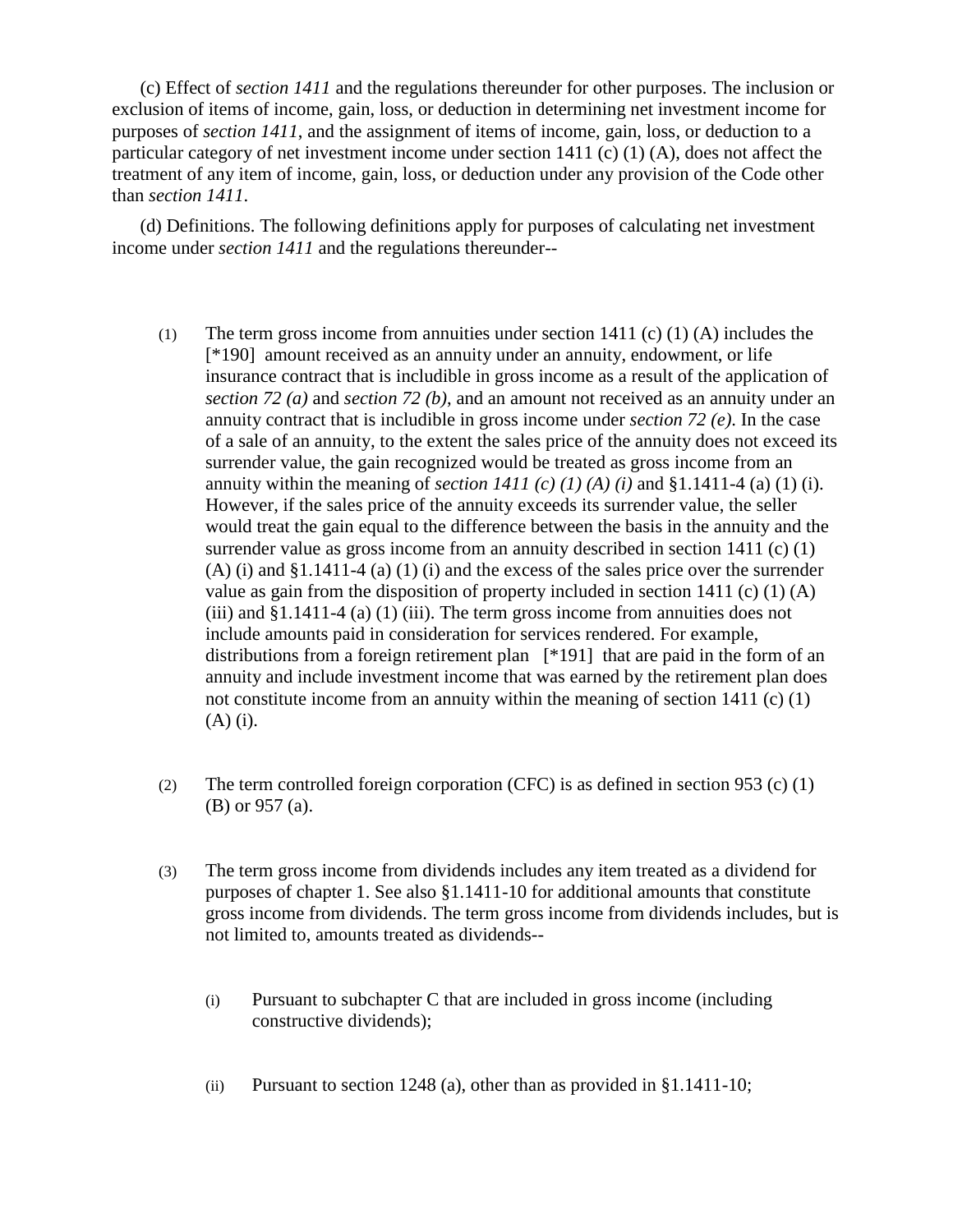- (iii) Pursuant to *§1.367 (b)-2 (e) (2)*;
- (iv) Pursuant to section 1368 (c)  $(2)$ ; and
- (v) Substitute dividends that represent payments made to the transferor of a security in a securities lending transaction or a sale-repurchase transaction.
- (4) The term excluded income means:
	- (i) Items of income excluded from gross income in chapter 1. For example, interest on state and local bonds excluded from gross income under section 103 and gain from [\*192] the sale of a principal residence excluded from gross income under section 121.
	- (ii) Items of income not included in net investment income, as determined under §§1.1411-4 and 1.1411-10. For example, wages, unemployment compensation, Alaska Permanent Fund Dividends, alimony, and Social Security Benefits.
	- (iii) Items of gross income and net gain specifically excluded by *section 1411*, the regulations thereunder, or other guidance published in the Internal Revenue Bulletin. For example, gains from the disposition of property used in a trade of business not described in section 1411 (c) (2) under  $\S 1.1411-4$  (d) (4) (i), distributions from certain Qualified Plans described in section 1411 (c) (5) and §1.1411-8, income taken into account in determining self-employment income that is subject to tax under *section 1401 (b)* described in section 1411 (c) (6) and §1.1411-9, and section 951 (a) inclusions from a CFC for which a  $§1.1411-10(g)$  election is not in effect.
- (5) The term individual means any natural person.
- (6) The term gross income from interest includes any item treated as interest income for purposes of chapter 1 and substitute interest that represents payments made to the transferor of a security [\*193] in a securities lending transaction or a salerepurchase transaction.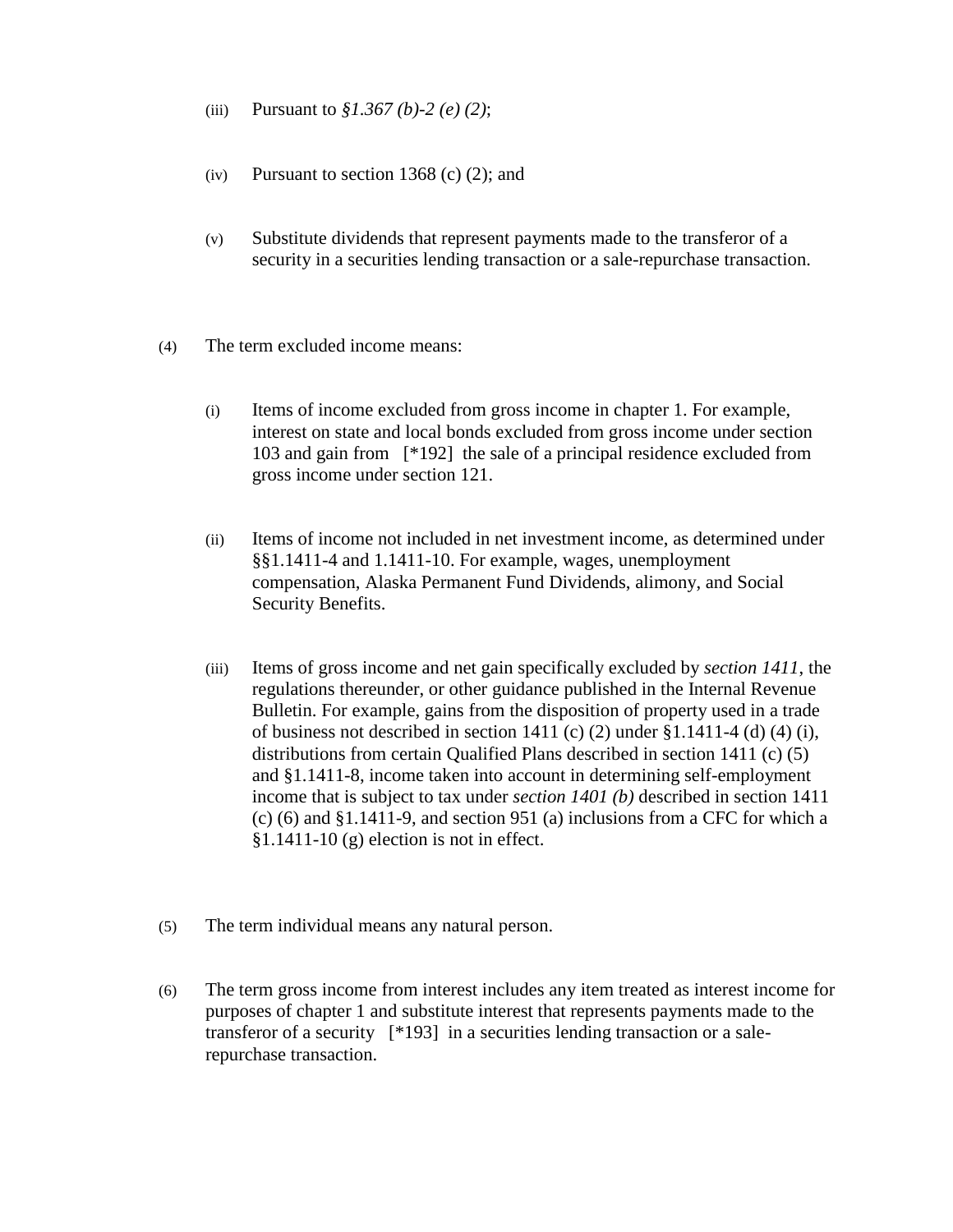- (7) The term married and married taxpayer has the same meaning as in section 7703.
- (8) The term net investment income (NII) means net investment income as defined in section 1411 (c) and §1.1411-4, as adjusted pursuant to the rules described in  $$1.1411-10$  (c).
- (9) The term passive foreign investment company (PFIC) is as defined in section 1297 (a).
- (10) The term gross income from rents includes amounts paid or to be paid principally for the use of (or the right to use) tangible property.
- (11) The term gross income from royalties includes amounts received from mineral, oil, and gas royalties, and amounts received for the privilege of using patents, copyrights, secret processes and formulas, goodwill, trademarks, tradebrands, franchises, and other like property.
- (12) The term trade or business refers to a trade or business within the meaning of section 162.
- (13) The term United States person is as defined in section 7701 (a) (30).
- (14) The term United States shareholder is as defined in section 951 (b).

(e) Disallowance of certain credits against the *section 1411* tax. Amounts that may be credited against only the tax imposed by chapter [\*194] 1 of the Code may not be credited against the *section 1411* tax imposed by chapter 2A of the Code unless specifically provided in the Code. For example, the foreign income, war profits, and excess profits taxes that are allowed as a foreign tax credit by *section 27 (a)*, *section 642 (a)*, and *section 901*, respectively, are not allowed as a credit against the *section 1411* tax.

(f) Application to taxable years beginning before January 1, 2014-- (1) Retroactive application of regulations. Taxpayers that are subject to *section 1411*, and any other taxpayer to which these regulations may apply (such as partnerships and S corporations), may apply §§1.1411-1 through 1.1411-10 (including the ability to make any election(s) contained therein) in any taxable year that begins after December 31, 2012, but before January 1, 2014, for which the period of limitation under *section 6501* has not expired.

(2) Reliance and transitional rules. For taxable years beginning before January 1, 2014, the Internal Revenue Service will not challenge a taxpayer's computation of tax under *section 1411* if the taxpayer has made a reasonable, good faith effort to comply with the requirements of *section 1411*. For example, [\*195] a taxpayer's compliance with the provisions of the proposed and final regulations under *section 1411* (REG-130507-11 or REG-130843-13), generally, will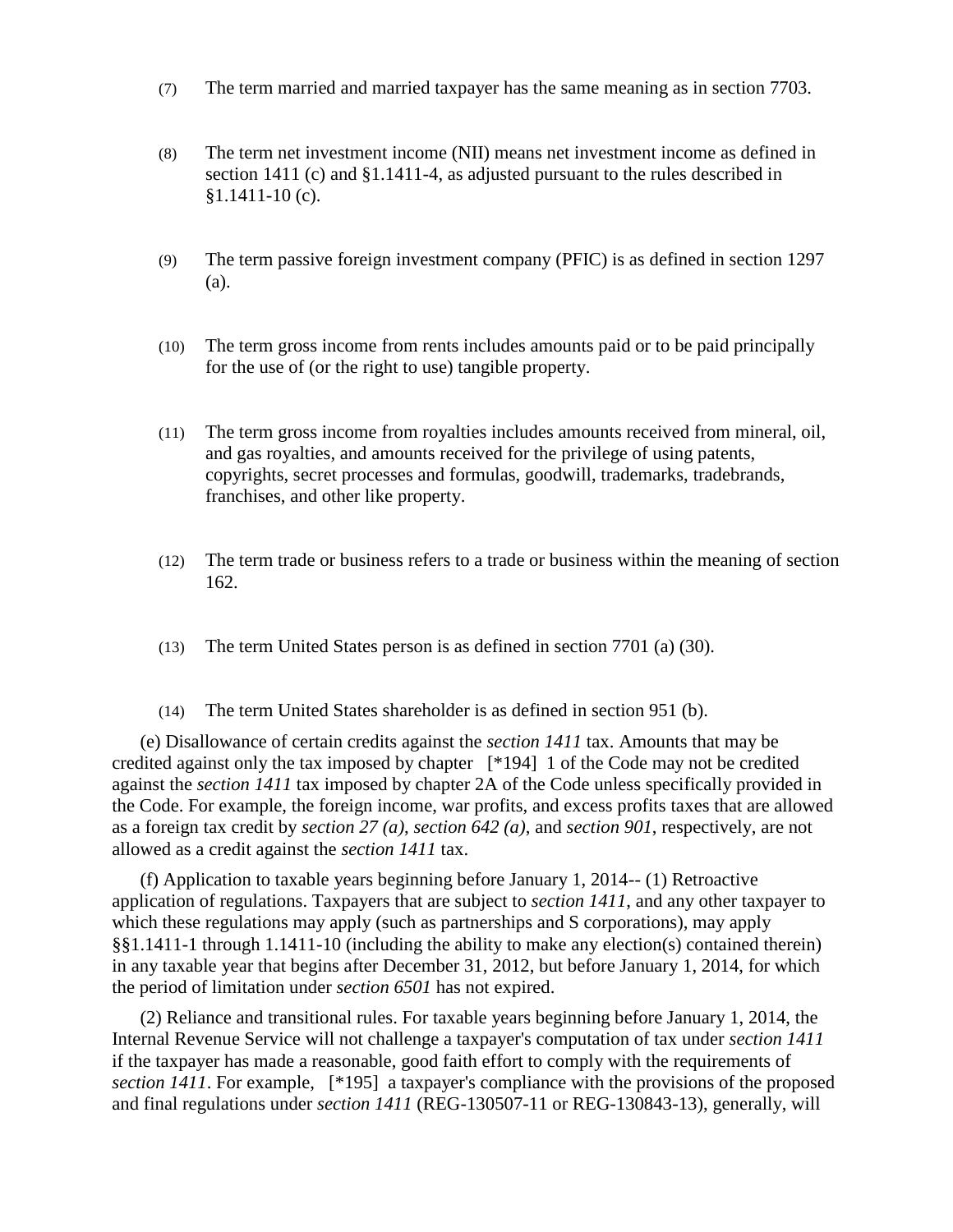be considered a reasonable, good faith effort to comply with the requirements of *section 1411* if reliance on such regulation projects under *section 1411* are applied in their entirety, and the taxpayer makes reasonable adjustments to ensure that their *section 1411* tax liability in the taxable years beginning after December 31, 2013, is not inappropriately distorted by the positions taken in taxable years beginning after December 31, 2012, but before January 1, 2014. A similar rule applies to any other taxpayer to which these regulations may apply (such as partnerships and S corporations).

(g) Effective/applicability date. This section applies to taxable years beginning after December 31, 2013. However, taxpayers may apply this section to taxable years beginning after December 31, 2012, in accordance with paragraph (f) of this section.

*§1.1411-2* Application to individuals.

(a) Individual to whom tax applies-- (1) In general. *Section 1411* applies to an individual who is a citizen or resident of the United States (within the meaning of *section 7701 (a) (30) (A)*). [\*196] *Section 1411* does not apply to nonresident alien individuals (within the meaning of *section 7701 (b) (1) (B)*). See paragraph (a) (2) (vi) of this section for special rules regarding bona fide residents of United States territories.

(2) Special rules-- (i) Dual resident individuals treated as residents of a foreign country under an income tax treaty. A dual resident taxpayer (as defined in *§301.7701 (b)-7 (a) (1)*) who determines that he or she is a resident of a foreign country for treaty purposes pursuant to an income tax treaty between the United States and the foreign country and who claims benefits of the treaty as a nonresident of the United States will be treated as a nonresident alien of the United States for purposes of paragraph (a) (1) of this section.

(ii) Dual-status resident aliens. A dual-status individual who is a resident of the United States for a portion of a taxable year and a nonresident alien for the other portion of the taxable year will not be subject to *section 1411* with respect to the portion of the year for which that individual is treated as a nonresident alien. The only income the individual must take into account for purposes of *section 1411* is the income [\*197] he or she receives during the portion of the year for which he or she is treated as a resident of the United States. The threshold amount under paragraph (d) (1) of this section applies.

(iii) Joint returns in the case of a nonresident alien individual married to a United States citizen or resident-- (A) Default treatment. In the case of a United States citizen or resident who is married to a nonresident alien individual, the spouses will be treated as married filing separately for purposes of *section 1411*. For purposes of calculating the tax imposed under section 1411 (a) (1), the United States citizen or resident spouse will be subject to the threshold amount for a married taxpayer filing a separate return in paragraph (d) (1) (ii) of this section, and the nonresident alien spouse will not be subject to tax under *section 1411*. In accordance with the rules for married individuals filing separate returns, the spouse that is a United States citizen or resident must determine his or her own net investment income and modified adjusted gross income.

(B) Taxpayer election. Married taxpayers who file a joint Federal income tax return pursuant to a *section 6013 (g)* election for purposes of [\*198] chapter 1 and chapter 24 also may elect to be treated as making a *section 6013 (g)* election for purposes of chapter 2A (relating to the tax imposed by *section 1411*).

(1) Effect of election. For purposes of calculating the tax imposed under section 1411 (a) (1), the effect of an election under *section 6013 (g)* is to include the combined income of the United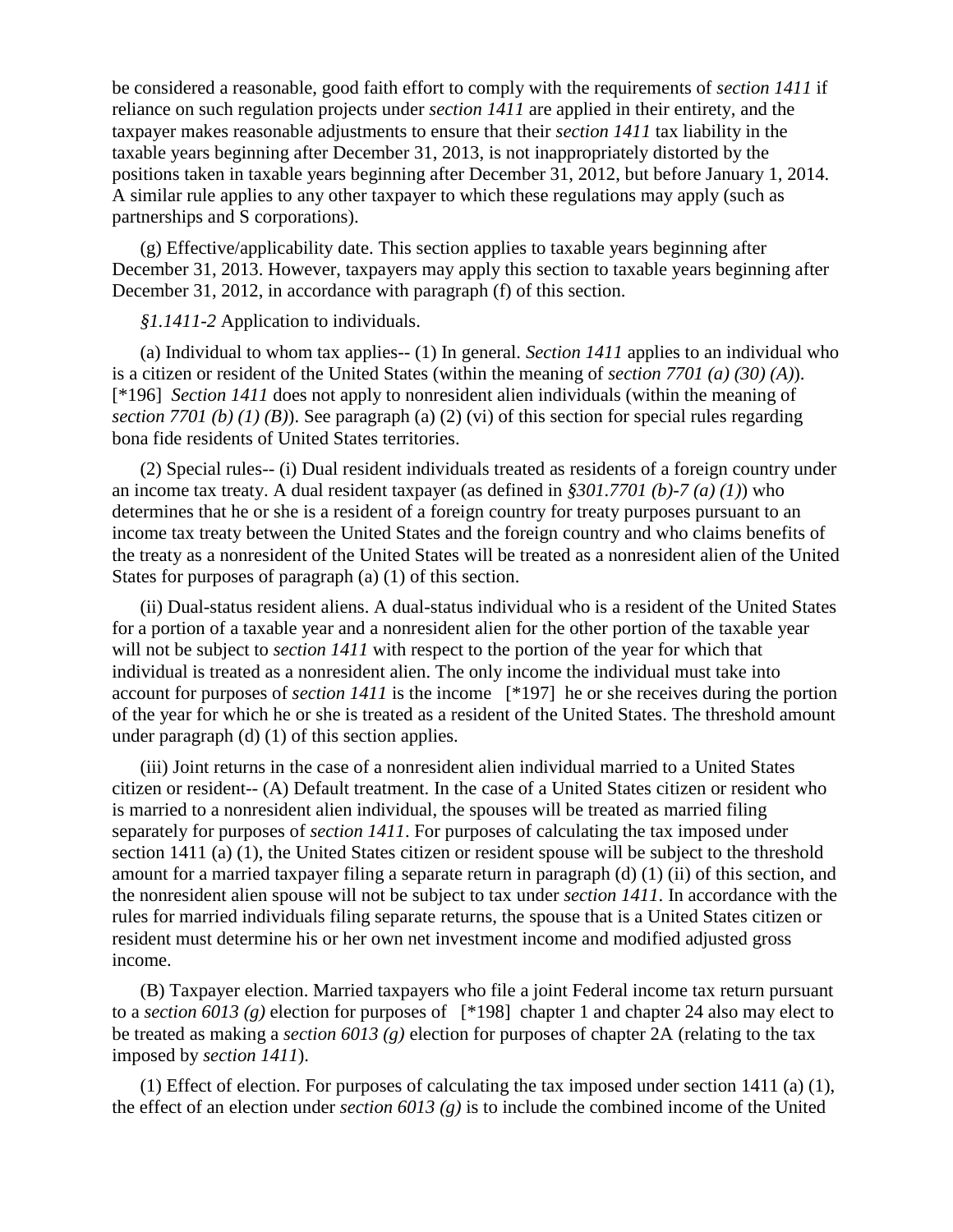States citizen or resident spouse and the nonresident spouse in the section 1411 (a) (1) calculation and to apply the threshold amount for a taxpayer making a joint return as set out in paragraph (d) (1) (i) of this section.

(2) Procedural requirements for making election. Taxpayers with a *section 6013 (g)* election in effect for chapter 1 and chapter 24 purposes for any taxable year beginning after December 31, 2012, or taxpayers making a *section 6013 (g)* election for chapter 1 and chapter 24 purposes in any taxable year beginning after December 31, 2012, who want to apply their *section 6013 (g)* election for purposes of chapter 2A must make the election for the first taxable year beginning after December 31, 2013, in which the United States taxpayer is subject to tax under *section 1411*. The determination of whether the United States [\*199] taxpayer is subject to tax under *section 1411* is made without regard to the effect of the *section 6013 (g)* election described in paragraph (a) (2) (iii) (B) of this section. The election, if made, must be made in the manner prescribed by forms, instructions, or in other guidance on an original or amended return for the taxable year for which the election is made. An election can be made on an amended return only if the taxable year for which the election is made, and all taxable years that are affected by the election, are not closed by the period of limitations on assessments under *section 6501*. Further, once made, the duration and termination of the *section 6013 (g)* election for chapter 2A is governed by the rules of section 6013 (g) (2) through (g) (6) and the regulations thereunder.

(3) Ineffective elections. In the event a taxpayer makes an election described in paragraph (a) (2) (iii) (B) of this section and subsequently determines that such taxpayer does not meet the criteria for making such election in such tax year described in paragraph (a) (2) (iii) (B) (2) of this section, then such original election will have no effect for that year and all future years. In such a case, [\*200] the taxpayer should make appropriate adjustments to properly reflect the ineffective election. However, notwithstanding the previous sentence, if a taxpayer meets the criteria for the same election in a subsequent year, such taxpayer is deemed to treat such original election as being made in that subsequent year unless the taxpayer files (or amends) the return for such subsequent year to report the taxpayer's net investment income tax without the original election. Furthermore, this paragraph (a) (2) (iii) (B) (3) shall not apply if a taxpayer does not meet the criteria described in paragraph (a)  $(2)$  (iii)  $(B)$   $(2)$  of this section for making such election in such tax year solely as a result of the carryback of a net operating loss pursuant to section 172.

(iv) Joint returns for a year in which nonresident alien married to a United States citizen or resident becomes a United States resident-- (A) Default treatment. In the case of a United States citizen or resident who is married to an individual who is a nonresident alien individual at the beginning of any taxable year, but is a United States resident at the close of such taxable year, each spouse will be treated as married filing separately [\*201] for the entire year for purposes of *section 1411*. For purposes of calculating the tax imposed under section 1411 (a) (1), each spouse will be subject to the threshold amount for a married taxpayer filing a separate return in paragraph (d) (1) (ii) of this section. The spouse who becomes a United States resident during the tax year will be subject to *section 1411* only with respect to income received for the portion of the year for which he or she is treated as a United States resident. Each spouse must determine his or her own net investment income and modified adjusted gross income.

(B) Taxpayer election. Married taxpayers who file a joint Federal income tax return pursuant to a section 6013 (h) election for purposes of chapter 1 and chapter 24 also may elect to be treated as making a section 6013 (h) election for purposes of chapter 2A for such tax year.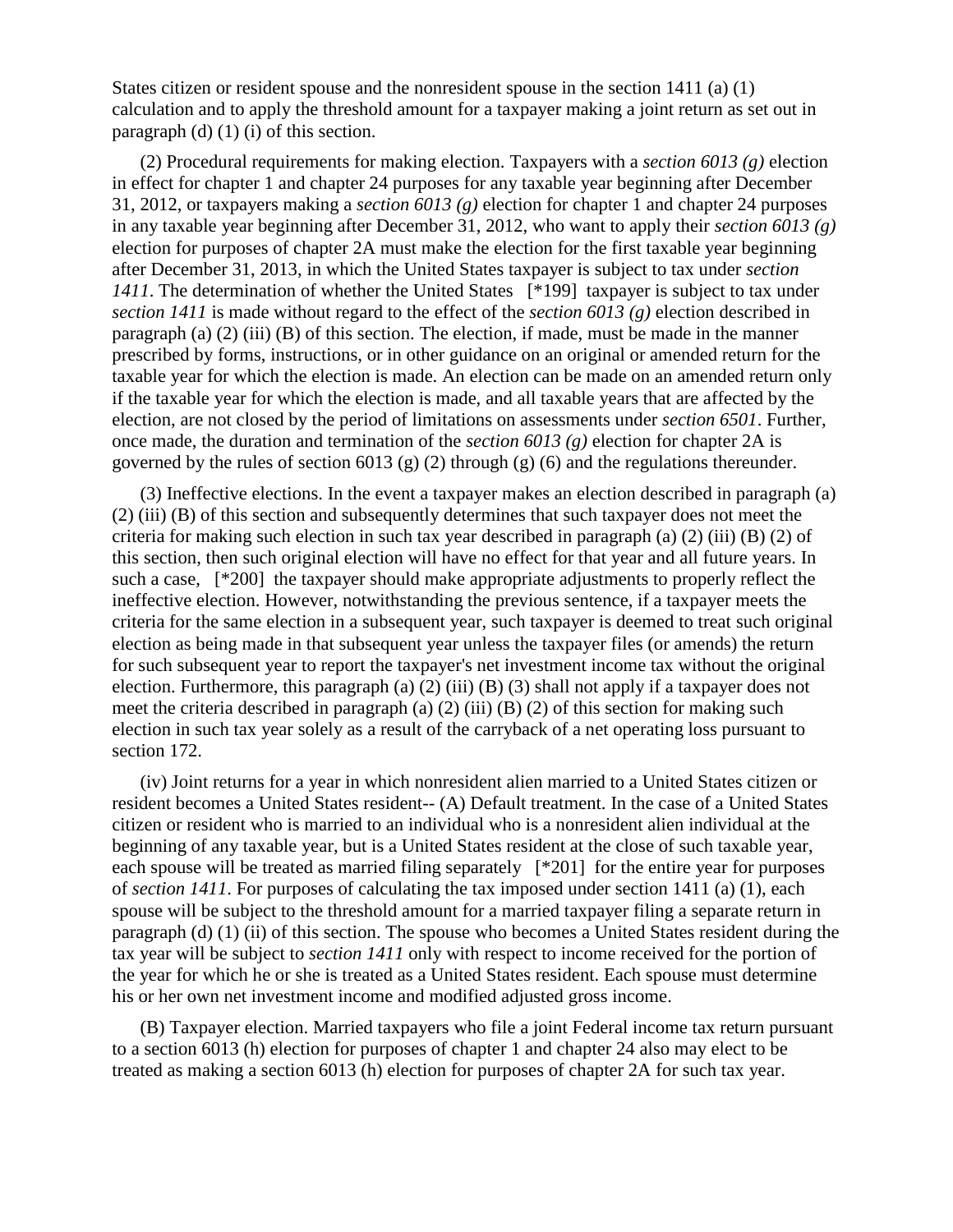(1) Effect of election. For purposes of calculating the tax imposed under section 1411 (a) (1), the effect of an election under *section 6013 (h)* is to include the combined income of the United States citizen or resident spouse and the dual-status resident spouse in the section 1411 (a) (1) calculation and to apply the threshold amount [\*202] for a taxpayer making a joint return as set out in paragraph (d) (1) (i) of this section.

(2) Procedural requirements for making election. Taxpayers who make a section 6013 (h) election for purposes of chapter 1 and chapter 24 for any taxable year beginning after December 31, 2012, may elect to have their section 6013 (h) election apply for purposes of chapter 2A. The election, if made, must be made in the manner prescribed by forms, instructions, or in other guidance on an original or amended return for the taxable year for which the election is made. An election can be made on an amended return only if the taxable year for which the election is made, and all taxable years that are affected by the election, are not closed by the period of limitations on assessments under section 6501. Further, in all cases, once made, the section 6013 (h) election is governed by the rules of section 6013 (h) (2) and the regulations thereunder.

(iv) Grantor trusts. For rules regarding the treatment of owners of grantor trusts, see §1.1411- 3 (b) (1) (v).

(v) Bankruptcy estates. A bankruptcy estate administered under chapter 7 (relating to liquidations) or chapter 11 (relating to reorganizations) of the [\*203] Bankruptcy Code (Title 11 of the United States Code) of a debtor who is an individual is treated as a married taxpayer filing a separate return for purposes of *section 1411*. See §1.1411-2 (d) (1) (ii).

(vi) Bona fide residents of United States territories-- (A) Applicability. An individual who is a bona fide resident of a United States territory is subject to the tax imposed by section 1411 (a) (1) only if the individual is required to file an income tax return with the United States upon application of *section 931*, *932*, *933*, or *935* and the regulations thereunder. With respect to an individual described in this paragraph (a) (2) (vi) (A), the amount excluded from gross income under *section 931* or *933* and any deduction properly allocable or chargeable against amounts excluded from gross income under *section 931* or *933*, respectively, is not taken into account in computing modified adjusted gross income under paragraph (c) of this section or net investment income (within the meaning of §1.1411-1 (d)).

(B) Coordination with exception for nonresident aliens. An individual who is both a bona fide resident of a United States territory and a nonresident alien individual with respect to the United [\*204] States is not subject to taxation under section 1411 (a) (1).

(C) Definitions. For purposes of this section--

(1) Bona fide resident. The term bona fide resident has the meaning provided under section 937 (a).

(2) United States territory. The term United States territory means American Samoa, Guam, the Northern Mariana Islands, Puerto Rico, or the United States Virgin Islands.

(b) Calculation of tax-- (1) In general. In the case of an individual described in paragraph (a) (1) of this section, the tax imposed by section 1411 (a) (1) for each taxable year is equal to 3.8 percent of the lesser of--

(i) Net investment income for such taxable year; or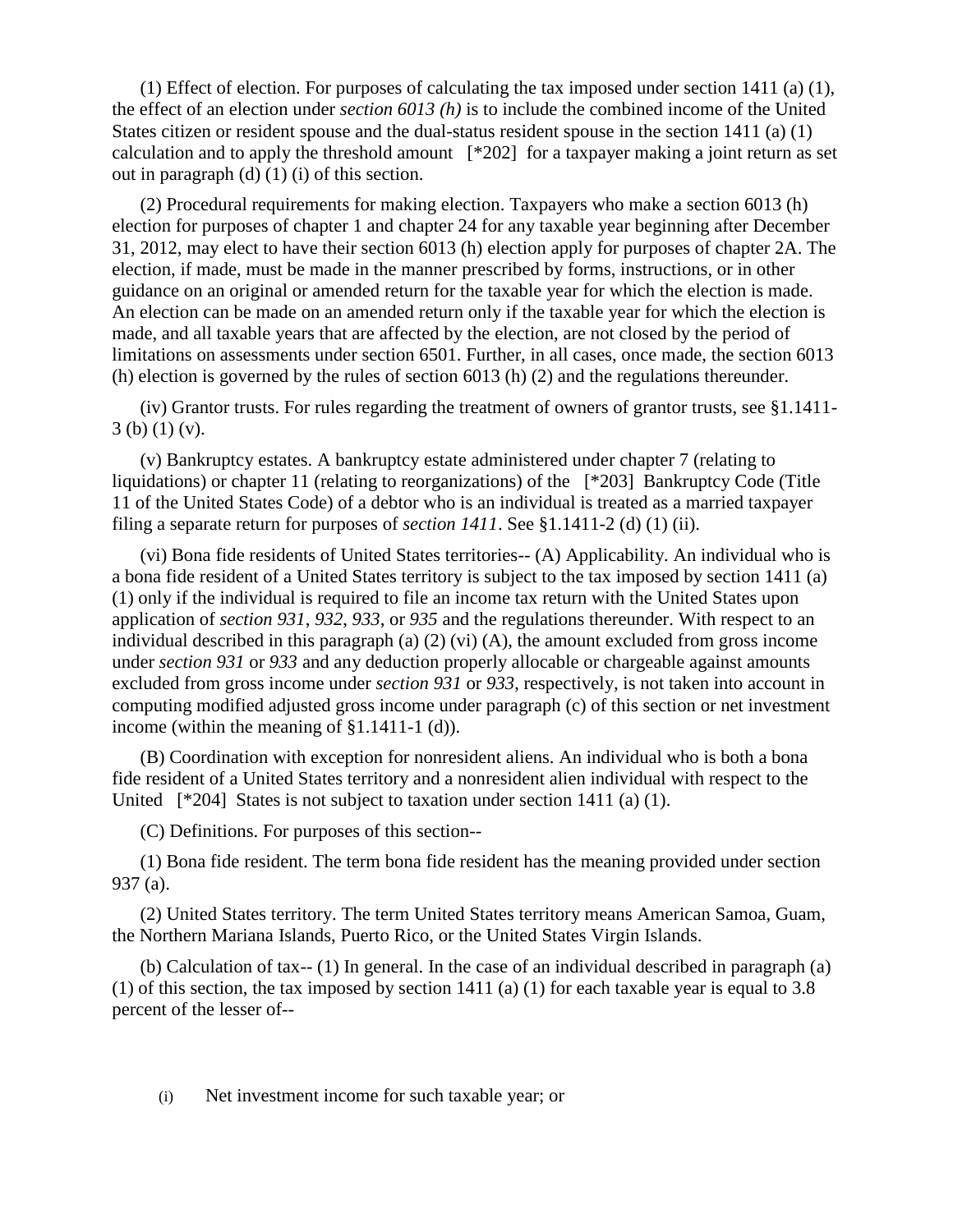- (ii) The excess (if any) of--
	- (A) The modified adjusted gross income (as defined in paragraph (c) of this section) for such taxable year; over
	- (B) The threshold amount (as defined in paragraph (d) of this section).

(2) Example. During Year 1 (at year in which *section 1411* is in effect), A, an unmarried United States citizen, has modified adjusted gross income (as defined in paragraph (c) of this section) of \$190,000, which includes \$50,000 of net investment income. A has a zero tax imposed under *section 1411* because the threshold amount for a single individual [\*205] is \$200,000 (as provided in paragraph (d) (1) (iii) of this section). If during Year 2, A has modified adjusted gross income of \$220,000, which includes \$50,000 of net investment income, then the individual has a *section 1411* tax of \$760 (3.8% multiplied by \$20,000, the lesser of \$50,000 net investment income or \$20,000 excess of modified adjusted gross income over the threshold amount).

(c) Modified adjusted gross income-- (1) General rule. For purposes of *section 1411*, the term modified adjusted gross income means adjusted gross income increased by the excess of--

- (i) The amount excluded from gross income under section 911 (a) (1); over
- (ii) The amount of any deductions (taken into account in computing adjusted gross income) or exclusions disallowed under section 911 (d) (6) with respect to the amounts described in paragraph (c) (1) (i) of this section.

(2) Rules with respect to CFCs and PFICs. Additional rules in §1.1411-10 (e) (1) apply to an individual that is a United States shareholder of a controlled foreign corporation (CFC) or that is a United States person that directly or indirectly owns an interest in a passive foreign investment company (PFIC).

(d) Threshold amount-- (1) In [\*206] general. The term threshold amount means--

- (i) In the case of a taxpayer making a joint return under section 6013 or a surviving spouse (as defined in section 2 (a)), \$250,000;
- (ii) In the case of a married taxpayer filing a separate return, \$125,000; and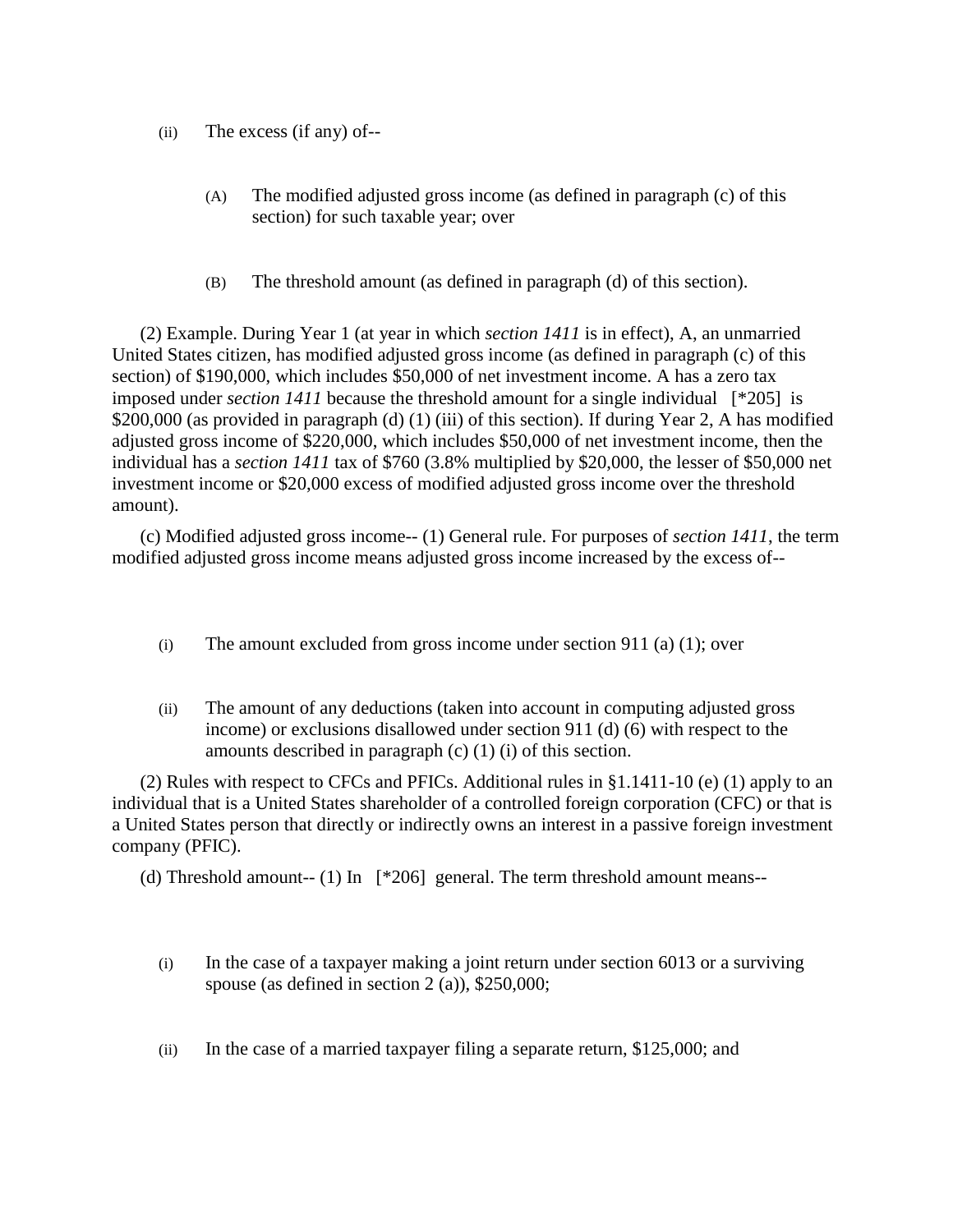(iii) In the case of any other individual, \$200,000.

(2) Taxable year of less than twelve months-- (i) General rule. In the case of an individual who has a taxable year consisting of less than twelve months (short taxable year), the threshold amount under paragraph (d) (1) of this section is not reduced or prorated. For example, in the case of an unmarried decedent who dies on June 1, the threshold amount is \$200,000 for the decedent's short taxable year that begins on January 1 and ends on June 1.

(ii) Change of annual accounting period. Notwithstanding paragraph (d) (2) (i) of this section, an individual who has a short taxable year resulting from a change of annual accounting period reduces the threshold amount to an amount that bears the same ratio to the full threshold amount provided under paragraph (d) (1) of this section as the number of months in the short taxable year bears to twelve.

(e) Effective/applicability date. This section [\*207] applies to taxable years beginning after December 31, 2013. However, taxpayers may apply this section to taxable years beginning after December 31, 2012, in accordance with §1.1411-1 (f).

*§1.1411-3* Application to estates and trusts.

(a) Estates and trusts to which tax applies-- (1) In general-- (i) General application. *Section 1411* and the regulations thereunder apply to all estates and trusts that are subject to the provisions of part I of subchapter J of chapter 1 of subtitle A of the Internal Revenue Code, unless specifically exempted under paragraph (b) of this section.

(ii) Calculation of tax. The tax imposed by section  $1411$  (a) (2) for each taxable year is equal to 3.8 percent of the lesser of--

(A) The estate's or trust's undistributed net investment income for such taxable year; or

(B) The excess (if any) of--

(1) The estate's or trust's adjusted gross income (as defined in section 67 (e) and as adjusted under §1.1411-10 (e) (2), if applicable) for such taxable year; over

(2) The dollar amount at which the highest tax bracket in section 1 (e) begins for such taxable year.

(2) Taxable year of less than twelve months-- (i) General rule. In the case of an estate or trust that has a taxable [\*208] year consisting of less than twelve months (short taxable year), the dollar amount described in paragraph (a) (1) (ii) (B) (2) of this section is not reduced or prorated.

(ii) Change of annual accounting period. Notwithstanding paragraph (a) (2) (i) of this section, an estate or trust that has a short taxable year resulting from a change of annual accounting period (but not from an individual's death) reduces the dollar amount described in paragraph (a) (1) (ii) (B) (2) of this section to an amount that bears the same ratio to that dollar amount as the number of months in the short taxable year bears to twelve.

(3) Rules with respect to CFCs and PFICs. Additional rules in §1.1411-10 apply to an estate or trust that holds an interest in a controlled foreign corporation (CFC) or a passive foreign investment company (PFIC).

(b) Application to certain trusts and estates-- (1) Exception for certain trusts and estates. The following trusts are not subject to the tax imposed by *section 1411*: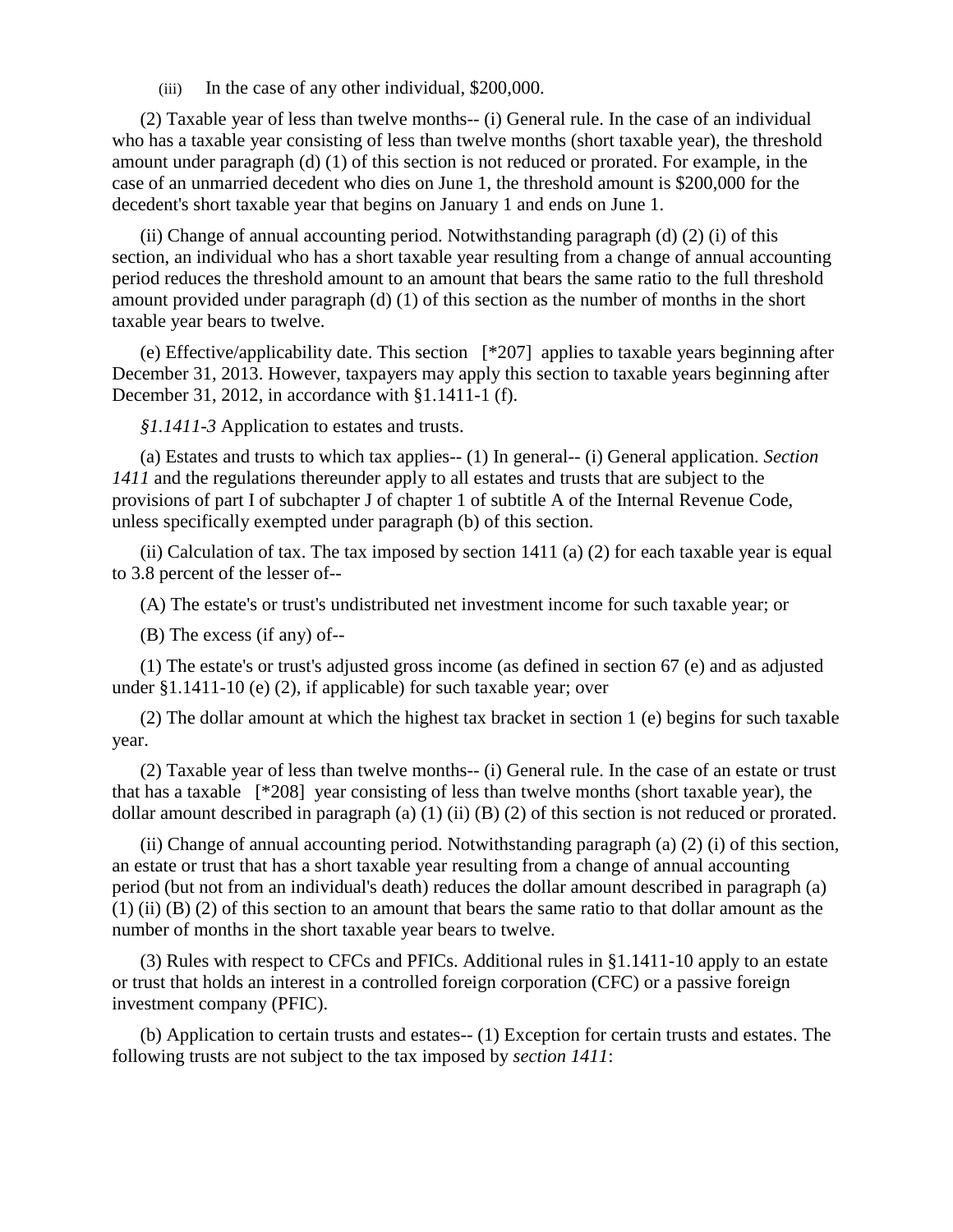- (i) A trust or decedent's estate all of the unexpired interests in which are devoted to one or more of the purposes described in section 170 (c) (2) (B).
- (ii) A trust exempt from tax under section 501.
- (iii) A [\*209] charitable remainder trust described in *section 664*. However, see paragraph (d) of this section for special rules regarding the treatment of annuity or unitrust distributions from such a trust to persons subject to tax under *section 1411*.
- (iv) Any other trust, fund, or account that is statutorily exempt from taxes imposed in subtitle A. For example, see sections 220 (e) (1), 223 (e) (1), 529 (a), and 530 (a).
- (v) A trust, or a portion thereof, that is treated as a grantor trust under subpart E of part I of subchapter J of chapter 1. However, in the case of any such trust or portion thereof, each item of income or deduction that is included in computing taxable income of a grantor or another person under section 671 is treated as if it had been received by, or paid directly to, the grantor or other person for purposes of calculating such person's net investment income.
- (vi) Electing Alaska Native Settlement Trusts subject to taxation under section 646.
- (vii) Cemetery Perpetual Care Funds to which section 642 (i) applies.
- (viii) Foreign trusts (as defined in section 7701 (a)  $(31)$  (B) and §301.7701-7 (a)  $(2)$ ) (but see  $\S$ [3.1411-3 (e) (3) (ii) and 1.1411-4 (e) (1) (ii) for rules related to distributions [\*210] from foreign trusts to United States beneficiaries).
- (ix) Foreign estates (as defined in section 7701 (a) (31) (A)) (but see  $$1.1411-3$  (e) (3) (ii) for rules related to distributions from foreign estates to United States beneficiaries).

(2) Special rules for certain taxable trusts and estates-- (i) Qualified funeral trusts. For purposes of the calculation of any tax imposed by *section 1411*, *section 1411* and the regulations thereunder are applied to each qualified funeral trust (within the meaning of *section 685*) by treating each beneficiary's interest in each such trust as a separate trust.

(ii) Bankruptcy estates. A bankruptcy estate in which the debtor is an individual is treated as a married taxpayer filing a separate return for purposes of *section 1411*. See §1.1411-2 (a) (2) (v) and  $(d)$   $(1)$   $(ii)$ .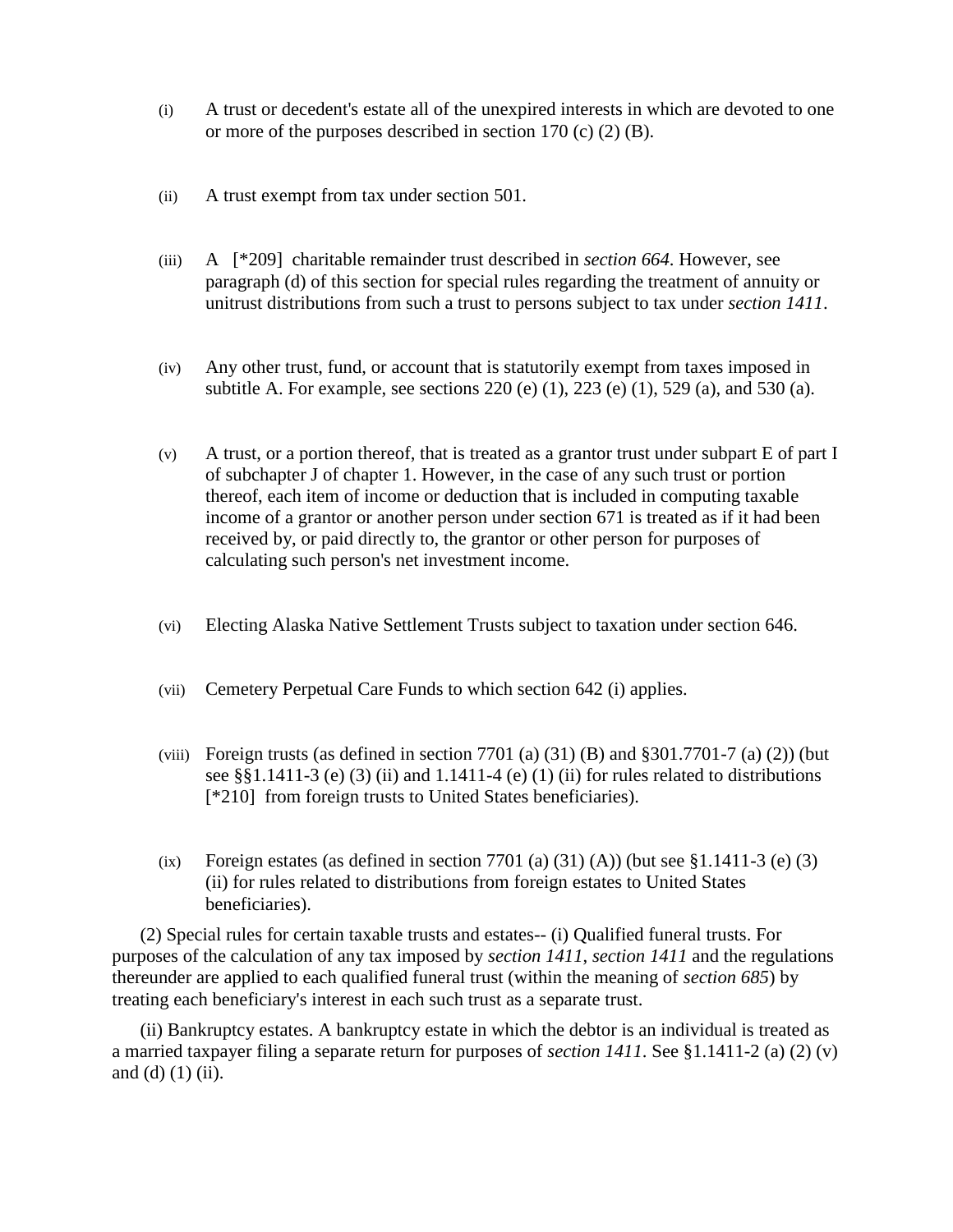(c) Application to electing small business trusts (ESBTs)-- (1) General application. The S portion and non-S portion (as defined in *§1.641 (c)-1 (b) (2)* and (3), respectively) of a trust that has made an ESBT election under *section 1361 (e) (3)* and §1.1361-1 (m) (2) are treated as separate trusts for purposes of the computation of undistributed net investment income in the manner described [\*211] in paragraph (e) of this section, but are treated as a single trust for purposes of determining the amount subject to tax under *section 1411*. If a grantor or another person is treated as the owner of a portion of the ESBT, the items of income and deduction attributable to the grantor portion (as defined in  $$1.641 (c)-1 (b) (1)]$ ) are included in the grantor's calculation of net investment income and are not included in the ESBT's computation of tax described in paragraph  $(c)$  (1) (ii) of this section.

(2) Computation of tax. This paragraph (c) (2) provides the method for an ESBT to compute the tax under *section 1411*.

(i) Step one. The S portion and non-S portion computes each portion's undistributed net investment income as separate trusts in the manner described in paragraph (e) of this section and then combine these amounts to calculate the ESBT's undistributed net investment income.

(ii) Step two. The ESBT calculates its adjusted gross income (as defined in paragraph (a) (1) (ii) (B) (1) of this section). The ESBT's adjusted gross income is the adjusted gross income of the non-S portion, increased or decreased by the net income or net loss of the S portion, after taking into account all [\*212] deductions, carryovers, and loss limitations applicable to the S portion, as a single item of ordinary income (or ordinary loss).

(iii) Step three. The ESBT pays tax on the lesser of--

- (A) The ESBT's total undistributed net investment income; or
- (B) The excess of the ESBT's adjusted gross income (as calculated in paragraph (c) (2) (ii) of this section) over the dollar amount at which the highest tax bracket in section 1 (e) begins for the taxable year.

(3) Example. (i) In Year 1 (a year that *section 1411* is in effect), the non-S portion of Trust, an ESBT, has dividend income of \$15,000, interest income of \$10,000, and capital loss of \$5,000. Trust's S portion has net rental income of \$21,000 and a capital gain of \$7,000. The Trustee's annual fee of \$1,000 is allocated 60% to the non-S portion and 40% to the S portion. Trust makes a distribution from income to a single beneficiary of \$9,000.

(ii) Step one. (A) Trust must compute the undistributed net investment income for the S portion and non-S portion in the manner described in paragraph (c) of this section.

The undistributed net investment income for the S portion is \$20,600 and is determined as follows:

| Net Rental Income             | \$21,000  |
|-------------------------------|-----------|
| Capital Gain                  | \$7,000   |
| <b>Trustee Annual Fee</b>     | $(\$400)$ |
| Total S portion undistributed |           |
| net investment income         | \$27,600  |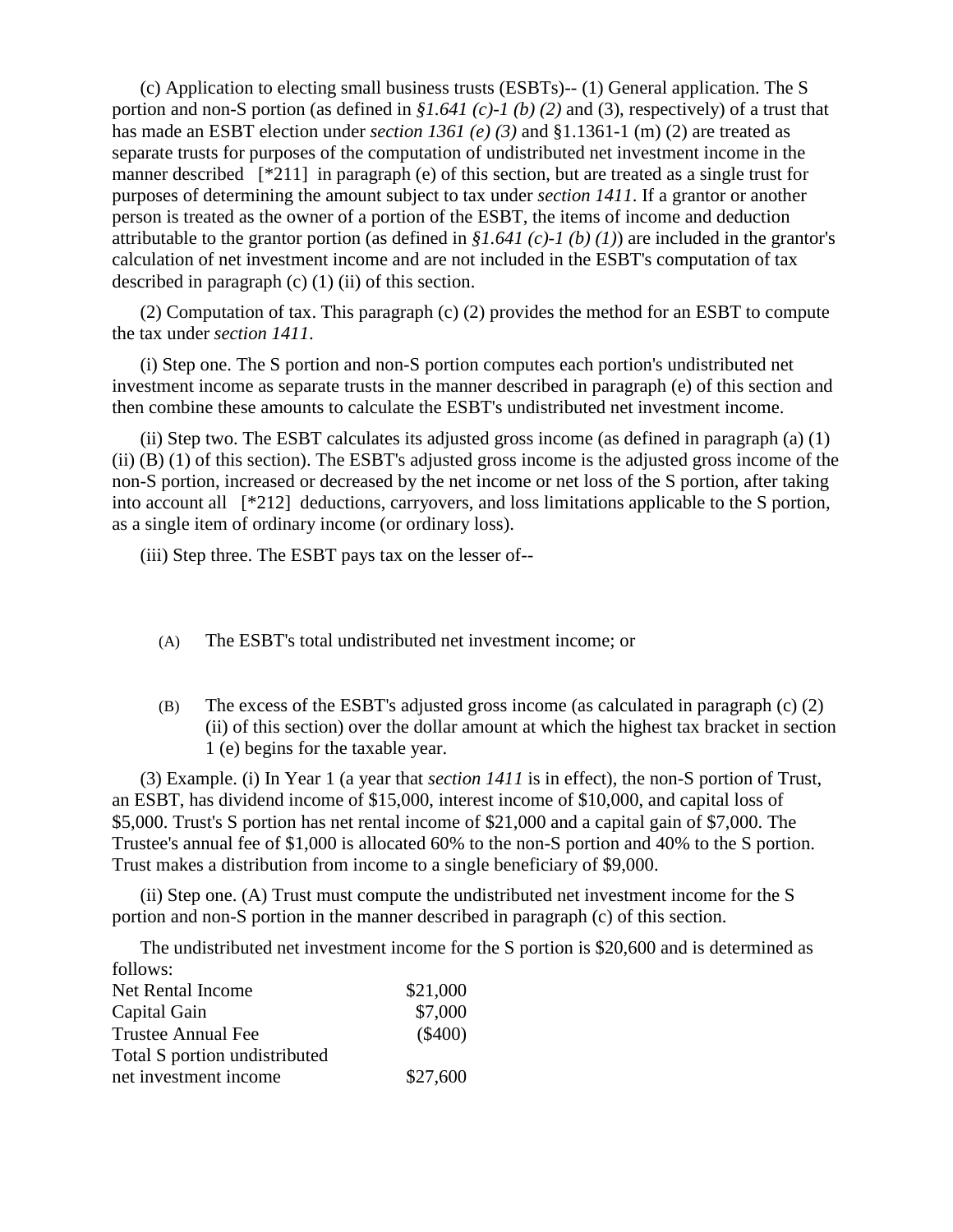(B) [\*213] The undistributed net investment income for the non-S portion is \$12,400 and is determined as follows:

| Dividend Income                       | \$15,000    |
|---------------------------------------|-------------|
| Interest Income                       | \$10,000    |
| Deductible Capital Loss               | $(\$3,000)$ |
| <b>Trustee Annual Fee</b>             | $(\$600)$   |
| Distributable net income distribution | $(\$9,000)$ |
| Total non-S portion undistributed     |             |
| net investment income                 | \$12,400    |

(C) Trust combines the undistributed net investment income of the S portion and non-S portion from (ii) (A) and (B) to arrive at Trust's combined undistributed net investment income. S portion's undistributed net investment income \$27,600 Non-S portion's undistributed net investment income \$12,400 Combined undistributed net investment income \$40,000

(iii) Step two. (A) The ESBT calculates its adjusted gross income. Pursuant to paragraph (c) (2) (ii) of this section, the ESBT's adjusted gross income is the non-S portion's adjusted gross income increased or decreased by the net income or net loss of the S portion.

|                                       | (B) The adjusted gross income for the ESBT is \$38,000 and is determined as follows: |
|---------------------------------------|--------------------------------------------------------------------------------------|
| Dividend Income                       | \$15,000                                                                             |
| Interest Income                       | \$10,000                                                                             |
| Deductible Capital Loss               | $(\$3,000)$                                                                          |
| <b>Trustee Annual Fee</b>             | $(\$600)$                                                                            |
| Distributable net income distribution | $(\$9,000)$                                                                          |
| S Portion Income                      | \$27,600                                                                             |
| Adjusted gross income                 | \$40,000                                                                             |

(C) [\*214] The S portion's single item of ordinary income used in the ESBT's adjusted gross income calculation is \$27,600. This item of income is determined by starting with net rental income of \$21,000 and capital gain of \$7,000 and reducing it by the S portion's \$400 share of the annual trustee fee.

(iv) Step three. Trust pays tax on the lesser of--

- (A) The combined undistributed net investment income (\$40,000); or
- (B) The excess of adjusted gross income (\$40,000) over the dollar amount at which the highest tax bracket in section 1 (e) applicable to a trust begins for the taxable year.

(d) Application to charitable remainder trusts (CRTs)-- (1) Operational rules-- (i) Treatment of annuity or unitrust distributions. If one or more items of net investment income comprise all or part of an annuity or unitrust distribution from a CRT, such items retain their character as net investment income in the hands of the recipient of that annuity or unitrust distribution.

(ii) Apportionment among multiple beneficiaries. In the case of a CRT with more than one annuity or unitrust beneficiary, the net investment income is apportioned among such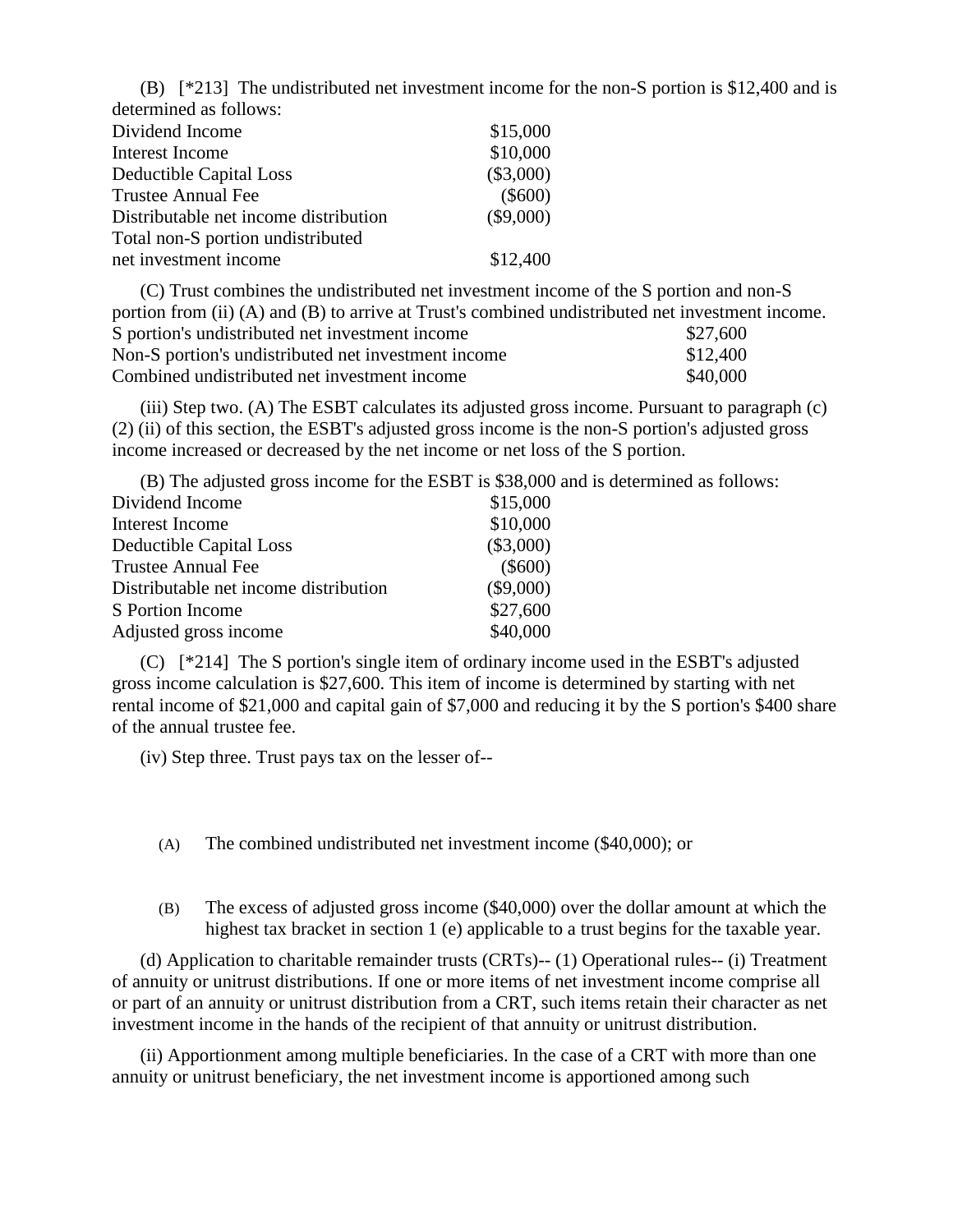beneficiaries based on their respective shares of the total annuity [\*215] or unitrust amount paid by the CRT for that taxable year.

(iii) Accumulated net investment income. The accumulated net investment income of a CRT is the total amount of net investment income received by a CRT for all taxable years that begin after December 31, 2012, less the total amount of net investment income distributed for all prior taxable years of the trust that begin after December 31, 2012.

(2) Application of Section 664-- (i) General rule. The Federal income tax rate of the item of net investment income, to be used to determine the proper classification of that item within the appropriate income category as described in  $\S1.664-1$  (d) (1) (i) (b), is the sum of the income tax rate applicable to that item under chapter 1 and the tax rate under *section 1411*. Thus, the accumulated net investment income and excluded income (as defined in §1.1411-1 (d) (4)) of a CRT in the same income category constitute separate classes of income within that category as described in §1.664-1 (d) (1) (i) (b).

(ii) Special rules for CRTs with income from CFCs or PFICs. [Reserved]

(iii) Examples. The following examples illustrate the provisions of this paragraph (d) (2).

Example 1. (i) In 2009, A formed [\*216] CRT as a charitable remainder annuity trust. The trust document requires an annual annuity payment of \$50,000 to A for 15 years. For purposes of this example, assume that CRT is a valid charitable remainder trust under *section 664* and has not received any unrelated business taxable income during any taxable year.

(ii) As of January 1, 2013, CRT has the following items of undistributed income within its §1.664-1 (d) (1) categories and classes:

| Category               | Class                            | Tax Rate | Amount    |
|------------------------|----------------------------------|----------|-----------|
| <b>Ordinary Income</b> | Interest                         | 39.6%    | \$4,000   |
|                        | <b>Net Rental Income</b>         | 39.6%    | \$8,000   |
|                        | Non-Qualified Dividend           | 39.6%    | \$2,000   |
|                        | Income                           |          |           |
|                        | <b>Qualified Dividend Income</b> | 20.0%    | \$10,000  |
| Capital Gain           | Short-Term                       | 39.6%    | \$39,000  |
|                        | Unrecaptured Section 1250        | 25.0%    | \$1,000   |
|                        | Gain                             |          |           |
|                        | Long-Term                        | 20.0%    | \$560,000 |
| Other Income           |                                  |          | None      |
|                        |                                  |          |           |

Total undistributed income as of January 1, 2013 \$624,000

Pursuant to  $\S1.1411-3$  (d) (1) (iii), none of the  $\S624,000$  of undistributed income is accumulated net investment income (ANII) because none of it was received by CRT after December 31, 2012. Thus, the entire \$624,000 of undistributed income is excluded income (as defined in §1.1411-1 (d) (4)).

(iii) During 2013, CRT receives \$7,000 of interest income, \$9,000 of qualified dividend income, \$4,000 of short-term capital gain, [\*217] and \$11,000 of long-term capital gain. Prior to the 2013 distribution of \$50,000 to A, CRT has the following items of undistributed income within its §1.664-1 (d) (1) categories and classes after the application of paragraph (d) (2) of this section:

Category Class Excluded / ANII Tax Rate Amount Ordinary Income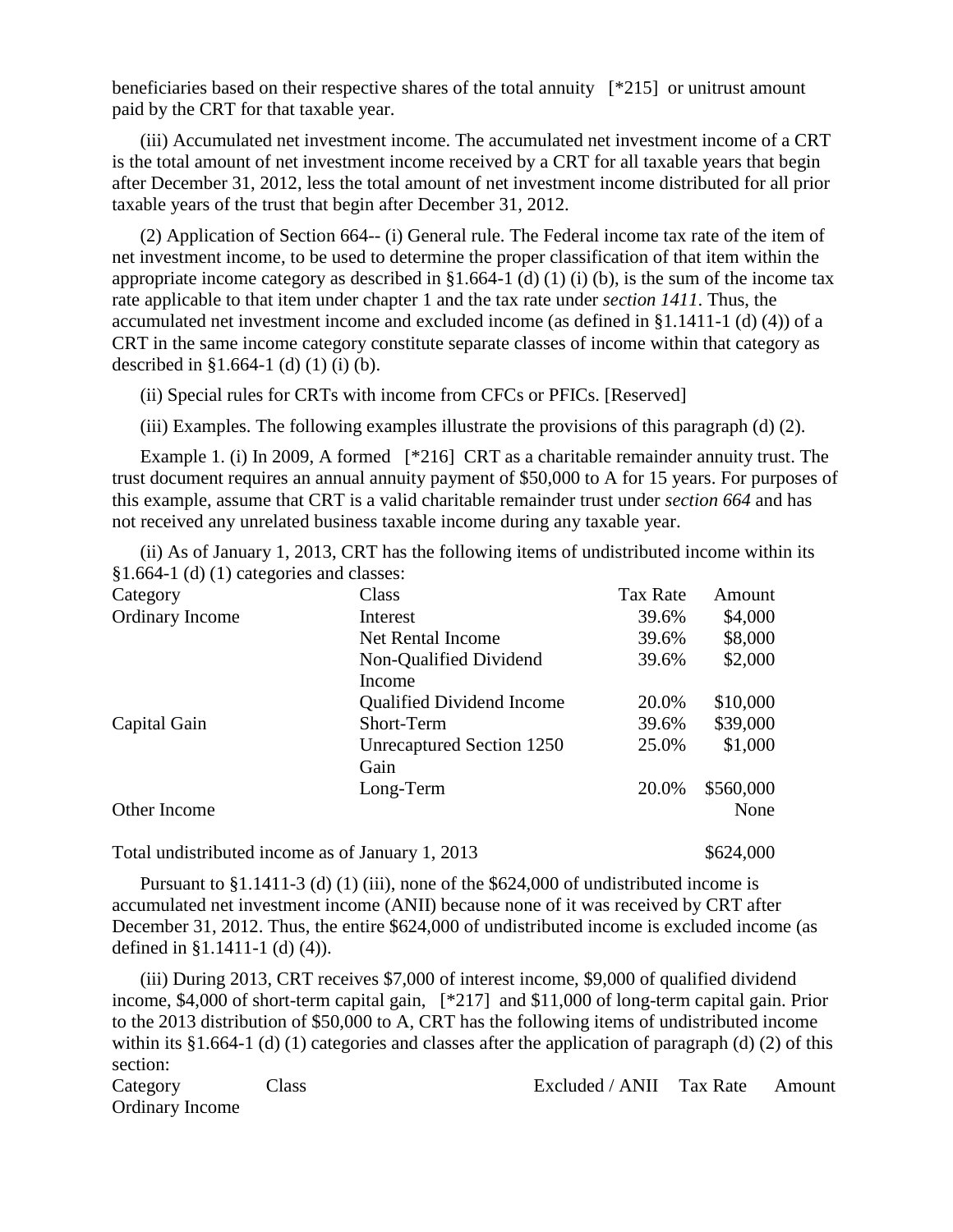| Category               | Class                                                                            | Excluded / ANII |                 | <b>Tax Rate</b> | Amount    |
|------------------------|----------------------------------------------------------------------------------|-----------------|-----------------|-----------------|-----------|
|                        | Interest                                                                         |                 | NII             | 43.4%           | \$7,000   |
|                        | Interest                                                                         |                 | Excluded        | 39.6%           | \$4,000   |
|                        | Net Rental Income                                                                |                 | Excluded        | 39.6%           | \$8,000   |
|                        | Non-Qualified Dividend                                                           |                 | Excluded        | 39.6%           | \$2,000   |
|                        | Income                                                                           |                 |                 |                 |           |
|                        | <b>Qualified Dividend Income</b>                                                 |                 | NII             | 23.8%           | \$9,000   |
|                        | <b>Qualified Dividend Income</b>                                                 |                 | Excluded        | 20.0%           | \$10,000  |
| Capital Gain           |                                                                                  |                 |                 |                 |           |
|                        | Short-Term                                                                       |                 | NII             | 43.4%           | \$4,000   |
|                        | Short-Term                                                                       |                 | Excluded        | 39.6%           | \$39,000  |
|                        | <b>Unrecaptured Section 1250</b>                                                 |                 | Excluded        | 25.0%           | \$1,000   |
|                        | Gain                                                                             |                 |                 |                 |           |
|                        | Long-Term                                                                        |                 | NII             | 23.8%           | \$11,000  |
|                        | Long-Term                                                                        |                 | Excluded        | 20.0%           | \$560,000 |
| Other Income           |                                                                                  |                 |                 |                 | None      |
|                        | (iv) The \$50,000 distribution to A for 2013 will include the following amounts: |                 |                 |                 |           |
| Category               | Class                                                                            | Excluded / ANII | <b>Tax Rate</b> | Amount          |           |
| <b>Ordinary Income</b> |                                                                                  |                 |                 |                 |           |
|                        | Interest                                                                         | <b>NII</b>      | 43.4%           | \$7,000         |           |
|                        | Interest                                                                         | Excluded        | 39.6%           | \$4,000         |           |
|                        | Net Rental Income                                                                | Excluded        | 39.6%           | \$8,000         |           |
|                        | Non-Qualified                                                                    | Excluded        | 39.6%           | \$2,000         |           |
|                        | Dividend Income                                                                  |                 |                 |                 |           |
|                        | <b>Qualified Dividend</b>                                                        | <b>NII</b>      | 23.8%           | \$9,000         |           |
|                        | Income                                                                           |                 |                 |                 |           |
|                        | <b>Qualified Dividend</b>                                                        | Excluded        | 20.0%           | \$10,000        |           |
|                        | Income                                                                           |                 |                 |                 |           |
| Capital Gain           |                                                                                  |                 |                 |                 |           |
|                        | Short-Term                                                                       | <b>NII</b>      | 43.4%           | \$4,000         |           |
|                        | Short-Term                                                                       | Excluded        | 39.6%           | \$6,000         |           |
|                        | <b>Unrecaptured Section</b>                                                      | Excluded        | 25.0%           |                 | None      |
|                        | 1250 Gain                                                                        |                 |                 |                 |           |
|                        | Long-Term                                                                        | <b>NII</b>      | 23.8%           |                 | None      |
|                        | Long-Term                                                                        | Excluded        | 20.0%           |                 | None      |

The [\*218] amount included in A's 2013 net investment income is \$20,000. This amount is comprised of \$7,000 of interest income, \$9,000 of qualified dividend income, and \$4,000 of short-term capital gain.

(v) As a result, as of January 1, 2014, CRT has the following items of undistributed income within its §1.664-1 (d) (1) categories and classes: Category Class Excluded / ANII Tax Rate Amount Ordinary Income Interest None Net Rental Income None Non-Qualified Dividend None Income

Qualified Dividend None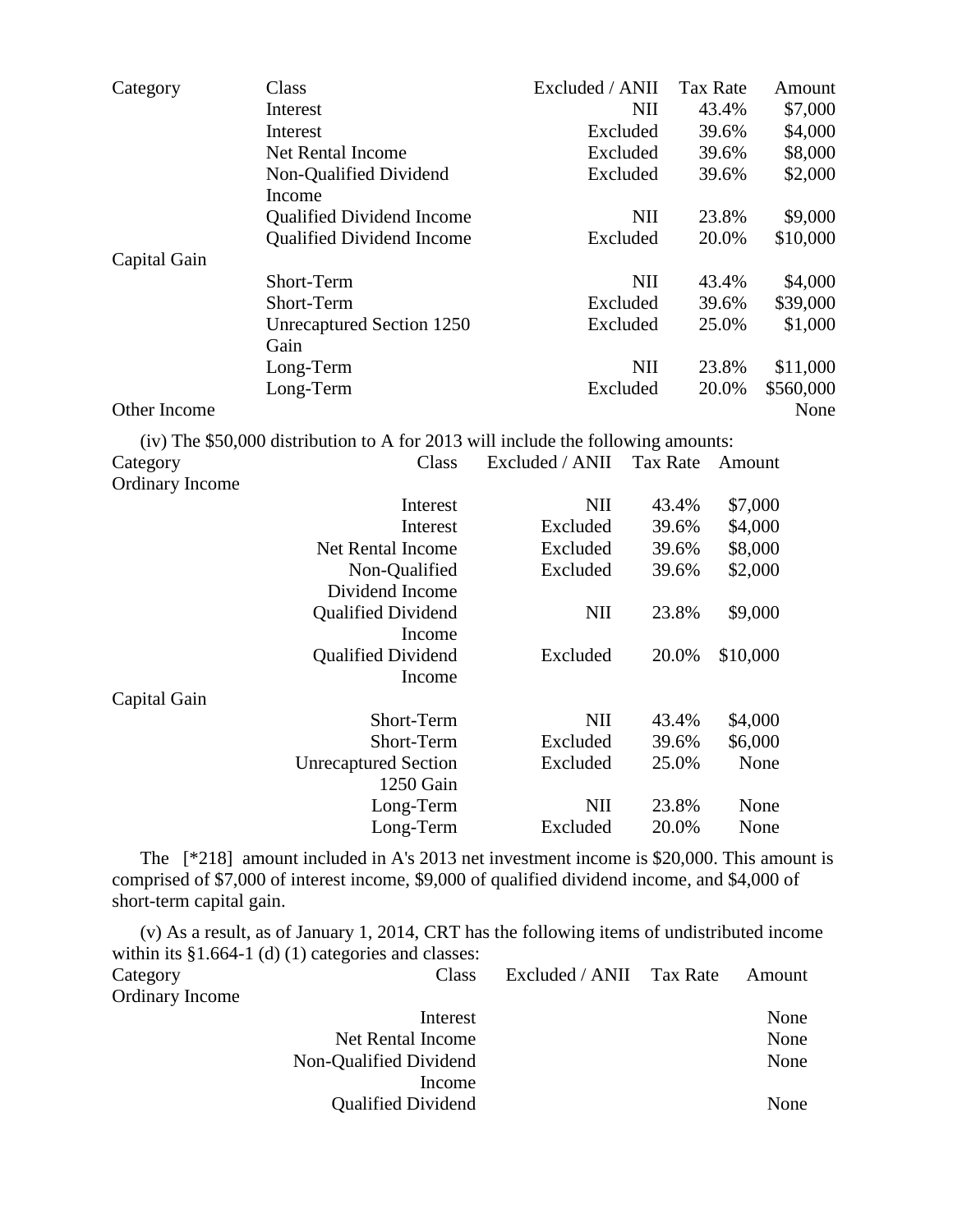| Category     | Class                       | Excluded / ANII | Tax Rate | Amount    |
|--------------|-----------------------------|-----------------|----------|-----------|
|              | Income                      |                 |          |           |
| Capital Gain |                             |                 |          |           |
|              | <b>Short-Term</b>           | Excluded        | 39.6%    | \$33,000  |
|              | <b>Unrecaptured Section</b> | Excluded        | 25.0%    | \$1,000   |
|              | 1250 Gain                   |                 |          |           |
|              | Long-Term                   | <b>ANII</b>     | 23.8%    | \$11,000  |
|              | Long-Term                   | Excluded        | 20.0%    | \$560,000 |
| Other Income |                             |                 |          | None      |

Example 2 [Reserved].

(3) Elective simplified method. [Reserved]

(e) Calculation of undistributed net investment income-- (1) In general. This paragraph (e) provides special rules for the computation of certain deductions and for the allocation of net investment income between an estate or trust and its beneficiaries. Generally, an estate's or trust's net investment income is calculated in the same manner as that of an individual. See §1.1411-10 (c) for special rules regarding CFCs, PFICs, and estates and trusts holding interests in such entities.

(2) [\*219] Undistributed net investment income. An estate's or trust's undistributed net investment income is the estate's or trust's net investment income reduced by distributions of net investment income to beneficiaries and by deductions under *section 642 (c)* in the manner described in paragraphs (e) (3) and (e) (4) of this section.

(3) Distributions of net investment income to beneficiaries. (i) In computing the estate's or trust's undistributed net investment income, net investment income is reduced by distributions of net investment income made to beneficiaries. The deduction allowed under this paragraph (e) (3) is limited to the lesser of the amount deductible to the estate or trust under *section 651* or *section 661*, as applicable, or the net investment income of the estate or trust. In the case of a deduction under *section 651* or *section 661* that consists of both net investment income and excluded income (as defined in §1.1411-1 (d) (4)), the distribution must be allocated between net investment income and excluded income in a manner similar to *§1.661 (b)-1* as if net investment income constituted gross income and excluded income constituted amounts not includible in gross income. See *§1.661 (c)-1* [\*220] and Example 1 in paragraph (e) (5) of this section.

(ii) If one or more items of net investment income comprise all or part of a distribution for which a deduction is allowed under paragraph (e) (3) (i) of this section, such items retain their character as net investment income under *section 652 (b)* or *section 662 (b)*, as applicable, for purposes of computing net investment income of the recipient of the distribution who is subject to tax under *section 1411*. The provisions of this paragraph (e) (3) (ii) also apply to distributions to United States beneficiaries of current year income described in *section 652* or *section 662*, as applicable, from foreign estates and foreign nongrantor trusts.

(4) Deduction for amounts paid or permanently set aside for a charitable purpose. In computing the estate's or trust's undistributed net investment income, the estate or trust is allowed a deduction for amounts of net investment income that are allocated to amounts allowable under *section 642 (c)*. In the case of an estate or trust that has items of income consisting of both net investment income and excluded income, the allowable deduction under this paragraph (e) (4) must be allocated between net [\*221] investment income and excluded income in accordance with *§1.642 (c)-2 (b)* as if net investment income constituted gross income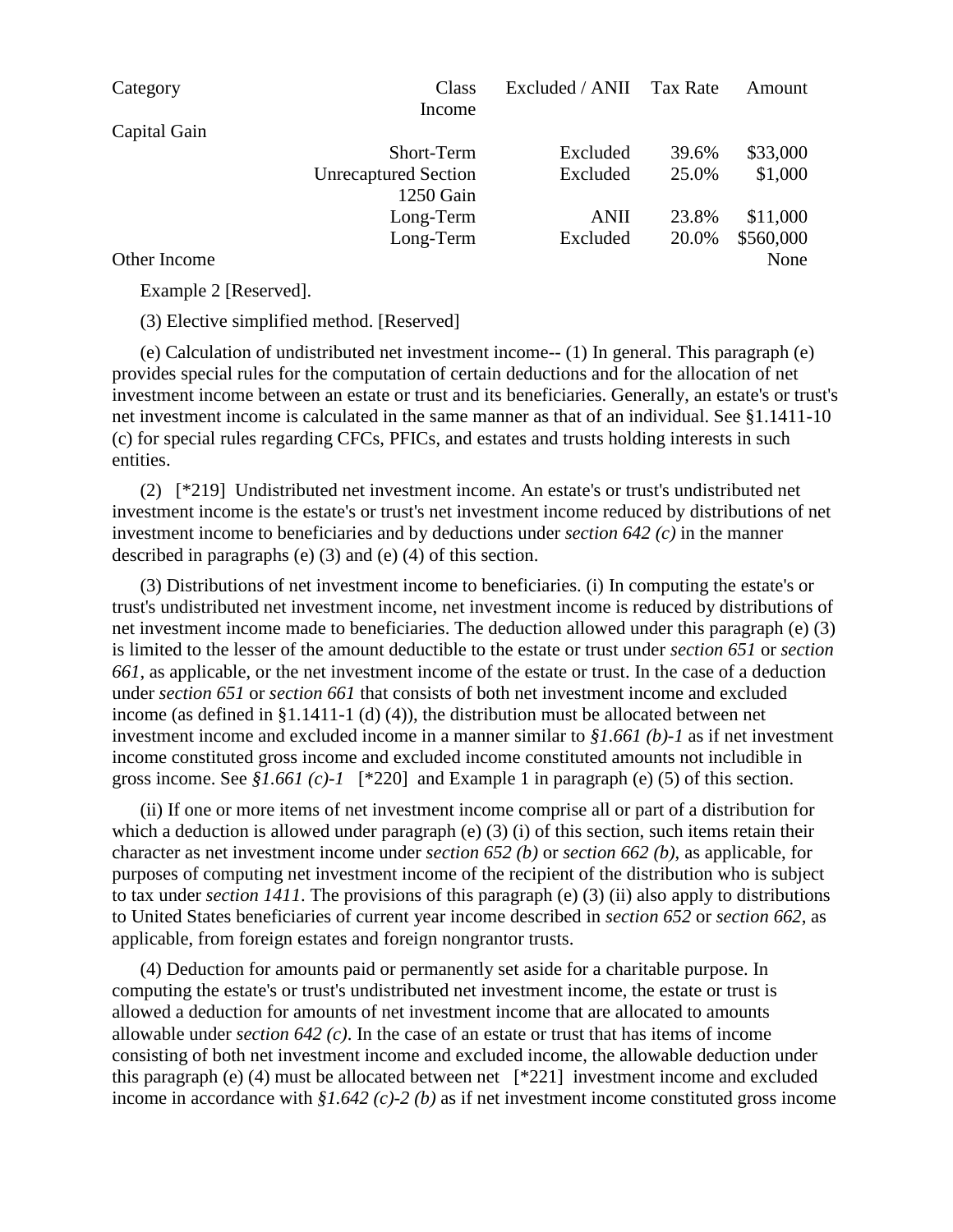and excluded income constituted amounts not includible in gross income. For an estate or trust with deductions under both *sections 642 (c)* and *661*, see *§1.662 (b)-2* and Example 2 in paragraph (e) (5) of this section.

(5) Examples. The following examples illustrate the provisions of this paragraph (e). In each example, Year 1 is a year in which *section 1411* is in effect and the taxpayer is not a foreign estate or trust:

Example 1. Calculation of undistributed net investment income (with no deduction under *section 642 (c)*). (i) In Year 1, Trust has dividend income of \$15,000, interest income of \$10,000, capital gain of \$5,000, and \$75,000 of taxable income relating to a distribution from an individual retirement account (as defined under section 408). Trust has no expenses. Trust distributes \$10,000 of its current year trust accounting income to A, a beneficiary of Trust.

(ii) Trust's distributable net income is \$100,000 (\$15,000 in dividends plus \$10,000 in interest plus \$75,000 of taxable income from an individual retirement account), from which the \$10,000 distribution [\*222] to A is paid. Trust's deduction under *section 661* is \$10,000. Under *§1.662 (b)-1*, the deduction reduces each class of income comprising distributable net income on a proportional basis. The \$10,000 distribution equals 10% of distributable net income (\$10,000 divided by \$100,000). Therefore, the distribution consists of dividend income of \$1,500, interest income of \$1,000, and ordinary income attributable to the individual retirement account of \$7,500. Because the \$5,000 of capital gain allocated to principal for trust accounting purposes did not enter into distributable net income, no portion of that amount is included in the \$10,000 distribution, nor does it qualify for the deduction under *section 661*.

(iii) Trust's net investment income is \$30,000 (\$15,000 in dividends plus \$10,000 in interest plus \$5,000 in capital gain). Trust's \$75,000 of taxable income attributable to the individual retirement account is excluded income under §1.1411-1 (d) (4). Trust's undistributed net investment income under paragraph (e) (2) of this section is \$27,500, which is Trust's net investment income (\$30,000) less the amount of dividend income (\$1,500) and interest income (\$1,000) distributed to A. [\*223] The \$27,500 of undistributed net investment income is comprised of the capital gain allocated to principal (\$5,000), the remaining undistributed dividend income (\$13,500), and the remaining undistributed interest income (\$9,000).

(iv) Under paragraph (e) (3) of this section and pursuant to  $\S 1.1411-4$  (a) (1), A's net investment income includes dividend income of \$1,500 and interest income of \$1,000, but does not include the \$7,500 of ordinary income attributable to the individual retirement account because it is excluded from net investment income under §1.1411-8.

Example 2. Calculation of undistributed net investment income (with deduction under *section 642 (c)*). (i) Same facts as Example 1, except Trust is required to distribute \$30,000 to A. In addition, Trust has a \$10,000 deduction under *section 642 (c)* (deduction for amounts paid for a charitable purpose). Trust also makes an additional discretionary distribution of \$20,000 to B, a beneficiary of Trust. As in Example 1, Trust's net investment income is \$30,000 (\$15,000 in dividends plus \$10,000 in interest plus \$5,000 in capital gain). In accordance with §§1.661 (b)-2 and  $1.662$  (b)-2, the items of income must be allocated between  $[^*224]$  the mandatory distribution to A, the discretionary distribution to B, and the \$10,000 distribution to a charity.

(ii) For purposes of the mandatory distribution to A, Trust's distributable net income is \$100,000. See *§1.662 (b)-2*, Example 1 (b). Trust's deduction under *section 661* for the distribution to A is \$30,000. Under *§1.662 (b)-1*, the deduction reduces each class of income comprising distributable net income on a proportional basis. The \$30,000 distribution equals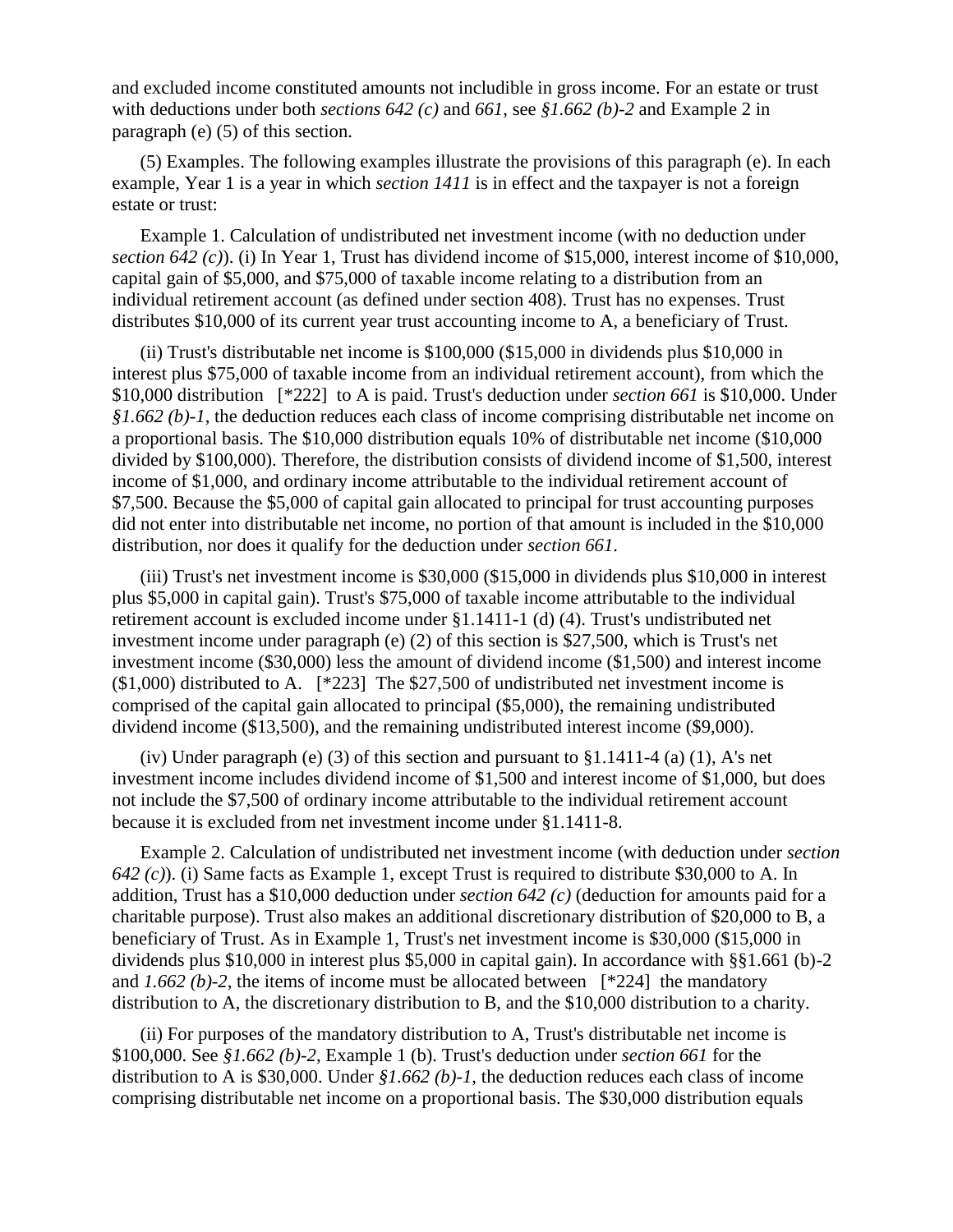30% of distributable net income (\$30,000 divided by \$100,000). Therefore, the distribution consists of dividend income of \$4,500, interest income of \$3,000, and ordinary income attributable to the individual retirement account of \$22,500. A's mandatory distribution thus consists of \$7,500 of net investment income and \$22,500 of excluded income.

(iii) Trust's remaining distributable net income is \$70,000. Trust's remaining undistributed net investment income is \$22,500. The \$10,000 deduction under *section 642 (c)* is allocated in the same manner as the distribution to A, where the \$10,000 distribution equals 10% of distributable net income (\$10,000 divided by \$100,000). For purposes of determining undistributed net investment [\*225] income, Trust's net investment income is reduced by \$2,500 under paragraph (e) (4) of this section (dividend income of \$1,500, interest income of \$1,000, but with no reduction for amounts attributable to the individual retirement account of \$7,500).

(iv) With respect to the discretionary distribution to B, Trust's remaining distributable net income is \$60,000. Trust's remaining undistributed net investment income is \$20,000. Trust's deduction under *section 661* for the distribution to B is \$20,000. The \$20,000 distribution equals 20% of distributable net income (\$20,000 divided by \$100,000). Therefore, the distribution consists of dividend income of \$3,000, interest income of \$2,000, and ordinary income attributable to the individual retirement account of \$15,000. B's distribution consists of \$5,000 of net investment income and \$15,000 of excluded income.

(v) Trust's undistributed net investment income is \$15,000 after taking into account distribution deductions and *section 642 (c)* in accordance with paragraphs (e) (3) and (e) (4) of this section, respectively. To arrive at Trust's undistributed net investment income of \$15,000, Trust's net investment income of \$30,000 is reduced by \$7,500 [\*226] of the mandatory distribution to A, \$2,500 of the *section 642 (c)* deduction, and \$5,000 of the discretionary distribution to B. The undistributed net investment income consists of the remaining dividend income of \$6,000 (\$15,000 less \$4,500 less \$1,500 less \$3,000), interest income of \$4,000 (\$10,000 less \$1,000 less \$3,000 less \$2,000), and the \$5,000 of undistributed capital gain.

Example 3. Fiscal Year Estate. (i) D died in 2011. D's estate (Estate) filed its first return that established its fiscal year ending October 31, 2011. During Estate's fiscal year ending October 31, 2013, it earned \$10,000 of interest, \$1,000 of dividends, and \$15,000 of short-term gains. The Estate distributed its interest and dividends to S, D's spouse and sole beneficiary, on a quarterly basis; the last quarter's payment for that taxable year was made to S on December 5, 2013. Pursuant to *§1.662 (c)-1*, S is deemed to have received the first three payments for that taxable year, regardless of the actual payment dates, on October 31, 2013, the last day of Estate's taxable year. Estate makes a timely section 663 (b) election to treat the fourth quarter distribution to S as having been made on October 31, [\*227] 2013, the last day of Estate's preceding taxable year. Accordingly, S is deemed to have received \$10,000 of interest and \$1,000 of dividends on October 31, 2013.

(ii) Because Estate's fiscal year ending October 31, 2013, began on November 1, 2012, the Estate is not subject to *section 1411* on income received during that taxable year. Therefore, none of the income received by Estate during its fiscal year ending October 31, 2013, is net investment income. Pursuant to paragraph (e) (3) (ii) of this section, because none of the distributed interest or dividend income constituted net investment income to Estate, the \$10,000 of interest and \$1,000 of dividends that Estate distributed to S does not constitute net investment income to S.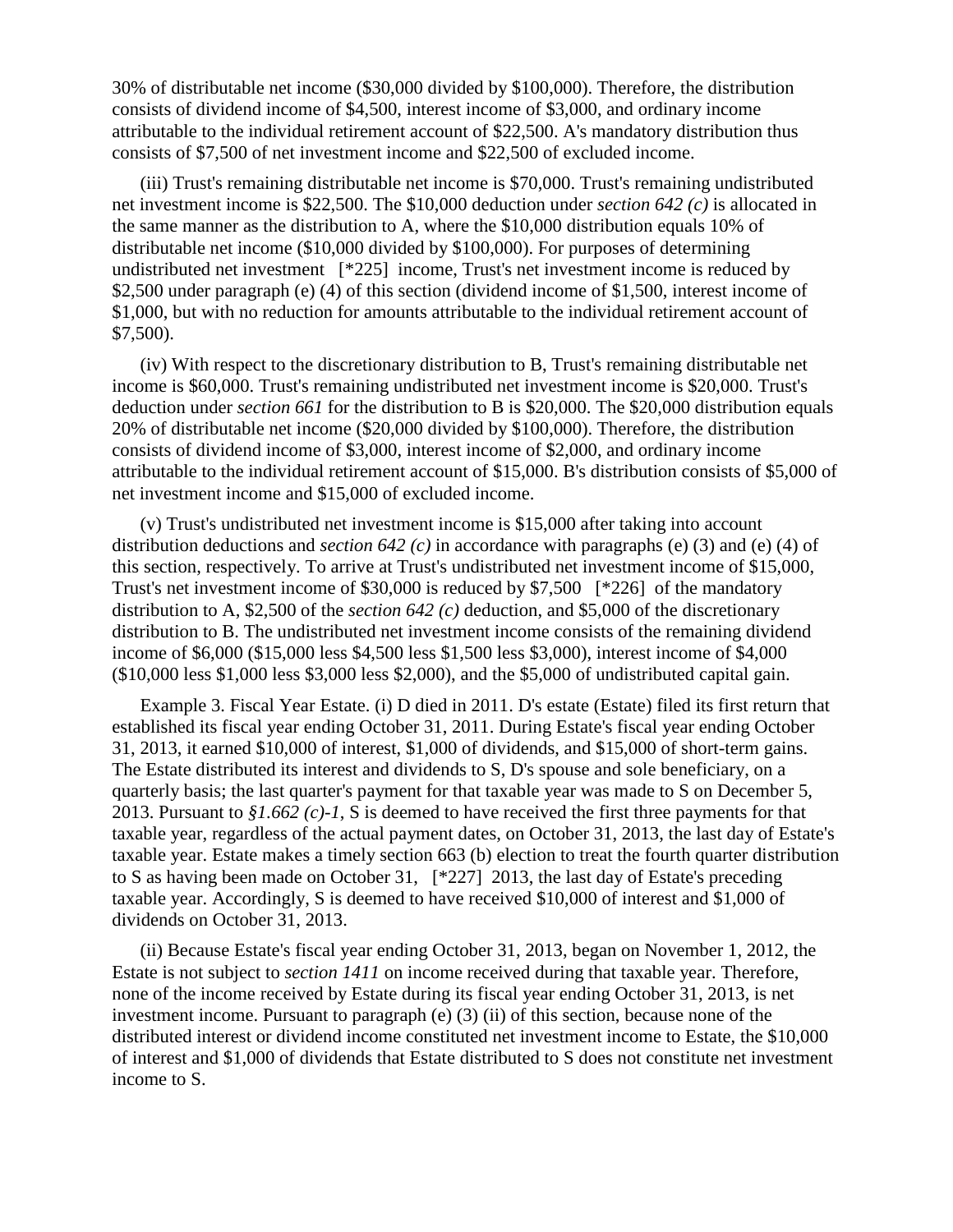(f) Effective/applicability date. This section applies to taxable years beginning after December 31, 2013, except that paragraph (d) of this section applies to taxable years of CRTs that begin after December 31, 2012. However, taxpayers other than CRTs may apply this section to taxable years beginning after December 31, 2012, in accordance with §1.1411-1 (f).

*§1.1411-4* Definition of net investment income.

(a) In general. For purposes of *section 1411* and the regulations [\*228] thereunder, net investment income means the excess (if any) of--

(1) The sum of--

- (i) Gross income from interest, dividends, annuities, royalties, and rents, except to the extent excluded by the ordinary course of a trade or business exception described in paragraph (b) of this section;
- (ii) Other gross income derived from a trade or business described in §1.1411-5; and
- (iii) Net gain (to the extent taken into account in computing taxable income) attributable to the disposition of property, except to the extent excluded by the exception described in paragraph (d) (4) (i) (A) of this section for gain or loss attributable to property held in a trade or business not described in §1.1411-5; over

(2) The deductions allowed by subtitle A that are properly allocable to such gross income or net gain (as determined in paragraph (f) of this section).

(b) Ordinary course of a trade or business exception. Gross income described in paragraph (a) (1) (i) of this section is excluded from net investment income if it is derived in the ordinary course of a trade or business not described in §1.1411-5. See §1.1411-6 for rules regarding working capital. To determine whether gross income described in paragraph [\*229] (a) (1) (i) of this section is derived in a trade or business, the following rules apply.

(1) In the case of an individual, estate, or trust that owns or engages in a trade or business directly (or indirectly through ownership of an interest in an entity that is disregarded as an entity separate from its owner under §301.7701-3), the determination of whether gross income described in paragraph (a) (1) (i) of this section is derived in a trade or business is made at the individual, estate, or trust level.

(2) In the case of an individual, estate, or trust that owns an interest in a passthrough entity (for example, a partnership or S corporation), and that entity is engaged in a trade or business, the determination of whether gross income described in paragraph (a)  $(1)$  (i) of this section is--

(i) Derived in a trade or business described in  $\S 1.1411-5$  (a) (1) is made at the owner level; and

(ii) Derived in a trade or business described in  $\S1.1411-5$  (a) (2) is made at the entity level.

(3) The following examples illustrate the provisions of this paragraph (b). For purposes of these examples, assume that the taxpayer is a United States citizen, uses a calendar taxable year, and Year 1 and all [\*230] subsequent years are taxable years in which *section 1411* is in effect: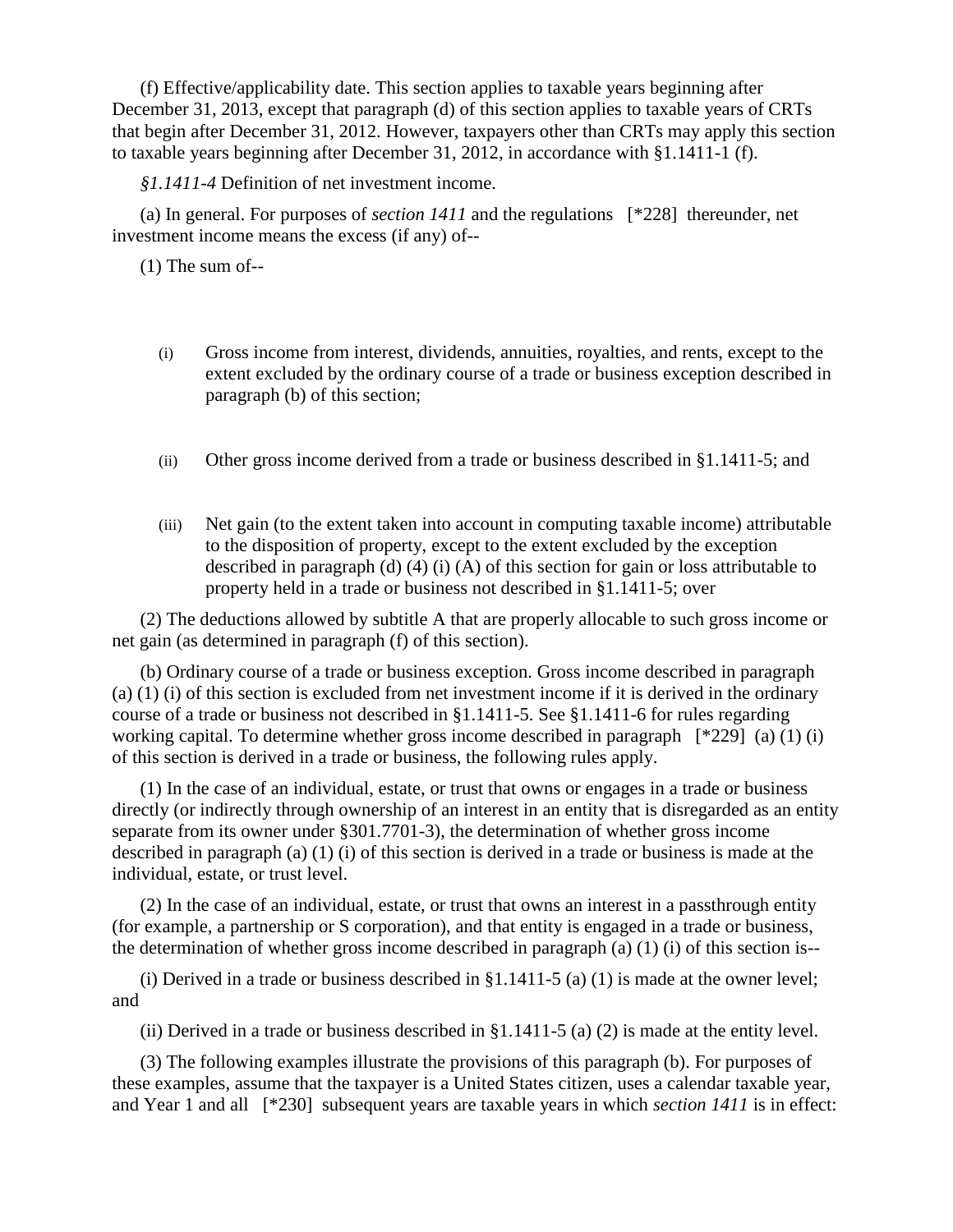Example 1. Multiple passthrough entities. A, an individual, owns an interest in UTP, a partnership, which is engaged in a trade or business. UTP owns an interest in LTP, also a partnership, which is not engaged in a trade or business. LTP receives \$10,000 in dividends, \$5,000 of which is allocated to A through UTP. The \$5,000 of dividends is not derived in a trade or business because LTP is not engaged in a trade or business. This is true even though UTP is engaged in a trade or business. Accordingly, the ordinary course of a trade or business exception described in paragraph (b) of this section does not apply, and A's \$5,000 of dividends is net investment income under paragraph (a) (1) (i) of this section.

Example 2. Multiple passthrough entities. B, an individual, owns an interest in UTP2, a partnership, which is not engaged in a trade or business. UTP2 owns an interest in LTP2, also a partnership, which is engaged in a commercial lending trade or business. LTP2 is not engaged in a trade or business described in §1.1411-5 (a) (2). LTP2's trade or business is not a passive activity (within the meaning of *section 469*) [\*231] with respect to B. LTP2 earns \$10,000 of interest income from its trade or business which is allocated to B through UTP2. Although UTP2 is not engaged in a trade or business, the \$10,000 of interest income is derived in the ordinary course of LTP2's lending trade or business. Because LTP2 is not engaged in a trade or business described in §1.1411-5 (a) (2) and because LTP2's trade or business is not a passive activity with respect to B (as described in  $\S1.1411-5$  (a) (1)), the ordinary course of a trade or business exception described in paragraph (b) of this section applies, and B's \$10,000 of interest is not included as net investment income under paragraph (a) (1) (i) of this section.

Example 3. Entity engaged in trading in financial instruments. C, an individual, owns an interest in PRS, a partnership, which is engaged in a trade or business of trading in financial instruments (as defined in §1.1411-5 (a) (2)). PRS' trade or business is not a passive activity (within the meaning of *section 469*) with respect to C. In addition, C is not directly engaged in a trade or business of trading in financial instruments or commodities. PRS earns interest of \$50,000, and C's distributive share [\*232] of the interest is \$25,000. Because PRS is engaged in a trade or business described in §1.1411-5 (a) (2), the ordinary course of a trade or business exception described in paragraph (b) of this section does not apply, and C's \$25,000 distributive share of the interest is net investment income under paragraph (a) (1) (i) of this section.

Example 4. Application of ordinary course of a trade or business exception. D, an individual, owns stock in S corporation, S. S is engaged in a banking trade or business (that is not a trade or business of trading in financial instruments or commodities), and S's trade or business is not a passive activity (within the meaning of *section 469*) with respect to D because D materially participates in the activity. S earns \$100,000 of interest in the ordinary course of its trade or business, of which \$5,000 is D's pro rata share. For purposes of paragraph (b) of this section, the interest income is derived in the ordinary course of S's banking business because it is not working capital under section 1411 (c) (3) and §1.1411-6 (a) (because it is considered to be derived in the ordinary course of a trade or business under the principles of  $\S 1.469-2T$  (c) (3) (ii) (A)). [\*233] Because S is not engaged in a trade or business described in §1.1411-5 (a) (2) and because S's trade or business is not a passive activity with respect to D (as described in §1.1411- 5 (a) (1)), the ordinary course of a trade or business exception described in paragraph (b) of this section applies, and D's \$5,000 of interest is not included under paragraph (a) (1) (i) of this section.

(c) Other gross income from a trade or business described in §1.1411-5. For a trade or business described in §1.1411-5, paragraph (a) (1) (ii) of this section includes all other gross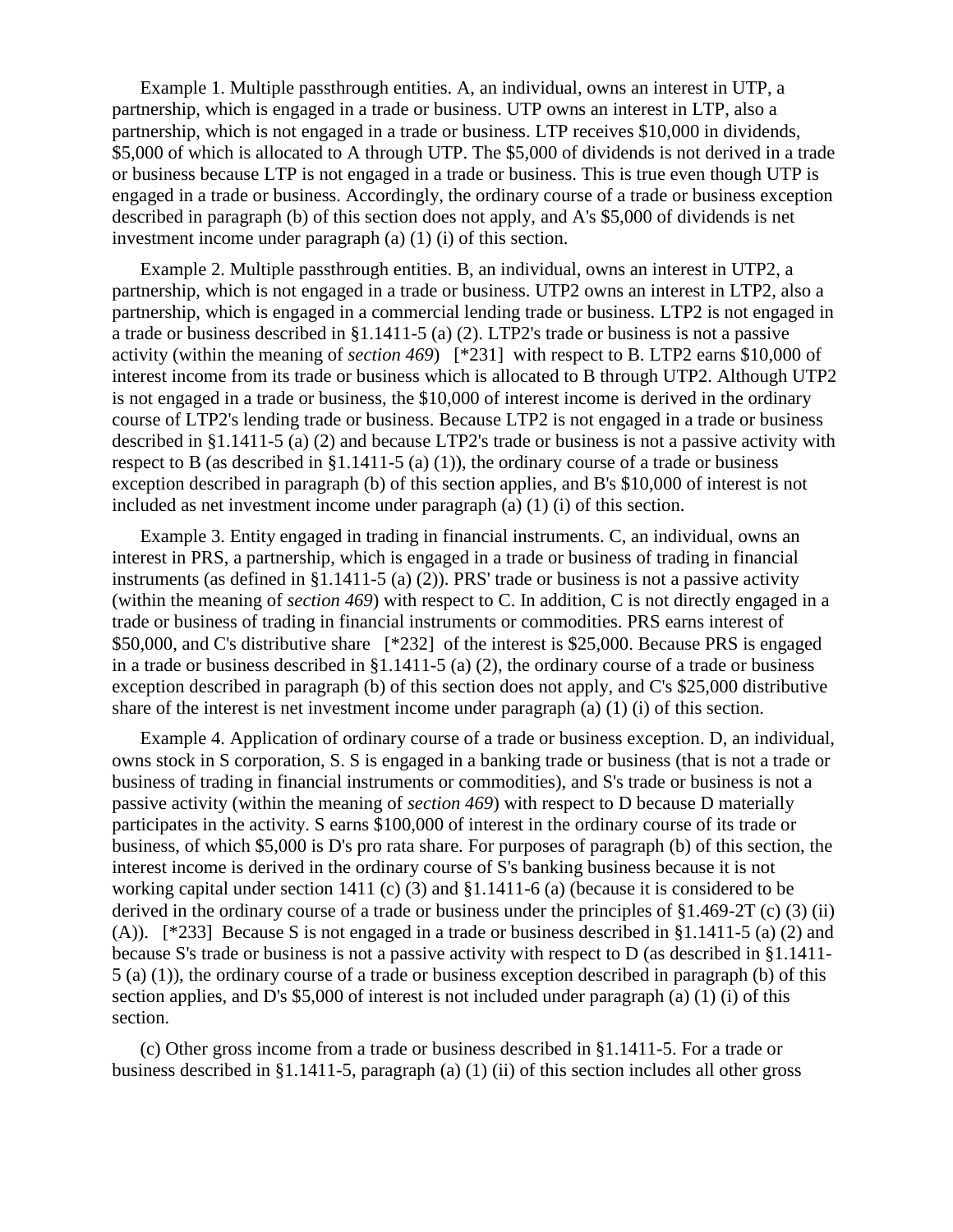income (within the meaning of section 61) that is not gross income described in paragraph (a) (1) (i) of this section or net gain described in paragraph (a) (1) (iii) of this section.

(d) Net gain. This paragraph (d) describes special rules for purposes of paragraph (a) (1) (iii) of this section.

(1) Definition of disposition. For purposes of *section 1411* and the regulations thereunder, the term disposition means a sale, exchange, transfer, conversion, cash settlement, cancellation, termination, lapse, expiration, or other disposition (including a deemed disposition, for example, under *section 877A*).

(2) Limitation. The calculation [\*234] of net gain may not be less than zero. Losses allowable under *section 1211 (b)* are permitted to offset gain from the disposition of assets other than capital assets that are subject to *section 1411*.

(3) Net gain attributable to the disposition of property-- (i) General rule. Net gain attributable to the disposition of property is the gain described in section 61 (a) (3) recognized from the disposition of property reduced, but not below zero, by losses deductible under section 165, including losses attributable to casualty, theft, and abandonment or other worthlessness. The rules in subchapter O of chapter 1 and the regulations thereunder apply. See, for example, §1.61- 6 (b). For purposes of this paragraph, net gain includes, but is not limited to, gain or loss attributable to the disposition of property from the investment of working capital (as defined in §1.1411-6); gain or loss attributable to the disposition of a life insurance contract; and gain attributable to the disposition of an annuity contract to the extent the sales price of the annuity exceeds the annuity's surrender value.

(ii) Examples. The following examples illustrate the provisions of this paragraph (d) (3). For purposes [\*235] of these examples, assume that the taxpayer is a United States citizen, uses a calendar taxable year, and Year 1 and all subsequent years are taxable years in which *section 1411* is in effect:

Example 1. Calculation of net gain. (i) In Year 1, A, an unmarried individual, realizes a capital loss of \$40,000 on the sale of P stock and realizes a capital gain of \$10,000 on the sale of Q stock, resulting in a net capital loss of \$30,000. Both P and Q are C corporations. A has no other capital gain or capital loss in Year 1. In addition, A receives wages of \$300,000 and earns \$5,000 of gross income from interest. For income tax purposes, under section 1211 (b), A may use \$3,000 of the net capital loss against other income. Under section 1212 (b) (1), the remaining \$27,000 is a capital loss carryover. For purposes of determining A's Year 1 net gain under paragraph (a) (1) (iii) of this section, A's gain of \$10,000 on the sale of the Q stock is reduced by A's loss of \$40,000 on the sale of the P stock. In addition, A may reduce net investment income by the \$3,000 of the excess of capital losses over capital gains allowed for income tax purposes under section 1211 (b).

(ii) In Year 2, A has a  $[^*236]$  capital gain of \$30,000 on the sale of Y stock. Y is a C corporation. A has no other capital gain or capital loss in Year 2. For income tax purposes, A may reduce the \$30,000 gain by the Year 1 section 1212 (b) \$27,000 capital loss carryover. For purposes of determining A's Year 2 net gain under paragraph (a) (1) (iii) of this section, A's \$30,000 gain may also be reduced by the \$27,000 capital loss carryover from Year 1. Therefore, in Year 2, A has \$3,000 of net gain for purposes of paragraph (a) (1) (iii) of this section.

Example 2. Calculation of net gain. The facts are the same as in Example 1, except that in Year 1, A also realizes a gain of \$20,000 on the sale of Rental Property D, all of which is treated as ordinary income under section 1250. For income tax purposes, under section 1211 (b), A may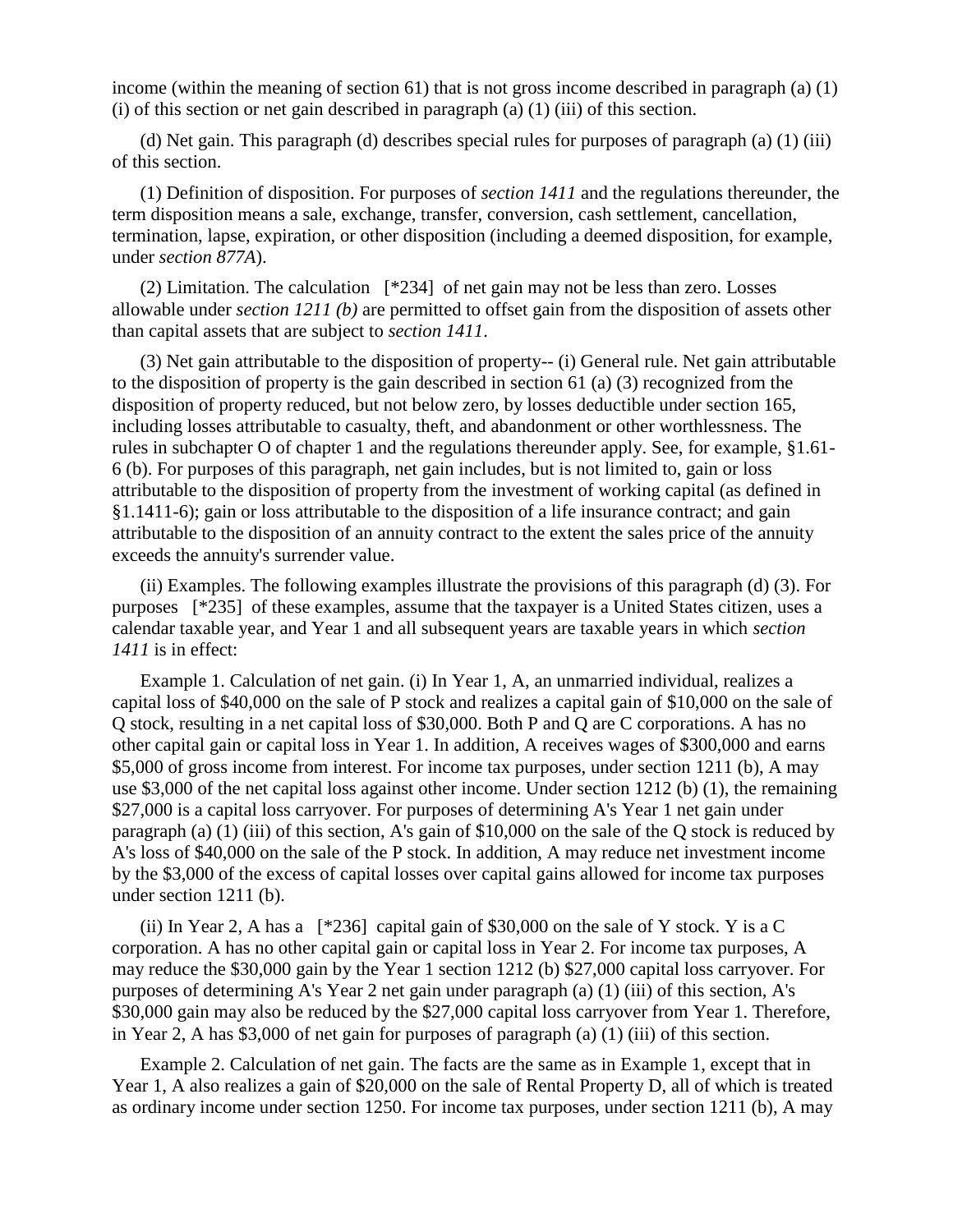use \$3,000 of the net capital loss against other income. Under section 1212 (b) (1) the remaining \$27,000 is a capital loss carryover. For purposes of determining A's net gain under paragraph (a) (1) (iii) of this section, A's gain of \$10,000 on the sale of the Q stock is reduced by A's loss of \$40,000 on the sale of the P stock. A's \$20,000 gain on the sale of Rental Property D is reduced [\*237] to the extent of the \$3,000 loss allowed under section 1211 (b). Therefore, A's net gain for Year 1 is \$17,000 (\$20,000 gain treated as ordinary income on the sale of Rental Property D reduced by \$3,000 loss allowed under section 1211).

Example 3. *Section 121 (a)* exclusion. (i) In Year 1, A, an unmarried individual, sells a house that A has owned and used as A's principal residence for the five years preceding the sale and realizes \$200,000 in gain. In addition to the gain realized from the sale of A's principal residence, A also realizes \$7,000 in long-term capital gain. A has a \$5,000 short-term capital loss carryover from a year preceding the effective date of *section 1411*.

(ii) For income tax purposes, under section 121 (a), A excludes the \$200,000 gain realized from the sale of A's principal residence from A's Year 1 gross income. In determining A's Year 1 adjusted gross income, A also reduces the \$7,000 capital gain by the \$5,000 capital loss carryover allowed under section 1211 (b).

(iii) For *section 1411* purposes, under *section 121 (a)*, A excludes the \$200,000 gain realized from the sale of A's principal residence from A's Year 1 gross income and, consequently, from A's net investment [\*238] income. In determining A's Year 1 net gain under paragraph (a) (1) (iii) of this section, A reduces the \$7,000 capital gain by the \$5,000 capital loss carryover allowed under *section 1211 (b)*.

Example 4. *Section 1031* like-kind exchange. (i) In Year 1, A, an unmarried individual who is not a dealer in real estate, purchases Greenacre, a piece of undeveloped land, for \$10,000. A intends to hold Greenacre for investment.

(ii) In Year 3, A enters into an exchange in which A transfers Greenacre, now valued at \$20,000, and \$5,000 cash for Blackacre, another piece of undeveloped land, which has a fair market value of \$25,000. The exchange is a transaction for which no gain or loss is recognized under section 1031.

(iii) In Year 3, for income tax purposes, A does not recognize any gain from the exchange of Greenacre for Blackacre. A's basis in Blackacre is \$15,000 (\$10,000 substituted basis in Greenacre plus \$5,000 additional cost of acquisition). For purposes of *section 1411*, A's net investment income for Year 3 does not include any realized gain from the exchange of Greenacre for Blackacre.

(iv) In Year 5, A sells Blackacre to an unrelated party for \$35,000 in cash.

(v) In Year 5, for income [\*239] tax purposes, A recognizes capital gain of \$20,000 (\$35,000 sale price minus \$15,000 basis). For purposes of *section 1411*, A's net investment income includes the \$20,000 gain recognized from the sale of Blackacre.

(4) Gains and losses excluded from net investment income-- (i) Exception for gain or loss attributable to property held in a trade or business not described in §1.1411-5-- (A) General rule. Net gain does not include gain or loss attributable to property (other than property from the investment of working capital (as described in §1.1411-6)) held in a trade or business not described in §1.1411-5.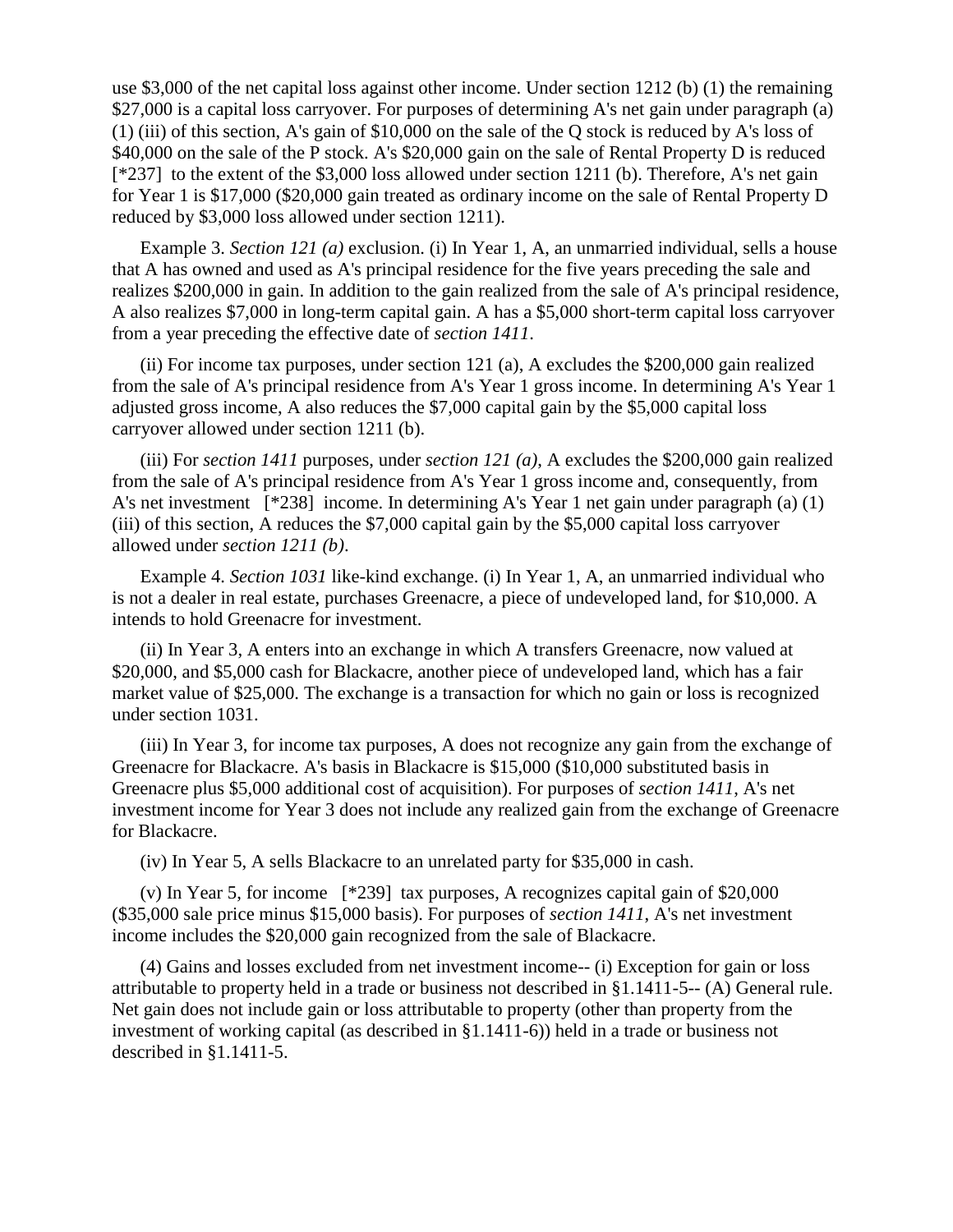(B) Special rules for determining whether property is held in a trade or business. To determine whether net gain described in paragraph (a) (1) (iii) of this section is from property held in a trade or business--

(1) A partnership interest or S corporation stock generally is not property held in a trade or business. Therefore, gain from the sale of a partnership interest or S corporation stock is generally gain described in paragraph (a) (1) (iii) of this section. However, net gain does not include certain gain or loss attributable to the disposition of certain interests in partnerships [\*240] and S corporations as provided in §1.1411-7.

(2) In the case of an individual, estate, or trust that owns or engages in a trade or business directly (or indirectly through ownership of an interest in an entity that is disregarded as an entity separate from its owner under §301.7701-3), the determination of whether net gain described in paragraph (a) (1) (iii) of this section is attributable to property held in a trade or business is made at the individual, estate, or trust level.

(3) In the case of an individual, estate, or trust that owns an interest in a passthrough entity (for example, a partnership or S corporation), and that entity is engaged in a trade or business, the determination of whether net gain described in paragraph (a) (1) (iii) of this section from such entity is attributable to--

(i) Property held in a trade or business described in §1.1411-5 (a) (1) is made at the owner level; and

(ii) Property held in a trade or business described in §1.1411-5 (a) (2) is made at the entity level.

(C) Examples. The following examples illustrate the provisions of this paragraph (d) (4) (i). For purposes of these examples, assume the taxpayer is a United States citizen, uses a calendar [\*241] taxable year, and Year 1 and all subsequent years are taxable years in which *section 1411* is in effect:

Example 1. Gain from rental activity. A, an unmarried individual, rents a boat to B for \$100,000 in Year 1. A's rental activity does not involve the conduct of a *section 162* trade or business, and under *section 469 (c) (2)*, A's rental activity is a passive activity. In Year 2, A sells the boat to B, and A realizes and recognizes taxable gain attributable to the disposition of the boat of \$500,000. Because the exception provided in paragraph (d) (4) (i) (A) of this section requires a trade or business, this exception is inapplicable, and therefore, A's \$500,000 gain will be taken into account under  $\S 1.1411-4$  (a) (1) (iii).

Example 2. Installment sale. (i) PRS, partnership for Federal income tax purposes, operates an automobile dealership. B and C, unmarried individuals, each own a 40% interest in PRS and both materially participate in the activities of PRS for all relevant years. Therefore, with respect to B and C, PRS is not a trade or business described in section 1411 (c) (2) and  $\S1.1411-5$ . D owns the remaining 20% of PRS. Assume, for purposes of this example, that PRS is a passive [\*242] activity with respect to D, and therefore is a trade or business described in section 1411 (c) (2) (A) and §1.1411-5 (a) (1).

(ii) (A) In Year 0, a year preceding the effective date of section 1411, PRS relocates its dealership to a larger location. As a result of the relocation, PRS sells its old dealership facility to a real estate developer in exchange for \$1,000,000 cash and a \$4,500,000 promissory note, fully amortizing over the subsequent 15 years, and bearing adequate stated interest. PRS reports the sale transaction under section 453. PRS's adjusted tax basis in the old dealership facility is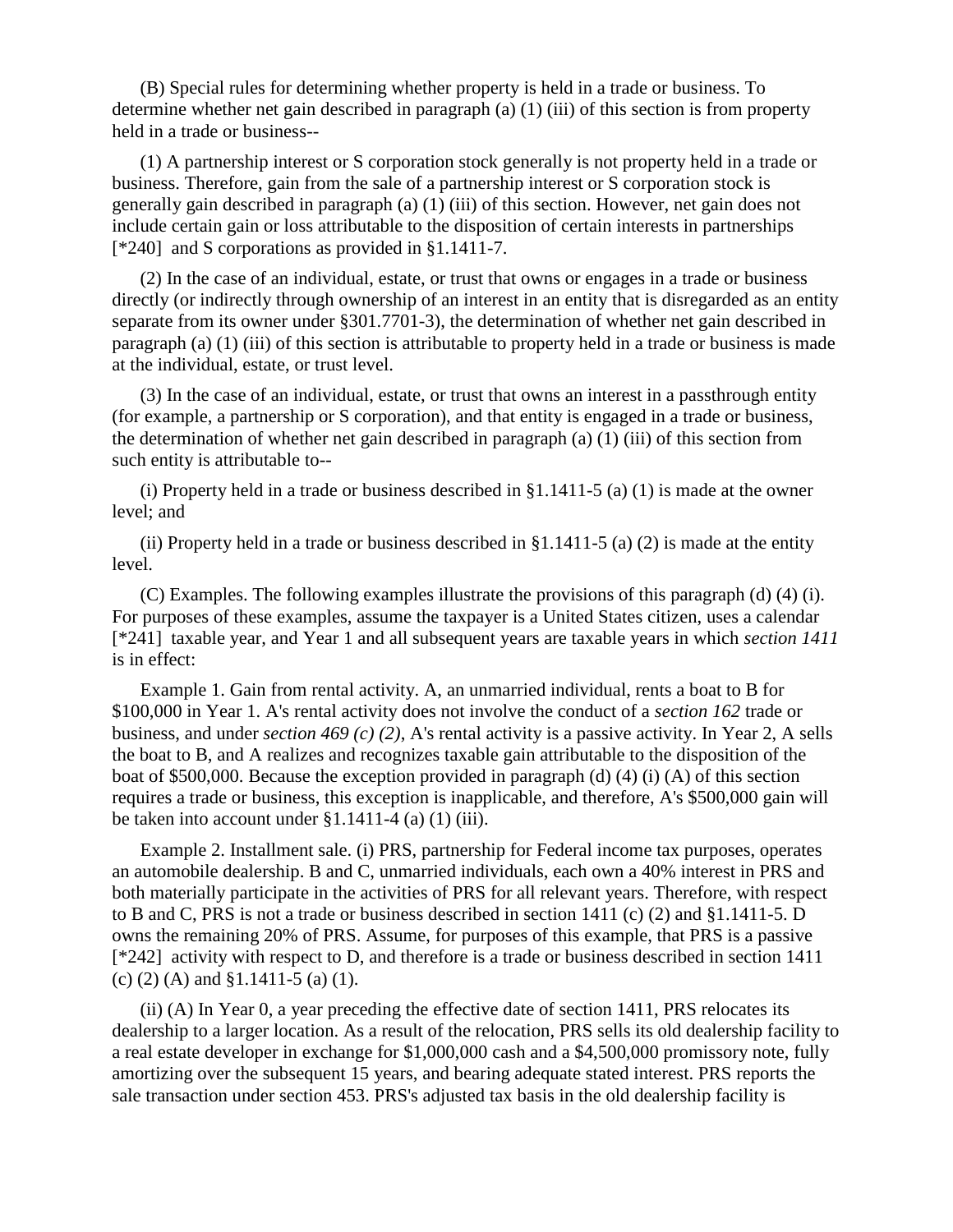\$1,075,000. Assume for purposes of this example that PRS has \$300,000 of recapture income (within the meaning of section 453 (i)); the buyer is not related to PRS, B, C, or D; and the buyer is not assuming any liabilities of PRS in the transaction.

(B) For chapter 1 purposes, PRS has realized gain on the transaction of \$4,425,000 (\$5,500,000 less \$1,075,000). Pursuant to section 453 (i), PRS will take into account \$300,000 of the recapture income in Year 0, and the gain in excess of the recapture income (\$4,125,000) will be taken into account under the installment method. For purposes of [\*243] section 453, PRS's profit percentage is 75% (\$4,125,000 gain divided by \$5,500,000 gross selling price). In Year 0, PRS will take into account \$750,000 of capital gain attributable to the \$1,000,000 cash payment. In the subsequent 15 years, PRS will receive annual payments of \$300,000 (plus interest). Each payment will result in PRS recognizing \$225,000 of capital gain (75% of \$300,000).

(iii) (A) In Year 1, PRS receives a payment of \$300,000 plus the applicable amount of interest. For purposes of chapter 1, PRS recognizes \$225,000 of capital gain. B and C's distributive share of the gain is \$90,000 each and D's distributive share of the gain is \$45,000.

(B) The old dealership facility constituted property held in PRS's trade or business. In the case of *section 453* installment sales, *section 453* governs the timing of the gain recognition, but does not alter the character of the gain. See §1.1411-1 (a). The determination of whether the gain is attributable to the disposition of property used in a trade or business described in paragraph (d) (4) (i) of this section constitutes an element of the gain's character for Federal tax purposes. As a result, the applicability of paragraph (d) (4) [\*244] (i) of this section is determined in Year 0 and applies to all gain received on the promissory note during the 15 year payment period. This result is consistent with the *section 469* determination of the passive or nonpassive classification of the gain under  $\S 1.469-2T$  (c) (2) (i) (A).

(C) In the case of D, PRS's trade or business is described in section 1411 (c) (2) (A) and §1.1411-5 (a) (1). Therefore, the exclusion in paragraph (d) (4) (i) of this section does not apply, and D must include the \$45,000 of gain in D's net investment income.

(D) In the case of B and C, PRS's trade or business is not described in section 1411 (c) (2) or §1.1411-5. Therefore, B and C exclude the \$90,000 gain from net investment income pursuant to paragraph (d) (4) (i) of this section.

(iv) In Year 2, C dies and C's 40% interest in PRS passes to Estate.

(v) (A) In Year 3, PRS receives a payment of \$300,000 plus the applicable amount of interest. For purposes of chapter 1, PRS recognizes \$225,000 of capital gain. B and Estate each have a distributive share of the gain equal to \$90,000 and D's distributive share of the gain is \$45,000.

(B) The calculation of net investment income for B and D in Year 3 is the same [\*245] as in (iii) for Year 1.

(C) In the case of Estate, the distributive share of the \$90,000 gain constitutes income in respect of a decedent (IRD) under section 691 (a) (4) and subchapter K. See §1.1411-1 (a). Assume that Estate paid estate taxes of \$5,000 that were attributable to the \$90,000 of IRD. Pursuant to section 691 (c) (4), the amount of gain taken into account in computing Estate's taxable income in Year 3 is \$85,000 (\$90,000 reduced by the \$5,000 of allocable estate taxes). Pursuant to section 691 (a) (3) and *§1.691 (a)-3 (a)*, the character of the gain to the Estate is the same character as the gain would have been if C had survived to receive it. Although the amount of taxable gain for chapter 1 has been reduced, the remaining \$85,000 retains its character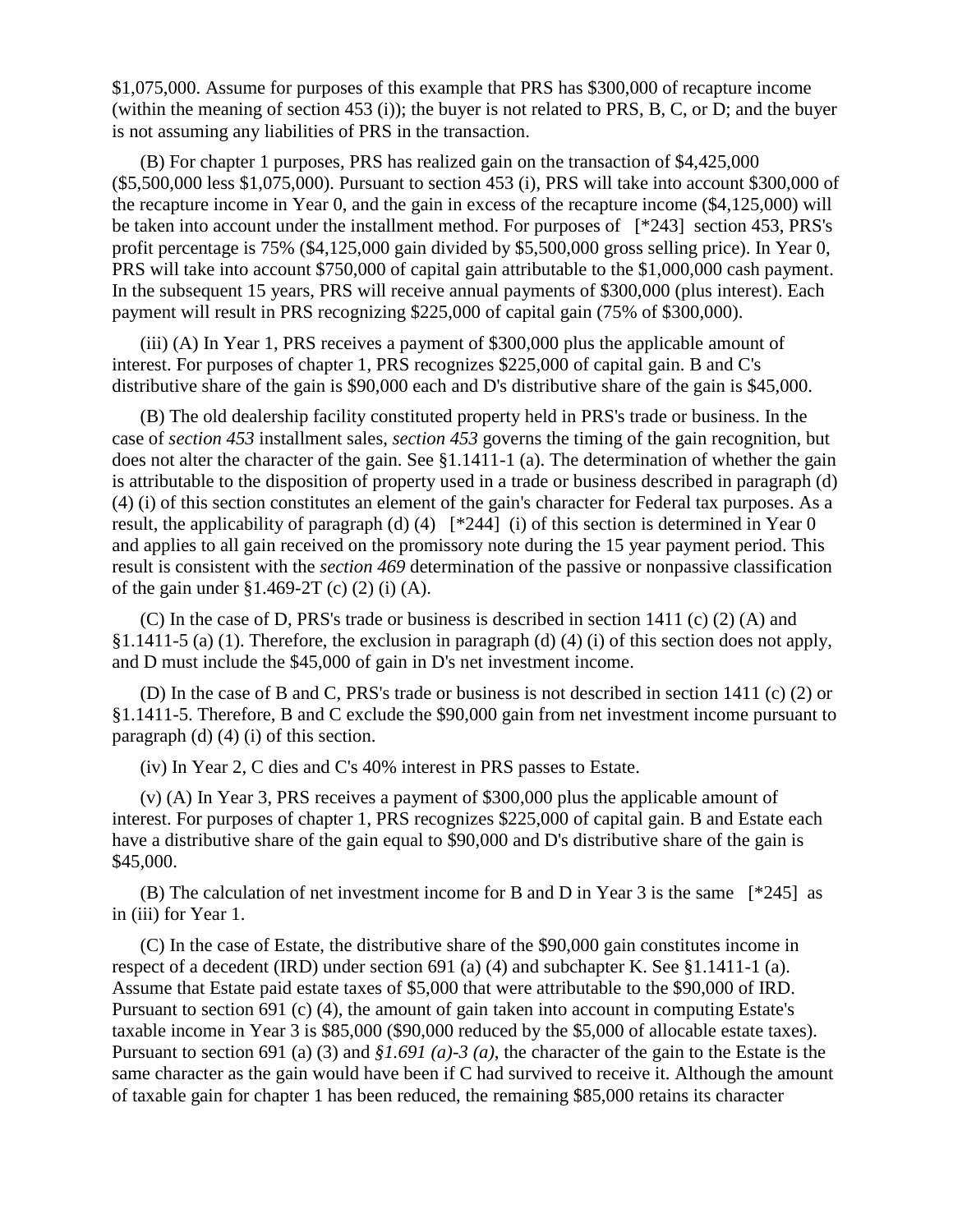attributable to the disposition of property used in a trade or business described in paragraph (d) (4) (i) of this section. Therefore, Estate may exclude the \$85,000 gain from net investment income pursuant to paragraph (d) (4) (i) of this section.

(ii) Other gains and losses excluded from net investment income. Net gain, as determined under paragraph (d) of this section, does not include gains and losses excluded from net  $[^*246]$ investment income by any other provision in §§1.1411-1 through 1.1411-10. For example, see §1.1411-7 (certain gain or loss attributable to the disposition of certain interests in partnerships and S corporations) and §1.1411-8 (b) (4) (ii) (net unrealized appreciation attributable to employer securities realized on a disposition of those employer securities).

(iii) Adjustment for capital loss carryforwards for previously excluded income. [Reserved]

(e) Net investment income attributable to certain entities-- (1) Distributions from estates and trusts-- (i) In general. Net investment income includes a beneficiary's share of distributable net income, as described in sections 652 (a) and 662 (a), to the extent that, under sections 652 (b) and 662 (b), the character of such income constitutes gross income from items described in paragraphs (a) (1) (i) and (ii) of this section or net gain attributable to items described in paragraph (a) (1) (iii) of this section, with further computations consistent with the principles of this section, as provided in §1.1411-3 (e).

(ii) Distributions of accumulated net investment income from foreign nongrantor trusts to United States beneficiaries. [Reserved]

(2) [\*247] CFCs and PFICs. For purposes of calculating net investment income, additional rules in §1.1411-10 (c) apply to an individual, an estate, or a trust that is a United States shareholder that owns an interest in a controlled foreign corporation (CFC) or that is a United States person that directly or indirectly owns an interest in a passive foreign investment company (PFIC).

(3) Treatment of income from common trust funds. [Reserved]

(f) Properly allocable deductions-- (1) General rule-- (i) In general. Unless provided elsewhere in §§1.1411-1 through 1.1411-10, only properly allocable deductions described in this paragraph (f) may be taken into account in determining net investment income.

(ii) Limitations. Any deductions described in this paragraph (f) in excess of gross income and net gain described in section 1411 (c) (1) (A) are not taken into account in determining net investment income in any other taxable year, except as allowed under chapter 1.

(2) Properly allocable deductions described in section 62-- (i) Deductions allocable to gross income from rents and royalties. Deductions described in section 62 (a) (4) allocable to rents and royalties described in paragraph (a) (1) (i) of  $[^*248]$  this section are taken into account in determining net investment income.

(ii) Deductions allocable to gross income from trades or businesses described in §1.1411-5. Deductions described in section 62 (a) (1) allocable to income from a trade or business described in §1.1411-5 are taken into account in determining net investment income to the extent the deductions have not been taken into account in determining self-employment income within the meaning of §1.1411-9.

(iii) Penalty on early withdrawal of savings. Deductions described in section 62 (a) (9) are taken into account in determining net investment income.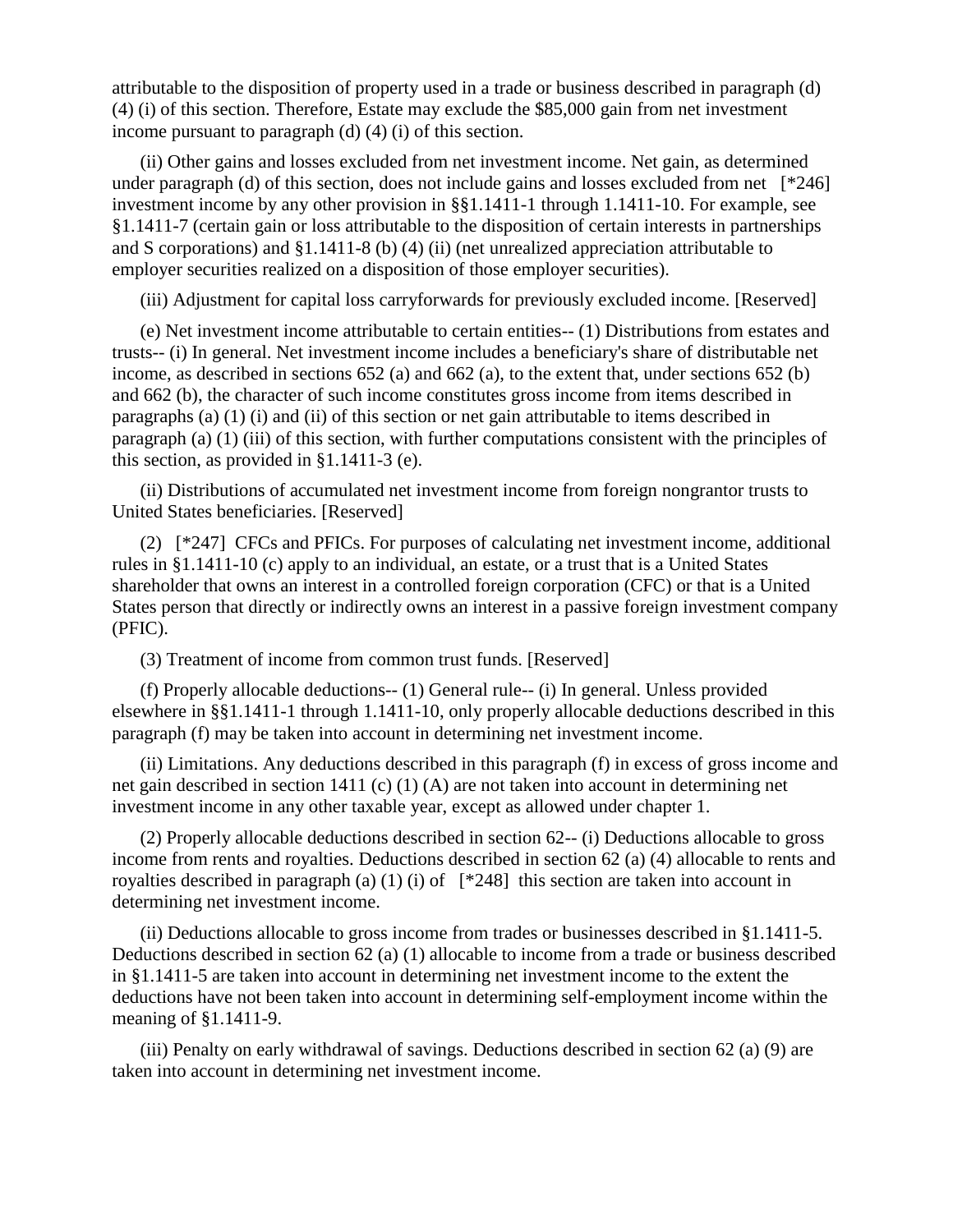(iv) Net operating loss. The total section 1411 NOL amount of a net operating loss deduction allowed under section 172 is allowed as a properly allocable deduction in determining net investment income for any taxable year. See paragraph (h) of this section for the calculation of the total section 1411 NOL amount of a net operating loss deduction.

(v) Examples. The following examples illustrate the provisions of this paragraph (f) (2). For purposes of these examples, assume the taxpayer is a United States citizen, uses a calendar taxable year, and Year 1 and all subsequent years [\*249] are taxable years in which *section 1411* is in effect:

Example 1. (i) A, an individual, is a 40% shareholder in SCo, an S corporation. SCo is engaged in a trade or business described in section 1411 (c) (2) (A). SCo is the only passive activity owned by A. In Year 1, SCo reported a loss of \$11,000 to A which was comprised of gross operating income of \$29,000 and operating deductions of \$40,000. A's at risk amount at the beginning of Year 1 is \$7,000. There were no other events that affected A's at risk amount in Year 1.

(ii) For purposes of calculating A's net investment income, A's \$29,000 distributive share of SCo's gross operating income is income within the meaning of section 1411 (c) (1) (A) (ii).

(iii) As a result of A's at risk limitation, for chapter 1 purposes, A may only deduct \$7,000 of the operating deductions in excess of the gross operating income. The remaining \$4,000 deductions are suspended because A's amount at risk at the end of Year 1 is zero.

(iv) For purposes of *section 469*, A has passive activity gross income of \$29,000 and passive activity deductions of \$36,000 (\$40,000 of operating deductions allocable to A less \$4,000 suspended under *section 465*). Because A has [\*250] no other passive activity income from any other source, *section 469* limits A's passive activity deductions to A's passive activity gross income. As a result, *section 469* allows A to deduct \$29,000 of SCo's operating deduction and suspends the remaining \$7,000.

(v) For purposes of calculating A's net investment income, A has \$29,000 of properly allocable deductions allowed by section 1411 (c) (1) (B) and paragraph (f) (2) (ii) of this section.

Example 2. (i) Same facts as Example 1. In Year 2, SCo reported net income of \$13,000 to A, which was comprised of gross operating income of \$43,000 and operating deductions of \$30,000. There were no other events that affected A's at risk amount in Year 2.

(ii) For purposes of calculating A's net investment income, A's \$43,000 distributive share of gross operating income is income within the meaning of section  $1411$  (c) (1) (A) (ii).

(iii) Pursuant to section 465 (a) (2), A's deductions attributable to the gross income of SCo include the \$30,000 deduction allocable to A in Year 2 plus the \$4,000 loss that was suspended and carried over to Year 2 from Year 1 pursuant to section 465 (a) (2). Under section 465 (a) (2), the \$4,000 of losses from Year 1 [\*251] are treated as deductions from the activity in Year 2. As a result, A net operating income from SCo in Year 2 is \$9,000 (\$43,000 - \$30,000 - \$4,000) in Year 2. A's amount at risk at the end of Year 2 is \$9,000.

(iv) For purposes of *section 469*, A has passive activity gross income of \$43,000. A's passive activity deductions attributable to SCo are the sum of the Year 2 operating deductions allocable to A from S (\$30,000), deductions formerly suspended by *section 465* (\$4,000), and passive activity losses suspended by *section 469* (\$7,000). Therefore, in Year 2, A has passive activity deductions of \$41,000. Because A's passive activity gross income exceeds A's passive activity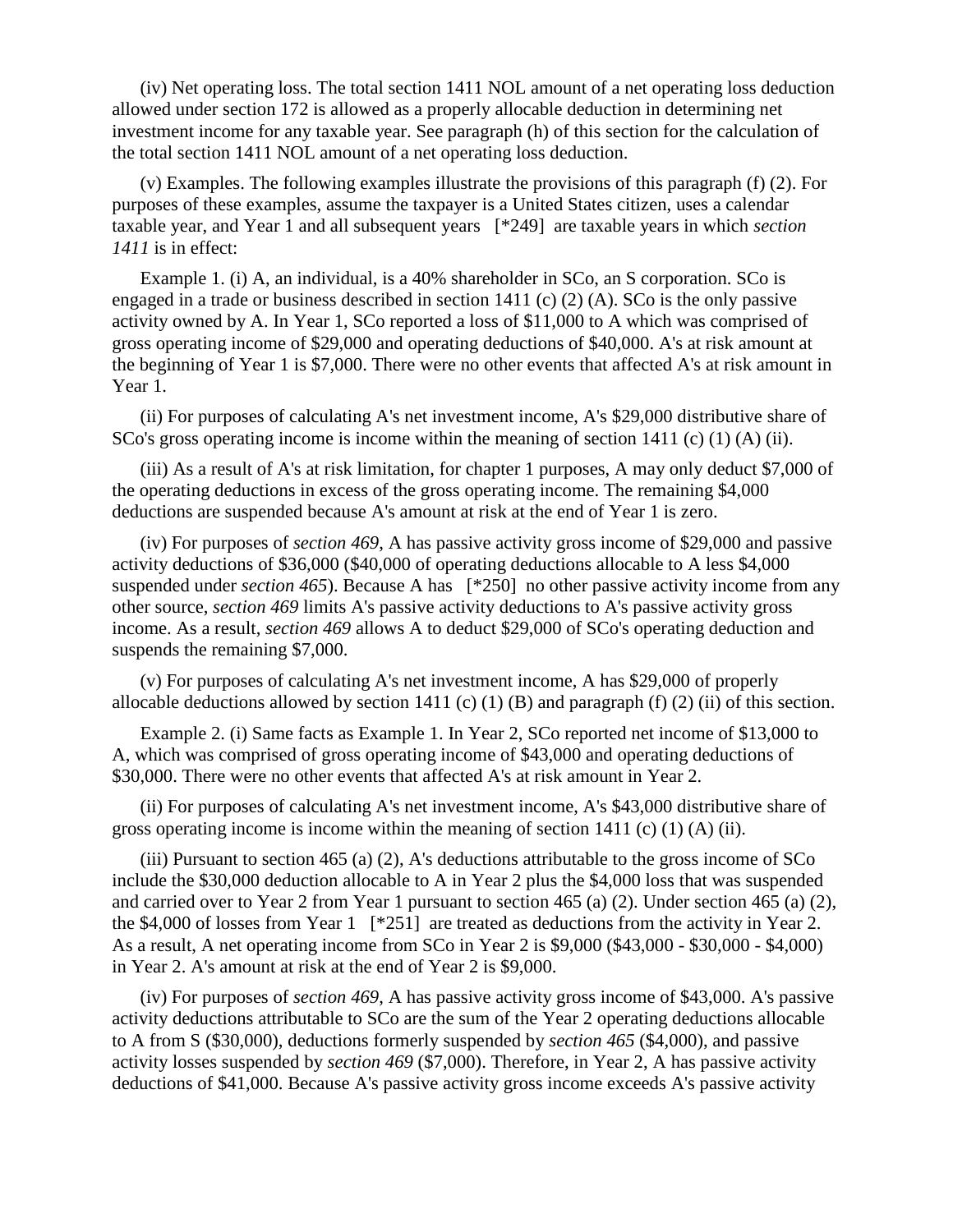deductions, *section 469* does not limit any of the deductions in Year 2. At the end of Year 2, A has no suspended passive activity losses.

(v) Although A's distributive share of Year 2 deductions allocable to SCo's operating income was \$30,000; the operative provisions of sections 465 and 469 do not change the character of the deductions when such amounts are suspended under either section. Furthermore, section 465 (a) (2) and  $\S$ §1.469-1 (f) (4) and 1.469-2T (d) (1) treat amounts suspended from prior years as deductions [\*252] in the current year. See §1.1411-1 (a). Therefore, for purposes of calculating A's net investment income, A has \$41,000 of properly allocable deductions allowed by section 1411 (c) (1) (B) and paragraph (f) (2) (ii) of this section.

(3) Properly allocable deductions described in section 63 (d). In determining net investment income, the following itemized deductions are taken into account:

- (i) Investment interest expense. Investment interest (as defined in *section 163 (d) (3)*) to the extent allowed under *section 163 (d) (1)*. Any investment interest not allowed under *section 163 (d) (1)* is treated as investment interest paid or accrued by the taxpayer in the succeeding taxable year. The following example illustrates the provisions of this paragraph. For purposes of this example, assume that the taxpayer uses a calendar taxable year, and Year 1 and all subsequent years are taxable years in which *section 1411* is in effect:
	- (A) In Year 1, A, an unmarried individual, pays interest of \$4,000 on debt incurred to purchase stock. Under §1.163-8T, this interest is allocable to the stock and is investment interest within the meaning of section 163 (d) (3). A has no investment income as defined by section 163 (d) (4). [\*253] A has \$10,000 of income from a trade or business that is a passive activity (as defined in §1.1411-5 (a) (1)) with respect to A. For income tax purposes, under section 163 (d) (1), A may not deduct the \$4,000 investment interest in Year 1 because A does not have any section 163 (d) (4) net investment income. Under section 163 (d) (2), the \$4,000 investment interest is a carryforward of disallowed interest that is treated as investment interest paid by A in the succeeding taxable year. Similarly, for purposes of determining A's Year 1 net investment income, A may not deduct the \$4,000 investment interest.
	- (B) In Year 2, A has \$5,000 of *section 163 (d) (4)* net investment income. For both income tax purposes and for determining *section 1411* net investment income, A's \$4,000 carryforward of interest expense disallowed in Year 1 may be deducted in Year 2.
- (ii) Investment expenses. Investment expenses (as defined in section 163 (d) (4) (C)).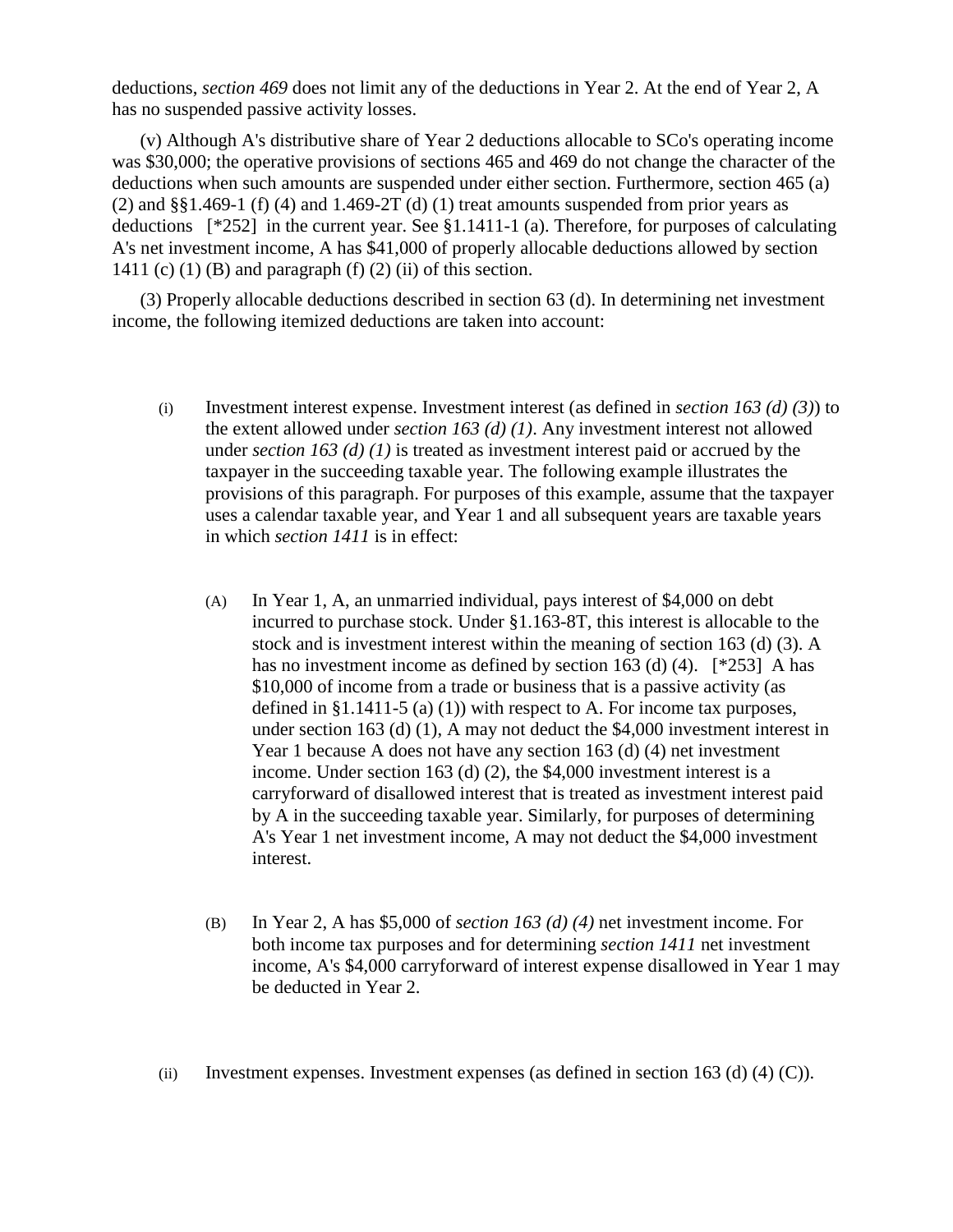- (iii) Taxes described in section 164 (a) (3). Taxes imposed on income described in section 164 (a) (3) that are allocable to net investment income pursuant to paragraph (g) (1) of this section. Foreign income, war profits, and excess profits taxes are allowable [\*254] as deductions under section 164 (a) (3) in determining net investment income only if the taxpayer does not choose to take any foreign tax credits under section 901 with respect to the same taxable year. See section 275 (a) (4). For rules applicable to refunds of taxes described in this paragraph, see paragraph  $(g)$  (2) of this section.
- (iv) Items described in *section 72 (b) (3)*. In the case of an amount allowed as a deduction to the annuitant for the annuitant's last taxable year under *section 72 (b) (3)*, such amount is allowed as a properly allocable deduction in the same taxable year if the income from the annuity (had the annuitant lived to receive such income) would have been included in net investment income under paragraph (a) (1) (i) of this section (and not excluded from net investment income by reason of §1.1411-8).
- (v) Items described in section 691 (c). Deductions for estate and generation-skipping taxes allowed by section 691 (c) that are allocable to net investment income; provided, however, that any portion of the section 691 (c) deduction described in section 691 (c) (4) is taken into account instead in computing net gain under paragraph (d) and not under this paragraph (f)  $[^*255]$  (3) (v).
- (vi) Items described in section 212 (3). Amounts described in section 212 (3) and §1.212-1 (l) to the extent they are allocable to net investment income pursuant to paragraph  $(g)$  (1) of this section.
- (vii) Amortizable bond premium. A deduction allowed under section 171 (a) (1) for the amortizable bond premium on a taxable bond (for example, see §1.171-2T (a) (4) (i) (C) for the treatment of a bond premium carryforward as a deduction under section 171 (a) (1)).
- (viii) Fiduciary expenses. In the case of an estate or trust, amounts described in §1.212-1 (i) to the extent they are allocable to net investment income pursuant to paragraph  $(g)$  (1) of this section.

(4) Loss deductions-- (i) General rule. Losses described in section 165, whether described in section 62 or section 63 (d), are allowed as properly allocable deductions to the extent such losses exceed the amount of gain described in section 61 (a) (3) and are not taken into account in computing net gain by reason of paragraph (d) of this section.

(ii) Examples. The following examples illustrate the provisions of this paragraph (f) (4). For purposes of these examples, assume the taxpayer is a United States citizen, uses a calendar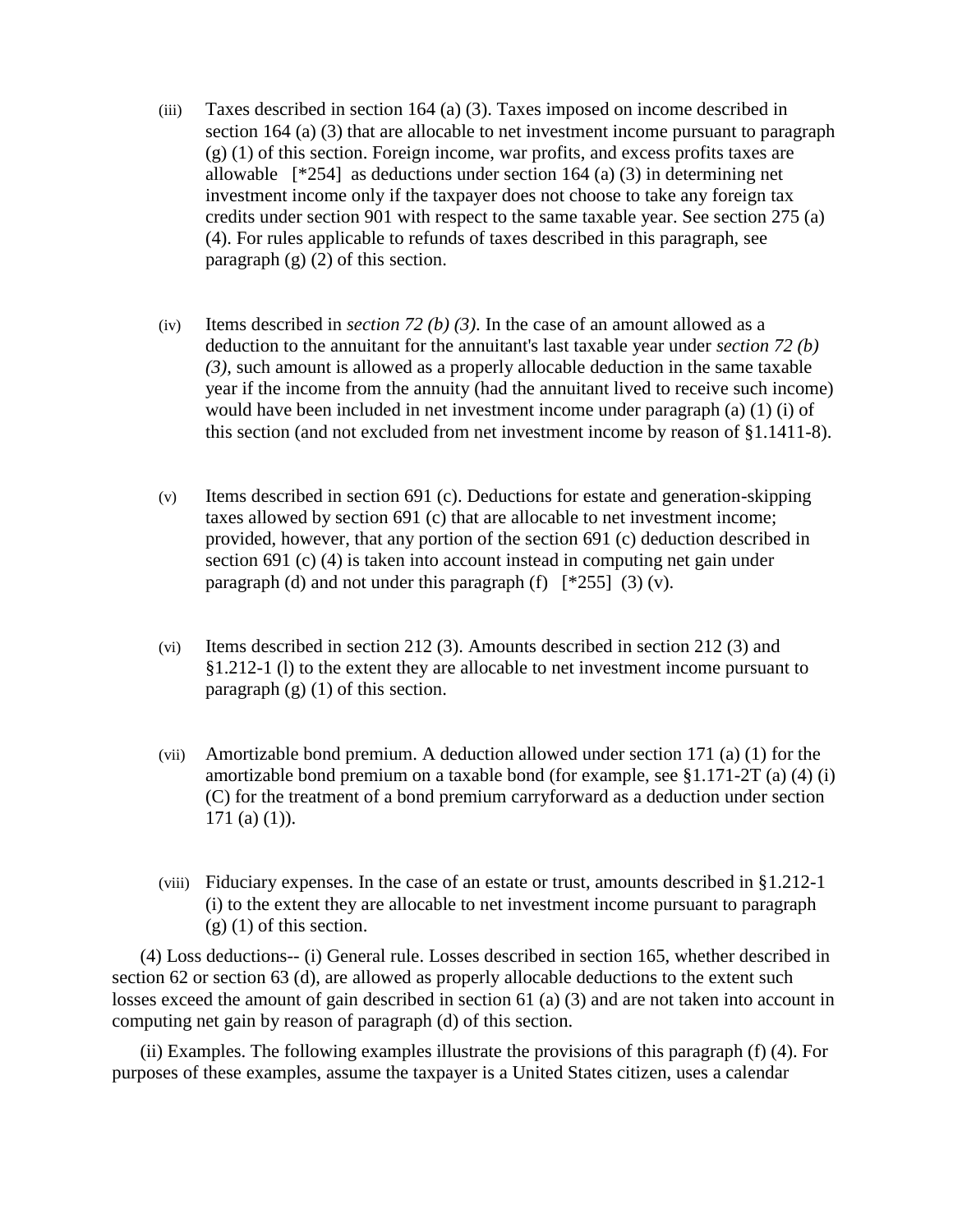[\*256] taxable year, and Year 1 and all subsequent years are taxable years in which *section 1411* is in effect:

Example 1. (i) A, an unmarried individual, owns an interest in PRS, a partnership for Federal income tax purposes. PRS is engaged in a trading business described in section 1411 (c) (2) (B) and §1.1411-5 (a) (2) and has made a valid and timely election under *section 475 (f) (2)*. A's distributive share from PRS in Year 1 consists of \$125,000 of interest and dividends and \$60,000 of ordinary losses from the trading business. In addition to A's investment in PRS, A sold undeveloped land in Year 1 for a long-term capital gain of \$50,000. A has no capital losses carried over from a preceding year.

(ii) For purposes of chapter 1, A includes the \$125,000 of interest and dividends, \$60,000 of ordinary loss, and \$50,000 of long-term capital gain in the computation of A's adjusted gross income.

(iii) For purposes of calculating net investment income, A includes the \$125,000 of interest and dividends. Pursuant to paragraph (d) of this section, A takes into account the \$60,000 ordinary loss from PRS and the \$50,000 of long-term capital gain in the computation of A's net gain. A's losses (\$60,000) [\*257] exceed A's gains (\$50,000). Therefore, A's net gain under paragraph (d) of this section is zero. Additionally, A is allowed a deduction under paragraph (f) (4) (i) of this section for \$10,000 (the amount of ordinary losses that were allowable under chapter 1 in excess of the amounts taken into account in computing net gain). A's net investment income in Year 1 is \$115,000.

Example 2. (i) In Year 1, T, a nongrantor trust, incurs a capital loss of \$5,000 on the sale of publicly traded stocks. In addition, T receives \$17,000 of interest and dividend income. T has no capital losses carried over from a preceding year.

(ii) For purposes of chapter 1, T includes the \$17,000 of interest and dividends and only \$3,000 of the capital loss in the computation of adjusted gross income. The remaining \$2,000 capital loss is carried over to Year 2.

(iii) For purposes of calculating net investment income, T includes the \$17,000 of interest and dividends in net investment income. Pursuant to paragraph (d) of this section, T takes into account the \$3,000 capital loss allowed by chapter 1. T's losses (\$3,000) exceed T's gains (\$0). Therefore, T's net gain under paragraph (d) of this section is zero. However, [\*258] T is allowed a deduction under paragraph (f) (4) (i) of this section for \$3,000 (the amount of losses that were allowable under chapter 1 in excess of the amounts taken into account in computing net gain). T's net investment income in Year 1 is \$14,000.

Example 3. (i) In Year 1, B, an unmarried individual, incurs a short-term capital loss of \$15,000 on the sale of publicly traded stocks. B also receives annuity income of \$50,000. In addition, B disposes of property used in his sole proprietorship (which is not a trade or business described in section 1411 (c) (2) or §1.1411-5 (a) for a gain of \$21,000. Pursuant to *section 1231*, the gain of \$21,000 is treated as a long-term capital gain for purposes of chapter 1. B has no capital losses carried over from a preceding year.

(ii) For purposes of chapter 1, B includes the \$50,000 of annuity income in the computation of adjusted gross income. The \$21,000 long-term capital gain is offset by the \$15,000 short-term capital loss, so B includes \$6,000 of net long-term capital gain in the computation of adjusted gross income.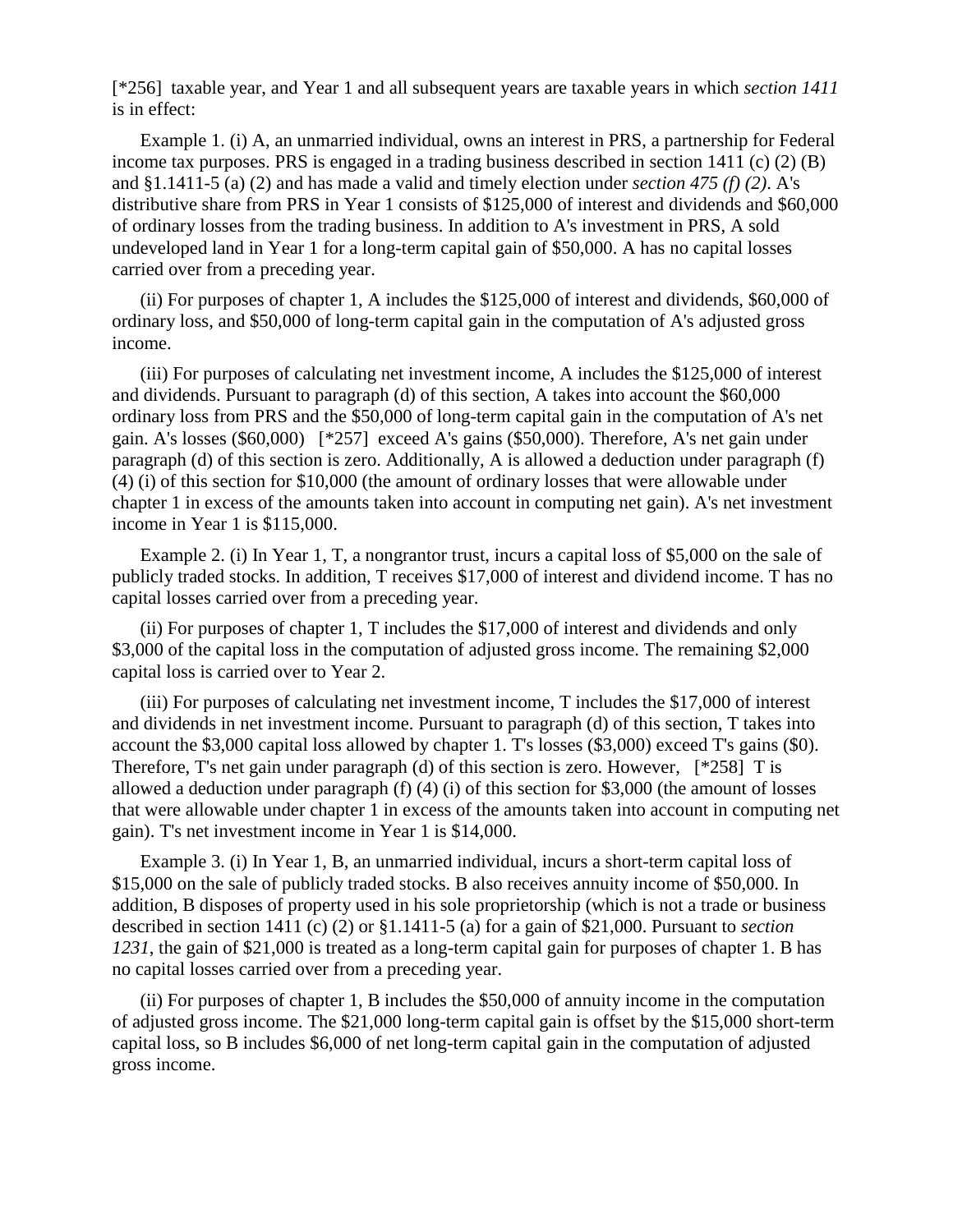(iii) For purposes of calculating net investment income, B includes the \$50,000 of annuity income in net investment income. [\*259] Pursuant to paragraph (d) (4) (i) of this section, B's net gain does not include the \$21,000 long-term capital gain because it is attributable to property held in B's sole proprietorship (a nonpassive activity). Pursuant to paragraph (d) of this section, T takes into account the \$15,000 capital loss allowed by chapter 1. B's losses (\$15,000) exceed B's gains (\$0). Therefore, A's net gain under paragraph (d) of this section is zero. However, B is allowed a deduction under paragraph (f) (4) (i) of this section for \$15,000 (the amount of losses that were allowable under chapter 1 in excess of the amounts taken into account in computing net gain). B's net investment income in Year 1 is \$35,000.

(5) Ordinary loss deductions for certain debt instruments. An amount treated as an ordinary loss by a holder of a contingent payment debt instrument under §1.1275-4 (b) or an inflationindexed debt instrument under §1.1275-7 (f) (1).

(6) Other deductions. Any other deduction allowed by subtitle A that is identified in published guidance in the **Federal Register** or in the Internal Revenue Bulletin (see §601.601 (d) (2) (ii) (b) of this chapter) as properly allocable to gross income or net gain under  $[^*260]$ this section.

(7) Application of limitations under sections 67 and 68. Any deductions described in this paragraph (f) that are subject to section 67 (the 2-percent floor on miscellaneous itemized deductions) or section 68 (the overall limitation on itemized deductions) are allowed in determining net investment income only to the extent the items are deductible for chapter 1 purposes after the application of sections 67 and 68. For this purpose, section 67 applies before section 68. The amount of deductions subject to sections 67 and 68 that may be deducted in determining net investment income after the application of sections 67 and 68 is determined as described in paragraph  $(f)$   $(7)$   $(i)$  and  $(f)$   $(7)$   $(ii)$  of this section.

(i) Deductions subject to section 67. The amount of miscellaneous itemized deductions (as defined in section 67 (b)) tentatively deductible in determining net investment income after applying section 67 (but before applying section 68) is the lesser of:

(A) The portion of the taxpayer's miscellaneous itemized deductions (before the application of section 67) that is properly allocable to items of income or net gain included in determining net investment income, or

(B) The [\*261] taxpayer's total miscellaneous itemized deductions allowed after the application of section 67, but before the application of section 68.

(ii) Deductions subject to section 68. The amount of itemized deductions allowed in determining net investment income after applying sections 67 and 68 is the lesser of:

(A) The sum of the amount determined under paragraph (f) (7) (i) of this section and the amount of itemized deductions not subject to section 67 that are properly allocable to items of income or net gain included in determining net investment income, or

(B) The total amount of itemized deductions allowed after the application of sections 67 and 68.

(iii) Itemized deductions. For purposes of paragraph (f) (7) (ii), itemized deductions do not include any deduction described in section 68 (c).

(iv) Example. The following example illustrates the provisions of this paragraph (f) (7). For purposes of these examples, assume the taxpayer is a United States citizen, uses a calendar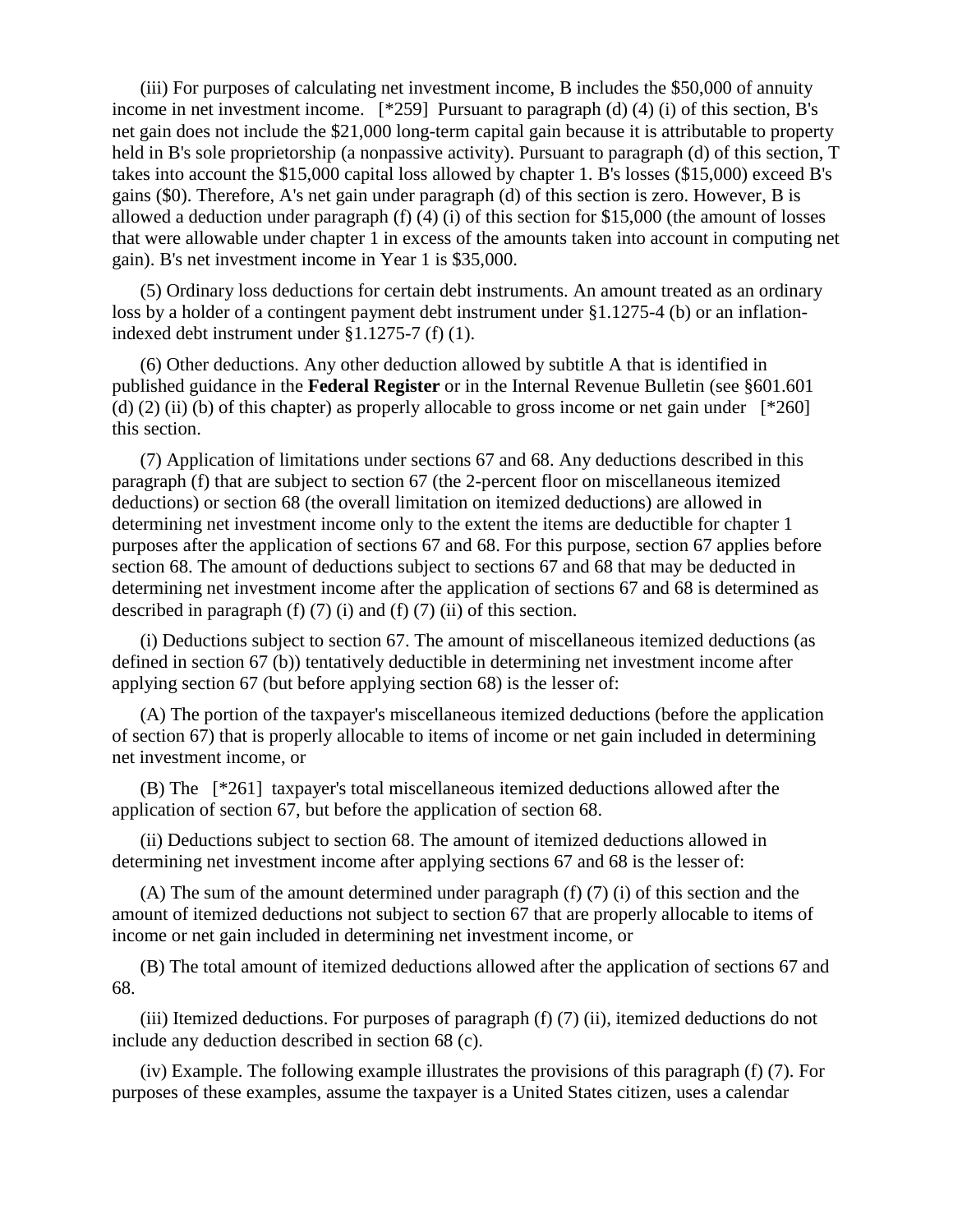taxable year, and Year 1 and all subsequent years are taxable years in which *section 1411* is in effect:

|                 |             | (A) A, an unmarried individual, has adjusted gross income in Year 1 as follows: |
|-----------------|-------------|---------------------------------------------------------------------------------|
| Wages           | \$1,600,000 |                                                                                 |
| Interest income | 400,000     |                                                                                 |

Adjusted gross income \$2,000,000

In [\*262] addition, A has the following items of expense qualifying as itemized deductions: Investment expenses \$70,000 Job-related expenses 30,000 Investment interest expense 75,000 State income taxes 120,000

A's investment expenses and job-related expenses are miscellaneous itemized deductions. In addition, A's investment interest expense and investment expenses are properly allocable to net investment income (within the meaning of this section). A's job-related expenses are not properly allocable to net investment income. Of the state income tax expense, A applied a reasonable method pursuant to paragraph (g) (1) of this section to properly allocate \$20,000 to net investment income.

(B) A's 2-percent floor under section 67 is \$40,000 (2% of \$2,000,000). For Year 1, assume the section 68 limitation starts at adjusted gross income of \$200,000. The section 68 overall limitation disallows \$54,000 of A's itemized deductions that are subject to section 68 (3% of the excess of the \$2,000,000 adjusted gross income over the \$200,000 limitation threshold).

(C) (1) A's total miscellaneous itemized deductions allowable before the application of section 67 is \$100,000 (\$70,000 in investment expenses plus \$30,000 [\*263] in job-related expenses), and the total miscellaneous deductions allowed after the application of section 67 is \$60,000 (\$100,000 minus \$40,000).

(2) The amount of the miscellaneous itemized deductions properly allocable to net investment income after the application of section 67 is \$60,000 (the lesser of \$70,000 in investment expenses that are deductible as a miscellaneous itemized deduction and properly allocable to net investment income or \$60,000 of miscellaneous itemized deductions allocable to net investment income allowed after the application of section 67).

(D) (1) The amount of itemized deductions allocable to net investment income after applying section 67 to deductions that are also miscellaneous itemized deductions but before applying section 68 is \$155,000. This amount is the sum of \$60,000 of miscellaneous itemized deductions determined in (C) (2), plus \$20,000 in state income tax properly allocable to net investment income, plus \$75,000 of investment interest expense. However, under section 68 (c) (2), the \$75,000 deduction for investment interest expenses is not subject to the section 68 limitation on itemized deductions and is excluded from the computation under  $\S1.1411-4$  (f) (7). [\*264] Thus, the amount of itemized deductions allocable to net investment income and subject to section 68, after applying section 67 but before applying section 68, is \$80,000.

(2) A's total itemized deductions allowed subject to the limitation under section 68 and after application of section 67, but before the application of section 68, are the following: Miscellaneous itemized deductions \$60,000 State income tax \$120,000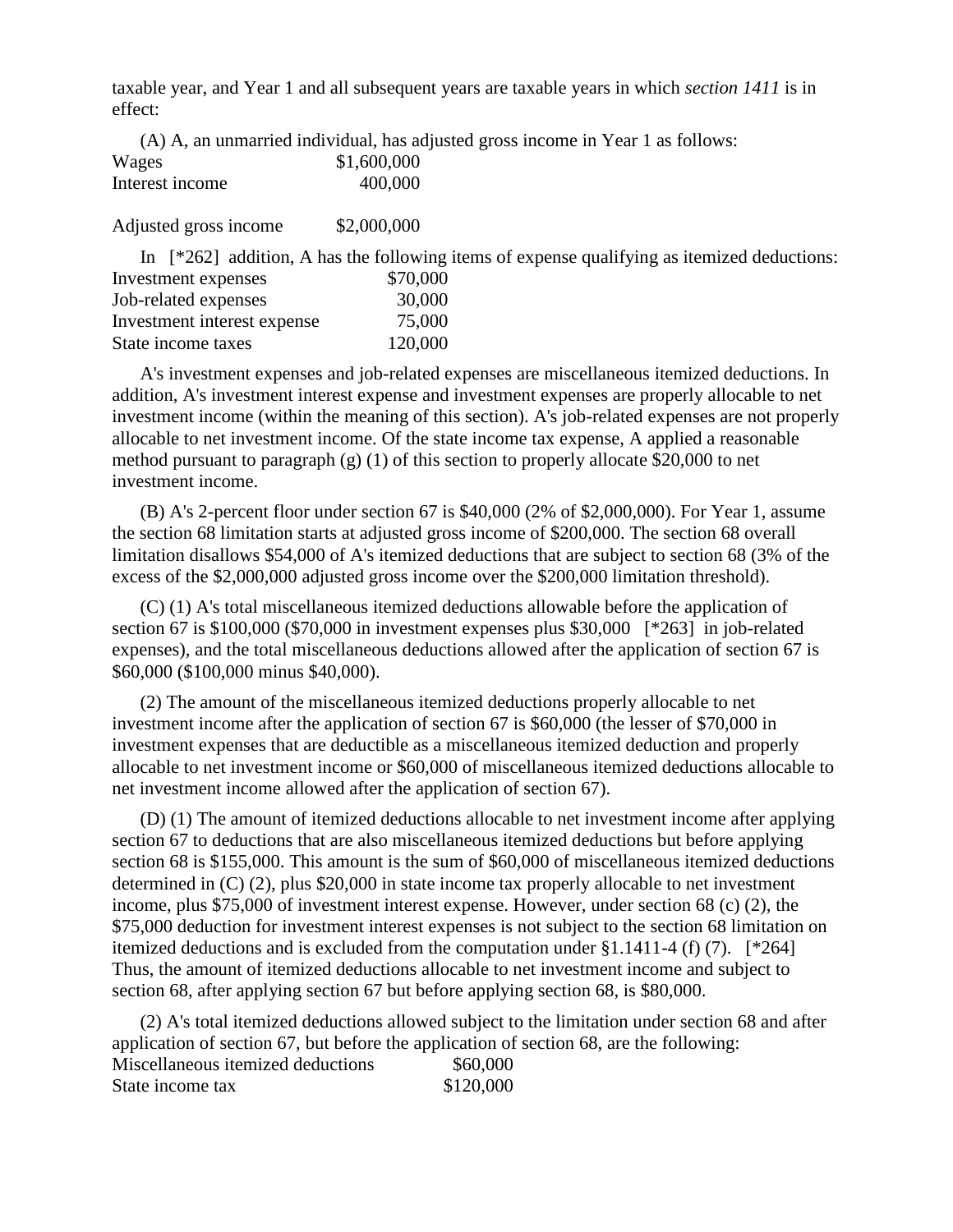Deductions subject to section 68 \$180,000

(3) Of A's itemized deductions that are subject to the limitation under section 68, the amount allowed after the application of section 68 is \$126,000 (\$180,000 minus the \$54,000 disallowed in (B)).

(E) Under paragraph (f) (7) (ii) of this section, the amount of itemized deductions allowed in determining net investment income after applying sections 67 and 68 is the lesser of \$80,000 (the sum of \$60,000 determined under paragraph (C) (2) and \$20,000 state income tax allocable to net investment income) or \$126,000 (determined under (D) (3)). Therefore, A's itemized deductions that are properly allocable to net investment income are \$155,000 (\$80,000 of properly allocable itemized deductions subject to section 67 or 68 plus \$75,000 of investment [\*265] interest expense (which is not subject to either section 67 or section 68 limitations)).

(g) Special rules-- (1) Deductions allocable to both net investment income and excluded income. In the case of a properly allocable deduction described in section 1411 (c) (1) (B) and paragraph (f) of this section that is allocable to both net investment income and excluded income, the portion of the deduction that is properly allocable to net investment income may be determined by taxpayers using any reasonable method. Examples of reasonable methods of allocation include, but are not limited to, an allocation of the deduction based on the ratio of the amount of a taxpayer's gross income (including net gain) described in §1.1411-4 (a) (1) to the amount of the taxpayer's adjusted gross income (as defined under *section 62* (or *section 67 (e)* in the case of an estate or trust)). In the case of an estate or trust, an allocation of a deduction pursuant to rules described in *§1.652 (b)-3 (b)* (and *§1.641 (c)-1 (h)* in the case of an ESBT) is also a reasonable method.

(2) Recoveries of properly allocable deductions-- (i) General rule. If a taxpayer is refunded, reimbursed, or otherwise recovers any portion [\*266] of an amount deducted as a section 1411 (c) (1) (B) properly allocable deduction in a prior year, and such amount is not otherwise included in net investment income in the year of recovery under section 1411 (c) (1) (A), the amount of the recovery will reduce the taxpayer's total section 1411 (c) (1) (B) properly allocable deductions in the year of recovery (but not below zero). The preceding sentence applies regardless of whether the amount of the recovery is excluded from gross income by reason of *section 111*.

(ii) Recoveries of items allocated between net investment income and excluded income. In the case of a refund of any item that was deducted under section 1411 (c) (1) (B) in a prior year and the gross amount of the deduction was allocated between items of net investment income and excluded income pursuant to paragraph (g) (1) of this section, the amount of the reduction in section 1411 (c) (1) (B) properly allocable deductions in the year of receipt under this paragraph (g) (2) is the total amount of the refund multiplied by a fraction. The numerator of the fraction is the amount of the total deduction allocable to net investment income in the prior year to which the refund [\*267] relates. The denominator of the fraction is the total amount of the deduction in the prior year to which the refund relates.

(iii) Recoveries with no prior year benefit. For purposes of this paragraph (g) (2), *section 111* applies to reduce the amount of any reduction required by paragraph (g) (2) (i) of this section to the extent that such previously deducted amount did not reduce the tax imposed by *section 1411*. To the extent a deduction is taken into account in computing a taxpayer's net operating loss deduction under paragraph (h) of this section, *section 111 (c)* applies. Except as provided in the preceding sentence, for purposes of this paragraph (g) (2), no reduction of section 1411 (c) (1)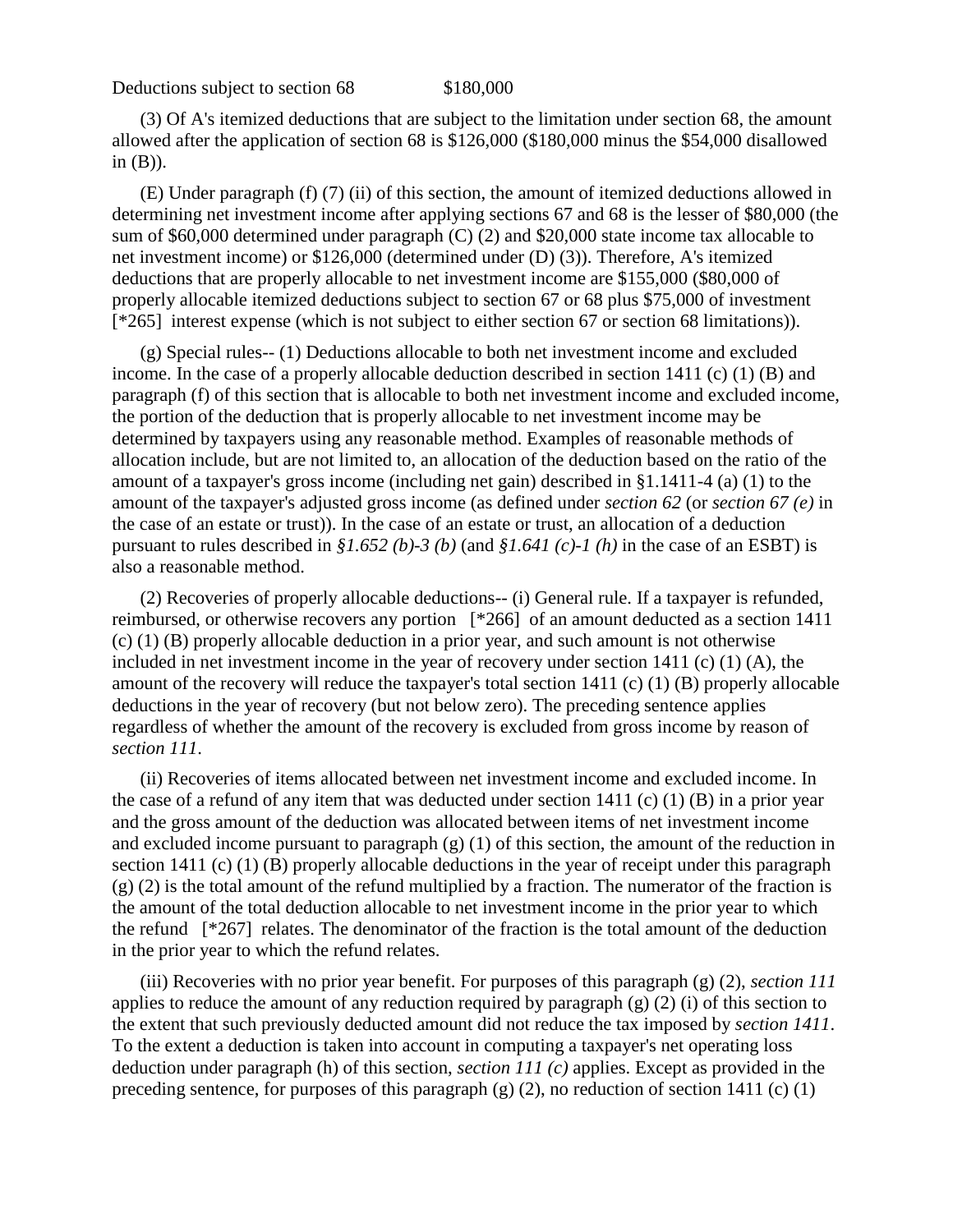(B) properly allocable deductions is required in a year when such recovered item is attributable to an amount deducted in a taxable year--

- (A) Preceding the effective date of *section 1411*, or
- (B) In which the taxpayer was not subject to *section 1411* solely because that individual's (as defined in §1.1411-2 (a)) modified adjusted gross income (as defined in §1.1411-2 (c)) does not exceed the applicable threshold in §1.1411-2 (d) or such estate's or trust's (as defined in §1.1411-3 (a) (1) (i)) adjusted  $[^*268]$  gross income does not exceed the amount described in *section 1411 (a) (2) (B) (ii)* and  $§1.1411-3$  (a) (1) (ii) (B) (2).

(iv) Examples. The following examples illustrate the provisions of this paragraph (g) (2). For purposes of these examples, assume the taxpayer is a United States citizen, uses a calendar taxable year, and Year 1 and all subsequent years are taxable years in which *section 1411* is in effect:

Example 1. Recovery of amount included in income. A, an individual, is a 40% limited partner in LP. LP is a passive activity to A. In Year 1, A's distributable share of section 1411 (c)  $(1)$  (A) (ii) income and properly allocable deductions described in §1.1411-4 (f) (2) (ii) were \$50,000 and \$37,000, respectively. In Year 2, LP received a refund of a properly allocable deduction described in §1.1411-4 (f) (2) (ii). A's distributable share of the recovered deduction is \$2,000. Since the \$2,000 recovery constitutes gross income described in section 1411 (c) (1) (A) (ii) in Year 2, A does not reduce any properly allocable deductions attributable to Year 2.

Example 2. State income tax refund. In Year 1, D, an individual, allocated \$15,000 of taxes out of a total of \$75,000 to net investment [\*269] income under paragraph (f) (3) (iii) of this section. D received no tax benefit from the deduction in Year 1 for chapter 1 purposes due to the alternative minimum tax, but it did reduce D's *section 1411* tax. In Year 3, D received a refund of \$5,000. For chapter 1 purposes, D excludes the \$5,000 refund from gross income in Year 3 by reason of *section 111*. In Year 3, D allocated \$30,000 of state income taxes out of a total of \$90,000 to net investment income under paragraph (f) (3) (iii) of this section. Although the refund is excluded from D's gross income, D must nonetheless reduce Year 3's section 1411 (c) (1) (B) properly allocable deductions by \$1,000 (\$5,000 x (\$15,000/\$75,000)). D's allocation of 33 1/3% of *section 164 (a) (3)* taxes in Year 3 to net investment income is irrelevant to the calculation of the amount of the reduction required by this paragraph  $(g)$  (2).

Example 3. State income tax refund with no prior year benefit. Same facts as Example 2, except in Year 1, D's section 1411 (c) (1) (B) properly allocable deductions exceeded D's section 1411 (c) (1) (A) income by \$300. As a result, D was not subject to *section 1411* in Year 1. Pursuant to paragraph (g) (2) (iii) of this  $[*270]$  section, D does not reduce Year 3's section 1411 (c) (1) (B) properly allocable deductions for recoveries of amounts to the extent that such deductions did not reduce the tax imposed by *section 1411*. Therefore, D must reduce Year 3's section 1411 (c) (1) (B) properly allocable deductions by \$700 (\$1,000 less \$300).

(3) Deductions described in section 691 (b). For purposes of paragraph (f) of this section, properly allocable deductions include items of deduction described in section 691 (b), provided that the item otherwise would have been deductible to the decedent under §1.1411-4 (f). For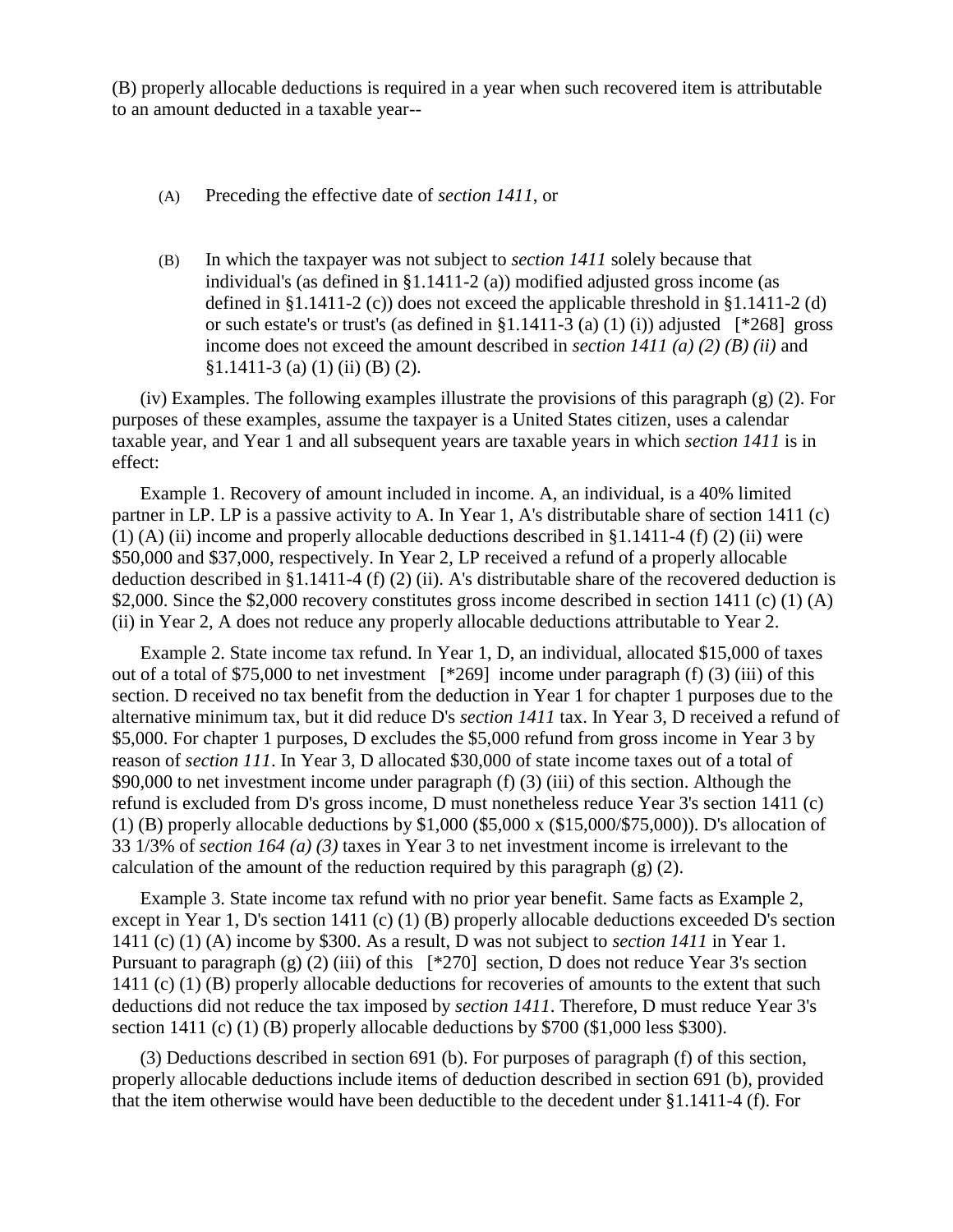example, an estate may deduct the decedent's unpaid investment interest expense in computing its net investment income because section 691 (b) specifically allows the deduction under section 163, and §1.1411-4 (f) (3) (i) allows those deductions as well. However, an estate or trust may not deduct a payment of real estate taxes on the decedent's principal residence that were unpaid at death in computing its net investment income because, although real estate taxes are deductible under section 164 and specifically are allowed by section 691 (b), the real estate taxes would not have been a properly allocable [\*271] deduction of the decedent under §1.1411-4 (f).

(4) Amounts described in section 642 (h). For purposes of the calculation of net investment income under this section, one or more beneficiaries succeeding to the property of the estate or trust, within the meaning of section 642 (h), shall--

- (i) Treat excess capital losses of the estate or trust described in section 642 (h) (1) as capital losses of the beneficiary in the calculation of net gain in paragraph (d) and paragraph (f) (4) of this section, as applicable, in a manner consistent with section 642 (h) (1);
- (ii) Treat excess net operating losses of the estate or trust described in section 642 (h) (1) as net operating losses of the beneficiary in the calculation of net investment income in paragraphs (f) (2) (iv) and (h) of this section in a manner consistent with section  $642$  (h)  $(1)$ ; and
- (iii) Treat the deductions described in paragraph (f) of this section (other than those taken into account under paragraph  $(g)$  (4) (i) or (ii) of this section) that exceed the gross investment income described in paragraph (a) (1) of this section (after taking into account any modifications, adjustments, and special rules for calculating net investment [\*272] income in *section 1411* and the regulations thereunder) of a terminating estate or trust as a section 1411 (c) (1) (B) deduction of the beneficiary in a manner consistent with *section 642 (h) (2)*.

(5) Treatment of self-charged interest income. Gross income from interest (within the meaning of section 1411 (c) (1) (A) (i) and paragraph (a) (1) (i) of this section) that is received by the taxpayer from a nonpassive activity of such taxpayer, solely for purposes of *section 1411*, is treated as derived in the ordinary course of a trade or business not described in §1.1411-5. The amount of interest income that is treated as derived in the ordinary course of a trade or business not described in §1.1411-5, and thus excluded from the calculation of net investment income, under this paragraph  $(g)$  (5) is limited to the amount that would have been considered passive activity gross income under the rules of §1.469-7 if the payor was a passive activity of the taxpayer. For purposes of this rule, the term nonpassive activity does not include a trade or business described in §1.1411-5 (a) (2). However, this rule does not apply to the extent the corresponding deduction is taken into account in determining [\*273] self-employment income that is subject to tax under *section 1401 (b)*.

(6) Treatment of certain nonpassive rental activities-- (i) Gross income from rents. To the extent that gross rental income described in paragraph (a) (1) (i) of this section is treated as not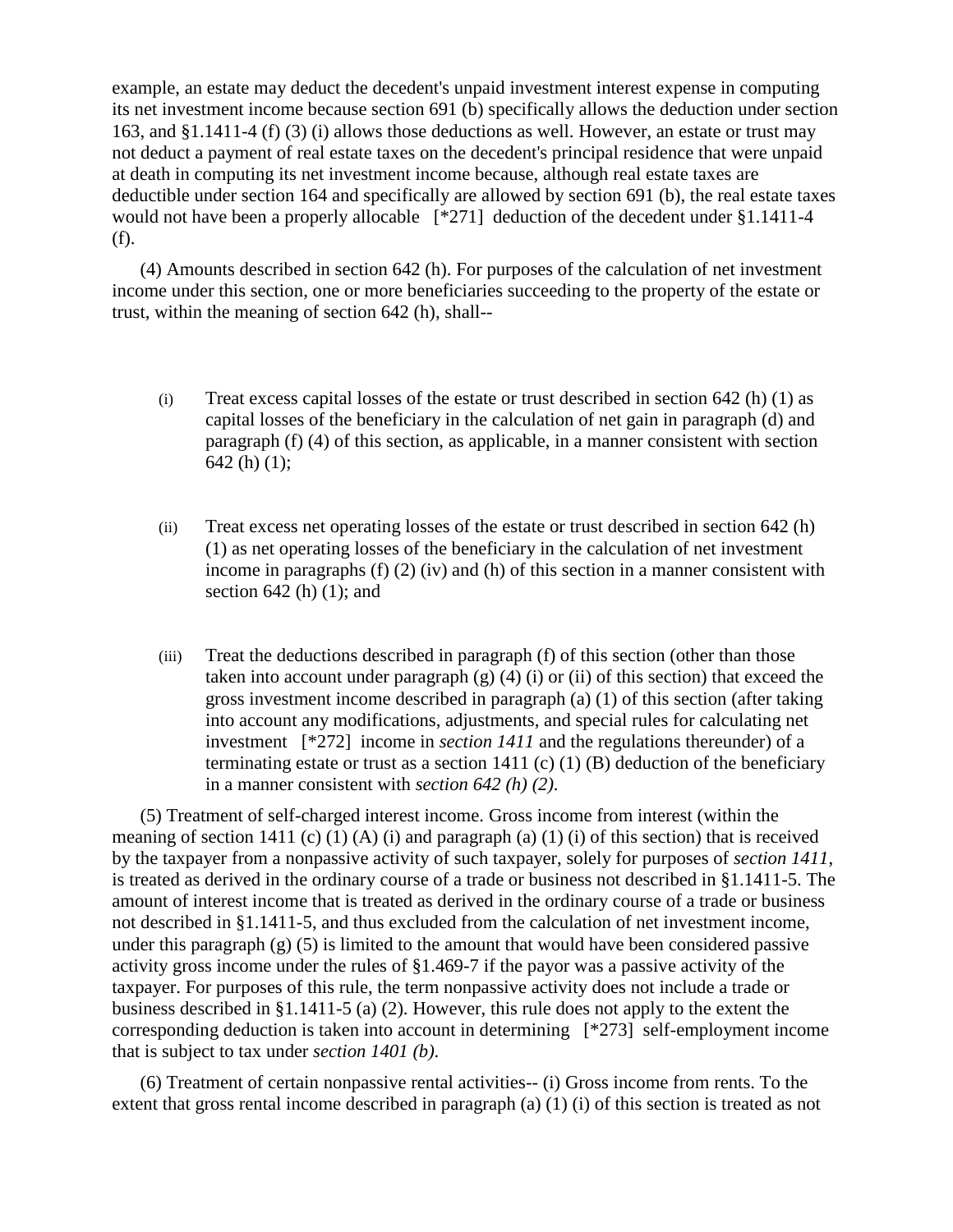derived from a passive activity by reason of §1.469-2 (f) (6) or as a consequence of a taxpayer grouping a rental activity with a trade or business activity under  $\S 1.469-4$  (d) (1), such gross rental income is deemed to be derived in the ordinary course of a trade or business within the meaning of paragraph (b) of this section.

(ii) Gain or loss from the disposition of property. To the extent that gain or loss resulting from the disposition of property is treated as nonpassive gain or loss by reason of §1.469-2 (f) (6) or as a consequence of a taxpayer grouping a rental activity with a trade or business activity under §1.469-4 (d) (1), then such gain or loss is deemed to be derived from property used in the ordinary course of a trade or business within the meaning of paragraph (d) (4) (i) of this section.

(7) Treatment of certain real estate professionals-- (i) Safe Harbor. In the case of a real estate professional (as defined [\*274] in *section 469 (c) (7) (B)*) that participates in one or more rental real estate activities for more than 500 hours during such year, or has participated in such real estate activities for more than 500 hours in any five taxable years (whether or not consecutive) during the ten taxable years that immediately precede the taxable year, then--

- (A) Such gross rental income from that rental activity is deemed to be derived in the ordinary course of a trade or business within the meaning of paragraph (b) of this section; and
- (B) Gain or loss resulting from the disposition of property used in such rental real estate activity is deemed to be derived from property used in the ordinary course of a trade or business within the meaning of paragraph (d) (4) (i) of this section.

(ii) Definitions-- (A) Participation. For purposes of establishing participation under this paragraph (g) (7), any participation in the activity that would count towards establishing material participation under *section 469* shall be considered.

(B) Rental real estate activity. The term rental real estate activity used in this paragraph (g) (7) is a rental activity within the meaning of  $\S 1.469-1T$  (e) (3). An election to treat all [\*275] rental real estate as a single rental activity under §1.469-9 (g) also applies for purposes of this paragraph (g) (7). However, any rental real estate that the taxpayer grouped with a trade or business activity under §1.469-4 (d) (1) (i) (A) or (d) (1) (i) (C) is not a rental real estate activity.

(iii) Effect of safe harbor. The inability of a real estate professional to satisfy the safe harbor in this paragraph (g) (7) does not preclude such taxpayer from establishing that such gross rental income and gain or loss from the disposition of property, as applicable, is not included in net investment income under any other provision of *section 1411*.

(8) Treatment of former passive activities-- (i) *Section 469 (f) (1) (A)* losses. Losses allowed in computing taxable income by reason of the rules governing former passive activities in *section 469 (f) (1) (A)* are taken into account in computing net gain under paragraph (d) of this section or as properly allocable deductions under paragraph (f) of this section, as applicable, in the same manner as such losses are taken into account in computing taxable income (as defined in *section 63*). The preceding sentence applies only to the extent the net [\*276] income or net gain from the former passive activity (as defined in section 469 (f) (3)) is included in net investment income.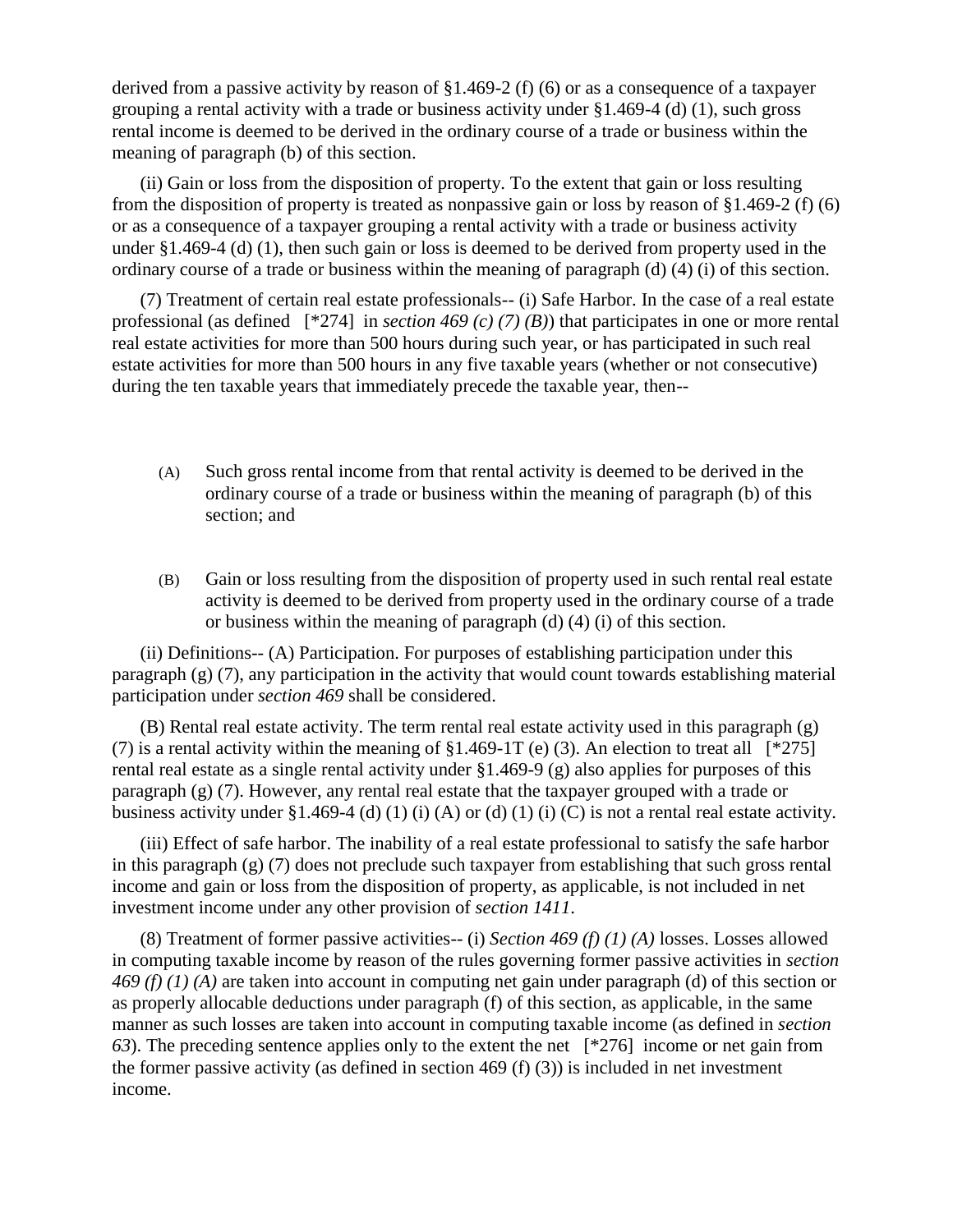(ii) *Section 469 (f) (1) (C)* losses. Losses allowed in computing taxable income by reason of *section 469 (f) (1) (C)* are taken into account in computing net gain under paragraph (d) of this section or as properly allocable deductions under paragraph (f) of this section, as applicable, in the same manner as such losses are taken into account in computing taxable income (as defined in *section 63*).

(iii) Examples. The following examples illustrate the provisions of this paragraph (g) (8). For purposes of these examples, assume the taxpayer is a United States citizen, uses a calendar taxable year, and Year 1 and all subsequent years are taxable years in which *section 1411* is in effect:

Example 1. (i) B, an individual taxpayer, owns a 50% interest in SCorp, an S corporation engaged in the trade or business of retail clothing sales. B also owns a single family rental property, a passive activity. B materially participates in the retail sales activity of SCorp, but B has \$10,000 of suspended losses from prior years when the retail sales activity of SCorp was a passive [\*277] activity of B. Therefore, the retail sales activity of SCorp is a former passive activity within the meaning of section 469 (f) (3).

(ii) In Year 1, B reports \$205,000 of wages, \$7,000 of nonpassive net income, \$500 of interest income (attributable to working capital) from SCorp's retail sales activity, and \$1,000 of net rental income from the single family rental property. B's Year 1 modified adjusted gross income (as defined in §1.1411-2 (c)) is \$205,500; which includes \$205,000 of wages, \$500 of interest income, \$7,000 of nonpassive income from SCorp, \$7,000 of *section 469 (f) (1) (A)* losses, \$1,000 of passive income from the single family rental property and \$1,000 of *section 469 (f) (1) (C)* losses.

(iii) For purposes of the calculation of B's Year 1 net investment income, B includes the \$500 of interest income and \$1,000 of net passive income from the single family rental property. The \$7,000 of nonpassive income from SCorp's retail sales activity is excluded from net investment income because the income is not attributable to a trade or business described in §1.1411-5. Therefore, pursuant to the rules of paragraph (g) (8) (i) of this section, the \$7,000 of *section 469 (f) (1) (A)* [\*278] losses are not taken into account in computing B's net investment income. However, pursuant to the rules of paragraph  $(g)$  (8) (ii) of this section, the \$1,000 of passive losses allowed by reason of *section 469 (f) (1) (C)*, which are allowed as a deduction in Year 1 by reason of B's \$1,000 of passive income from the single family rental property are allowed in computing B's net investment income. As a result, B's net investment income is \$500 (\$500 of interest income plus \$1,000 of passive rental income less \$1,000 of *section 469 (f) (1) (C)* losses). Although the \$500 of interest income is attributable to SCorp and includable in B's net investment income, such income is not taken into account when calculating the amount of *section 469 (f) (1) (A)* losses allowed in the current year. Therefore, such income is not taken into account in computing the amount of *section 469 (f) (1) (A)* losses allowed by reason of paragraph (g) (8) (i) of this section. Pursuant to *section 469 (b)*, B carries forward \$2,000 of suspended passive losses attributable to SCorp's retail sales activity to Year 2.

Example 2. Same facts as Example 1. In Year 2, B materially participates in the retail sales activity of [\*279] SCorp, and disposes of his entire interest in SCorp for a \$9,000 long-term capital gain. Pursuant to §1.469-2T (e) (3), the \$9,000 gain is characterized as nonpassive income. Pursuant to *section 469 (f) (1) (A)*, the remaining \$2,000 of suspended passive loss is allowed because the \$9,000 gain is treated as nonpassive income. Assume that under section 1411 (c) (4) and §1.1411-7, B takes into account only \$700 of the \$9,000 gain in computing net investment income for Year 2. Pursuant to paragraph (g) (8) (i) of this section, B may take into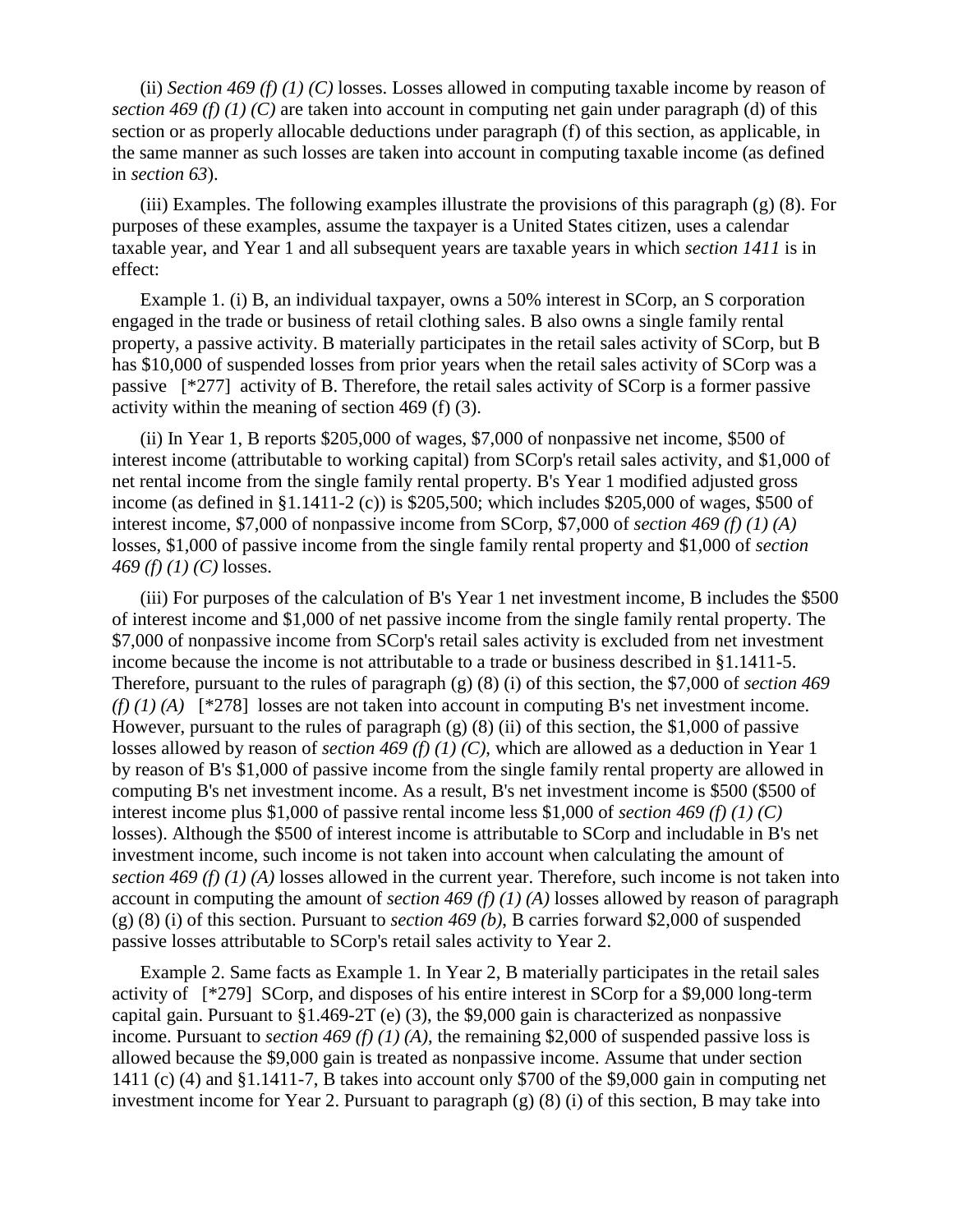account \$700 of the \$2,000 loss allowed by *section 469 (f) (1) (A)* in computing net investment income for Year 2. Pursuant to paragraph (g) (8) (i) of this section, B may not deduct the remaining \$1,300 passive loss allowed for chapter 1 in calculating net investment income for Year 2.

(9) Treatment of *section 469 (g) (1)* losses. Losses allowed in computing taxable income by reason of *section 469 (g)* are taken into account in computing net gain under paragraph (d) of this section or as properly allocable deductions under paragraph (f) of this section, as applicable, in the same manner as such losses are taken into account in computing taxable income [\*280] (as defined in *section 63*).

- (10) Treatment of section 707 (c) guaranteed payments. [Reserved]
- (11) Treatment of section 736 payments. [Reserved]
- (12) Income and deductions from certain notional principal contracts. [Reserved]
- (13) Treatment of income or loss from REMIC residual interests. [Reserved]

(h) Net operating loss-- (1) General rule. For purposes of paragraph (f) (2) (iv) of this section, the total section 1411 NOL amount of a net operating loss deduction for a taxable year is calculated by first determining the applicable portion of the taxpayer's net operating loss for each loss year under paragraph (h) (2) of this section. Next, the applicable portion for each loss year is used to determine the section 1411 NOL amount for each net operating loss carried from a loss year and deducted in the taxable year as provided in paragraph (h) (3) of this section. The section 1411 NOL amounts of each net operating loss carried from a loss year and deducted in the taxable year are then added together as provided in paragraph (h) (4) of this section. This sum is the total section 1411 NOL amount of the net operating loss deduction for the taxable year that is allowed as a properly allocable [\*281] deduction in determining net investment income for the taxable year. For purposes of this paragraph (h), both the amount of a net operating loss for a loss year and the amount of a net operating loss deduction refer to such amounts as determined for purposes of chapter 1.

(2) Applicable portion of a net operating loss. In any taxable year in which a taxpayer incurs a net operating loss, the applicable portion of such loss is the lesser of:

- (i) The amount of the net operating loss for the loss year that the taxpayer would incur if only items of gross income that are used to determine net investment income and only properly allocable deductions are taken into account in determining the net operating loss in accordance with section 172 (c) and (d); or
- (ii) The amount of the taxpayer's net operating loss for the loss year.

(3) Section 1411 NOL amount of a net operating loss carried to and deducted in a taxable year. The section 1411 NOL amount of each net operating loss that is carried from a loss year that is allowed as a deduction is the total amount of such net operating loss carried from the loss year allowed as a deduction under section 172 (a) in the taxable year multiplied by a fraction. [\*282] The numerator of the fraction is the applicable portion of the net operating loss for that loss year, as determined under paragraph (h) (2) of this section. The denominator of the fraction is the total amount of the net operating loss for the same loss year.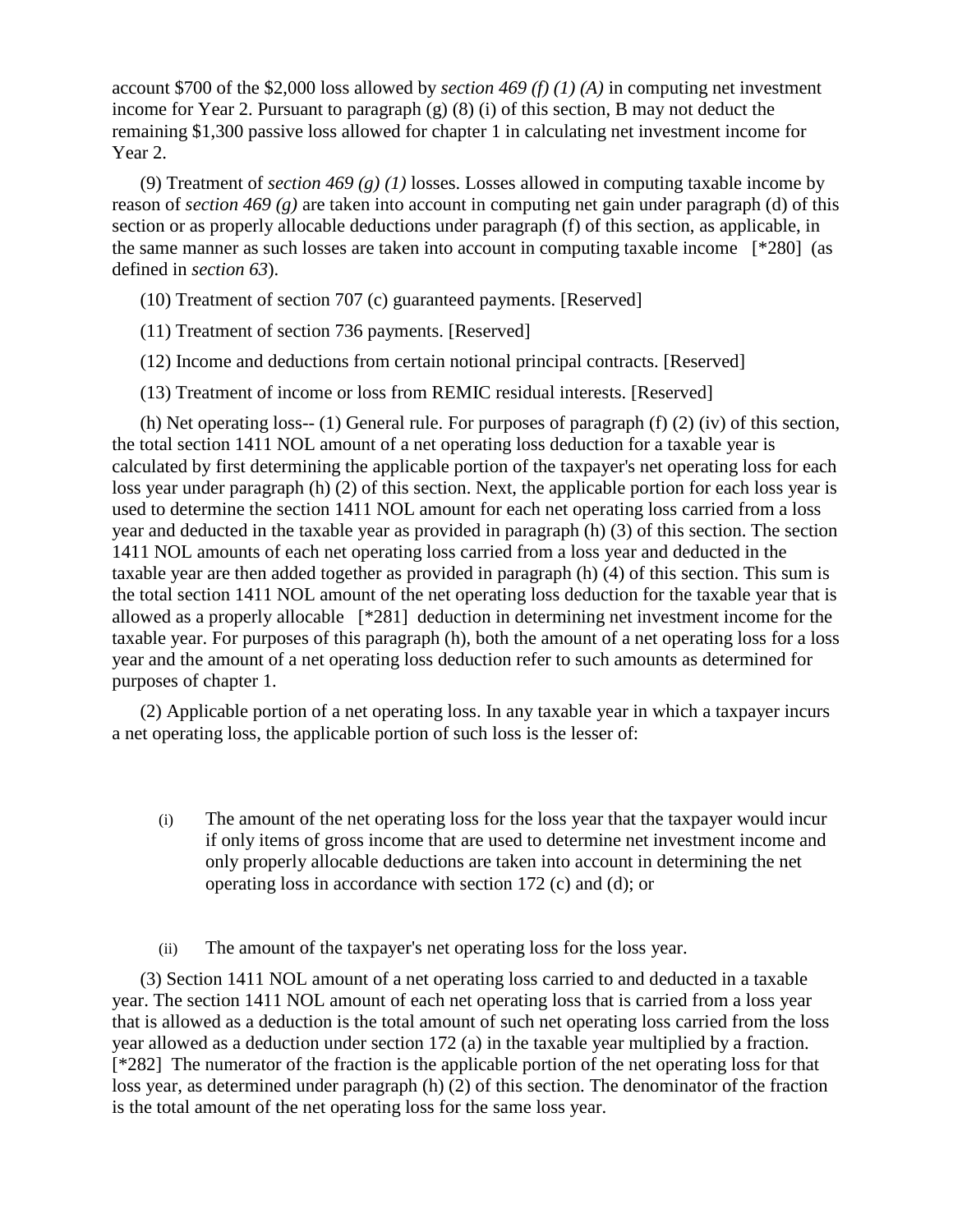(4) Total section 1411 NOL amount of a net operating loss deduction. The section 1411 NOL amounts of each net operating loss carried to and deducted in the taxable year as determined under paragraph (h) (3) of this section are added together to determine the total section 1411 NOL amount of the net operating loss deduction for the taxable year that is properly allocable to net investment income.

(5) Examples. The following examples illustrate the provisions of this paragraph (h). For purposes of these examples, assume the taxpayer is a United States citizen, uses a calendar taxable year, and Year 1 and all subsequent years are taxable years in which *section 1411* is in effect:

Example 1. (i) (A) In Year 1, A, an unmarried individual, has the following items of income and deduction: \$200,000 in wages, \$50,000 in gross income from a trade or business of trading in financial instruments or commodities (as defined in §1.1411-5 (a) (2)) [\*283] (trading activity), \$10,000 of dividends, \$1,000,000 in loss from his sole proprietorship (which is not a trade or business described in §1.1411-5), \$12,000 of non-business investment expenses, and \$250,000 in trading loss deductions. As a result, for income tax purposes A sustains a section 172 (c) net operating loss of \$1,000,000. A makes an election under section 172 (b) (3) to waive the carryback period for this net operating loss.

(B) For purposes of *section 1411*, A's net investment income for Year 1 is the excess (if any) of \$60,000 (\$50,000 trading activity gross income plus \$10,000 dividend income) over \$262,000 (\$250,000 trading loss deductions plus \$12,000 nonbusiness expenses).

(C) The amount of the net operating loss for Year 1 determined under section 172 that A would incur if only items of gross income that are used to determine net investment income and only properly allocable deductions are taken into account is \$200,000. This amount is the excess of \$250,000 trading loss deductions, over \$50,000 trading activity gross income. Under section 172 (d) (4), in determining the net operating loss, the \$12,000 nonbusiness expenses are allowed only to the extent of the \$10,000 [\*284] dividend income. The \$200,000 net operating loss determined using only properly allocable deductions and gross income items used in determining net investment income is less than A's actual net operating loss for Year 1 of \$1,000,000, and accordingly the applicable portion for Year 1 is \$200,000. The ratio used to calculate section 1411 NOL amounts of A's Year 1 net operating loss is \$200,000 (net operating loss determined using only properly allocable deductions and gross income items used in determining net investment income) /\$1,000,000 (net operating loss), or 0.2.

(ii) For Year 2, A has \$250,000 of wages, no gross income from the trading activity, \$300,000 of income from his sole proprietorship, and \$10,000 in trading loss deductions. For income tax purposes, A deducts \$540,000 of the net operating loss carried over from Year 1. In addition, under §1.1411-2 (c), the \$540,000 net operating loss will be allowed as a deduction in computing A's Year 2 modified adjusted gross income. Because A's modified adjusted gross income is \$0, A is not subject to net investment income tax. For purposes of A's net investment income calculation, the section 1411 NOL amount of the \$540,000 net operating [\*285] loss from Year 1 that A deducts in Year 2 is \$108,000 (\$540,000 multiplied by .2 (the fraction determined based on the applicable portion of the net operating loss in the loss year)). The amount of the Year 1 net operating loss carried over to Year 3 is \$460,000. For purposes of A's net investment income calculation, this net operating loss carryover amount includes a section 1411 NOL amount of \$92,000 (\$460,000 multiplied by 0.2). The section 1411 NOL amount may be applied in determining A's net investment income in Year 3.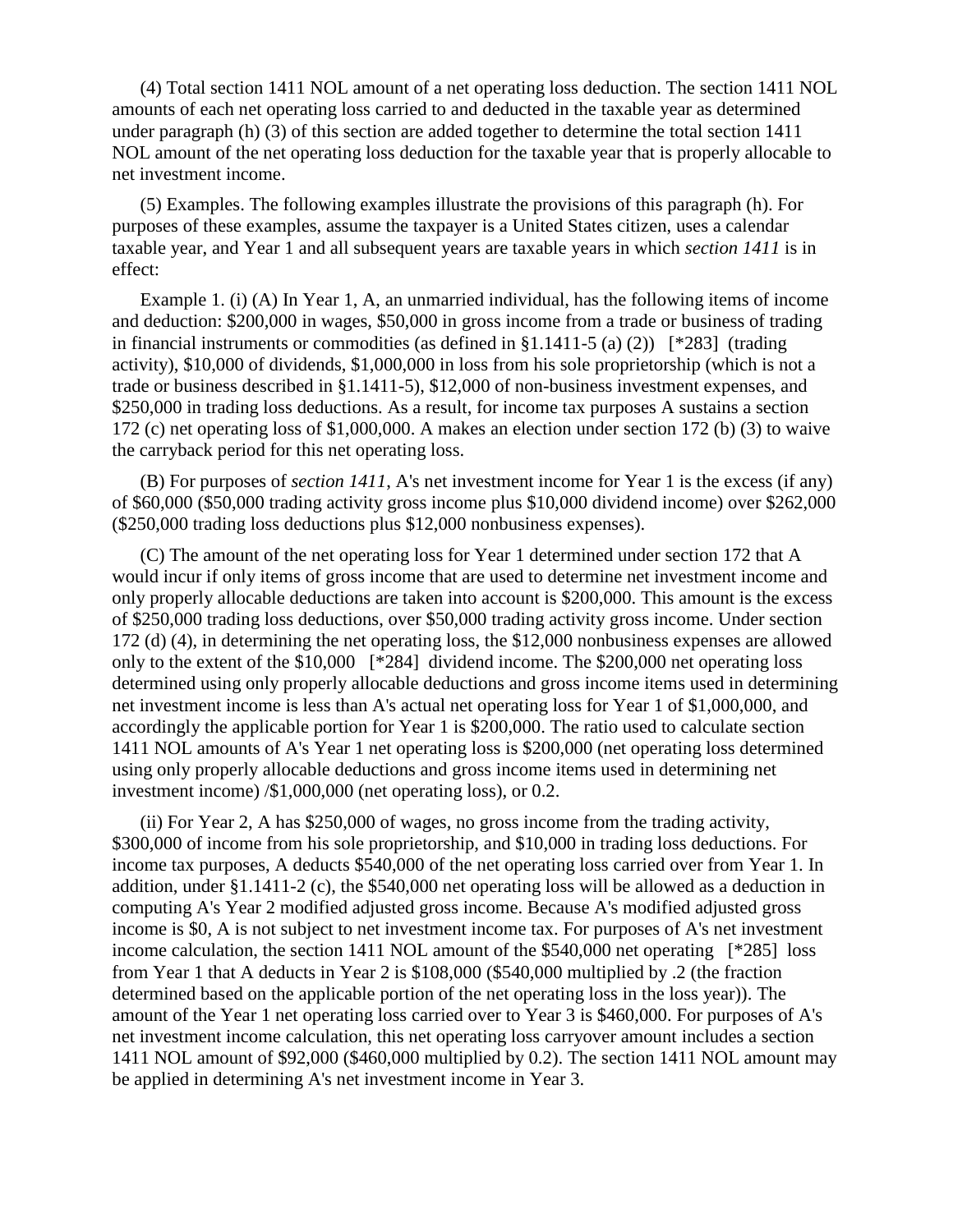(iii) (A) For Year 3, A has \$400,000 of wages, \$200,000 in trading gains which are gross income from the trading activity, \$250,000 of income from his sole proprietorship, and \$10,000 in trading loss deductions. For income tax purposes, A deducts the remaining \$460,000 of the net operating loss from Year 1. In addition, under §1.1411-2 (c), the \$460,000 net operating loss deduction reduces A's Year 3 modified adjusted gross income to \$380,000.

(B) A's section 1411 NOL amount of the net operating loss deduction for Year 3 is \$92,000, which is the \$460,000 net operating loss deduction for Year 3 multiplied by 0.2.

(C) A's net investment income for Year 3 before the [\*286] application of paragraph (f) (2) (iv) of this section is \$190,000 (\$200,000 in gross income from the trading activity, minus \$10,000 in trading loss deductions). After the application of paragraph (f) (2) (iv) of this section, A's net investment income for Year 3 is \$98,000 (\$190,000 minus \$92,000, the total section 1411 NOL amount of the net operating loss deduction).

Example 2. (i) The facts for Year 1 are the same as in Example 1.

(ii) (A) For Year 2, A has \$100,000 in wages, \$200,000 in gross income from the trading activity, \$15,000 of dividends, \$250,000 in losses from the sole proprietorship, \$10,000 of nonbusiness investment expenses, and \$355,000 in trading loss deductions. As a result, for income tax purposes A sustains a section 172 (c) net operating loss of \$300,000. A makes an election under section 172 (b) (3) to waive the carryback period for the Year 2 net operating loss.

(B) For purposes of *section 1411*, A's net investment income for Year 2 is the excess (if any) of \$215,000 (\$200,000 trading activity gross income plus \$15,000 dividend income) over \$365,000 (\$355,000 trading loss deductions plus \$10,000 nonbusiness expenses).

(C) The amount of the net operating loss for [\*287] Year 2 determined under section 172 that A would incur if only items of gross income that are used to determine net investment income and only properly allocable deductions are taken into account is \$150,000. This amount is the excess of \$365,000 (\$355,000 trading loss deductions plus \$10,000 nonbusiness expenses) over \$215,000 (\$200,000 trading activity gross income plus \$15,000 dividend income). Under section 172 (d) (4), in determining the net operating loss, the \$10,000 nonbusiness expenses are allowed in full against the \$15,000 dividend income. The \$150,000 net operating loss determined using only properly allocable deductions and gross income items used in determining net investment income is less than A's actual net operating loss for Year 2 of \$300,000, and accordingly the applicable portion is \$150,000. The ratio used to calculate the section 1411 NOL amount of A's Year 2 net operating loss is \$150,000 (the applicable portion) /\$300,000 (net operating loss), or 0.5.

(iii) For Year 3, A has \$250,000 of wages, no gross income from the trading activity, \$300,000 of income from his sole proprietorship, and \$10,000 in trading loss deductions. For income tax purposes, A deducts [\*288] \$540,000 of the net operating loss from Year 1. In addition, under  $\S1.1411-2$  (c), the \$540,000 net operating loss will be allowed as a deduction in computing A's Year 3 modified adjusted gross income. Because A's modified adjusted gross income is \$0, A is not subject to net investment income tax. The section 1411 NOL amount of the \$540,000 net operating loss from Year 1 that A deducts in Year 3 is \$108,000 (\$540,000 multiplied by 0.2 (the fraction used to calculate the section 1411 NOL amount of the net operating loss)), and this is also the total section 1411 NOL amount for Year 3. The amount of the Year 1 net operating loss carried over to Year 4 is \$460,000. This net operating loss carryover amount includes a section 1411 NOL amount of \$92,000 (\$460,000 multiplied by 0.2) that may be applied in determining net investment income in Year 4. None of the Year 2 net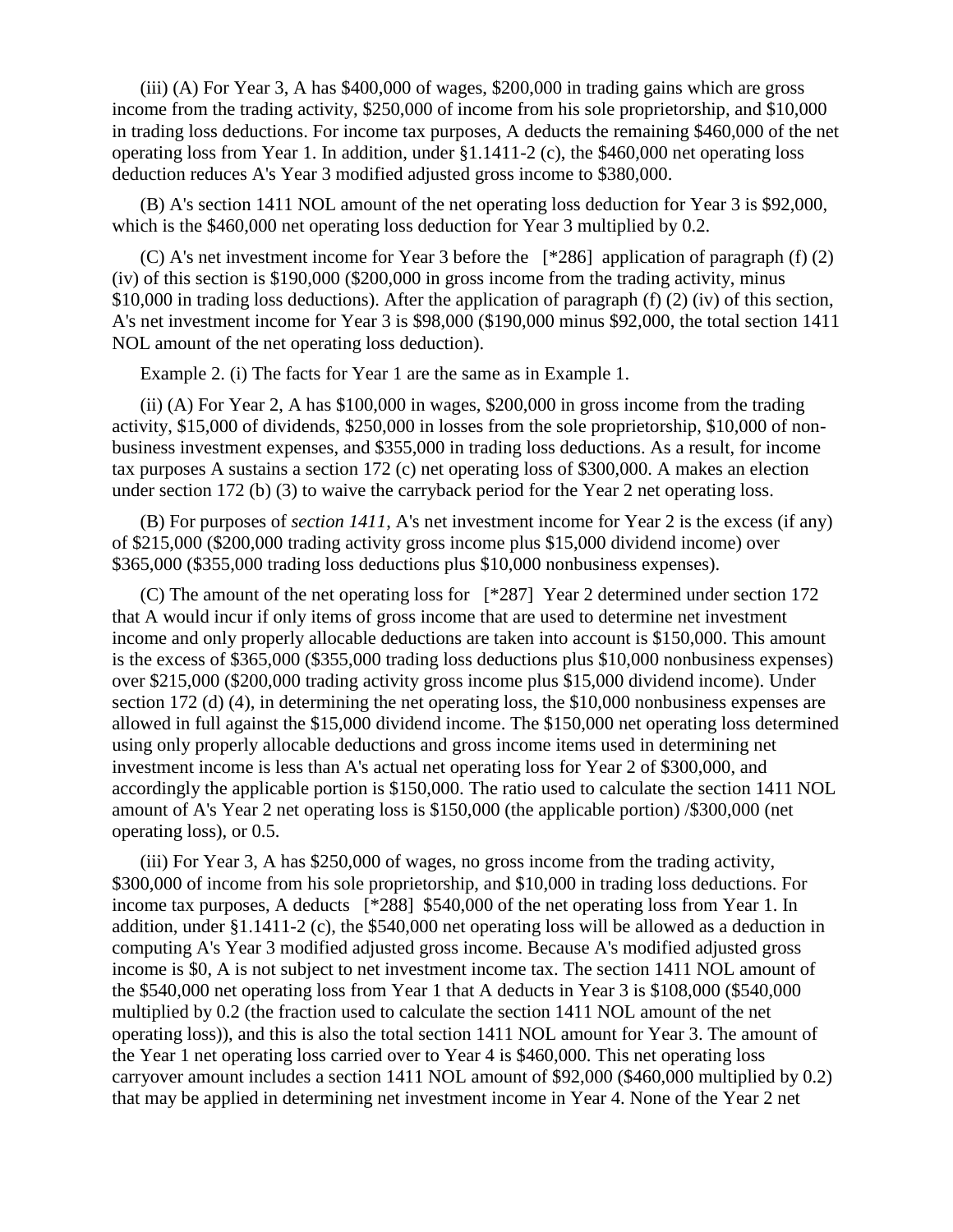operating loss is deducted in Year 3 so that the \$300,000 Year 2 net operating loss (including the section 1411 NOL amount of \$150,000) is carried to Year 4.

(iv) (A) For Year 4, A has \$150,000 of wages, \$450,000 in trading gains which are gross income from the trading activity, \$250,000 of income from his sole proprietorship, [\*289] and \$10,000 in trading loss deductions. For income tax purposes, A deducts the remaining \$460,000 of the net operating loss carryover from Year 1 and the \$300,000 net operating loss carryover from Year 2, for a total net operating loss deduction in Year 4 of \$760,000. In addition, under §1.1411-2 (c), the \$760,000 net operating loss deduction reduces A's Year 4 modified adjusted gross income to \$80,000.

(B) A's total section 1411 NOL amount of the net operating loss deduction for Year 4 is \$242,000, which is the sum of the \$92,000 (\$460,000 net operating loss carryover from Year 1 and deducted in Year 4 multiplied by 0.2 (the ratio used to calculate the section 1411 NOL amount of the Year 1 net operating loss)) plus \$150,000 (\$300,000 net operating loss carryover from Year 2 and deducted in Year 4 multiplied by 0.5 (the ratio used to calculate the section 1411 NOL amount of the Year 2 net operating loss)).

(C) A's net investment income for Year 4 before the application of paragraph (f) (2) (iv) of this section is \$440,000 (\$450,000 in gross income from the trading activity, minus \$10,000 in trading loss deductions). After the application of paragraph (f) (2) (iv) of this section, A's [\*290] net investment income for Year 4 is \$198,000 (\$440,000 minus \$242,000, the total section 1411 NOL amount of the Year 4 net operating loss deduction).

(i) Effective/applicability date. This section applies to taxable years beginning after December 31, 2013. However, taxpayers may apply this section to taxable years beginning after December 31, 2012, in accordance with §1.1411-1 (f).

*§1.1411-5* Trades or businesses to which tax applies.

(a) In general. A trade or business is described in this section if such trade or business involves the conduct of a trade or business, and such trade or business is either--

- (1) A passive activity (within the meaning of paragraph (b) of this section) with respect to the taxpayer; or
- (2) The trade or business of a trader trading in financial instruments (as defined in paragraph (c) (1) of this section) or commodities (as defined in paragraph (c) (2) of this section).

(b) Passive activity-- (1) In general. A passive activity is described in this section if--

- (i) Such activity is a trade or business; and
- (ii) Such trade or business is a passive activity with respect to the taxpayer within the meaning of *section 469* and the regulations thereunder.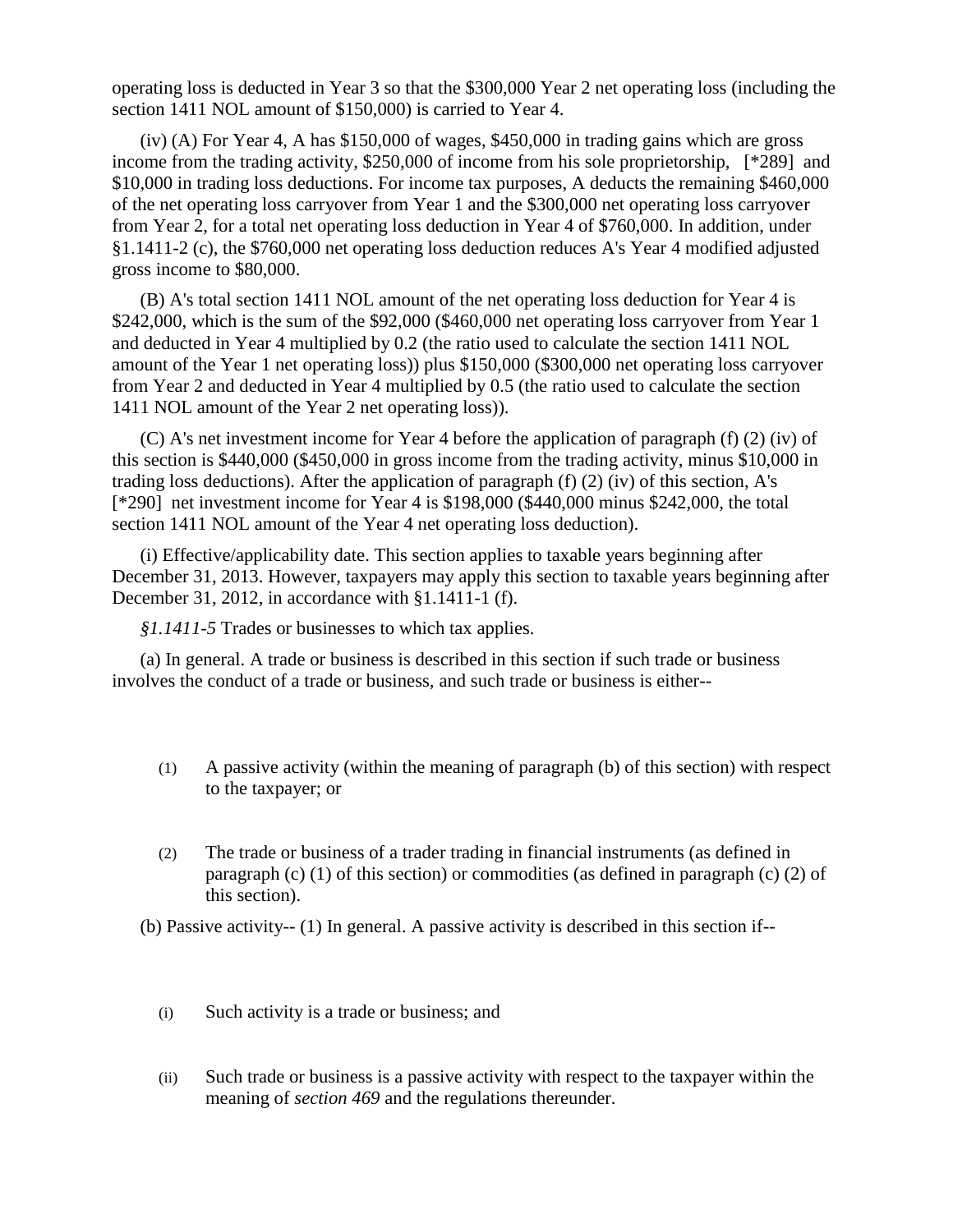(2) Application of income [\*291] recharacterization rules-- (i) Income and gain recharacterization. To the extent that any income or gain from a trade or business is recharacterized as "not from a passive activity" by reason of §§1.469-2T (f) (2), §1.469-2 (f) (5), or §1.469-2 (f) (6), such trade or business does not constitute a passive activity within the meaning of paragraph (b) (1) (ii) of this section solely with respect to such recharacterized income or gain.

(ii) Gain recharacterization. To the extent that any gain from a trade or business is recharacterized as "not from a passive activity" by reason of §1.469-2 (c) (2) (iii) and does not constitute portfolio income under §1.469-2 (c) (2) (iii) (F), such trade or business does not constitute a passive activity within the meaning of paragraph (b) (1) (ii) of this section solely with respect to such recharacterized gain.

(iii) Exception for certain portfolio recharacterizations. To the extent that any income or gain from a trade or business is recharacterized as "not from a passive activity" and is further characterized as portfolio income under  $$1.469-2T(f)(10)$  or  $$1.469-2(c)(2)(iii)$  (F), then such trade or business constitutes a passive activity within the  $\lceil *292 \rceil$  meaning of paragraph (b) (1) (ii) of this section solely with respect to such recharacterized income or gain.

(3) Examples. The following examples illustrate the principles of paragraph (b) (1) of this section and the ordinary course of a trade or business exception in §1.1411-4 (b). In each example, unless otherwise indicated, the taxpayer uses a calendar taxable year, the taxpayer is a United States citizen, and Year 1 and all subsequent years are taxable years in which *section 1411* is in effect:

Example 1. Rental activity. A, an unmarried individual, rents a commercial building to B for \$50,000 in Year 1. A is not involved in the activity of the commercial building on a regular and continuous basis, therefore, A's rental activity does not involve the conduct of a trade or business, and under *section 469 (c) (2)*, A's rental activity is a passive activity. Because paragraph (b) (1) (i) of this section is not satisfied, A's rental income of \$50,000 is not derived from a trade or business described in paragraph (b) (1) of this section. However, A's rental income of \$50,000 still constitutes gross income from rents within the meaning of §1.1411-4 (a) (1) (i) because rents are included [\*293] in the determination of net investment income under §1.1411-4 (a) (1) (i) whether or not derived from a trade or business described in paragraph (b) (1) of this section.

Example 2. Application of grouping rules under *section 469*. In Year 1, A, an unmarried individual, owns an interest in PRS, a partnership for Federal income tax purposes. PRS is engaged in two activities, X and Y, which constitute trades or businesses, and neither of which constitute trading in financial instruments or commodities (within the meaning of paragraph (a) (2) of this section). Pursuant to §1.469-4, A has properly grouped X and Y together as one activity (the grouped activity). A participates in X for more than 500 hours during Year 1 and would be treated as materially participating in activity X within the meaning of  $\S 1.469-5T$  (a) (1) if A's material participation were determined only with respect to activity X. A only participates in Y for 50 hours during Year 1. If not for the grouping of the X and Y activities together, A would not be treated as materially participating in Y within the meaning of §1.469-5T (a). However, pursuant to §§1.469-4 and 1.469-5T (a) (1), A materially participates in the grouped [\*294] activity. Therefore, for purposes of paragraph (b) (1) (ii) of this section, neither X nor Y is a passive activity with respect to A. Accordingly, with respect to A, neither X nor Y is a trade or business described in paragraph (b) (1) of this section.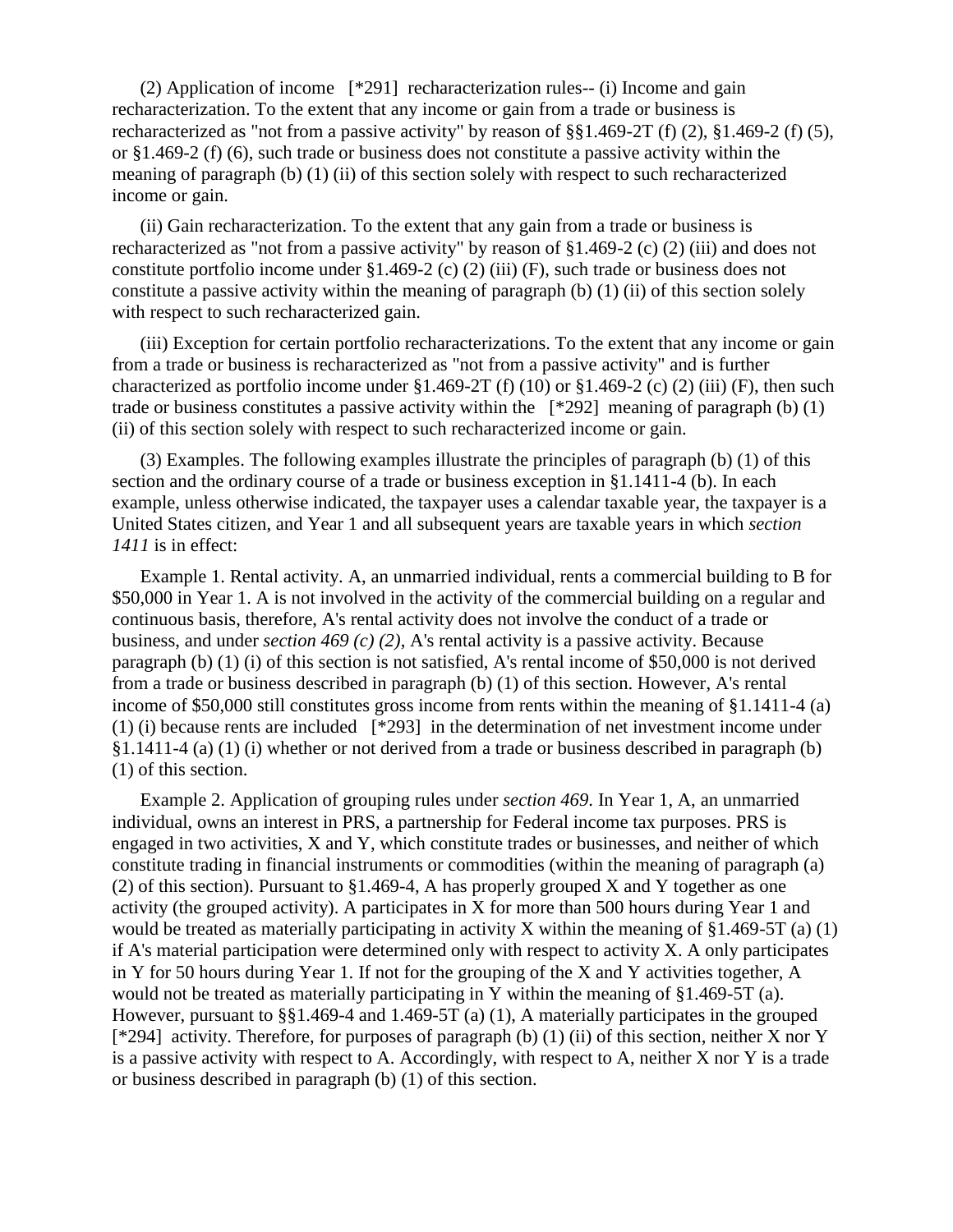Example 3. Application of the rental activity exceptions. B, an unmarried individual, is a partner in PRS, which is engaged in an equipment leasing activity. The average period of customer use of the equipment is seven days or less (and therefore meets the exception in §1.469-1T (e) (3) (ii) (A)). B materially participates in the equipment leasing activity (within the meaning of §1.469-5T (a)). The equipment leasing activity constitutes a trade or business. In Year 1, B has modified adjusted gross income (as defined in §1.1411-2 (c)) of \$300,000, all of which is derived from PRS. All of the income from PRS is derived in the ordinary course of the equipment leasing activity, and all of PRS's property is held in the equipment leasing activity. Of B's allocable share of income from PRS, \$275,000 constitutes gross income from rents (within the meaning of  $\S 1.1411-4$  (a) (1) (i)). While  $\S 275,000$  of the gross income from the equipment leasing  $[^{*}295]$  activity meets the definition of rents in §1.1411-4 (a) (1) (i), the activity meets one of the exceptions to rental activity in §1.469-1T (e) (3) (ii) and B materially participates in the activity. Therefore, the trade or business is not a passive activity with respect to B for purposes of paragraph (b) (1) (ii) of this section. Because the rents are derived in the ordinary course of a trade or business not described in paragraph (a) of this section, the ordinary course of a trade or business exception in §1.1411-4 (b) applies, and the rents are not described in §1.1411- 4 (a) (1) (i). Furthermore, because the equipment leasing trade or business is not a trade or business described in paragraph (a) (1) or (a) (2) of this section, the \$25,000 of other gross income is not net investment income under §1.1411-4 (a) (1) (ii). However, the \$25,000 of other gross income may be net investment income by reason of section 1411 (c) (3) and §1.1411-6 if it is attributable to PRS's working capital. Finally, gain or loss from the sale of the property held in the equipment leasing activity will not be subject to §1.1411-4 (a) (1) (iii) because, although it is attributable to a trade or business, it [\*296] is not a trade or business to which the *section 1411* tax applies.

Example 4. Application of *section 469* and other gross income under §1.1411-4 (a) (1) (ii). Same facts as Example 3, except B does not materially participate in the equipment leasing trade or business and therefore the trade or business is a passive activity with respect to B for purposes of paragraph (b) (1) (ii) of this section. Accordingly, the \$275,000 of gross income from rents is described in §1.1411-4 (a) (1) (i) because the rents are derived from a trade or business that is a passive activity with respect to B. Furthermore, the \$25,000 of other gross income from the equipment leasing trade or business is described in §1.1411-4 (a) (1) (ii) because the gross income is derived from a trade or business described in paragraph (a) (1) of this section. Finally, gain or loss from the sale of the property used in the equipment leasing trade or business is subject to §1.1411-4 (a) (1) (iii) because the trade or business is a passive activity with respect to B, as described in paragraph (b) (1) (ii) of this section.

Example 5. Application of the portfolio income rule and *section 469*. C, an unmarried individual, is a partner [\*297] in PRS, a partnership engaged in a trade or business that does not involve a rental activity. C does not materially participate in PRS within the meaning of §1.469-5T (a). Therefore, the trade or business of PRS is a passive activity with respect to C for purposes of paragraph (a) (1) of this section. C's \$500,000 allocable share of PRS's income consists of \$450,000 of gross income from a trade or business and \$50,000 of gross income from dividends and interest (within the meaning of §1.1411-4 (a) (1) (i)) that is not derived in the ordinary course of the trade or business of PRS. Therefore, C's \$500,000 allocable share of PRS's income is subject to *section 1411*. C's \$50,000 allocable share of PRS's income from dividends and interest is subject to §1.1411-4 (a) (1) (i) because the share is gross income from dividends and interest that is not derived in the ordinary course of a trade or business (that is, the ordinary course of a trade or business exception in §1.1411-4 (b) is inapplicable). C's \$450,000 allocable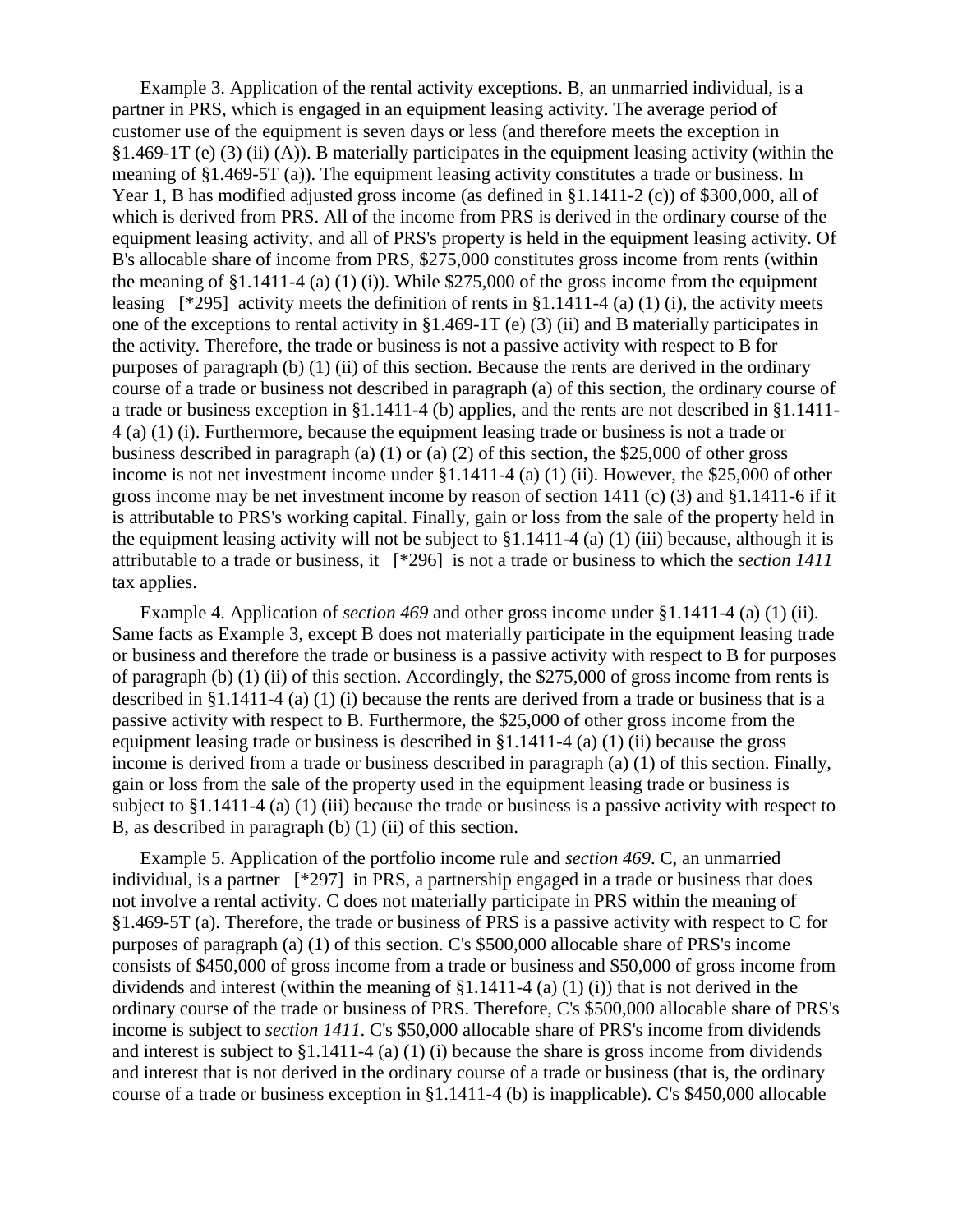share of PRS's income is subject to §1.1411-4 (a) (1) (ii) because it is gross income from a trade or business that is a passive activity.

(c) Trading in financial instruments [\*298] or commodities-- (1) Definition of financial instruments. For purposes of *section 1411* and the regulations thereunder, the term financial instruments includes stocks and other equity interests, evidences of indebtedness, options, forward or futures contracts, notional principal contracts, any other derivatives, or any evidence of an interest in any of the items described in this paragraph (c) (1). An evidence of an interest in any of the items described in this paragraph (c) (1) includes, but is not limited to, short positions or partial units in any of the items described in this paragraph (c) (1).

(2) Definition of commodities. For purposes of *section 1411* and the regulations thereunder, the term commodities refers to items described in *section 475 (e) (2)*.

(d) Effective/applicability date. This section applies to taxable years beginning after December 31, 2013. However, taxpayers may apply this section to taxable years beginning after December 31, 2012, in accordance with §1.1411-1 (f).

*§1.1411-6* Income on investment of working capital subject to tax.

(a) General rule. For purposes of *section 1411*, any item of gross income from the investment of working capital will be treated as not [\*299] derived in the ordinary course of a trade or business, and any net gain that is attributable to the investment of working capital will be treated as not derived in the ordinary course of a trade or business. In determining whether any item is gross income from or net gain attributable to an investment of working capital, principles similar to those described in §1.469-2T (c) (3) (ii) apply. See §1.1411-4 (f) for rules regarding properly allocable deductions with respect to an investment of working capital and §1.1411-7 for rules relating to the adjustment to net gain on the disposition of interests in a partnership or S corporation.

(b) Example. The following example illustrates the principles of this section. Assume for purposes of the example that the taxpayer uses a calendar taxable year, the taxpayer is a United States citizen, and Year 1 and all subsequent years are taxable years in which *section 1411* is in effect:

Example. (i) A, an unmarried individual, operates a restaurant, which is a section 162 trade or business but is not a trade or business described in §1.1411-5 (a) (1) with respect to A. A owns and conducts the restaurant business through S, an S corporation wholly-owned [\*300] by A. S is able to pay all of the restaurant's current obligations with cash flow generated by the restaurant. S utilizes an interest-bearing checking account at a local bank to make daily deposits of cash receipts generated by the restaurant, and also to pay the recurring ordinary and necessary business expenses of the restaurant. The average daily balance of the checking account is approximately \$2,500, but at any given time the balance may be significantly more or less than this amount depending on the short-term cash flow needs of the business. In addition, S has set aside \$20,000 for the potential future needs of the business in case the daily cash flow into and from the checking account becomes insufficient to pay the restaurant's recurring business expenses. S does not currently need to spend or use the \$20,000 capital to conduct the restaurant business, and S deposits and maintains the \$20,000 in an interest-bearing savings account at a local bank.

(ii) Both the \$2,500 average daily balance of the checking account and the \$20,000 savings account balance constitute working capital under §1.469-2T (c) (3) (ii) and, pursuant to paragraph (a) of this section, the interest generated [\*301] by this working capital will not be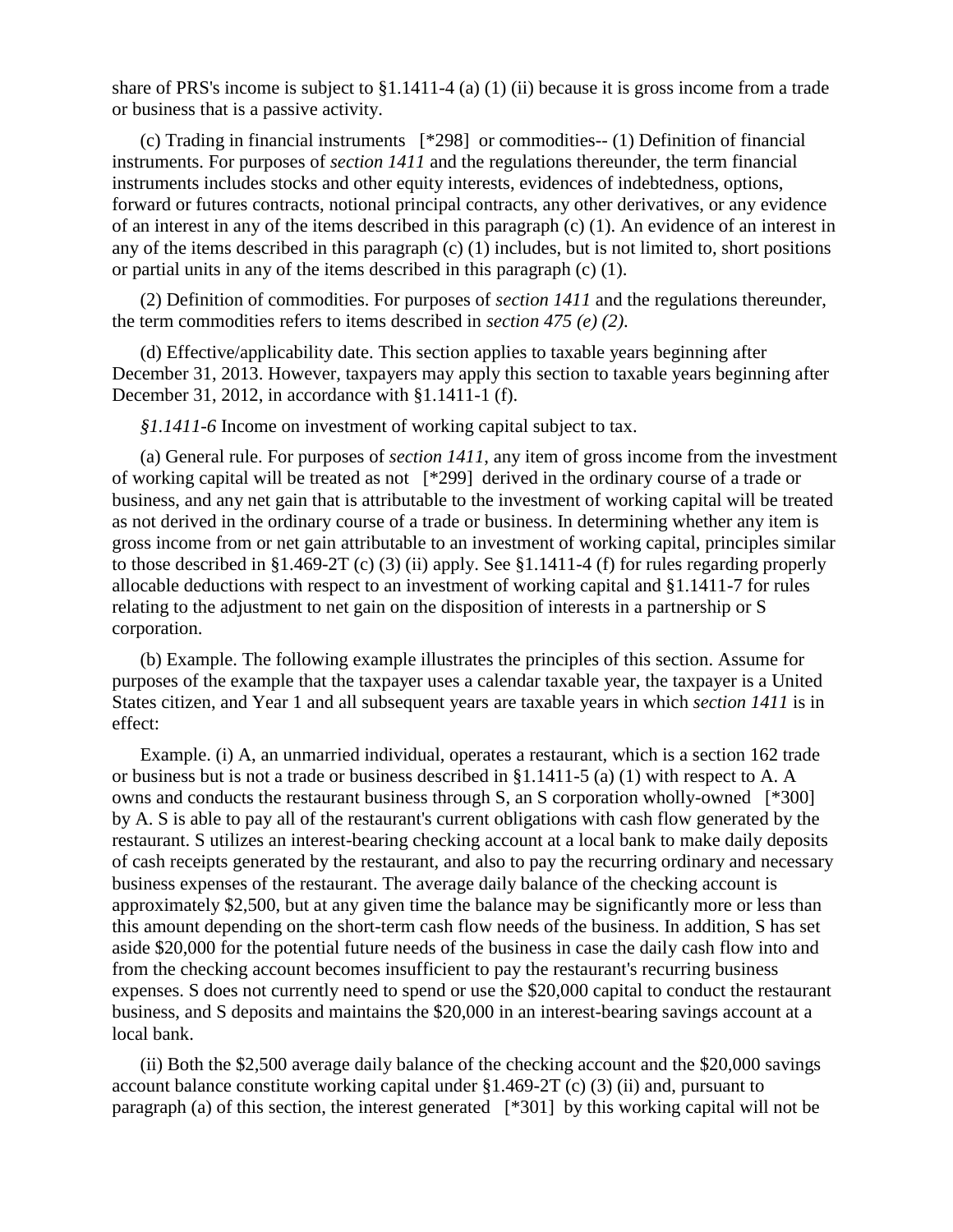treated as derived in the ordinary course of S's restaurant business. Accordingly, the interest income derived by S from its checking and savings accounts and allocated to A under section 1366 constitutes gross income from interest under §1.1411-4 (a) (1) (i).

(c) Effective/applicability date. This section applies to taxable years beginning after December 31, 2013. However, taxpayers may apply this section to taxable years beginning after December 31, 2012, in accordance with §1.1411-1 (f).

*§1.1411-7* [Reserved]

*§1.1411-8* Exception for distributions from qualified plans.

(a) General rule. Net investment income does not include any distribution from a qualified plan or arrangement. For this purpose, the term qualified plan or arrangement means any plan or arrangement described in section 401 (a), 403 (a), 403 (b), 408, 408A, or 457 (b).

(b) Rules relating to distributions. This paragraph (b) provides rules for purposes of paragraph (a) of this section. For purposes of section 1411 (c) (5) and this section, a distribution means the following:

- (1) Actual distributions. Any amount actually distributed from a qualified plan or arrangement, as defined in paragraph [\*302] (a) of this section, is a distribution within the meaning of section 1411 (c) (5), and thus is not included in net investment income. Examples include a rollover to an eligible retirement plan within the meaning of *section 402 (c) (8) (B)*, a distribution of a plan loan offset amount within the meaning of Q&A-13 (b) of  $\S1.72$  (p)-1, and certain corrective distributions under the Internal Revenue Code (Code).
- (2) Amounts treated as distributed. Any amount that is treated as distributed from a qualified plan or arrangement under the Code for purposes of income tax is a distribution within the meaning of section 1411 (c) (5), and thus is not included in net investment income. Examples include a conversion to a Roth IRA described in *section 408A* and a deemed distribution under *section 72 (p)*.
- (3) Amounts includible in gross income. Any amount that is not treated as a distribution but is otherwise includible in gross income pursuant to a rule relating to amounts held in a qualified plan or arrangement described in paragraph (a) of this section is a distribution within the meaning of section 1411 (c) (5), and thus is not included in net investment income. For example, any income of the trust of [\*303] a qualified plan or arrangement that is applied to purchase a participant's life insurance coverage (the P.S. 58 costs) is a distribution within the meaning of section 1411 (c) (5), and thus is not included in net investment income.
- (4) Amounts related to employer securities-- (i) Dividends related to employer securities. Any dividend that is deductible under *section 404 (k)* and is paid in cash directly to plan participants or beneficiaries is a distribution within the meaning of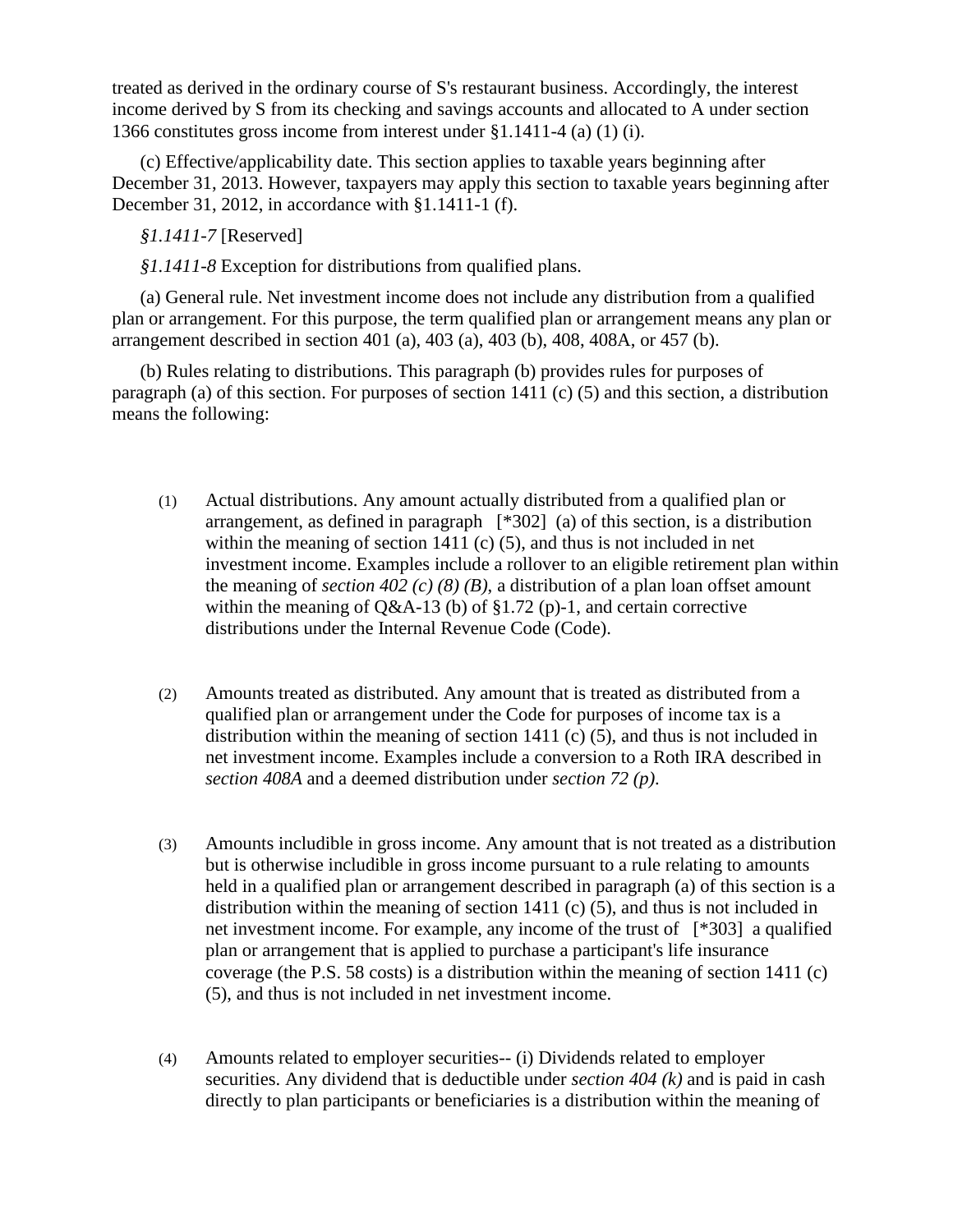section 1411 (c) (5), and thus is not included in net investment income. However, any amount paid as a dividend after the employer securities have been distributed from a qualified plan is not a distribution within the meaning of section 1411 (c) (5), and thus is included in net investment income.

(ii) Amounts related to the net unrealized appreciation in employer securities. The amount of any net unrealized appreciation attributable to employer securities (within the meaning of *section 402 (e) (4)*) realized on a disposition of those employer securities is a distribution within the meaning of section 1411 (c) (5), and thus is not included in net investment income. However, any appreciation in value of the employer [\*304] securities after the distribution from the qualified plan is not a distribution within the meaning of section 1411 (c) (5), and is included in net investment income.

(c) Effective/applicability date. This section applies to taxable years beginning after December 31, 2013. However, taxpayers may apply this section to taxable years beginning after December 31, 2012, in accordance with §1.1411-1 (f).

*§1.1411-9* Exception for self-employment income.

(a) General rule. Except as provided in paragraph (b) of this section, net investment income does not include any item taken into account in determining self-employment income that is subject to tax under *section 1401 (b)* for such taxable year. For purposes of section 1411 (c) (6) and this section, taken into account means income included and deductions allowed in determining net earnings from self-employment. However, amounts excepted in determining net earnings from self-employment under *section 1402 (a) (1)*- (17), and thus excluded from selfemployment income under *section 1402 (b)*, are not taken into account in determining selfemployment income and thus may be included in net investment income if such amounts are described in §1.1411-4. Except [\*305] as provided in paragraph (b) of this section, if net earnings from self-employment consist of income or loss from more than one trade or business, all items taken into account in determining the net earnings from self-employment with respect to these trades or businesses (see *§1.1402 (a)-2 (c)*) are considered taken into account in determining the amount of self-employment income that is subject to tax under section 1401 (b) and therefore not included in net investment income.

(b) Special rule for traders. In the case of gross income described in §§1.1411-4 (a) (1) (ii) and (a) (1) (iii) derived from a trade or business of trading in financial instruments or commodities (as described in §1.1411-5 (a) (2)), the deductions described in §1.1411-4 (f) (2) (ii) properly allocable to the taxpayer's trade or business of trading in financial instruments or commodities are taken into account in determining the taxpayer's self-employment income only to the extent that such deductions reduce the taxpayer's net earnings from self-employment (after aggregating under *§1.1402 (a)-2 (c)* the net earnings from self-employment from any trade or business carried on by the taxpayer as an individual or as [\*306] a member of a partnership). Any deductions described in §1.1411-4 (f) (2) (ii) that exceed the amount of net earnings from self-employment, in the aggregate (if applicable), are allowed in determining the taxpayer's net investment income under *section 1411* and the regulations thereunder.

(c) Examples. The following examples illustrate the provisions of this section. For purposes of these examples, assume the taxpayer is a United States citizen, uses a calendar taxable year, and Year 1 and all subsequent years are taxable years in which *section 1411* is in effect:

Example 1. Exclusion from self-employment income. A is a general partner in PRS, a partnership carrying on a trade or business that is not a trade or business of trading in financial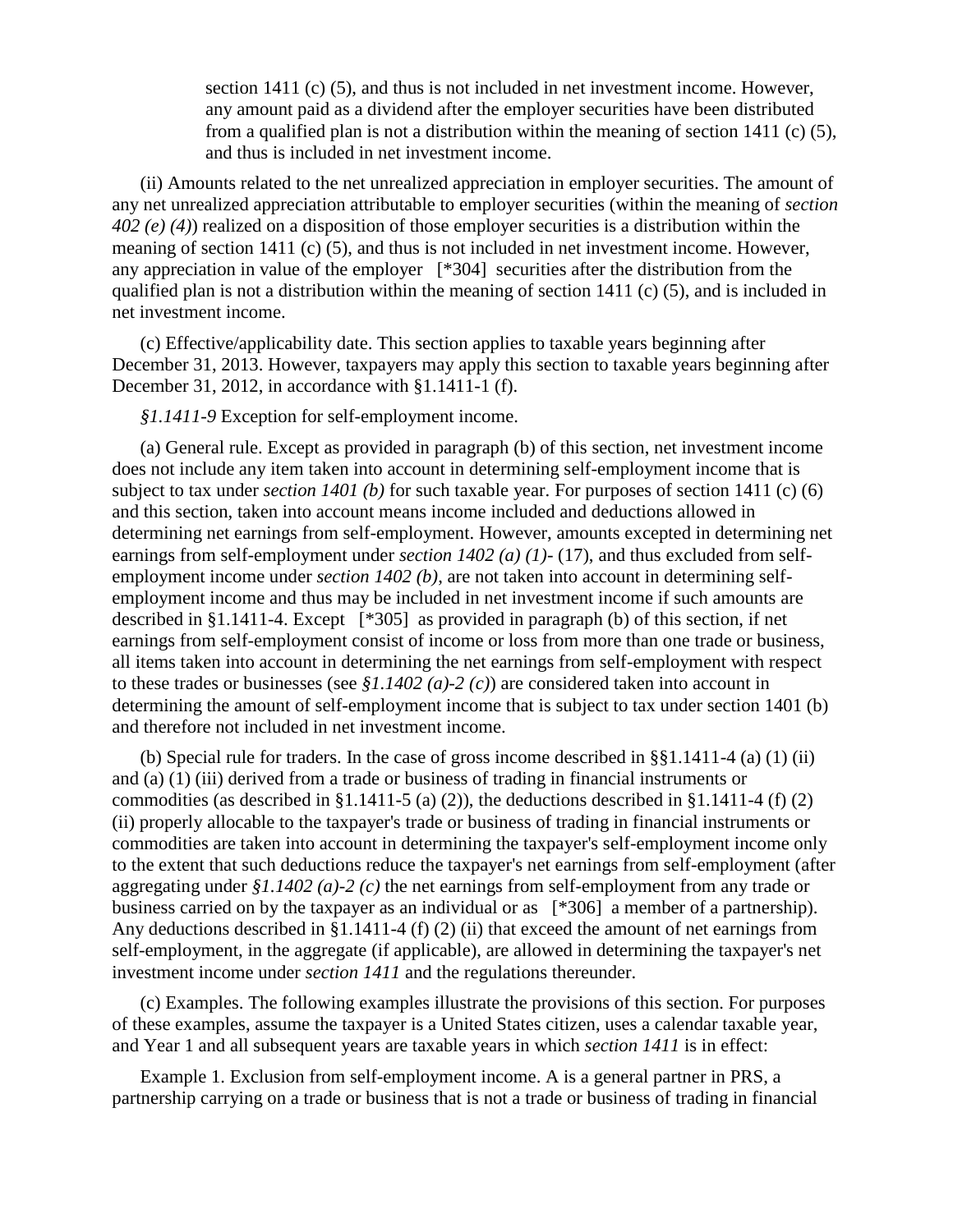instruments or commodities (within the meaning of §1.1411-5 (a) (2)). During Year 1, A's distributive share from PRS is \$1 million, \$300,000 of which is attributable to the gain on the sale of PRS's capital assets. *Section 1402 (a) (3) (A)* provides an exclusion from net earnings from self-employment for any gain or loss from the sale or exchange of a capital asset. For Year 1, A has \$700,000 self-employment income subject to self-employment tax. [\*307] This \$700,000 subject to self-employment tax is not included as part of net investment income under paragraph (a) of this section. However, the \$300,000 attributable to the gain on PRS's sale of a capital asset is excluded from net earnings from self-employment, and from self-employment income, and thus is not covered by the exception in section 1411 (c) (6). Therefore, the \$300,000 attributable to the gain on PRS's sale of a capital asset is included as net investment income if the other requirements of *section 1411* are satisfied.

Example 2. Two trades or businesses. B is an individual engaged in two trades or businesses, Business X and Business Y, neither of which is the trade or business of trading in financial instruments or commodities (as described in §1.1411-5 (a) (2)). B carries on Business X as a sole proprietor and B is also a general partner in a partnership that carries on Business Y. Business Y is a nonpassive activity of B. During Year 1, B had net earnings from self-employment consisting of the aggregate of a \$50,000 loss (that is, after application of the exclusions under section 1402 (a) (1)- (17)) from Business X, and \$70,000 in income (after application of the exclusions  $[*308]$  under section 1402 (a) (1)-(17)) from B's distributive share from the partnership from carrying on Business Y. Thus, B's net earnings from self-employment in Year 1 are \$20,000. For Year 1, all of B's income, deductions, gains, and losses from Business X and distributive share from the partnership carrying on Business Y, other than those amounts excluded due to application of section 1402 (a) (1)- (17), are taken into account in determining B's net earnings from self-employment and self-employment income for such taxable year. Accordingly, in calculating B's net investment income (as defined in §1.1411-4) for Year 1, B will not take into account the items of income, loss, gain, and deduction that comprise B's \$50,000 loss attributable to Business X (after application of the exclusions under section 1402 (a)  $(1)$ -  $(17)$ ), and the items of income, loss, gain, and deduction that comprise B's \$70,000 distributable share attributable to B's general partnership interest (after application of the exclusions under section 1402 (a) (1)- (17)). Rather, only items of income, loss, gain, and deduction from the two separate businesses that were excluded from the calculation of B's net earnings from [\*309] self-employment income due to the application of the exclusions under section 1402 (a) (1)- (17), such as any capital gains and losses excluded under section 1402 (a) (3), are considered for purposes of calculating B's net investment income for Year 1 in connection with these two trades or businesses.

Example 3. Special rule for trader with single trade or business. D is an individual engaged in the trade or business of trading in commodities (as described in §1.1411-5 (a) (2)). D made a valid and timely election under section 475 (f) (2). D derives \$400,000 of trading gains, which are gross income described in §1.1411-4 (a) (1) and \$15,000 of expenses described in §1.1411-4 (f) (2) (ii) from carrying on the trade or business. Pursuant to sections 475 (f) (1) (D) and 1402 (a) (3) (A), none of the gross income is taken into account in determining D's net earnings from self-employment and self-employment income. Therefore, under paragraph (a) of this section, the \$400,000 of gross income is not covered by the exception in section 1411 (c) (6). Because D had \$0 net earnings from self-employment, the \$15,000 of deductions did not reduce D's net earnings from self-employment under paragraph [\*310] (b) of this section and §1.1411- (4) (f) (2) (ii). Therefore, the \$15,000 of deductions may reduce D's gross income of \$400,000 for purposes of *section 1411*.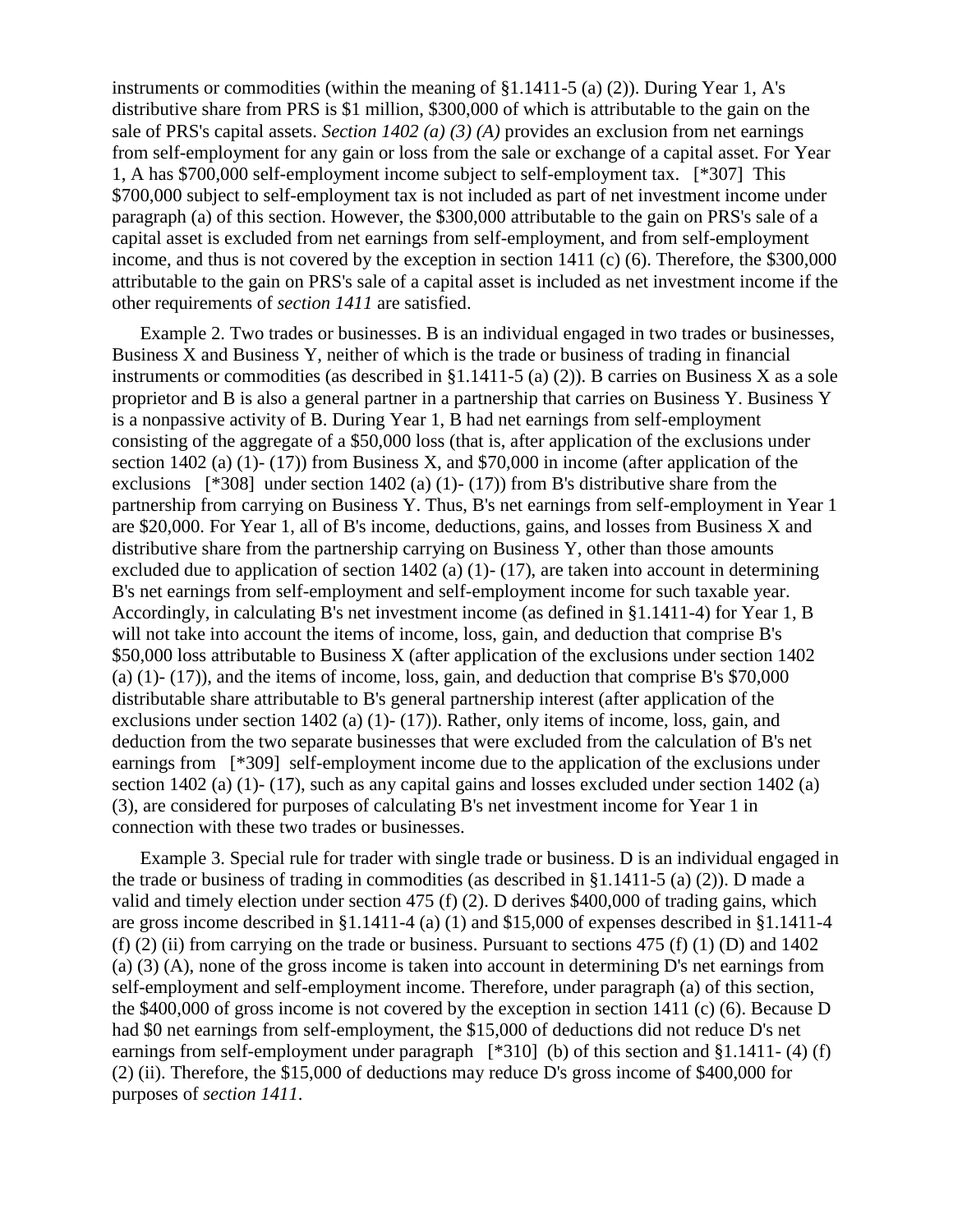Example 4. Special rule for trader with multiple trades or businesses. E is an individual engaged in two trades or businesses, Business X (which is not a trade or business of trading in financial instruments or commodities) and Business Y (which is a trade or business of trading in financial instruments or commodities (as described in  $\S 1.1411-5$  (a) (2)). E made a valid and timely election under section 475 (f) with respect to Business Y. During Year 1, E had net earnings from self-employment from Business X of \$35,000. During Year 1, E also had \$300,000 of trading gains, which are gross income described in §1.1411-4 (a) (1) and \$40,000 of expenses described in §1.1411-4 (f) (2) (ii) from Business Y. E's \$300,000 of gross income from Business Y is excluded from net earnings from self-employment and self-employment income pursuant to sections 475 (f) (1) (D) and 1402 (a) (3) (A). E's  $$40,000$  of deductions from Business Y reduce E's \$35,000 of net earnings from self-employment from Business X to \$0. Pursuant to paragraph (b) of this  $[^*311]$  section and §1.1411-4 (f) (2) (ii), the remaining \$5,000 of deductions from Business Y are taken into account in determining E's net investment income (by reducing E's gross income of \$300,000 from Business Y to \$295,000) for purposes of *section 1411*.

(d) Effective/applicability date. This section applies to taxable years beginning after December 31, 2013. However, taxpayers may apply this section to taxable years beginning after December 31, 2012, in accordance with §1.1411-1 (f).

*§1.1411-10* Controlled foreign corporations and passive foreign investment companies.

(a) In general. This section provides rules that apply to an individual, estate, or trust that is a United States shareholder of a controlled foreign corporation (CFC), or that is a United States person that directly or indirectly owns an interest in a passive foreign investment company (PFIC). In addition, this section provides rules that apply to an individual, estate, or trust that owns an interest in a domestic partnership or an S corporation that is either a United States shareholder of a CFC or that has made an election under *section 1295* to treat a PFIC as a qualified electing fund (QEF). References in this section to [\*312] an election under paragraph (g) of this section being in effect relate to an election that is applicable to the person that is determining the *section 1411* consequences with respect to holding a particular CFC or QEF.

(b) Amounts derived from a trade or business described in §1.1411-5-- (1) In general. Except as provided in paragraph (b) (2) of this section, an amount included in gross income under *section 951 (a)* or *section 1293 (a)* that is also income derived from a trade or business described in section 1411 (c) (2) and  $\S1.1411-5$  (applying the relevant rules in  $\S1.1411-4$  (b)) is taken into account as net investment income under section 1411 (c)  $(1)$  (A) (ii) and §1.1411-4 (a)  $(1)$  (ii) for purposes of *section 1411* and the regulations thereunder when it is taken into account for purposes of chapter 1, and the rules in paragraphs (c) through (g) of this section do not apply to that amount. For purposes of *section 1411* and the regulations thereunder, an amount included in gross income under *section 1296 (a)* that is also income derived from a trade or business described in section 1411 (c) (2) and §1.1411-5 (applying the relevant rules in §1.1411-4 (b)), is net investment income within [\*313] the meaning of section 1411 (c) (1) (A) (ii) and §1.1411-4 (a) (1) (ii), and the rules in paragraph (c) (2) (ii) of this section do not apply to that amount.

(2) Coordination rule for changes in trade or business status. With respect to stock of a CFC or QEF for which an election under paragraph (g) of this section is not in effect, the rules in paragraphs (c) through (f) of this section apply to a distribution of earnings and profits described in paragraph  $(c)$  (1) (i) (A) of this section that was not taken into account as net investment income under paragraph (b) of this section.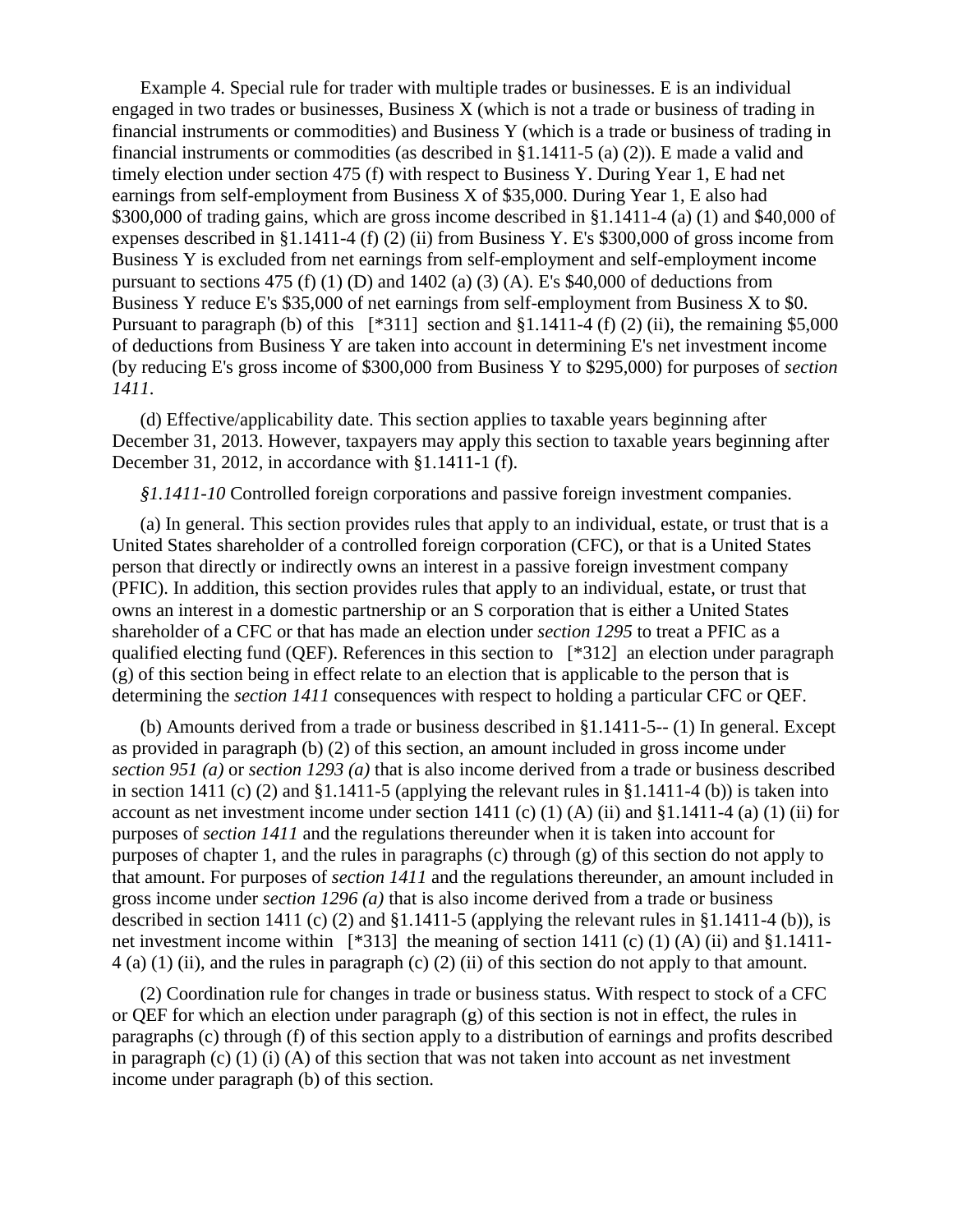(c) Calculation of net investment income-- (1) Dividends. For purposes of section 1411 (c) (1) (A) (i) and §1.1411-4 (a) (1) (i), net investment income is calculated by taking into account the amount of dividends described in this paragraph (c) (1).

(i) Distributions of previously taxed earnings and profits-- (A) Rules when an election under paragraph (g) of this section is not in effect with respect to the shareholder-- (1) General rule. Except as otherwise provided in this paragraph (c) (1) (i), with respect to stock of a CFC or QEF for which an election under paragraph (g) of this section is not in effect, [\*314] a distribution of earnings and profits that is not treated as a dividend for chapter 1 purposes under *section 959*  (d) or *section 1293* (c) is a dividend for purposes of section 1411 (c) (1) (A) (i) and §1.1411-4 (a) (1) (i) if the distribution is attributable to amounts that are or have been included in gross income for chapter 1 purposes under *section 951 (a)* or *section 1293 (a)* in a taxable year beginning after December 31, 2012. Solely, for this purpose, distributions of earnings and profits attributable to amounts that are or have been included in gross income for chapter 1 purposes under *section 951 (a)* or *section 1293 (a)* are considered first attributable to those earnings and profits, if any, derived from the current taxable year, and then from prior taxable years beginning with the most recent prior taxable year, and with respect to amounts included under *section 951 (a)*, without regard to whether the earnings and profits are described in *section 959 (c) (1)* or *section 959 (c) (2)*.

(2) Exception for distributions attributable to earnings and profits previously taken into account for purposes of *section 1411*. A distribution of earnings and profits that is not treated as a dividend [\*315] for chapter 1 purposes under *section 959 (d)* or *section 1293 (c)* is not treated as a dividend for purposes of section 1411 (c) (1) (A) (i) and  $\S1.1411-4$  (a) (1) (i), to the extent that an individual, estate, or trust establishes, by providing information that is similar to, and in the same manner as, the information described in §1.959-1 (d) (relating to previously taxed earnings and profits), that the distribution is attributable to--

(i) Amounts included in gross income by any person for chapter 1 purposes under section 951 (a) or section 1293 (a) that have been taken into account by any person as net investment income by reason of paragraph (b) of this section or an election under paragraph (g) of this section; or

(ii) Amounts included in gross income by any person as a dividend pursuant to *section 1248 (a)* that, by reason of paragraph (c) (3) (ii) of this section, have been taken into account by any person as net investment income under section 1411 (c) (1) (A) (i) and  $\S 1.1411-4$  (a) (1) (i).

(B) Rule when an election under paragraph (g) of this section is in effect with respect to the shareholder. Except as otherwise provided in this paragraph  $(c)$  (1) (i), if an election under paragraph [\*316] (g) of this section is in effect, a distribution of earnings and profits that is not treated as a dividend for chapter 1 purposes under *section 959 (d)* or *section 1293 (c)* is not treated as a dividend for purposes of section 1411 (c) (1) (A) (i) and §1.1411-4 (a) (1) (i).

(C) Special rule for certain distributions related to 2013 taxable years- (1) Scope. The rule in this paragraph (c) (1) (i) (C) applies to individuals, estates, and trusts that were subject to *section 1411* during a taxable year that began after December 31, 2012, and before January 1, 2014, and that satisfy all of the conditions set forth in paragraph (c) (1) (i) (C) (2) of this section. This rule also applies to all domestic partnerships and S corporations that satisfy all of the conditions set forth in paragraph (c) (1) (i) (C) (2) of this section.

(2) Rule. A distribution of earnings and profits from a CFC or QEF, with respect to which an election under paragraph (g) is in effect, that is not treated as a dividend for chapter 1 purposes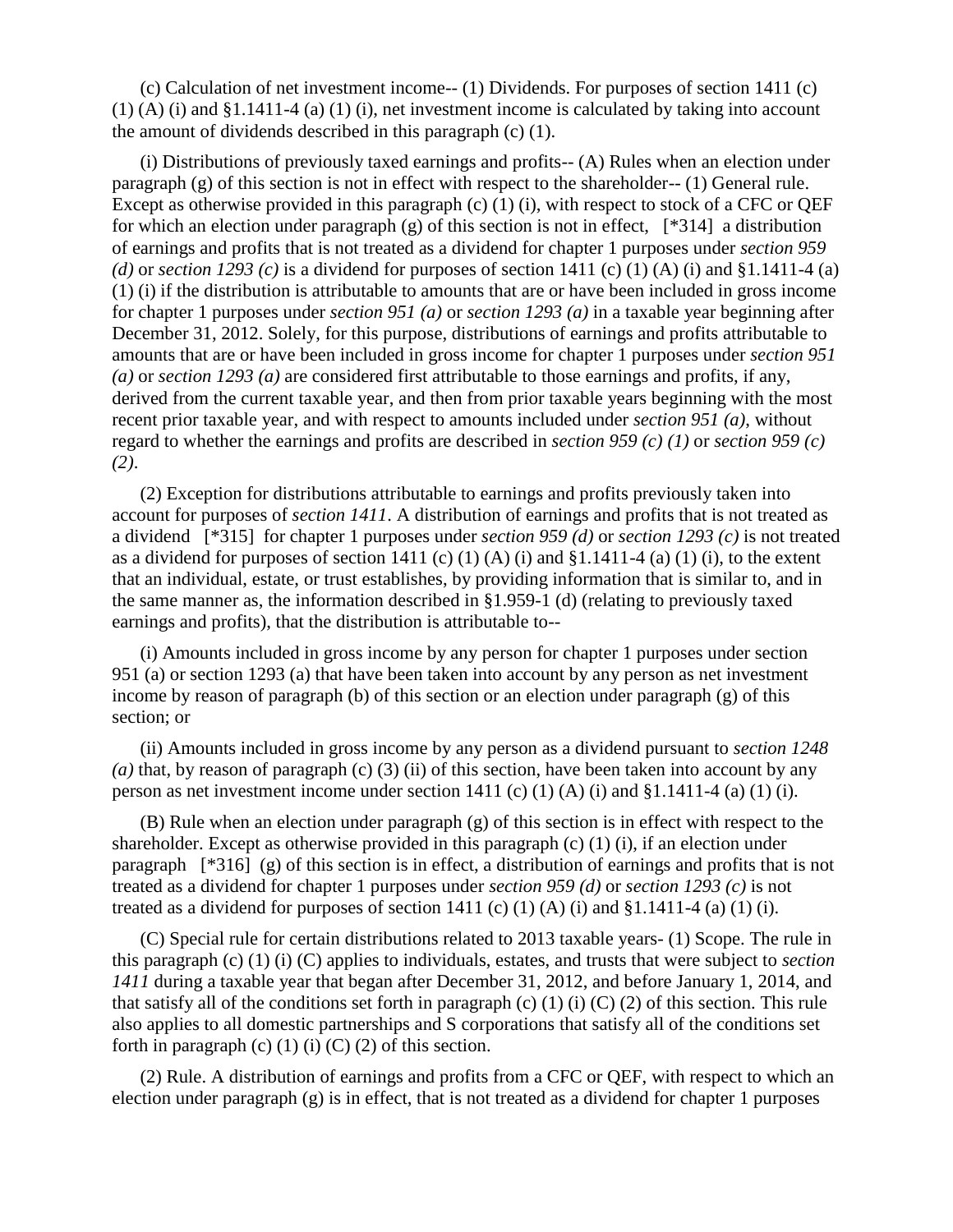under *section 959 (d)* or *section 1293 (c)* is a dividend for purposes of section 1411 (c) (1) (A) (i) and  $§1.1411-4$  (a) (1) (i) to the extent that--

(i) The distribution of earnings [\*317] and profits is attributable to an amount included by an individual, estate, trust, domestic partnership, S corporation or common trust fund in gross income for chapter 1 purposes under section 951 (a) or section 1293 (a) with respect to the CFC or QEF for a taxable year that began after December 31, 2012, and before January 1, 2014;

(ii) The individual, estate, trust, domestic partnership, S corporation, or common trust fund made the election under paragraph (g) of this section with respect to the CFC or QEF in a taxable year that began after December 31, 2013; and

(iii) The individual, estate, trust, domestic partnership, S corporation, or common trust fund did not make the election described in paragraph  $(g)$  (4) (iii) of this section (concerning making an election under paragraph (g) of this section for a taxable year that begins before January 1, 2014).

(3) Ordering rule. Solely, for purposes of this paragraph (c) (1) (i) (C) (3), distributions of earnings and profits attributable to amounts that have been included in gross income for chapter 1 purposes under section 951 (a) or section 1293 (a) are considered first attributable to the earnings and profits derived from a taxable year [\*318] that began after December 31, 2012, and before January 1, 2014.

(ii) Excess distributions that constitute dividends. To the extent an excess distribution within the meaning of *section 1291 (b)* constitutes a dividend within the meaning of *section 316 (a)*, the amount is included in net investment income for purposes of section 1411 (c) (1) (A) (i) and §1.1411-4 (a) (1) (i).

(2) Net gain. For purposes of section 1411 (c) (1) (A) (iii) and  $$1.1411-4$  (a) (1) (iii), the rules in this paragraph (c) (2) apply in determining net gain attributable to the disposition of property.

(i) Gains treated as excess distributions. Gains treated as excess distributions under *section 1291 (a) (2)* are included in determining net gain attributable to the disposition of property for purposes of section 1411 (c) (1) (A) (iii) and  $$1.1411-4$  (a) (1) (iii).

(ii) Inclusions and deductions with respect to *section 1296* mark to market elections. Amounts included in gross income under *section 1296 (a) (1)* and amounts allowed as a deduction under *section 1296 (a) (2)* are taken into account in determining net gain attributable to the disposition of property for purposes of section 1411 (c) (1) (A) (iii) and  $§1.1411-4$  (a) (1)  $(iii)$ .

(iii) [\*319] Gain or loss attributable to the disposition of stock of CFCs and QEFs. With respect to stock of a CFC or QEF for which an election under paragraph (g) of this section is not in effect, for purposes of calculating the net gain under §§1.1411-4 (a) (1) (iii) and 1.1411-4 (d) that is attributable to the direct or indirect disposition of that stock (including for purposes of determining gain or loss on the direct or indirect disposition of that stock by a domestic partnership, S corporation, or common trust fund), basis is determined in accordance with the provisions of paragraph (d) of this section.

(iv) Gain or loss attributable to the disposition of interests in domestic partnerships or S corporations that own directly or indirectly stock of CFCs or QEFs. With respect to stock of a CFC or QEF for which an election under paragraph (g) of this section is not in effect, for purposes of calculating the net gain under §§1.1411-4 (a) (1) (iii) and 1.1411-4 (d) that is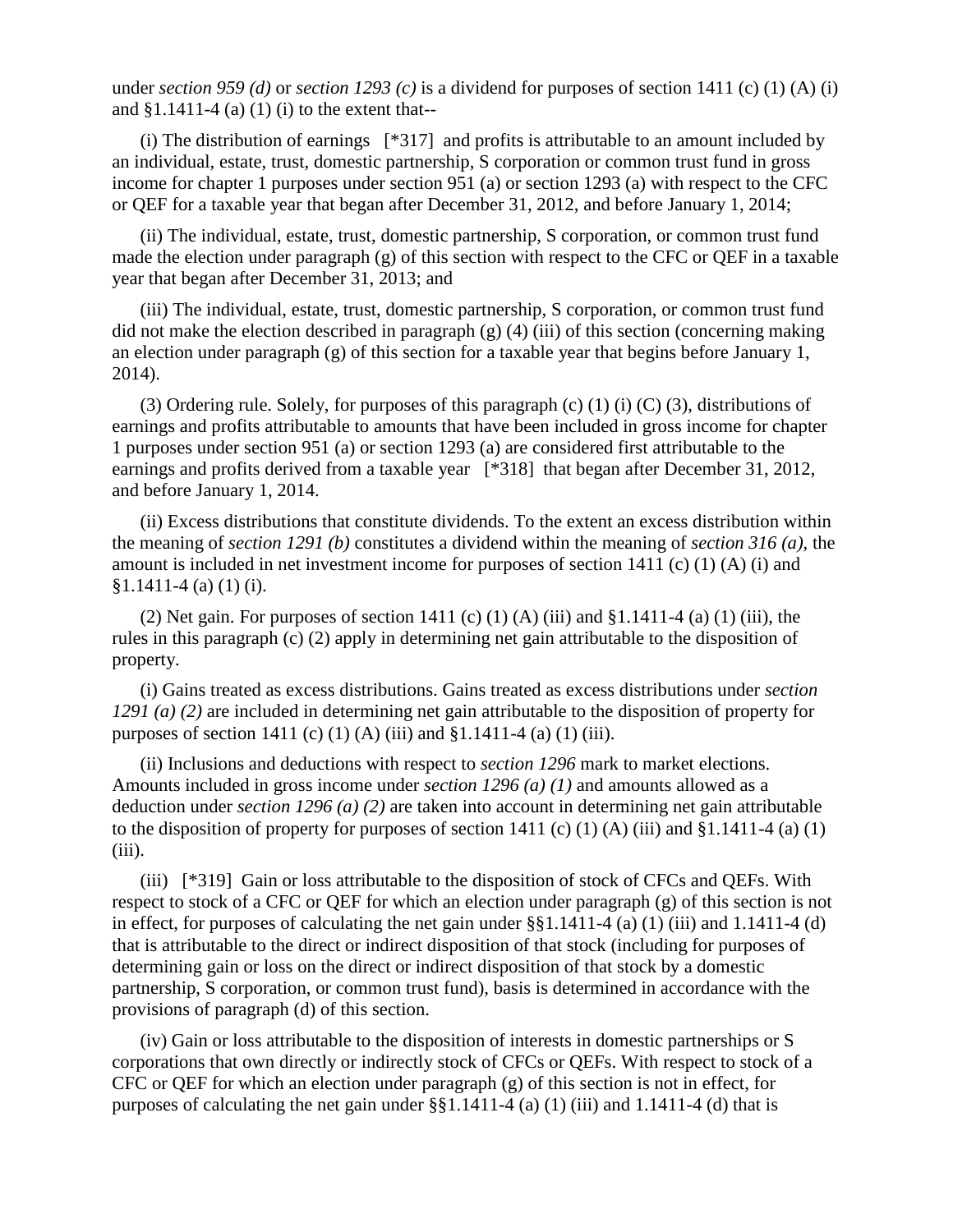attributable to the disposition of an interest in a domestic partnership or S corporation that directly or indirectly owns that stock, basis is determined in accordance with the provisions of paragraph (d) of this section.

(3) [\*320] Application of *section 1248*. With respect to stock of a CFC or QEF for which an election under paragraph (g) of this section is not in effect, for purposes of *section 1411* and §1.1411-4--

- (i) In determining the gain recognized on the sale or exchange of stock of a foreign corporation for section 1248 (a) purposes, basis is determined in accordance with the provisions of paragraph (d) of this section; and
- (ii) Section 1248 (a) applies without regard to the exclusion for certain earnings and profits under sections 1248 (d) (1) and (d) (6), except that those exclusions will apply with respect to the earnings and profits of a foreign corporation that are attributable to:
	- (A) Amounts taken into account as net investment income under paragraph (b) of this section; and
	- (B) Amounts previously included in gross income for chapter 1 purposes under section 951 (a) or section 1293 (a) in a taxable year beginning before December 31, 2012, and that have not yet been distributed. For this purpose, the determination of whether earnings and profits that are attributable to amounts previously taxed in a taxable year beginning before December 31, 2012, have been distributed is determined based on the rules described  $[*321]$  in paragraph (c) (1) (i) of this section.

(4) Amounts distributed by an estate or trust. Net investment income of a beneficiary of an estate or trust includes the beneficiary's share of distributable net income, as described in sections 652 and 662 and as modified by paragraph (f) of this section, to the extent that the beneficiary's share of distributable net income includes items that, if they had been received directly by the beneficiary, would have been described in this paragraph (c).

(5) Properly allocable deductions-- (i) General rule. For purposes of section 1411 (c) (1) (B) and §1.1411-4 (f), the *section 163 (d) (1)* investment expense deduction may be calculated by--

(A) Increasing the amount of investment income determined for chapter 1 purposes under section 163 (d) (4) (B) by the amount of dividends described in §1.1411-10 (c) that are derived from a CFC or QEF with respect to which an election under paragraph (g) of this section is not in effect;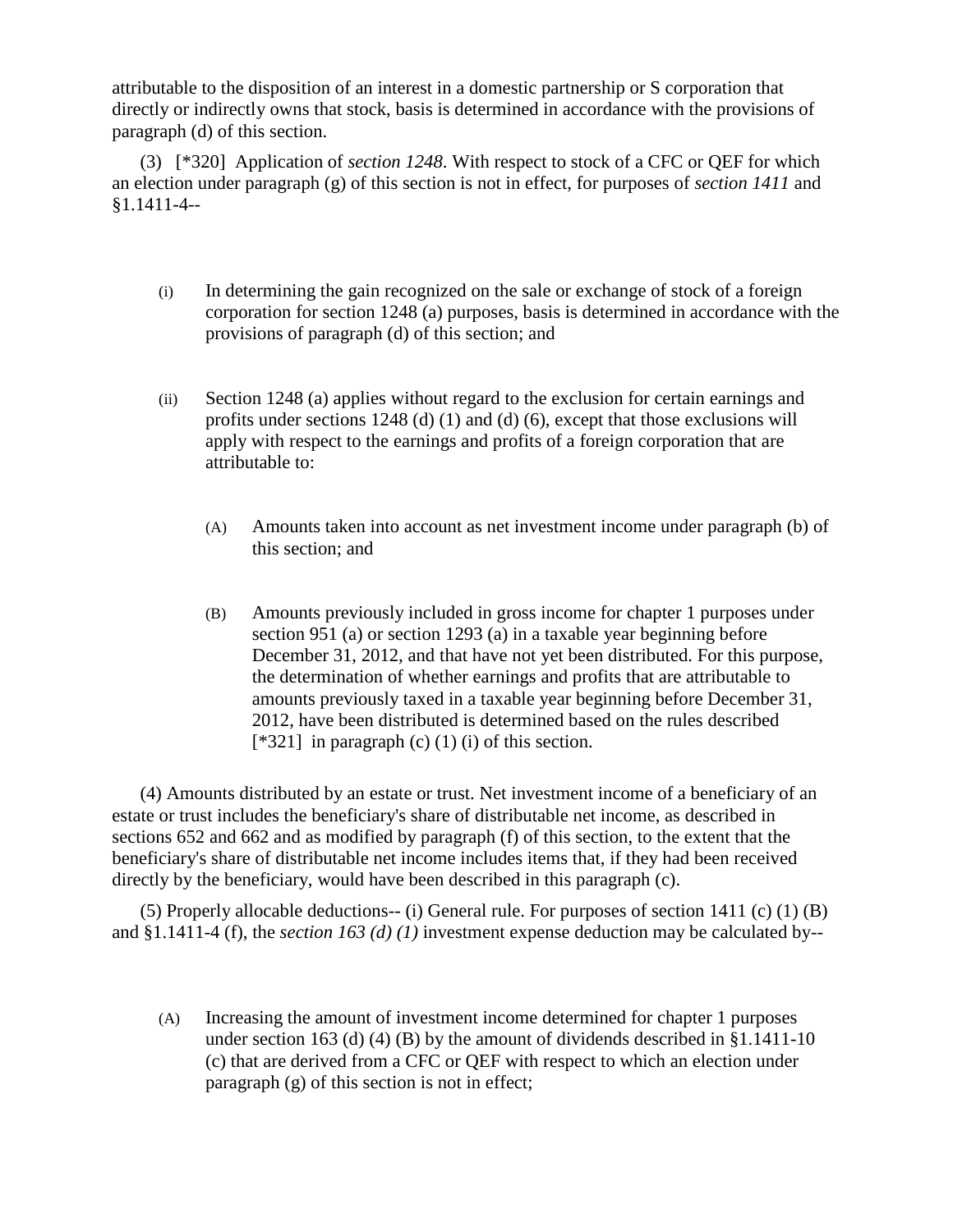- (B) Decreasing the amount of investment income for determined chapter 1 purposes under section 163 (d) (4) (B) by the amount included in gross income for chapter 1 purposes under section 951 (a) or section 1293 (a) that is attributable [\*322] to a CFC or QEF with respect to which an election under paragraph (g) of this section is not in effect; and
- (C) Increasing or decreasing, as applicable, the amount of investment income for chapter 1 purposes under section 163 (d) (4) (B) by the difference between the amount calculated with respect to a disposition under paragraphs (c)  $(2)$  (iii) and (c)  $(2)$  (iv) of this section and the amount of the gain or loss attributable to the relevant disposition as calculated for chapter 1 purposes.

(ii) Additional rules. For purposes of section 1411 (c) (1) (B) and  $§1.1411-4$  (f), if the method of calculation described in paragraph (c) (5) (i) of this section is applied:

- (A) The amount of investment interest not allowed as a deduction under section 163 (d) (2) must be calculated consistent with the method of calculation described in paragraph  $(c)$   $(5)$   $(i)$ .
- (B) The method of calculation must be adopted by an individual, estate, or trust no later than the first year in which the individual, estate, or trust is subject to *section 1411*.
- (C) The method of calculation must be applied with respect to all CFCs and QEFs for all taxable years with respect to which an election under paragraph (g) of this section [\*323] is not in effect.
- (D) A method of calculation under this paragraph is a method of accounting, which must be applied consistently, and may only be changed by the taxpayer by securing the consent of the Commissioner in accordance with §1.446-1 (e) and following the administrative procedures issued under §1.446-1 (e) (3) (ii).

(d) Conforming basis adjustments-- (1) Basis adjustments under sections 961 and 1293-- (i) Stock held by individuals, estates, or trusts. With respect to stock of a CFC or QEF which is held by an individual, estate, or trust, either directly or indirectly through one or more entities each of which is foreign, for which an election under paragraph (g) of this section is not in effect--

(A) The basis increases made pursuant to sections 961 (a) and 1293 (d) for amounts included in gross income for chapter 1 purposes under sections 951 (a) and 1293 (a) in taxable years beginning after December 31, 2012, are not taken into account for purposes of *section 1411* and the regulations thereunder; and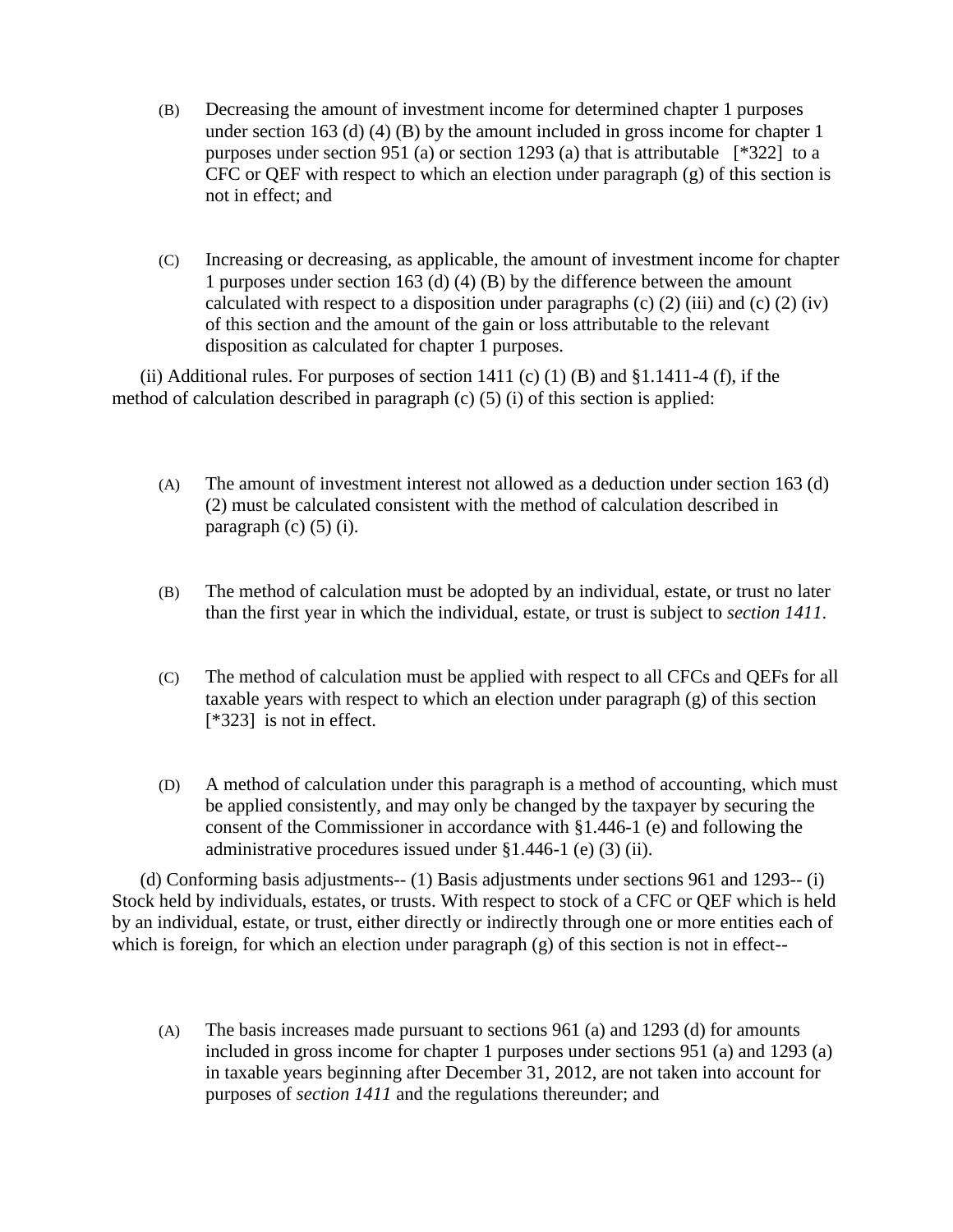(B) The basis decreases made pursuant to sections 961 (b) and 1293 (d) attributable to amounts treated as dividends for purposes of *section 1411* under paragraph (c) (1) (i) of this section [\*324] are not taken into account for purposes of *section 1411* and the regulations thereunder.

(ii) Stock held by domestic partnerships or S corporations-- (A) Rule when an election under paragraph (g) of this section is not in effect. The rules of this paragraph (d) (1) (ii) (A) apply with respect to stock of a CFC or QEF held directly by a domestic partnership or S corporation, or indirectly through one or more entities each of which is foreign, for which an election under paragraph (g) of this section is not in effect. If an individual, estate, or trust is a shareholder of an S corporation, or if an individual, estate, or trust directly, or through one or more tiers of passthrough entities (including an S corporation), owns an interest in a domestic partnership, the S corporation or domestic partnership, as the case may be, will not take into account for purposes of *section 1411* and the regulations thereunder the basis increases made by the domestic partnership or S corporation pursuant to *sections 961 (a)* and *1293 (d)* for amounts included in gross income for chapter 1 purposes under *sections 951 (a)* and *1293 (a)* for taxable years beginning after December 31, 2012, and the basis decreases [\*325] made by the domestic partnership or S corporation pursuant to *sections 961 (b)* and *1293 (d)* attributable to amounts treated as dividends for purposes of *section 1411* under paragraph (c) (1) (i) of this section (the *section 1411* recalculated basis). If the domestic partnership or S corporation disposes of the stock of a CFC or QEF, the section 1411 recalculated basis will be used to determine the distributive share or pro rata share of the gain or loss for purposes of *section 1411* for partners or shareholders.

(B) Rules when an election under paragraph (g) of this section is in effect. If an election under paragraph (g) of this section is in effect with respect to stock of a CFC or QEF held directly or indirectly by a domestic partnership or S corporation, the partner's distributive share or the shareholder's pro rata share of the gain or loss for purposes of *section 1411* is the same as the distributive share or pro rata share of the gain or loss for purposes of chapter 1. See Example 6 of paragraph (h) of this section.

(2) Special rules for partners that own interests in domestic partnerships that own directly or indirectly stock of CFCs or QEFs. The rules of this paragraph (d) (2) apply [\*326] with respect to stock of a CFC or QEF for which an election under paragraph (g) of this section is not in effect, and that is held by a domestic partnership, either directly or indirectly through one or more entities each of which is foreign. In such a case, the basis increases provided under *section 705 (a) (1) (A)* to the partners for purposes of chapter 1 that are attributable to amounts that the domestic partnership includes or included in gross income under *section 951 (a)* or *section 1293 (a)* for a taxable year beginning after December 31, 2012, are not taken into account for purposes of *section 1411*. Instead, each partner's adjusted basis in the partnership interest is increased by its share of any distributions to the partnership from the CFC or QEF that are treated as dividends for purposes of *section 1411* under paragraph (c) (1) (i) of this section. Similar rules apply when the stock of the CFC or QEF is held in a tiered partnership structure. For purposes of determining net investment income under *section 1411* and the regulations thereunder, the partner's adjusted basis in the partnership interest as calculated under this paragraph (d) (2) is used to determine all tax consequences [\*327] related to tax basis (for example, loss limitation rules and the characterization of partnership distributions).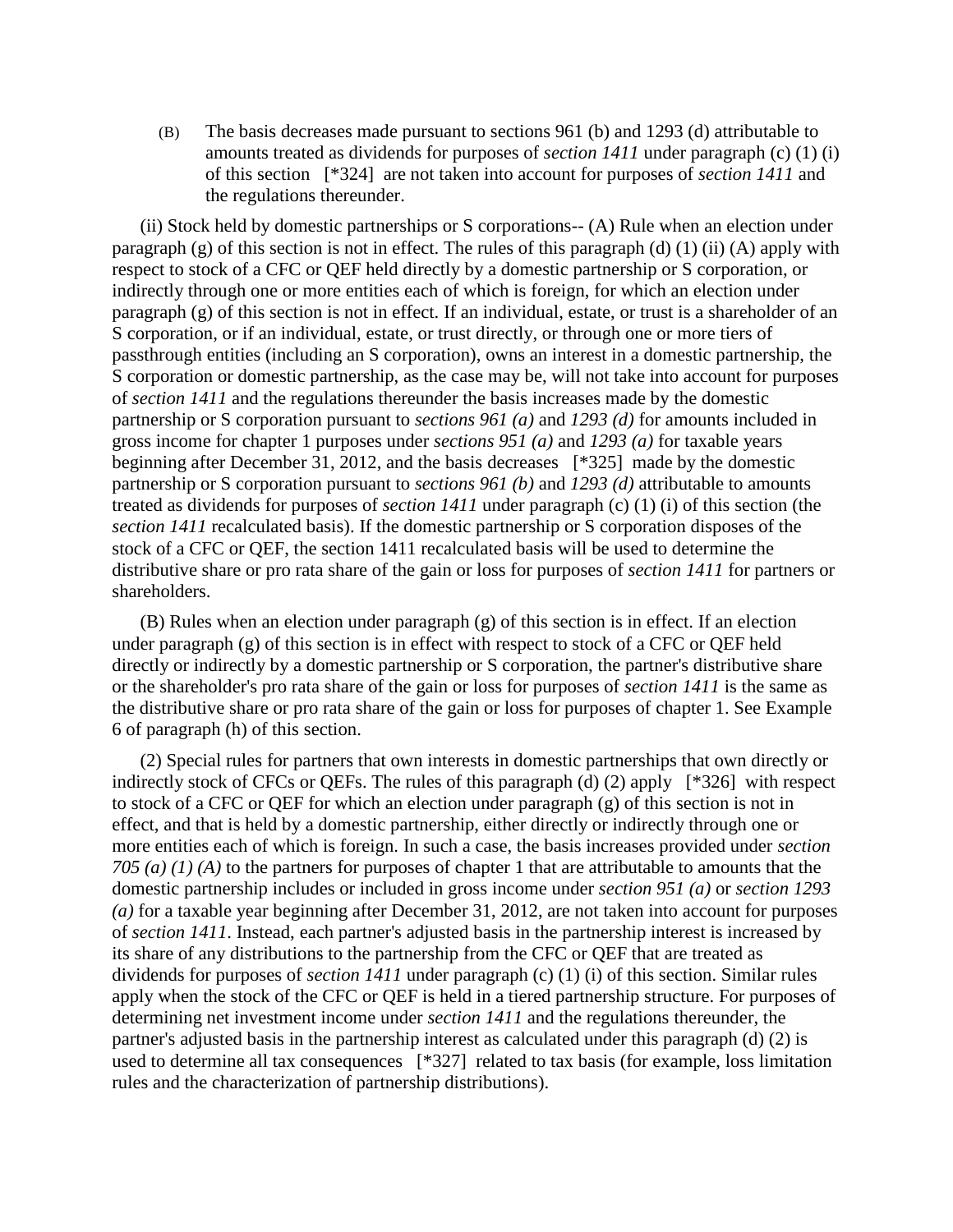(3) Special rules for S corporation shareholders that own interests in S corporations that own directly or indirectly stock of CFCs or QEFs. The rules of this paragraph (d) (3) apply with respect to stock of a CFC or QEF for which an election under paragraph (g) of this section is not in effect, and that is held by an S corporation, directly or indirectly through one or more entities each of which is foreign. In such case, the basis increases provided in *section 1367 (a) (1) (A)* to its shareholders for chapter 1 purposes that are attributable to amounts that the S corporation includes or included in gross income for chapter 1 purposes under *section 951 (a)* or *section 1293 (a)* for taxable years beginning after December 31, 2012, are not taken into account for purposes of *section 1411*. Instead, each shareholder's adjusted basis of stock in the S corporation is increased by its share of the distributions to the S corporation from the CFC or QEF that are treated as dividends for purposes of *section 1411* under paragraph (c) (1) (i) of this section. Similar rules apply when the [\*328] S corporation holds an interest in a CFC or QEF through a partnership. For purposes of determining net investment income under *section 1411* and the regulations thereunder, the shareholder's adjusted basis in the stock of the S corporation as calculated under this paragraph (d) (3) is used to determine all tax consequences related to tax basis (for example, loss limitation rules and the characterization of S corporation distributions).

(4) Special rules for participants in common trust funds. Rules similar to the rules in paragraphs (d) (2) and (3) of this section apply to ownership interests in common trust funds (as defined in section 584).

(e) Conforming adjustments to modified adjusted gross income and adjusted gross income-- (1) Individuals. Solely for purposes of section 1411 (a) (1) (B) (i) and the regulations thereunder, the term modified adjusted gross income means modified adjusted gross income as defined in  $$1.1411-2$  (c) (1)--

- (i) Increased by amounts included in net investment income under paragraphs (c) (1)  $(i)$ ,  $(c)$   $(1)$   $(ii)$ ,  $(c)$   $(2)$   $(i)$ , and  $(c)$   $(4)$  of this section that are not otherwise included in gross income for chapter 1 purposes;
- (ii) Increased or decreased, as applicable, [\*329] by the difference between the amount calculated with respect to a disposition under paragraphs (c) (2) (iii) and (iv) of this section and the amount of the gain or loss attributable to the relevant disposition as calculated for chapter 1 purposes;
- (iii) Decreased by any amount included in gross income for chapter 1 purposes under section 951 (a) or section 1293 (a) attributable to a CFC or QEF with respect to which no election under paragraph (g) of this section is in effect; and
- (iv) To the extent the section 163 (d) (1) investment interest expense deduction is calculated using the method of calculation set forth in paragraph (c) (5) of this section and the deduction is taken into account under §1.1411-4 (f) (2), increased or decreased, as appropriate, by the difference between the amount of the section 163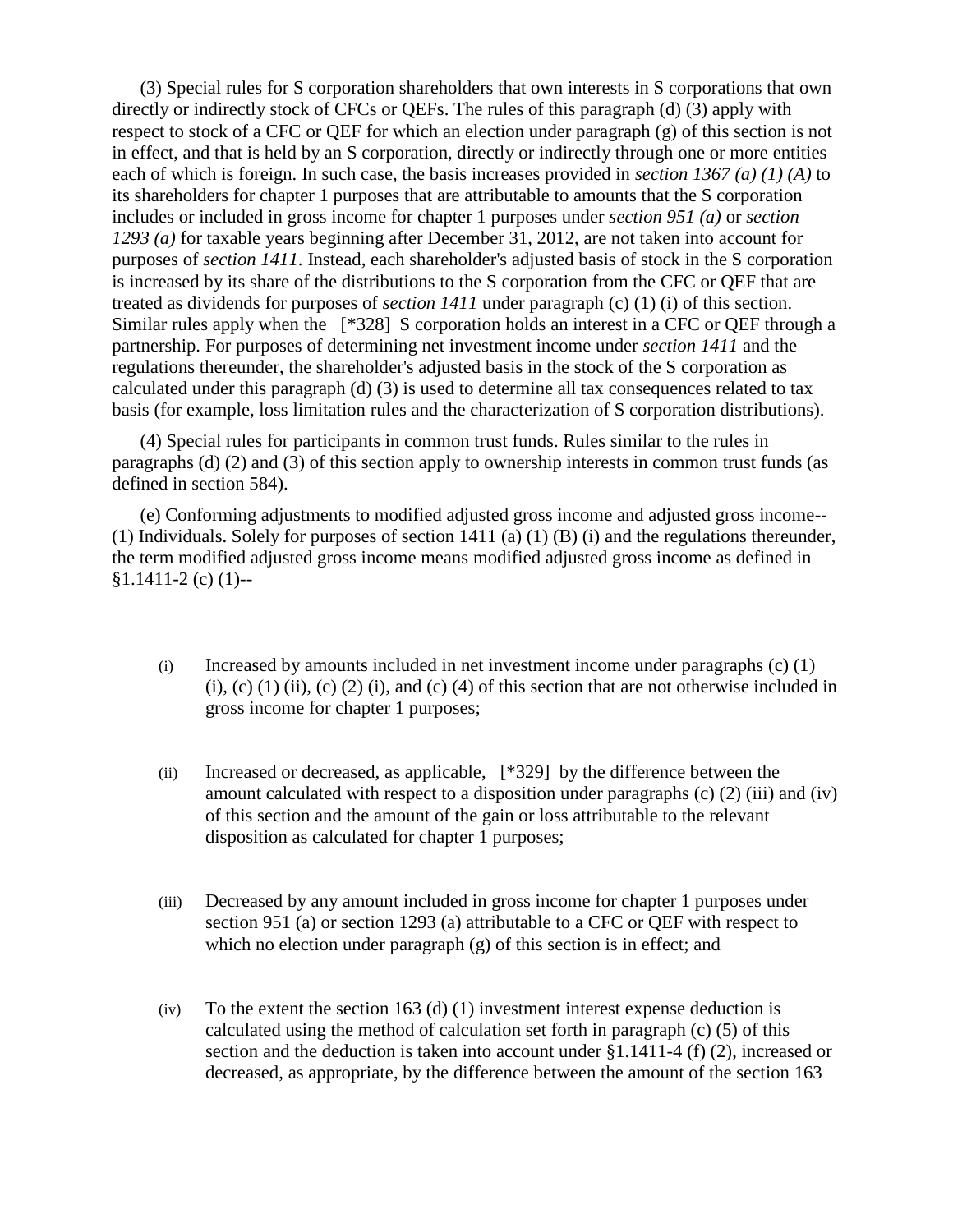(d) (1) investment interest expense deduction calculated under paragraph (c) (5) of this section and the amount calculated for chapter 1 purposes.

(2) Estates and trusts. Solely for purposes of section 1411 (a) (2) (B) (i) and the regulations thereunder, the term adjusted gross income means adjusted gross income as defined in §1.1411-3 (a) (1) (ii) (B) (1) adjusted by the following  $[*330]$  amounts to the extent those amounts are not distributed by the estate or trust--

- (i) Increased by amounts included in net investment income under paragraphs (c) (1) (i), (c) (1) (ii), (c) (2) (i), and (c) (4) of this section that are not otherwise included in gross income for chapter 1 purposes;
- (ii) Increased or decreased, as applicable, by the difference between the amount calculated with respect to a disposition under paragraphs  $(c)$  (2) (iii) and (iv) of this section and the amount of the gain or loss attributable to the relevant disposition as calculated for chapter 1 purposes;
- (iii) Decreased by any amount included in gross income for chapter 1 purposes under section 951 (a) or section 1293 (a) attributable to a CFC or QEF with respect to which no election under paragraph (g) of this section is in effect; and
- $(iv)$  To the extent the section 163 (d) (1) investment interest expense deduction is calculated using the method of calculation set forth in paragraph (c) (5) of this section and taken into account under §1.1411-4 (f) (2), increased or decreased, as appropriate, by the difference between the amount of the section 163 (d) (1) investment interest expense deduction calculated under paragraph [\*331] (c) (5) of this section and the amount calculated for chapter 1 purposes.

(f) Application to estates and trusts. All of the items described in paragraph (c) of this section are included in the net investment income of an estate or trust or its beneficiaries. The amounts described in paragraphs (e) (2) (i) through (iv) of this section, regardless of whether the estate or trust receives those amounts directly or indirectly through another estate or trust, increase or decrease, as applicable, the estate's or trust's distributable net income for purposes of *section 1411*. The estate or trust, or the beneficiaries thereof, must take those amounts into account in a manner reasonably consistent with the general operating rules for estates and trusts in §1.1411-3 and subchapter J in computing the undistributed net investment income of the estate or trust and the net investment income of the beneficiaries.

(g) Election with respect to CFCs and QEFs-- (1) Effect of election. If an election under paragraph (g) of this section is made with respect to a CFC or QEF, amounts included in gross income for chapter 1 purposes under section 951 (a) or section 1293 (a) (1) (A) with respect to the CFC or QEF [\*332] in taxable years beginning with the taxable year for which the election is made are treated as net investment income for purposes of §1.1411-4 (a) (1) (i), and amounts included in gross income under section 1293 (a) (1) (B) with respect to the QEF in taxable years beginning with the taxable year for which the election is made are taken into account in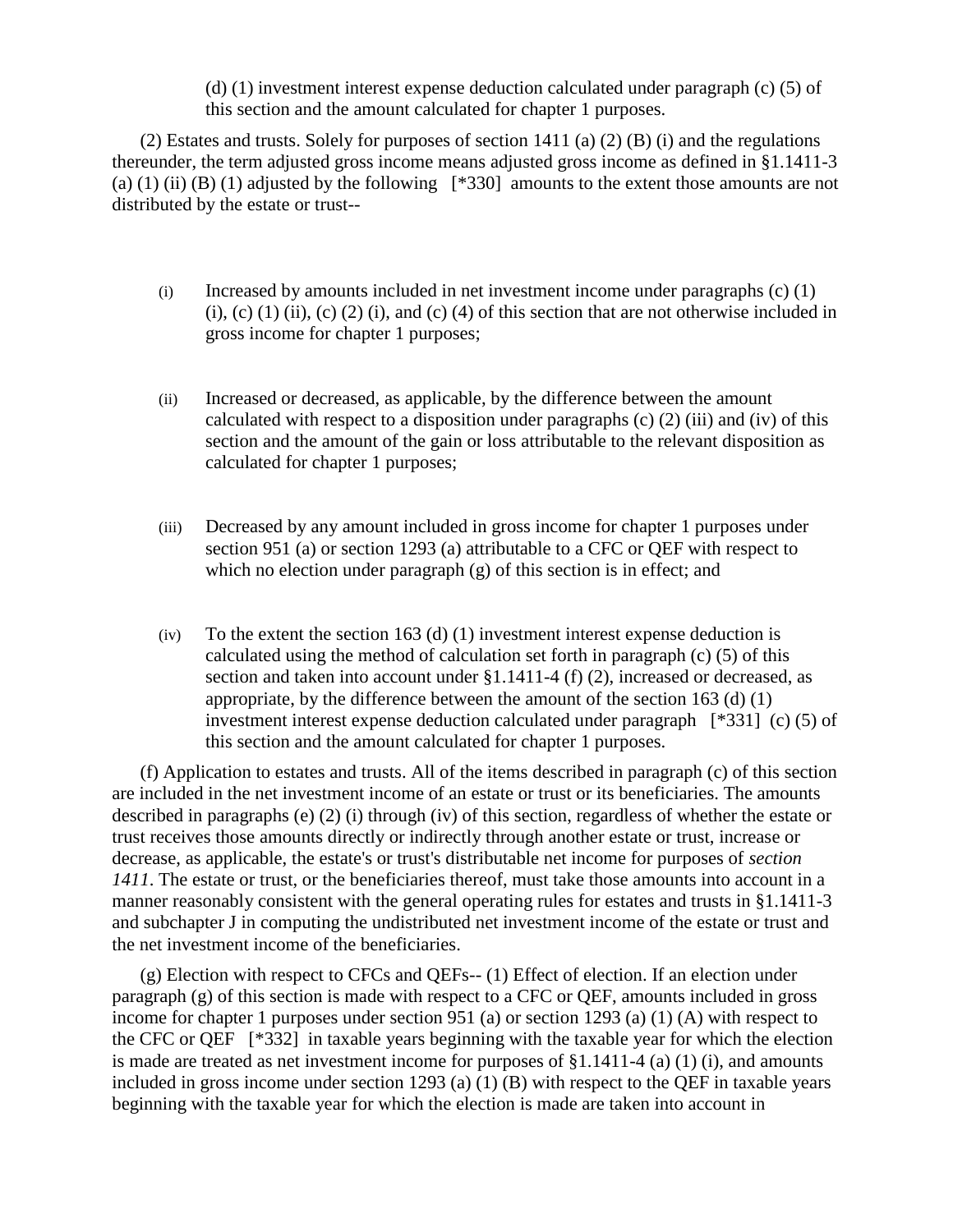calculating net gain attributable to the disposition of property under §1.1411-4 (a) (1) (iii). See paragraphs (c) (1) (i) (B) and (c) (1) (i) (C) of this section for the effect of this election on certain distributions of previously taxed earnings and profits.

(2) Years to which election applies-- (i) In general. An election under paragraph (g) of this section applies to the taxable year for which it is made and all subsequent taxable years, and applies to all subsequently acquired interests in the CFC or QEF. An election under paragraph (g) of this section is irrevocable.

(ii) Termination of interest in CFC or QEF. Complete termination of a person's interest in the CFC or QEF does not terminate the person's election under paragraph (g) of this section with respect to the CFC or QEF. Thus, if the person reacquires stock of the CFC or QEF, [\*333] that stock is considered to be stock for which an election under paragraph (g) of this section has been made and is in effect.

(iii) Termination of partnership. If a domestic partnership that makes the election under paragraph (g) of this section is terminated pursuant to section 708 (b) (1) (B), the election is binding on the new partnership.

(3) Who may make the election. An individual, estate, trust, domestic partnership, S corporation, or common trust fund may make an election under paragraph (g) of this section with respect to each CFC or QEF that it holds directly or indirectly through one or more entities, each of which is foreign. In addition, an individual, estate, trust, domestic partnership, S corporation, or common trust fund may make an election under paragraph (g) of this section with respect to a CFC or QEF that it holds indirectly through a domestic partnership, S corporation, estate, trust, or common trust fund if the domestic partnership, S corporation, estate, trust, or common trust fund does not make the election. The election, if made, for an estate or trust must be made by the fiduciary of that estate or trust.

(4) Time and manner for making the election-- (i) Individuals, [\*334] estates, and trusts-- (A) General rule. Except as otherwise provided in this paragraph, in order for an election under paragraph (g) of this section by an individual, estate, or trust (other than a CRT) with respect to a CFC or QEF to be effective, the election must be made no later than the first taxable year beginning after December 31, 2013, during which the individual, estate, or trust--

(1) Includes an amount in gross income for chapter 1 purposes under section 951 (a) or section 1293 (a) with respect to the CFC or QEF; and

(2) Is subject to tax under *section 1411* or would be subject to tax under *section 1411* if the election were made with respect to the stock of the CFC or QEF.

(B) Special rule for charitable remainder trusts (CRTs). Except as otherwise provided in this paragraph, in order for an election under paragraph (g) of this section by a CRT with respect to a CFC or QEF to be effective, the election must be made no later than the first taxable year beginning after December 31, 2013, during which the CRT includes an amount in gross income for chapter 1 purposes under section 951 (a) or section 1293 (a) with respect to the CFC or QEF.

(ii) Certain domestic passthrough entities. [\*335] Except as otherwise provided in this paragraph, in order for an election under paragraph (g) of this section by a domestic partnership, S corporation, or common trust fund with respect to a CFC or a QEF to be effective, the election must be made no later than the first taxable year beginning after December 31, 2013, during which the domestic partnership S corporation, or common trust fund--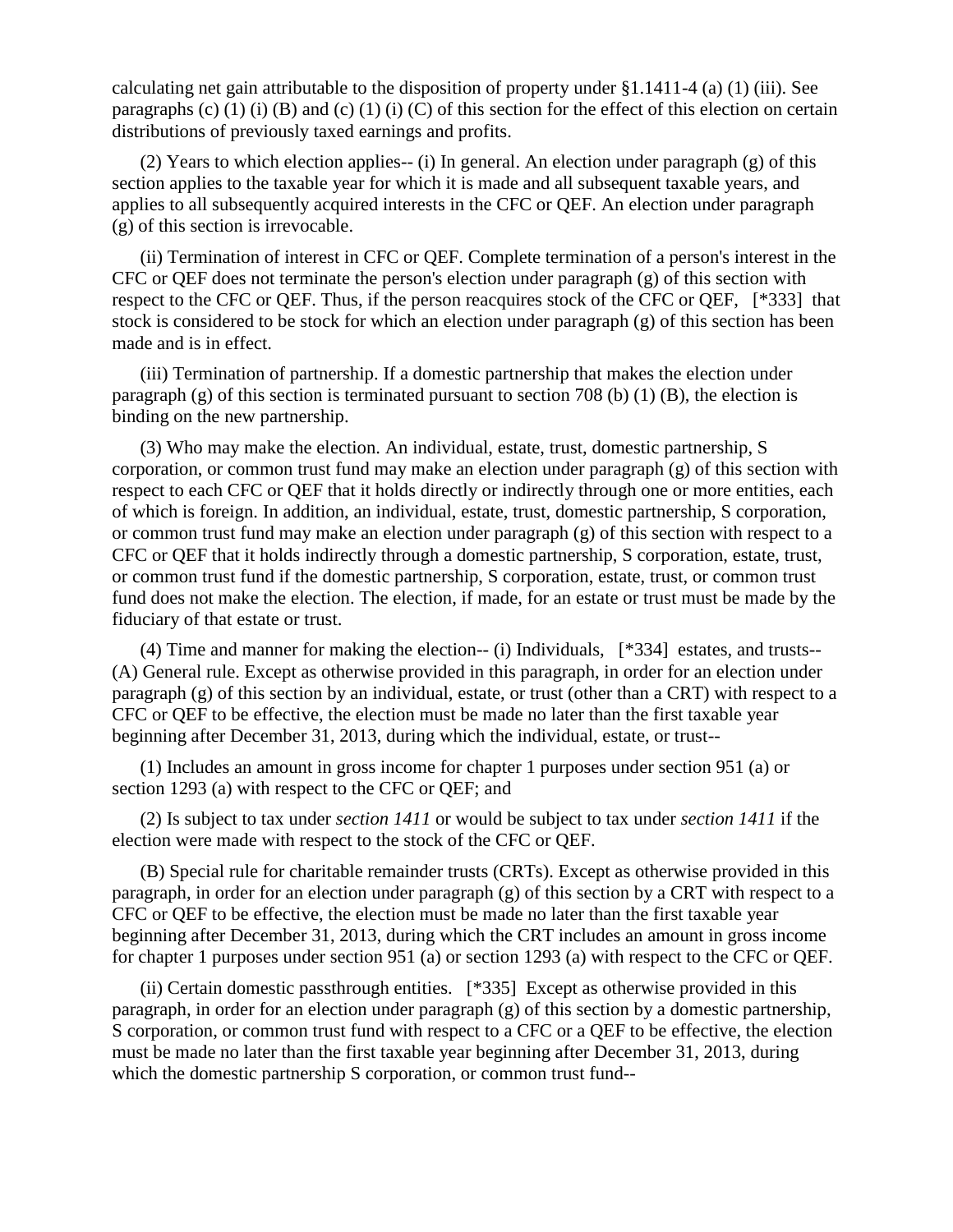- (A) Includes an amount in gross income for chapter 1 purposes under section 951 (a) or section 1293 (a) with respect to the CFC or QEF; and
- (B) Has a direct or indirect owner that is subject to tax under *section 1411* or would be subject to tax under *section 1411* if the election were made.

(iii) Taxable years that begin before January 1, 2014-- (A) Individuals, estates, or trusts. An individual, estate, or trust may make an election under paragraph (g) of this section for a taxable year that begins before January 1, 2014.

(B) Certain domestic passthrough entities. A domestic partnership, S corporation, or common trust fund may make an election under paragraph (g) of this section for a taxable year that begins before January 1, 2014, provided that all of its partners, shareholders, or participants, as the [\*336] case may be, consent to the election. In the case of a partner, shareholder, or participant that is a partnership, S corporation, or common trust fund, all of the partners, shareholders, and participants also must consent to the election.

(iv) Time for making election. In all cases, the election under paragraph (g) of this section must be made in the manner prescribed by forms, instructions, or in other guidance on the individual's, estate's, trust's, domestic partnership's, S corporation's, or common trust fund's original or amended return for the taxable year for which the election is made. An election can be made on an amended return only if the taxable year for which the election is made, and all taxable years that are affected by the election, are not closed by the period of limitations on assessments under section 6501. An individual, estate, trust, domestic partnership, S corporation, or common trust fund may not seek an extension of time to make the election under any other provision of the law, including §301.9100 of this chapter.

(h) Examples. The following examples illustrate the rules of this section. In each example, unless otherwise indicated, the individuals, the foreign [\*337] corporation (FC), the QEF (QEF), and the partnership (PRS) use a calendar taxable year. Further, the gross income or gain with respect to an interest in FC is not derived in a trade or business described in §1.1411-5.

Example 1. (i) Facts. A, a United States citizen, is the sole shareholder of FC, a controlled foreign corporation (within the meaning of section 957). A is a United States shareholder (within the meaning of section 951 (b)) with respect to FC. In 2012, A includes \$40,000 in gross income for chapter 1 purposes under section 951 (a) (1) (A) with respect to FC. On December 31, 2012, A's basis in the stock of FC for chapter 1 purposes is \$500,000, which includes an increase to basis under section 961 (a) of \$40,000. The amount of FC's earnings and profits that are described in section 959 (c) (2) is \$40,000, the amount of FC's earnings and profits that are described in section 959 (c) (3) is \$20,000, and FC does not have any earnings and profits that are described in section 959 (c) (1). No election is made under paragraph (g) of this section. During 2013, A does not include any amounts in income under section 951 (a) with respect to FC, A does not receive any distributions [\*338] from FC, and there is no change in the amount of FC's earnings and profits. In 2014, A includes \$10,000 in gross income for chapter 1 purposes under section 951 (a) (1) (A) with respect to FC. As a result, A's basis in the stock of FC for chapter 1 purposes increases by \$10,000 to \$510,000 pursuant to section 961 (a). During 2015, FC distributes \$30,000 to A, which is not treated as a dividend for purposes of chapter 1 under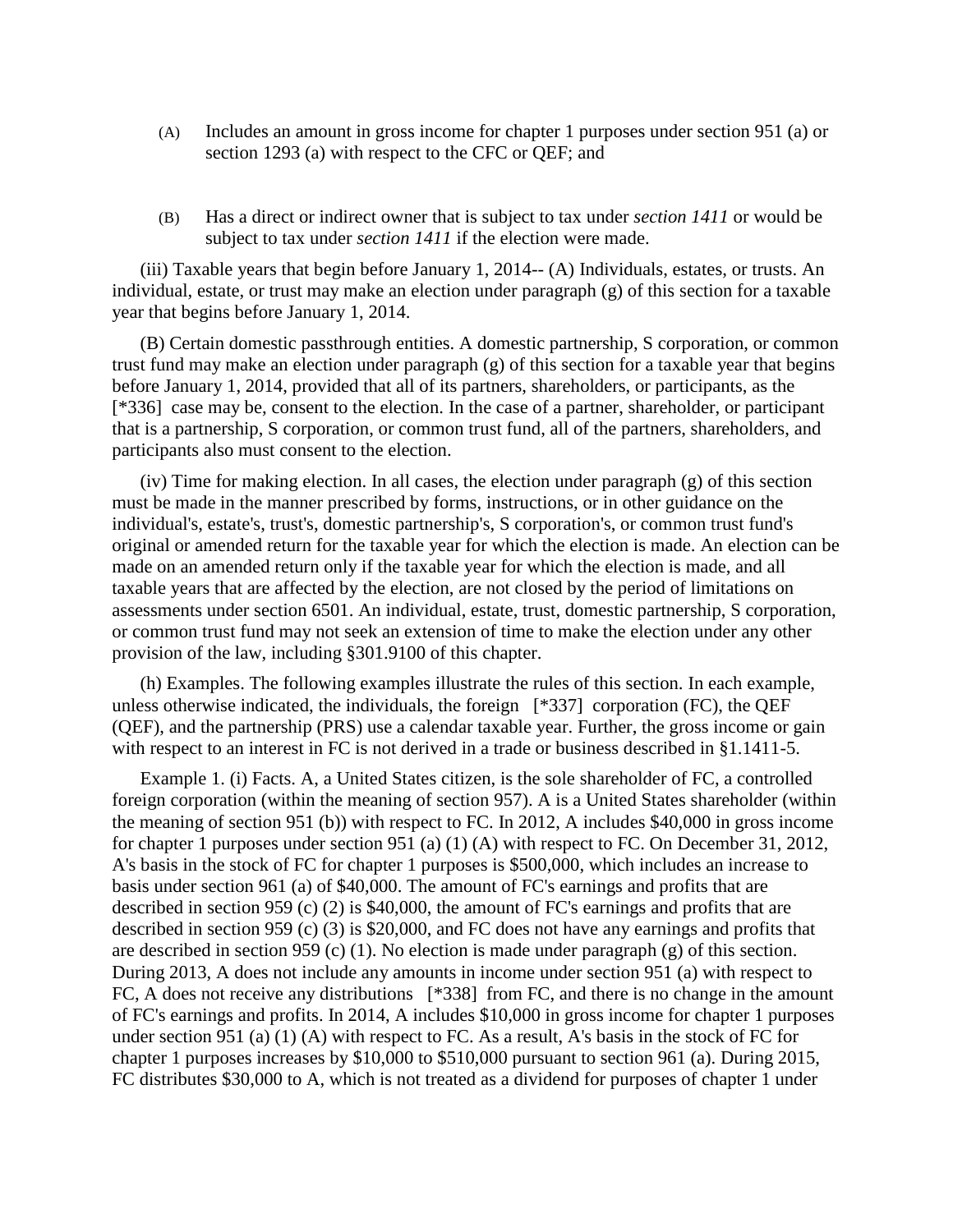section 959 (d). As a result, A's basis in the stock of FC for chapter 1 purposes is decreased by \$30,000 to \$480,000 pursuant to section 961 (b).

(ii) Results for *section 1411* purposes. In 2014, A does not include the \$10,000 *section 951 (a)* income inclusion in A's net investment income under section 1411 (c) (1) (A) (i) and  $\S1.1411-4$  (a) (1) (i). Pursuant to paragraph (e) (1) (iii) of this section, A decreases A's modified adjusted gross income for *section 1411* purposes by \$10,000 in 2014, and pursuant to paragraph (d) (1) (i) of this section, A's adjusted basis is not increased by \$10,000 and remains at \$500,000. In 2015, pursuant to paragraph (c) (2) (i) of this section, A includes \$10,000 of the distribution of previously taxed earnings and profits as a dividend [\*339] for purposes of determining A's net investment income because \$10,000 of the \$30,000 distribution is attributable to amounts that A included in gross income for chapter 1 purposes under *section 951 (a)* in a tax year that began after December 31, 2012. Pursuant to paragraph (e) (1) (i) of this section, A increases A's modified adjusted gross income for *section 1411* purposes by \$10,000 in 2015. Under paragraph (d) (1) (i) of this section, A's adjusted basis is not decreased by the \$10,000 that is treated as a dividend for *section 1411* purposes, and thus, A's adjusted basis in FC for *section 1411* purposes is decreased under *section 961* only by \$20,000 to \$480,000.

Example 2. (i) Facts. Same facts as Example 1. In addition, during 2016, A includes \$15,000 in gross income for chapter 1 purposes under section 951 (a) (1) (A) with respect to FC. As a result, A's basis in the stock of FC for chapter 1 purposes increases by \$15,000 to \$495,000 pursuant to section 961 (a). During 2017, A sells all of A's shares of FC for \$550,000 and, prior to the application of section 1248, recognizes \$55,000 (\$550,000 minus \$495,000) of long-term capital gain for chapter 1 purposes. For purposes of calculating [\*340] the amount included in income as a dividend pursuant to section 1248 (a) for chapter 1 purposes, the earnings and profits of FC attributable to A's shares in FC which were accumulated after December 31,1962 and during the period which A held the stock while FC was a controlled foreign corporation is \$55,000, \$35,000 of which is excluded pursuant to section 1248 (d) (1). Therefore, after the application of section 1248, for chapter 1 purposes, upon the sale of the FC stock, A recognizes \$35,000 of long-term capital gain and a \$20,000 dividend.

(ii) Results for *section 1411* purposes. (A) In 2016, A does not include the \$15,000 *section 951 (a) (1) (A)* income inclusion in A's net investment income under section 1411 (c) (1) (A) (i) and  $§1411$  (c) (1) (A) (i). Pursuant to paragraph (e) (1) (ii) of this section, A decreases A's modified adjusted gross income for *section 1411* purposes by \$15,000, and, pursuant to paragraph (d) (1) (i) of this section, A's adjusted basis remains at \$480,000.

(B) During 2017, prior to the application of *section 1248*, A recognizes \$70,000 (\$550,000 minus \$480,000) of gain for *section 1411* purposes. Pursuant to paragraph (c) (3) of this section, for *section 1411* [\*341] purposes, *section 1248 (a)* applies to the gain on the sale of FC calculated for *section 1411* purposes (\$70,000) and *section 1248 (d) (1)* does not apply, except with respect to the \$20,000 of earnings and profits of FC that are attributable to amounts previously included in income for chapter 1 purposes under *section 951* for a taxable year beginning before December 31, 2012. Accordingly, for purposes of calculating the amount of income includible as a dividend under *section 1248 (a)*, A has \$55,000 of earnings and profits, \$20,000 of which is excluded pursuant to *section 1248 (d) (1)*. Therefore, after the application of *section 1248*, for *section 1411* purposes A has \$35,000 of long-term capital gain and a \$35,000 dividend. For purposes of calculating net investment income in 2017, A includes \$35,000 as a dividend under section 1411 (c) (1) (A) (i) and §1.1411-4 (a) (1) (i) and \$35,000 as a gain under section 1411 (c) (1) (A) (iii) and §1.1411-4 (a) (1) (iii).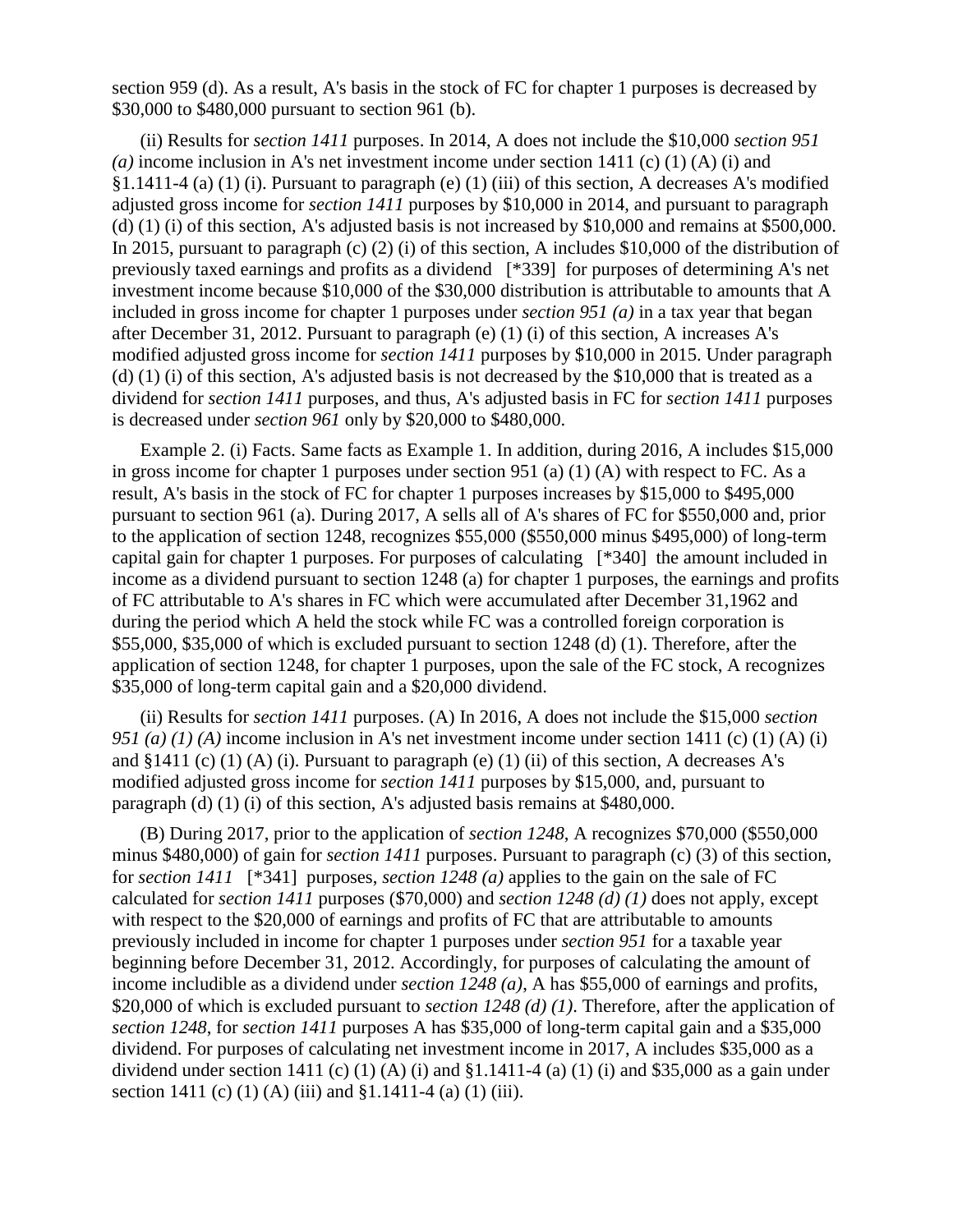Example 3. (i) Facts. Same facts as Example 2, except that A timely makes an election under paragraph (g) (4) (i) of this section for 2014 (and thus for all subsequent years).

(ii) Results for *section 1411* purposes. A does not have [\*342] any adjustments to A's modified adjusted gross income for *section 1411* purposes for 2014, 2015, 2016 or 2017 because the election under paragraph  $(g)$  (4) (i) of this section was timely made. Pursuant to paragraph (g) (2) of this section, for purposes of calculating A's net investment income in 2014, the \$10,000 that A included in income for chapter 1 purposes under *section 951 (a)* is net investment income for purposes of section 1411 (c) (1) (A) (i) and  $\S1.1411-4$  (a) (1) (i). A has no amount of net investment income with respect to FC in 2015. Pursuant to paragraph (g) (2) of this section, for purposes of calculating A's net investment income in 2016, the \$15,000 that A included in income for chapter 1 purposes under *section 951 (a)* is net investment income for purposes of section 1411 (c) (1) (A) (i) and  $\S 1.1411-4$  (a) (1) (i). For purposes of calculating A's net investment income in 2017, the amount of gain on the disposition of the FC shares is the same as the amount calculated for chapter 1 purposes. Applying *section 1248*, A includes \$35,000 as a gain under section 1411 (c) (1) (A) (iii) and  $$1.1411-4$  (a) (1) (iii), and  $$20,000$  as a dividend under section 1411 (c) (1) (A) (i) and [\*343] §1.1411-4 (a) (1) (i).

Example 4. Domestic partnership holding QEF stock. (i) Facts. (A) C, a United States citizen, owns a 50% interest in PRS, a domestic partnership. D, a United States citizen, and E, a United States citizen, each own a 25% interest in PRS. All allocations of partnership income and losses are pro rata based on ownership interests. PRS owns an interest in QEF, a foreign corporation that is a passive foreign investment company (within the meaning of section 1297 (a)). PRS, a United States person, made an election under section 1295 with respect to QEF applicable to the first year of its holding period in QEF. As of December 31, 2012, for chapter 1 purposes, C's basis in his partnership interest is \$100,000, D's basis in his partnership interest is \$50,000, E's basis in his partnership interest is \$50,000, and PRS's adjusted basis in its QEF stock is \$80,000, which includes an increase in basis under section 1293 (d) of \$40,000. As of December 31, 2012, the amount of QEF's earnings that have been included in income by PRS under section 1293 (a), but have not been distributed by QEF, is \$40,000. PRS also has cash of \$60,000 and domestic C corporation stock with an adjusted [\*344] basis of \$60,000. During 2013, PRS does not include any amounts in income under section 1293 (a) with respect to QEF, PRS does not receive any distributions from QEF, and there are no adjustments to the basis of C, D, or E in their interests in PRS.

(B) During 2014, PRS has income of \$40,000 under section 1293 (a) with respect to QEF and has no other partnership income. PRS does not make an election under paragraph (g) of this section.

(C) During 2015, QEF distributes \$60,000 to PRS. PRS has no income for the year.

(ii) Results for 2014. (A) For chapter 1 purposes, as a result of the \$40,000 income inclusion under section 1293 (a), PRS's basis in its QEF stock is increased by \$40,000 under section 1293 (d) (1) to \$120,000. Under §1.1293-1 (c) (1) and section 702, C's, D's, and E's distributive shares of the section 1293 (a) income inclusion are \$20,000, \$10,000, and \$10,000, respectively. Under section 705 (a) (1) (A), C increases his adjusted basis in his partnership interest by \$20,000 to \$120,000, and D and E each increase his adjusted basis in his partnership interest by \$10,000 to \$60,000.

(B) For *section 1411* purposes, pursuant to paragraph (d) (1) (ii) of this section, PRS's basis [\*345] in QEF is not increased by the \$40,000 income inclusion (it remains at \$80,000).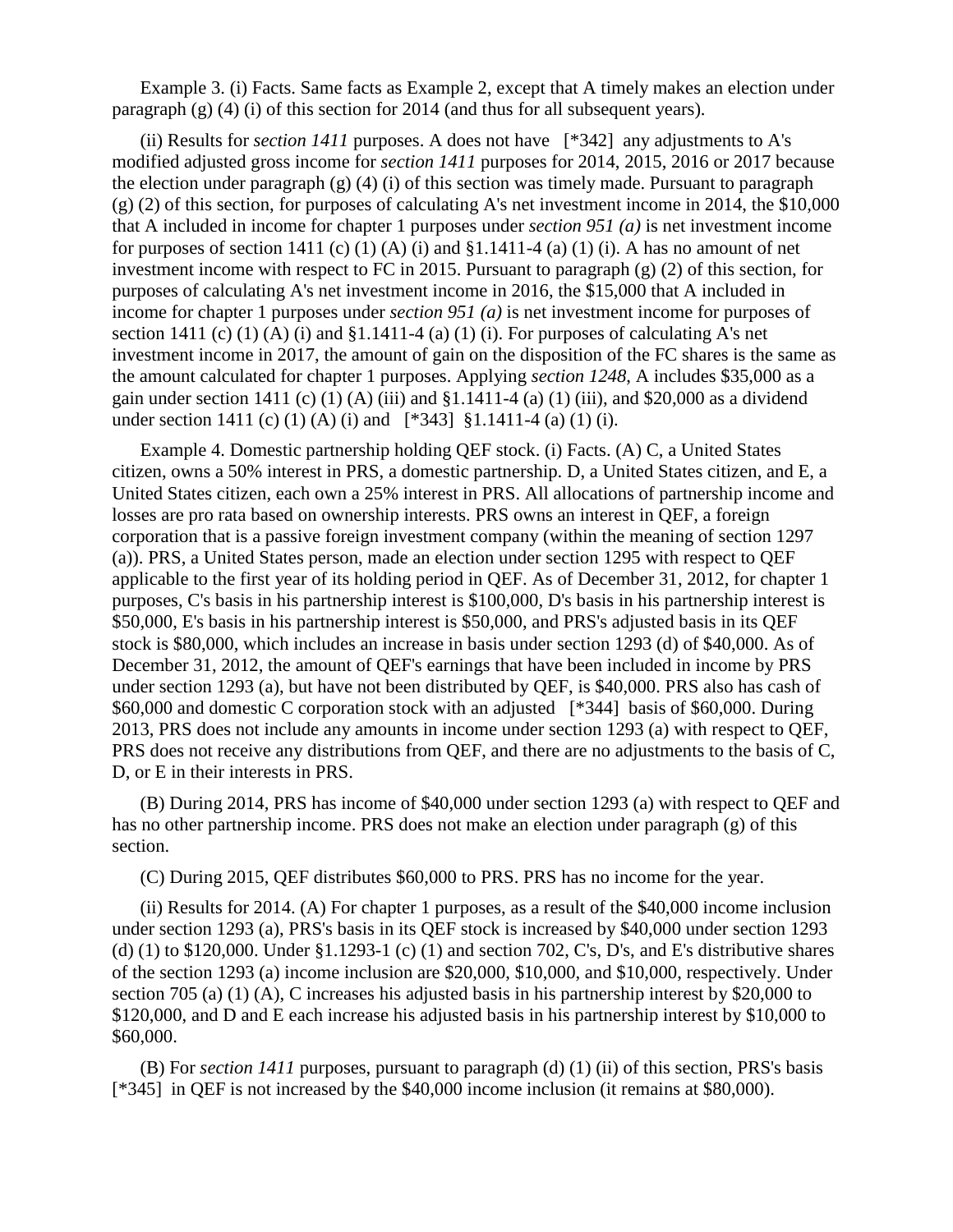Because PRS did not make an election under paragraph (g) of this section, C, D and E do not have net investment income with respect to the income inclusion, and pursuant to paragraph (d) (2) of this section, they do not increase their adjusted bases in their interests in PRS (each remains at \$50,000). Pursuant to paragraph (e) (1) (ii) of this section, C reduces his modified adjusted gross income by \$20,000, and D and E each reduce their modified adjusted gross income by \$10,000.

(iii) Results for 2015. (A) For chapter 1 purposes, the distribution of \$60,000 from QEF to PRS is not a dividend under section 1293 (c), and PRS decreases its basis in QEF by \$60,000 under section 1293 (d) (2) to \$60,000.

(B) Pursuant to paragraph (c) (1) (i) of this section, \$40,000 of the distribution is a dividend for *section 1411* purposes because PRS included \$40,000 in gross income for chapter 1 purposes under *section 1293 (a)* in a tax year that began after December 31, 2012. For *section 1411* purposes, pursuant to paragraph (d) (1) (ii) of this section, *section 1293 (d)* will not apply to reduce PRS's basis in QEF to the extent [\*346] of the \$40,000 of the distribution that is treated as a dividend under paragraph (c) (2) (i) of this section. Thus, PRS's basis in QEF is decreased only by \$20,000 for purposes of *section 1411* and is \$60,000. The \$40,000 distribution of previously taxed earnings and profits that is treated as a dividend for *section 1411* purposes is allocated \$20,000 to C, \$10,000 to D, and \$10,000 to E. Because PRS did not make an election under paragraph (g) of this section, pursuant to paragraph (c) (2) (i) of this section, C has \$20,000 of net investment income, and D and E each has \$10,000 of net investment income as a result of the distribution by QEF, and pursuant to paragraph (d) (2) of this section, C increases his adjusted basis in PRS by \$20,000 to \$120,000, and D and E each increases his adjusted basis in PRS by \$10,000 to \$60,000. Pursuant to paragraph (e) (1) (i) of this section, C increases his modified adjusted gross income by \$20,000, and D and E each increases his modified adjusted gross income by \$10,000.

Example 5. Sale of partnership interest. (i) Facts. Same facts as Example 4. In addition, in 2016, D sells his entire interest in PRS to F for \$100,000.

(ii) Results for 2016. For  $[*347]$  chapter 1 purposes, D has a gain of \$40,000 (\$100,000) minus \$60,000). For *section 1411* purposes, D has a gain of \$40,000 (\$100,000 minus \$60,000), and thus, has net investment income of \$40,000. No adjustments to modified adjusted gross income are necessary under paragraph (e) of this section.

Example 6. Domestic partnership's sale of QEF stock. (i) Facts. Same facts as Example 4. In addition, in 2016 PRS has income of \$60,000 under section 1293 (a) with respect to QEF, and in 2017, PRS sells its entire interest in QEF for \$170,000.

(ii) Results for 2016. (A) For chapter 1 purposes, as a result of the \$60,000 income inclusion under section 1293 (a), PRS's basis in its QEF stock is increased by \$60,000 under section 1293 (d) (1) to \$120,000. Under §1.1293-1 (c) (1) and section 702, C's, D's, and E's distributive shares of the section 1293 (a) income inclusion are \$30,000, \$15,000, and \$15,000 respectively. Under section 705 (a) (1) (A), C increases his adjusted basis in his partnership interest by \$30,000 to \$150,000, and D and E each increases his adjusted basis in his partnership interest by \$15,000 to \$75,000.

(B) For *section 1411* purposes, pursuant to paragraph (d) (1) (ii) of this [\*348] section, PRS's basis in QEF is not increased by the \$60,000 income inclusion (it remains at \$60,000). Because PRS did not make an election under paragraph (g) of this section, C, D and E do not have net investment income with respect to the income inclusion, and pursuant to paragraph (d)